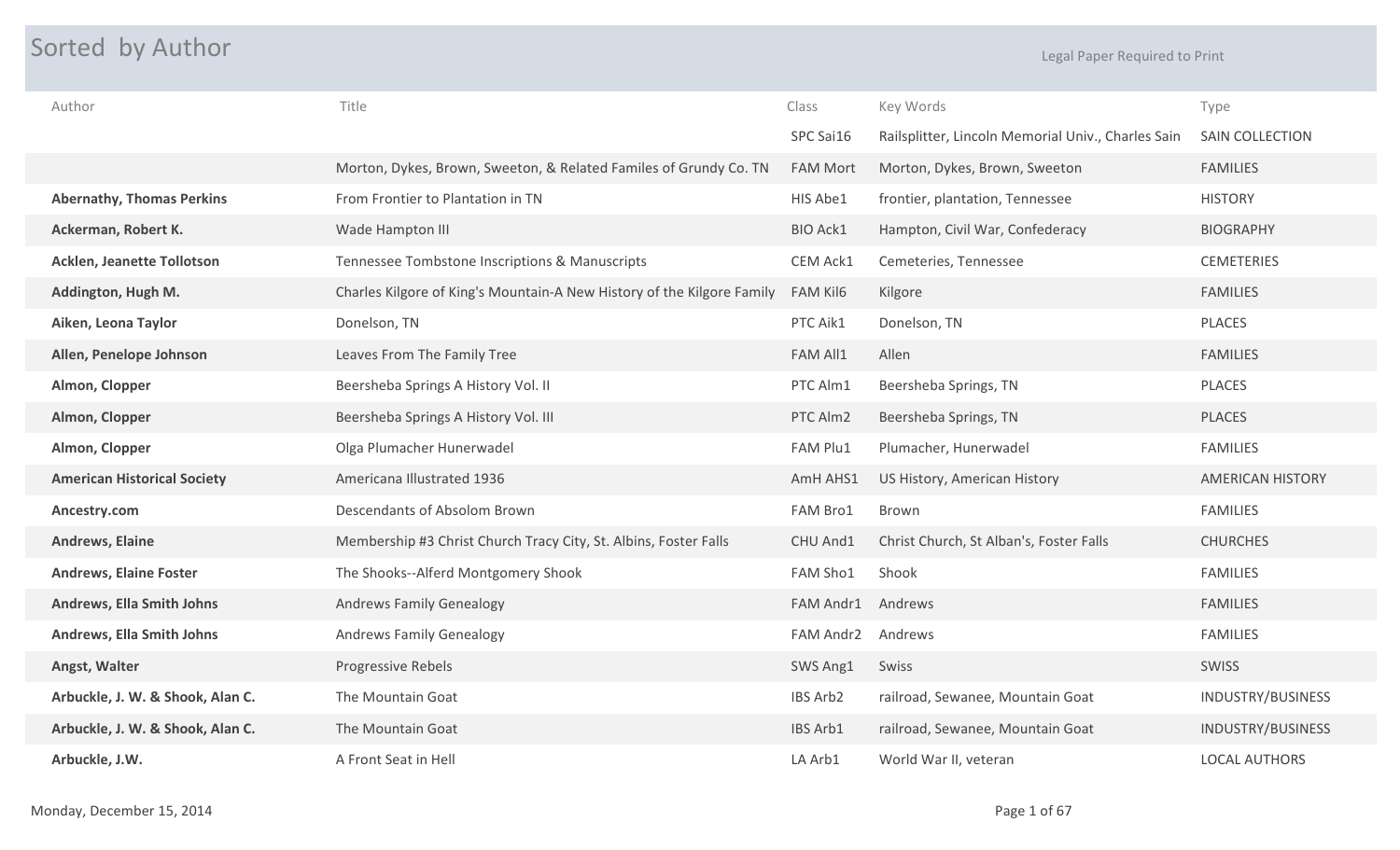| Author                                 | Title                                                                 | Class           | Key Words                                    | Type                     |
|----------------------------------------|-----------------------------------------------------------------------|-----------------|----------------------------------------------|--------------------------|
| Arnold, Dean W.                        | Old Money, New South                                                  | PTC Arn1        | New South, industry                          | <b>PLACES</b>            |
| <b>Babelay, David</b>                  | They Trusted & Were Delivered Vol. 1                                  | SWS Bab1        | Swiss                                        | SWISS                    |
| <b>Babelay, David</b>                  | They Trusted & Were Delivered Vol. 2                                  | SWS Bab2        | Swiss                                        | SWISS                    |
| Backensto, E.B.                        | Baggenstoss Revisited 1991                                            | SWS Bac4        | Backensto, Baggenstoss, Swiss, Gruetli       | SWISS                    |
| <b>Backensto, Elwood Bruce</b>         | Addendum to Backenstoss Family Association of America                 | SWS Bac1        | Backensto, Baggenstoss, Swiss, Gruetli       | SWISS                    |
| <b>Backensto, Elwood Bruce</b>         | <b>Backenstoss Family Association</b>                                 | SWS Bac2        | Backensto, Baggenstoss, Swiss, Gruetli       | SWISS                    |
| Backenstoe, M.J.                       | <b>Triumphant Living</b>                                              | SWS Bac3        | Backensto, Baggenstoss, Swiss, Gruetli       | SWISS                    |
| <b>Bacon &amp; Hamor</b>               | American Fuels Volume II                                              | IBS Bac1        | coal                                         | INDUSTRY/BUSINESS        |
| <b>Bacon &amp; Hamor</b>               | American Fuels Volume II                                              | <b>IBS Bac2</b> | coal                                         | <b>INDUSTRY/BUSINESS</b> |
| Baggenstoss, John E. "Jack"            | Baggenstoss Roots Tennessee Branch                                    | SWS Bag1        | Backensto, Baggenstoss, Swiss, Gruetli       | SWISS                    |
| <b>Baggenstoss, Mary Eastman</b>       | Angst Baggenstoss                                                     | SWS Bag2        | Backensto, Baggenstoss, Swiss, Gruetli       | SWISS                    |
|                                        |                                                                       |                 |                                              |                          |
| <b>Baggenstoss, Mary Eastman Smith</b> | The Family History Record - Baggenstoss                               | FAM Bag1        | Baggenstoss                                  | <b>FAMILIES</b>          |
| <b>Baker, Russell Pierce</b>           | Obituaries & Marriage Notices from the TN Baptist: 1844-1862          | MAR Bak1        | obituaries, marriages, Baptist               | <b>MARRIAGES</b>         |
| Baker, T. Lindsay & Baker, Julie P.    | The WPA Oklahoma Slave Narratives                                     | HIS Bak1        | Oklahoma, slaves                             | <b>HISTORY</b>           |
| <b>Ballantine, Betty &amp; lan</b>     | Native Americans, The                                                 | NAT Bal1        | <b>Native Americans</b>                      | <b>NATIVE AMERICANS</b>  |
| <b>Bamman and Williams</b>             | Sumner County TN Inventories, Settlements, & Guardian Accts Mar 18    | WIL Bam1        | Sumner County, Inventories, Wills, Guardians | WIlls                    |
| Bamman, Gale W; Spero, C.G. & Debbie   | Tennessee Divorces 1797-1858                                          | DIV Bam1        | Divorce, Tennessee                           | <b>DIVORCES</b>          |
| <b>Barnes, Tom</b>                     | Head of Collins River Church (Upper Collins River Church)             | CHU Bar1        | <b>Collins River</b>                         | <b>CHURCHES</b>          |
| <b>Barnes, Tom</b>                     | <b>Tom Barnes Records</b>                                             | FAM Bar1        | <b>Barnes</b>                                | <b>FAMILIES</b>          |
| <b>Barrell, Monroe</b>                 | Land Chain of Title                                                   | IBS Bar1        | land titles                                  | INDUSTRY/BUSINESS        |
| <b>Basler, Konrad</b>                  | The Dodrlikon Emigrants                                               | SWS Bas1        | Swiss settlers in the US                     | SWISS                    |
| <b>Bates, Lucy Womack</b>              | Roster of Soldiers & Patriots of the Amer Revolution Buried in TN 197 | MIL Bat1        | <b>American Revolution</b>                   | <b>MILITARY</b>          |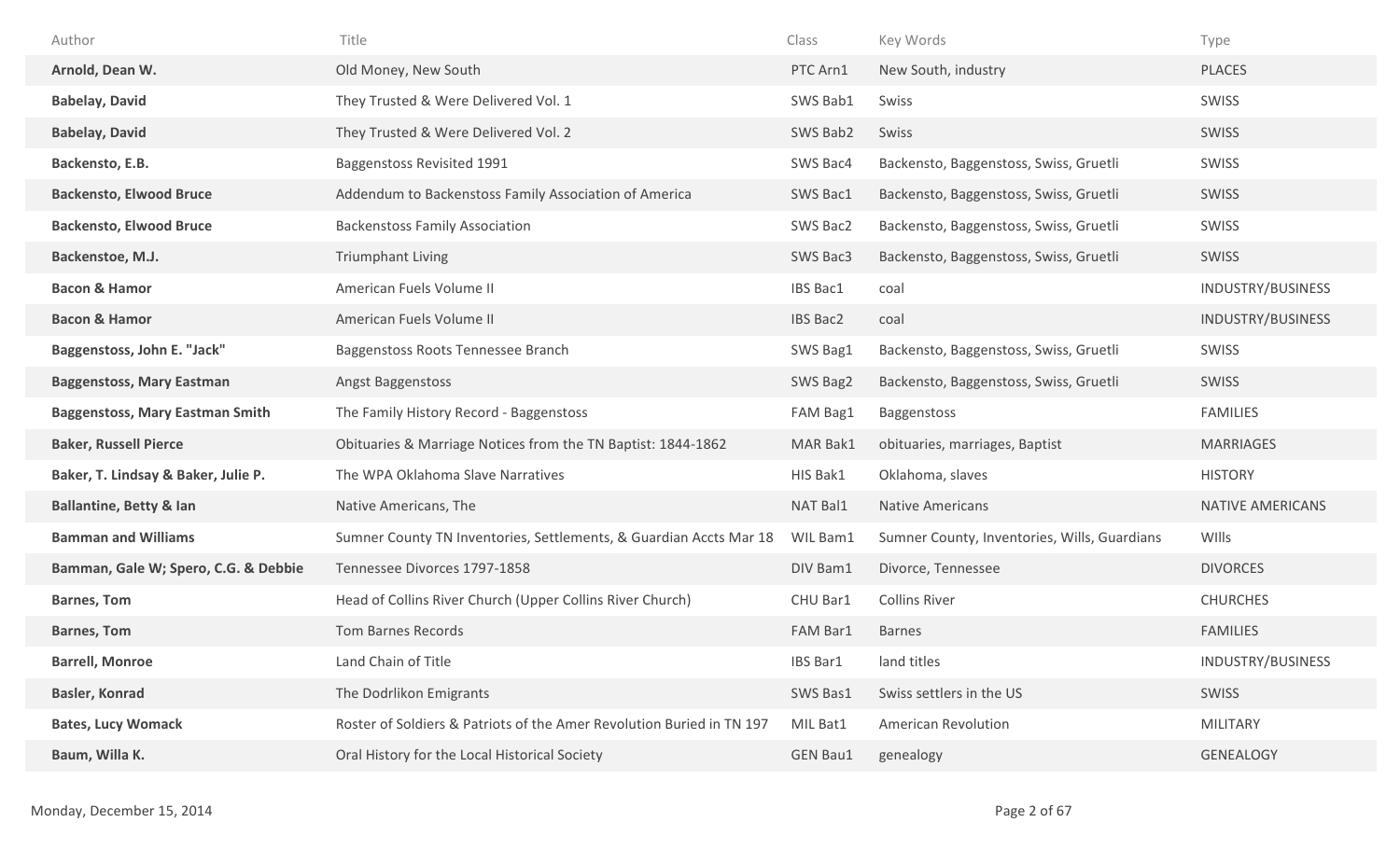| Author                                               | Title                                                              | Class    | Key Words                            | Type                    |
|------------------------------------------------------|--------------------------------------------------------------------|----------|--------------------------------------|-------------------------|
| <b>Bayley, Beatrice</b>                              | The Pirtle Family Heritage Book                                    | FAM Pir1 | Pirtle                               | <b>FAMILIES</b>         |
| <b>Bean, Nancy Agnes Brown</b>                       | Pioneer Warren County Families                                     | HIS Bea1 | Warren County, pioneers              | <b>HISTORY</b>          |
| <b>Beckley, Frances</b>                              | Eastern Star Cemetery Sewanee, TN                                  | CEM Bec1 | Franklin County                      | <b>CEMETERIES</b>       |
| <b>Belknap &amp; Co. Catalog</b>                     | W.B. Belknap & Co Hardware - Louisville                            | IBS Bel1 | hardware, Louisville                 | INDUSTRY/BUSINESS       |
| <b>Benet, Rosemary &amp; Stephen Vincent</b>         | A Book of Americans                                                | POE Ben1 | poetry, Benet                        | POETRY / OTHER          |
| <b>Bentley, Elizabeth Petty</b>                      | 1820 Census of TN                                                  | CEN Ben1 | Tennessee, 1820                      | <b>CENSUS</b>           |
| Bentz, Edna M.                                       | If I Can, You Can Decipher Germanic Records                        | SWS Ben1 | Banholzer, Bonholzer, Swiss, Gruetli | SWISS                   |
| <b>Berges, Patricia</b>                              | Tracy City TN Pictures of Our Past                                 | PTC Ber1 | Tracy City, photos                   | <b>PLACES</b>           |
| Berthrong, Donald J.                                 | The Cheyenne and Arapaho Ordeal                                    | NAT Ber1 | Cheyenne, Arapaho                    | <b>NATIVE AMERICANS</b> |
| <b>Bertschinger, Hafis</b>                           | With a Horse Calle George Along the Oregon Trail                   | SWS Ber1 | Oregon Trail, immigrant, Swiss       | SWISS                   |
| <b>Blankenship, Bob</b>                              | Cherokee Roots, Vol 2 (Western Cherokee Rolls)                     | NAT Bla3 | Cherokee                             | NATIVE AMERICANS        |
| <b>Blankenship, Bob</b>                              | Dawes Roll "Plus" of Cherokee Nation "1898"                        | NAT Bla2 | Dawes Roll, Cherokee                 | <b>NATIVE AMERICANS</b> |
| <b>Blankenship, Bob</b>                              | Guion Miller Roll "Plus" of Eastern Cherokee (1909)                | NAT Bla1 | Guion Miller Roll, Cherokee          | <b>NATIVE AMERICANS</b> |
| <b>Blatchford, Mary L.</b>                           | The Bicentennial in Tennessee                                      | HIS Bla1 | bicentennial, Tennessee              | <b>HISTORY</b>          |
| <b>Bledsoe Co. Historical &amp; Genealogical So.</b> | Bledsoe Co. TN - a Pictorial History                               | HIS BCH1 | <b>Bledsoe County</b>                | <b>HISTORY</b>          |
| <b>Bledsoe County Library</b>                        | <b>Bledsoe County TN Chancery Court</b>                            | LCL BCL1 | <b>Bledsoe County</b>                | LEGAL                   |
| <b>Blount, William (Gov.)</b>                        | Blount Journal 1790-1796, The                                      | HIS Blo1 | Blount, William (Gov.), journal      | <b>HISTORY</b>          |
| <b>Bonner Family</b>                                 | Bonner Holler-A Family Memory                                      | FAM Bon1 | Bonner                               | <b>FAMILIES</b>         |
| <b>Boswell, Charley</b>                              | Now I See                                                          | LA Bos1  | fiction                              | <b>LOCAL AUTHORS</b>    |
| Bowen, Jeff                                          | 1932 Census of North and South Sioux                               | NAT Bow1 | Sioux                                | <b>NATIVE AMERICANS</b> |
| Bowen, Jeff                                          | 1932 Hopi and Navajo Native American Indians Census with birth and | NAT Bow1 | Hopi, Navajo, census                 | <b>NATIVE AMERICANS</b> |
| Bowen, Jeff                                          | 1932 Hopi and Navajo Native American Indians Census with birth and | NAT Bow1 | Hopi, Navajo, census                 | <b>NATIVE AMERICANS</b> |
| Bowen, Jeff                                          | Cherokee Descendants : East-(Index-Guion Miller Application Vol 1) | NAT Bow2 | Cherokee, Guion Miller Roll          | <b>NATIVE AMERICANS</b> |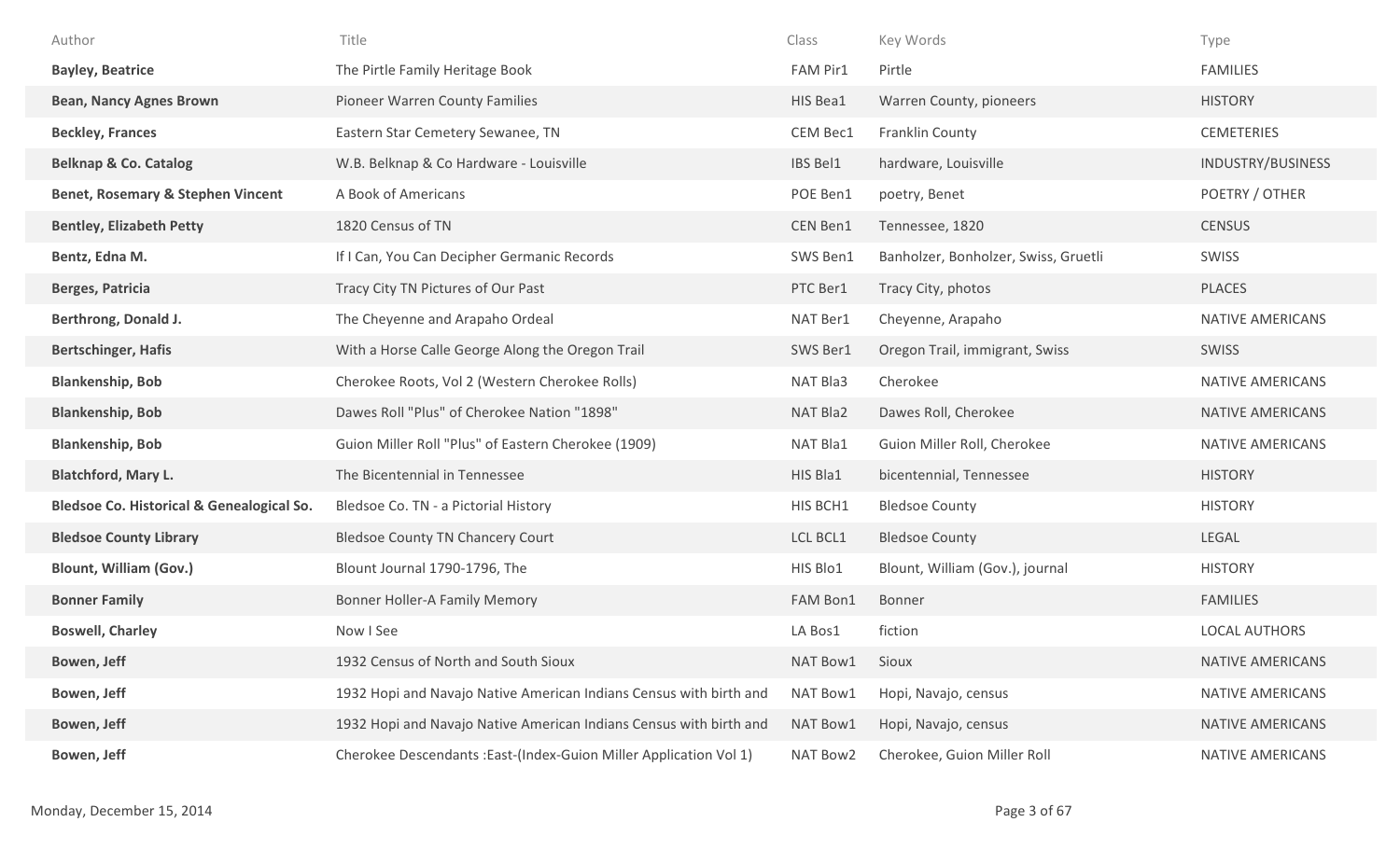| Author                                  | Title                                                                 | Class    | Key Words                                     | Type                    |
|-----------------------------------------|-----------------------------------------------------------------------|----------|-----------------------------------------------|-------------------------|
| Bowen, Jeff                             | Cherokee Descendants Vol 4 Pt 2-N-Z                                   | NAT Bow4 | Cherokee                                      | <b>NATIVE AMERICANS</b> |
| Bowen, Jeff                             | Cherokee Descendants-General Index of Eastern/Western Cherokee V      | NAT Bow3 | Cherokee                                      | NATIVE AMERICANS        |
| Bowen, Jeff                             | Cherokee Descendants-West, Vol 2, A-M                                 | NAT Bow5 | Cherokee                                      | <b>NATIVE AMERICANS</b> |
| Bowen, Jeff                             | Cherokee Descendants-West, Vol 3, N-Z                                 | NAT Bow6 | Cherokee                                      | <b>NATIVE AMERICANS</b> |
| Bowen, Jeff                             | Cherokee Indian, 1835 Census for Ala. GA, N. Carolina, TN Muster Roll | NAT Bow7 | Cherokee                                      | <b>NATIVE AMERICANS</b> |
| Bowen, Jeff                             | Chippewa Indians Turtle Mountain Reservation Births & Deaths, 1924-   | NAT Bow9 | Chippewa, Turtle Mountain                     | <b>NATIVE AMERICANS</b> |
| Bowen, Jeff                             | Kiowa, Comanche, Apache, Ft. Sill Apache, Wichita, Caddo, Delaware    | NAT Bow1 | Native Americans, Western Indians             | <b>NATIVE AMERICANS</b> |
| Bowen, Jeff                             | Native American Census 1901-1907                                      | NAT Bow1 | Seneca, East Shawanee, Miami, Modoc, Ottowa,, | <b>NATIVE AMERICANS</b> |
| Bowen, Jeff                             | Native American Wills and Probate Records 1911-1921                   | NAT Bow1 | Native Americans, wills, probates             | <b>NATIVE AMERICANS</b> |
| Bowen, Jeff                             | Native American Wills and Probate Records 1911-1921                   | NAT Bow1 | Native Americans, census                      | <b>NATIVE AMERICANS</b> |
| Bowen, Jeff                             | North Carolina Eastern Cherokee Indian Census 1898-1899, 1904, 190    | NAT Bow8 | Cherokee                                      | <b>NATIVE AMERICANS</b> |
| Bowen, Jeff                             | Oglala Sioux-Pine Ridge Reservation--Birth & Death Rolls 1924-1932    | NAT Bow1 | Oglala, Sioux, Pine Ridge Reservation         | <b>NATIVE AMERICANS</b> |
| Bowen, Jeff                             | Standing Rock Sioux Reservations, Births, And Deaths 1924-1932        | NAT Bow1 | <b>Standing Rock, Sioux</b>                   | <b>NATIVE AMERICANS</b> |
| Bowen, Jeff                             | Western Navajo Reservation- Births & Deaths 1925-1933                 | NAT Bow1 | Navajo, census                                | <b>NATIVE AMERICANS</b> |
| <b>Bowman, David</b>                    | University of the South Pictures                                      | PTC Bow1 | Univ. of the South, Sewanee                   | <b>PLACES</b>           |
| <b>Boxer, Carl</b>                      | How To Publish and Market Your Family History                         | GEN Boy1 | genealogy                                     | <b>GENEALOGY</b>        |
| Boyd, Larry C.                          | Legacy of the Circuit Riders of Warren Co. TN                         | CHU Boy1 | Warren County, Circuit Riders                 | <b>CHURCHES</b>         |
| <b>Boyer, Reba Bayless</b>              | Wills and Estates of McMinn County TN 1820 - 1870                     | WIL Boy1 | McMinn County, Wills, Esates                  | WIlls                   |
| <b>Brewer, Dola Dean &amp; Others</b>   | Searching fo the Scruggs                                              | FAM Scr2 | <b>Scruggs</b>                                | <b>FAMILIES</b>         |
| <b>Bridgewater, Betty</b>               | More Coffee County Marriages                                          | MAR Bri1 | Coffee County, marriages                      | <b>MARRIAGES</b>        |
| <b>Bridgewater, Betty</b>               | More Coffee County Marriages                                          | MAR Bri2 | Coffee County, marriages                      | <b>MARRIAGES</b>        |
| Bridgewater, Betty & Potter, Dorothy W. | Marriage Books A & C 1853-1870 Coffee County Tennessee                | MAR Bri3 | Coffee County, marriages                      | <b>MARRIAGES</b>        |
| Bridgewater, Betty & Potter, Dorothy W. | Marriage Books A & C 1853-1870 Coffee County Tennessee                | MAR Bri4 | Coffee County, marriages                      | <b>MARRIAGES</b>        |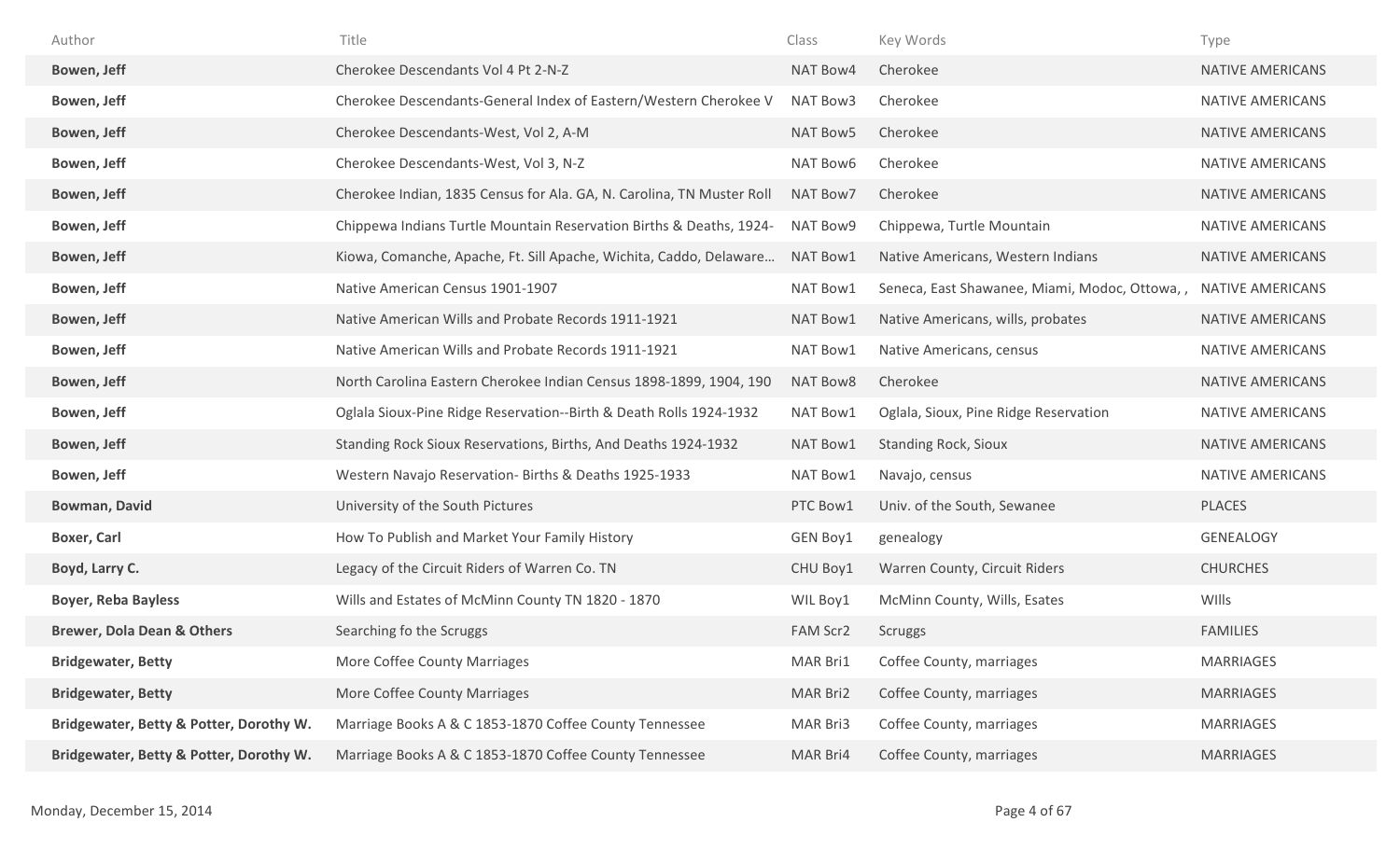| Author                                 | Title                                                   | Class    | Key Words                                      | Type              |
|----------------------------------------|---------------------------------------------------------|----------|------------------------------------------------|-------------------|
| <b>Bridgewater, Betty Anderson</b>     | 1840 Federal Census of Coffee Co. TN                    | CEN Bri1 | Coffee County                                  | <b>CENSUS</b>     |
| <b>Bridgewater, Betty Anderson</b>     | 1850 Federal Census of Coffee Co TN                     | CEN Bri2 | Coffee County                                  | <b>CENSUS</b>     |
| <b>Bridgewater, Betty Anderson</b>     | 1850 Federal Census of Coffee Co TN                     | CEN Bri3 | Coffee County                                  | <b>CENSUS</b>     |
| <b>Bridgewater, Betty Anderson</b>     | 1860 Federal Census of Coffee Co TN                     | CEN Bri4 | Coffee County                                  | <b>CENSUS</b>     |
| <b>Bridgewater, Betty Anderson</b>     | 1860 Federal Census of Coffee Co TN                     | CEN Bri6 | Coffee County                                  | <b>CENSUS</b>     |
| <b>Bridgewater, Betty Anderson</b>     | 1860 Federal Census of Coffee Co TN                     | CEN Bri5 | Coffee County                                  | <b>CENSUS</b>     |
| <b>Bridgewater, Betty Anderson</b>     | 1870 Federal Census of Coffee Co TN                     | CEN Bri7 | Coffee County                                  | <b>CENSUS</b>     |
| <b>Bridgewater, Betty Anderson</b>     | 1870 Federal Census of Coffee Co TN                     | CEN Bri8 | Coffee County                                  | <b>CENSUS</b>     |
| <b>Bridgewater, Betty Anderson</b>     | Blue Springs Church & Cemetery--March 1807              | CEM Bri1 | <b>Warren County</b>                           | <b>CEMETERIES</b> |
| <b>Bridgewater, Betty Anderson</b>     | Blue Springs Church of Christ Minute Books 2 & 3        | CHU Bri1 | Warren County, Viola, Blue Spgs                | <b>CHURCHES</b>   |
| <b>Bridgewater, Betty Anderson</b>     | Coffee County TN Wills June 1836 - August 1966 - Copy 1 | WIL Bri1 | Coffee County, Wills                           | WIlls             |
| <b>Bridgewater, Betty Anderson</b>     | Coffee County TN Wills June 1836 - August 1966 - Copy 2 | WIL Bri2 | Coffee County, Wills                           | WIlls             |
| <b>Bridgewater, Betty Anderson</b>     | Warren County, Tennessee Census 1840                    | CEN Bri9 | <b>Warren County</b>                           | <b>CENSUS</b>     |
| <b>Brooks, Mary Tate</b>               | Liberty Cumberland Presbyterian Church                  | CHU Bro2 | Presbyterian                                   | <b>CHURCHES</b>   |
| <b>Brooks, Mary Tate</b>               | Liberty Cumberland Presbyterian Church Warren County TN | CHU Bro1 | Presbyterian                                   | <b>CHURCHES</b>   |
| <b>Brooks, Noah</b>                    | Abraham Lincoln                                         | BIO Bro1 | Civil War, Lincoln                             | <b>BIOGRAPHY</b>  |
| Btock, Reid; Brock, Thomas; Hays, Tony | Volunteers Tennesseans in the War with Mexico Vol 2     | MIL Bto1 | War with Mexico                                | <b>MILITARY</b>   |
| <b>Buckley, Gail Lumet</b>             | The Hornes, An American Family                          | BIO Buc1 | Horne family                                   | <b>BIOGRAPHY</b>  |
| <b>Burks, Billie &amp; Burks,</b>      | DeKalb County, Tennessee Marriages (1848-1880)          | Mar Bur1 | DeKalb County, marriages                       | <b>MARRIAGES</b>  |
| <b>Burks, Billie &amp; Burks,</b>      | Marriage Records of Franklin County, TN 1838-1875       | Mar Bur2 | Franklin County, marriages                     | <b>MARRIAGES</b>  |
| <b>Burnett, Marjorie</b>               | The Descendants of Dan Conry                            | FAM Con1 | Conry                                          | <b>FAMILIES</b>   |
| Burns, Wm J Intern. Detective Agency   | Tennessee Consolidated Coal Labor Dispute Investigation | LCL Bur1 | Burns Detective Agency, Tennessee Consolidated | LEGAL             |
| Cagle, Michael                         | Cagle Family History                                    | FAM Cag1 | Cagle                                          | <b>FAMILIES</b>   |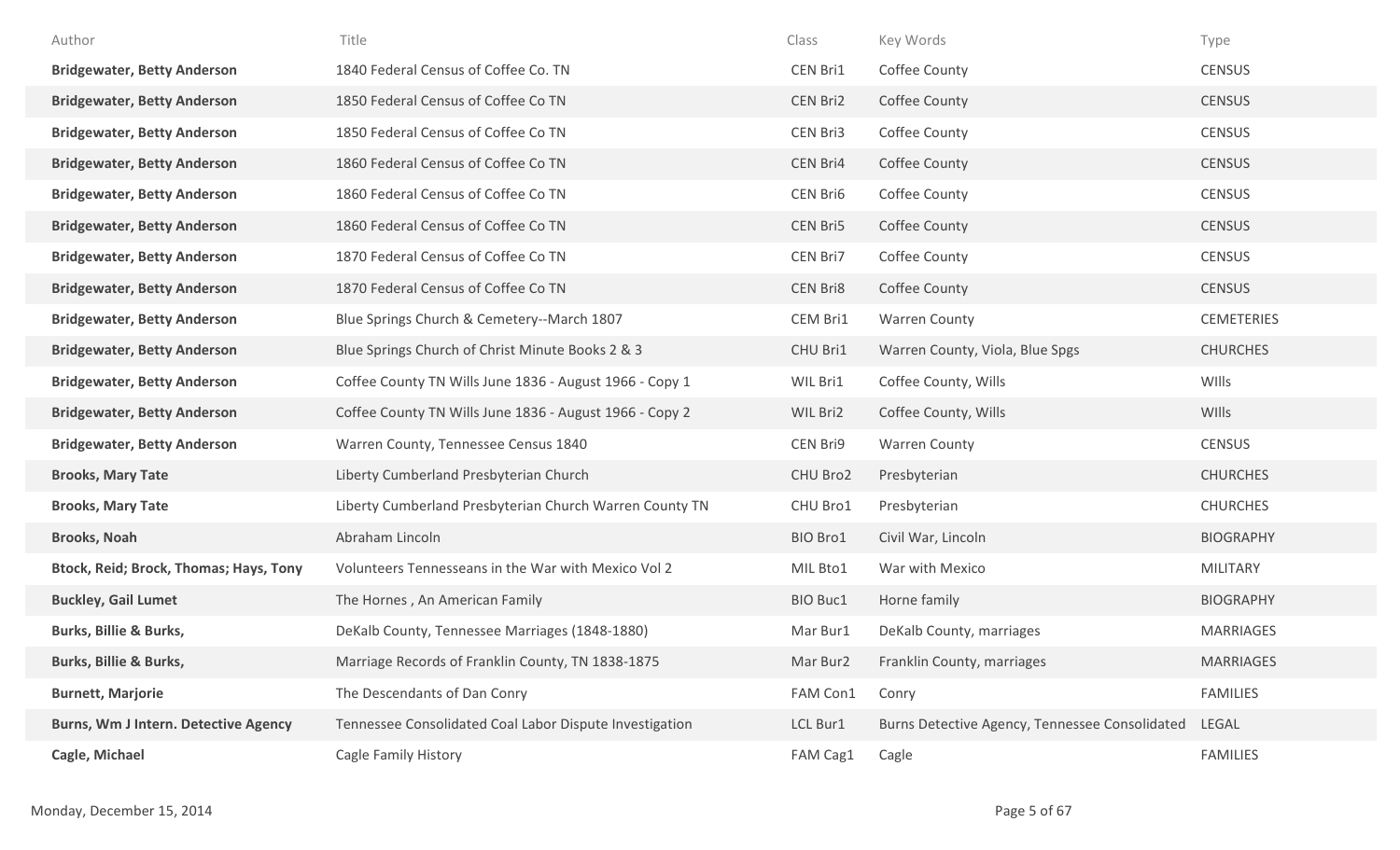| Author                                 | Title                                                  | Class           | Key Words                                      | Type                    |
|----------------------------------------|--------------------------------------------------------|-----------------|------------------------------------------------|-------------------------|
| <b>Campbell, Willene</b>               | Bethel                                                 | CEM Cam1        | <b>Grundy County</b>                           | <b>CEMETERIES</b>       |
| Campbell, Willene N.                   | Extension Service Photos Vol. 1                        | ORG Cam1        | Grundy County Extension Service, organizations | ORGANIZATIONS / CLUBS   |
| Campbell, Willene N.                   | <b>Extension Service Photos Vol. 2</b>                 | ORG Cam2        | Grundy County Extension Service, organizations | ORGANIZATIONS / CLUBS   |
| Campbell, Willene N.                   | Photos of 4-H Activities Over the Years                | ORG ExS1        | 4-H Club, photos, organization, club           | ORGANIZATIONS / CLUBS   |
| <b>Carlson, Gladys</b>                 | Abstract of Canon County, TN Will Book Vol A 1836-1895 | WIL Car1        | Cannon County, Wills                           | WIlls                   |
| Carpenter, V.K. (Mrs.)                 | Tennessee Census 1850 Franklin County                  | CEN Car1        | Franklin County                                | <b>CENSUS</b>           |
| <b>Carter, Claude A (Mrs)</b>          | Lawrence Co, TN Marriage Records 1818-1923             | MAR Car1        | Lawrence County, marriages                     | <b>MARRIAGES</b>        |
| <b>Century Nashville</b>               | Founders Day Nashville, TN                             | PTC CeN1        | Nashville                                      | PLACES                  |
| Cheek, Ernest M.                       | Old Letters to D.G. Brown, Esq. Concerning Land Grants | DLT Che1        | land grants                                    | <b>DEEDS &amp; LAND</b> |
| Cheek, Ernest W.                       | <b>Ernest Wilson Cheek</b>                             | FAM Che1        | Cheek                                          | <b>FAMILIES</b>         |
| Chorzempa, Rosemary A.                 | My Family Tree Workbook                                | <b>GEN Cho1</b> | genealogy                                      | <b>GENEALOGY</b>        |
| <b>Christ Church Episcopal members</b> | Episcopal Church Book 1                                | CHU CCE1        | Episcopal                                      | <b>CHURCHES</b>         |
| <b>Christ Church Episcopal members</b> | Episcopal Church Book 2                                | CHU CCE2        | Episcopal                                      | <b>CHURCHES</b>         |
| <b>Christ Church Episcopal members</b> | Episcopal Church Book Tracy City Book 3                | CHU CCE3        | Episcopal                                      | <b>CHURCHES</b>         |
| <b>Christie, Susan Cantrill</b>        | The Cantrill-Cantrell Genealogy                        | FAM Cant1       | Cantrill, Cantrell                             | <b>FAMILIES</b>         |
| <b>Chronicle Publications</b>          | Chronicle of the 20th Century                          | AmH ChP1        | US History, American History                   | <b>AMERICAN HISTORY</b> |
| <b>Church of Jesus Christ of LDS</b>   | A Guide to Research                                    | <b>GEN CJC1</b> | genealogy                                      | <b>GENEALOGY</b>        |
| <b>Citizens of Pelham</b>              | Death Records of Pelham Valley                         | OBT Pel1        | Grundy County, obituaries                      | <b>OBITUARIES</b>       |
| Clark, Tom                             | One Last Round for the Shuffler                        | <b>BIO Cla1</b> | baseball, Grundy Co., Douglas                  | <b>BIOGRAPHY</b>        |
| Clayton, David E.                      | Forgotten Colony                                       | SWS Cla4        | Swiss, Gruetli                                 | SWISS                   |
| Clayton, David E.                      | Forgotten Colony                                       | SWS Cla3        | Swiss, Gruetli                                 | SWISS                   |
| Clayton, David E.                      | Forgotten Colony                                       | SWS Cla2        | Swiss, Gruetli                                 | SWISS                   |
| Clayton, David E.                      | Forgotten Colony                                       | SWS Cla1        | Swiss, Gruetli                                 | SWISS                   |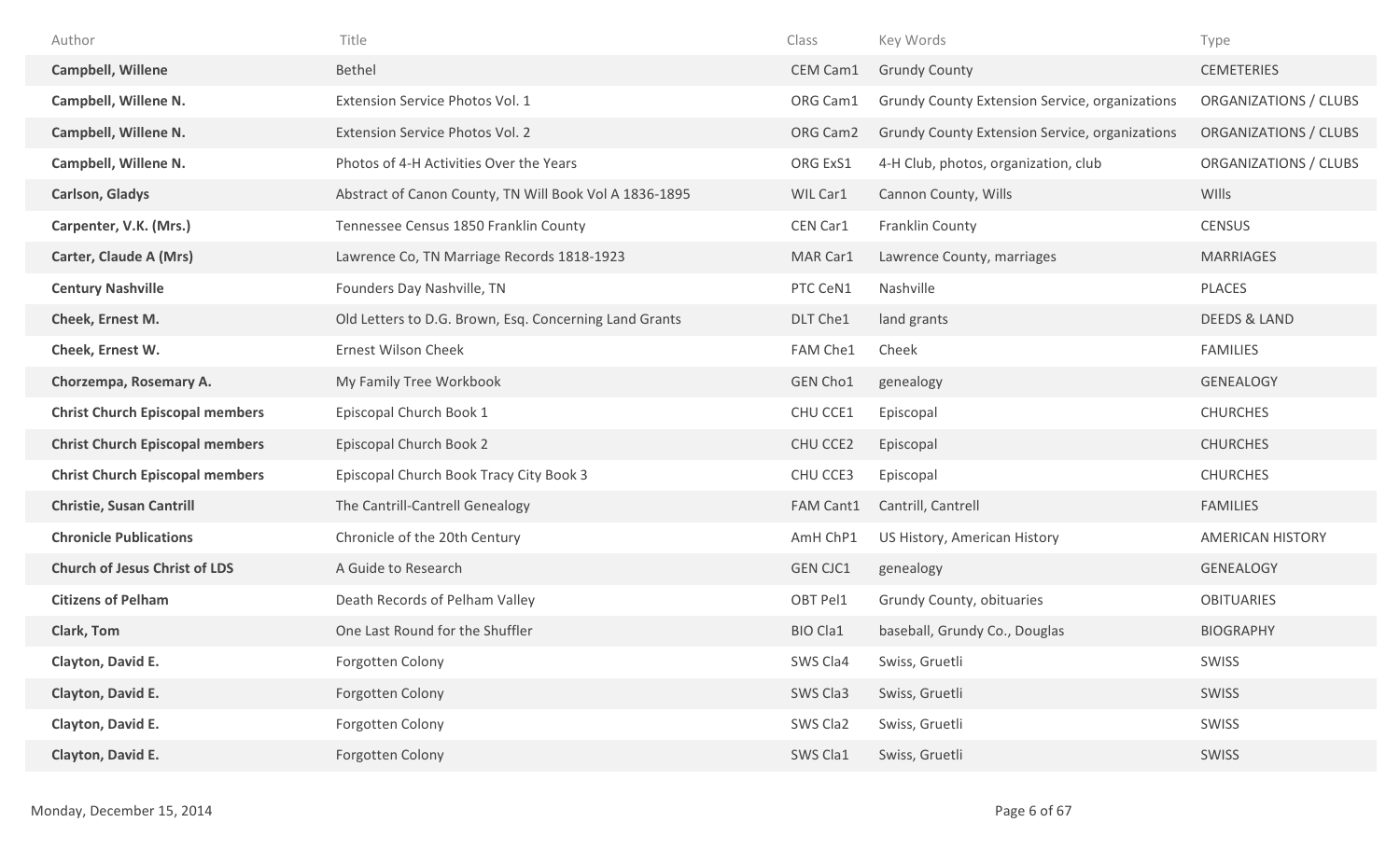| Author                                    | Title                                                  | Class                | Key Words                                     | Type                     |
|-------------------------------------------|--------------------------------------------------------|----------------------|-----------------------------------------------|--------------------------|
| Clayton, David E.                         | Forgotten Colony Switzerland's Economic Stats in 1860s | SWS Cla5             | Gruetli, economy, 1860s. Demography, C. Almon | SWISS                    |
| <b>Cline, Gary</b>                        | Memories of Princess Davidson Ingram                   | FAM Ing2             | Ingram                                        | <b>FAMILIES</b>          |
| Cline, Gary                               | Memories of Princess Davidson Ingram                   | FAM Ing1             | Ingram                                        | <b>FAMILIES</b>          |
| <b>Coal Age, Publisher</b>                | <b>Coal Mining Notebook</b>                            | <b>IBS Coa1</b>      | coal                                          | INDUSTRY/BUSINESS        |
| <b>Coal Age, Publisher</b>                | Successful Solutions To Everyday Coal Mining Problems  | <b>IBS Coa2</b>      | coal                                          | INDUSTRY/BUSINESS        |
| <b>Coalmont Elementary</b>                | <b>Coalmont Elementary School</b>                      | YB 2002 Co           | <b>Coalmont Elementary School</b>             | <b>YEARBOOKS</b>         |
| <b>Coalmont Elementary School</b>         | Felix Grundy and the Grand Tour                        | LA CES2              | Felix Grundy, children's literature           | <b>LOCAL AUTHORS</b>     |
| <b>Coalmont Elementary School</b>         | Felix Grundy and the Grand Tour                        | LA CES1              | Felix Grundy, children's literature           | LOCAL AUTHORS            |
| <b>Coalmont Mines Audit Report</b>        | <b>Coalmont Mines Audit</b>                            | <b>IBS CMA1</b>      | mining, coal, business, Coalmont              | INDUSTRY/BUSINESS        |
| <b>Coates, Walter John</b>                | Driftwind                                              | POE Coa1             | poetry, Coates                                | POETRY / OTHER           |
| Coats, J, Campbell, J, Campbell, W        | <b>Meeks Family History</b>                            | <b>FAM Mee1</b>      | Meeks                                         | <b>FAMILIES</b>          |
| Coats, J, Campbell, J, Campbell, W        | Meeks Family History 3rd Edition                       | <b>FAM Mee2</b>      | Meeks                                         | <b>FAMILIES</b>          |
| <b>Coats, Janelle Layne</b>               | History of Grundy County Schools                       | SCH Coa1             | Grundy County Schools, education,             | <b>SCHOOLS</b>           |
| <b>Coats, Janelle Layne</b>               | Pelham United Methodist Church                         | CHU Coa1             | Methodist, Pelham                             | <b>CHURCHES</b>          |
| <b>Coats, Janelle Layne</b>               | Pelham United Methodist Church, Pelham, TN             | CHU Coa3             | Methodist, Pelham                             | <b>CHURCHES</b>          |
| <b>Coats, Janelle Layne</b>               | Pelham United Methodist Church, Pelham, TN             | CHU Coa2             | Methodist, Pelham                             | <b>CHURCHES</b>          |
| <b>Coats, Janelle Layne</b>               | Strengthen the Tie That Binds, Pelham UMC              | CHU Coa4             | Methodist, Pelham                             | <b>CHURCHES</b>          |
| Coats, Terry L.                           | Next Stop on Grandpa's Road                            | <b>IBS Coat1</b>     | Railroad, Tracy City                          | <b>INDUSTRY/BUSINESS</b> |
| <b>Coffee Co. Heritage Book Committee</b> | The Heritage of Coffee Co. TN                          | HIS CCH <sub>2</sub> | Coffee County                                 | <b>HISTORY</b>           |
| <b>Coffee Co. Historical Society</b>      | 1880 Federal Census of Coffee Co TN                    | CEN CCH1             | Coffee County                                 | <b>CENSUS</b>            |
| <b>Coffee Co. Historical Society</b>      | Coffee Chrinicle - The Mystic Seven                    | HIS CCH1             | Coffee County                                 | <b>HISTORY</b>           |
| <b>Coffee County Historical Society</b>   | Civil War Soldiers of Coffee County, Tennessee Book 1  | MIL CCH1             | Civil War, Coffee Co.                         | <b>MILITARY</b>          |
| <b>Coffee County Historical Society</b>   | Civil War Soldiers of Coffee County, Tennessee Book 2  | MIL CCH <sub>2</sub> | Civil War, Coffee Co.                         | <b>MILITARY</b>          |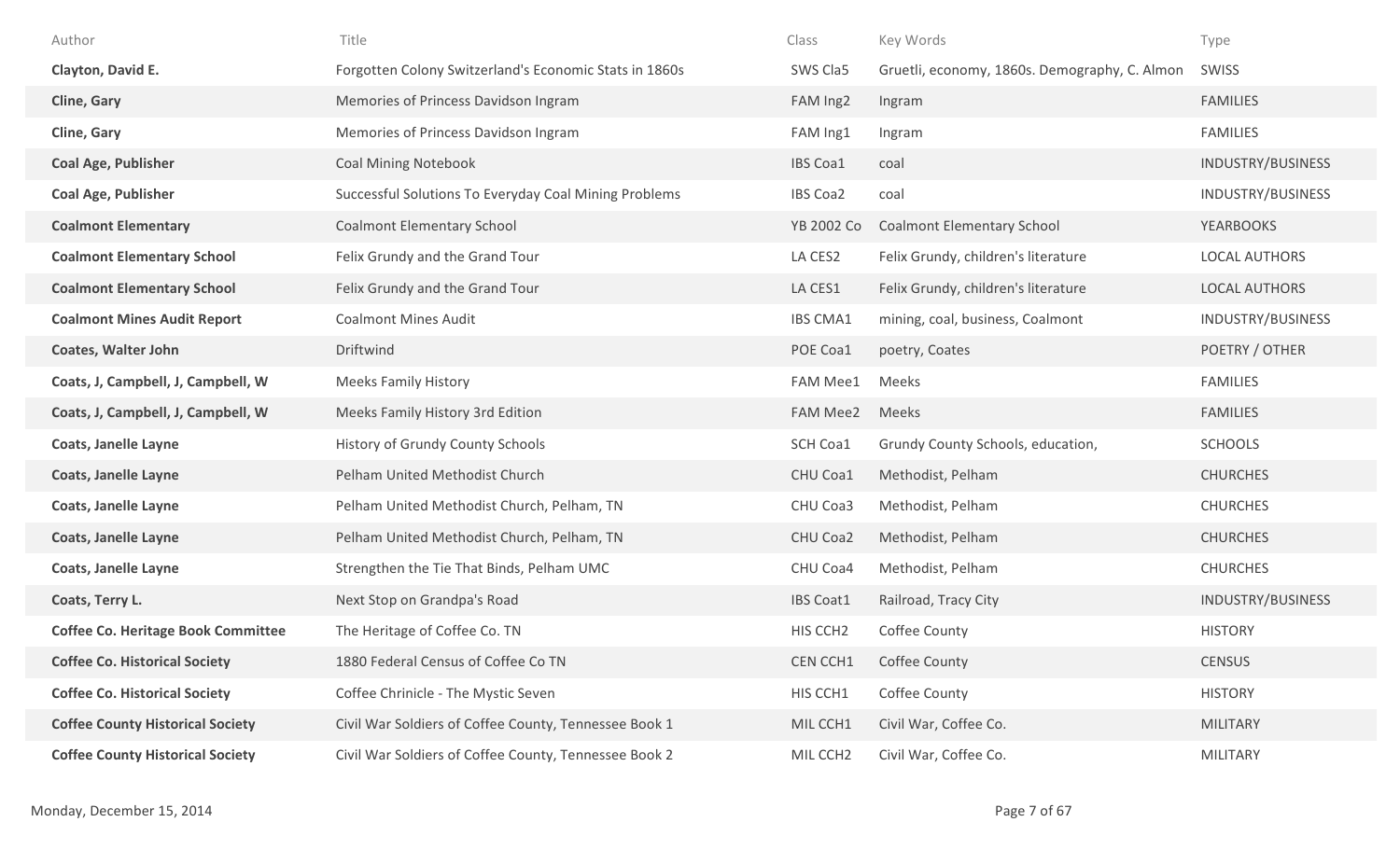| Author                                  | Title                                                              | Class    | Key Words                               | Type                  |
|-----------------------------------------|--------------------------------------------------------------------|----------|-----------------------------------------|-----------------------|
| <b>Coffee County Historical Society</b> | Civil War Soldiers of Coffee County, Tennessee Book 3              | MIL CCH3 | Civil War, Coffee Co.                   | <b>MILITARY</b>       |
| <b>Coffee County Historical Society</b> | Civil War Soldiers of Coffee County, Tennessee Book 4              | MIL CCH4 | Civil War, Coffee Co.                   | <b>MILITARY</b>       |
| <b>Colvin, Carole</b>                   | Morrison, J. Moses                                                 | FAM Mor1 | Morrison                                | <b>FAMILIES</b>       |
| <b>Comer, Glenis Shrum</b>              | Shrum / Schramm                                                    | FAM Shr2 | Shrum, Schrumm                          | <b>FAMILIES</b>       |
| Connell, Moody K.                       | Rebel Scouts: The Last Ride Home                                   | MIL Con1 | Civil War                               | <b>MILITARY</b>       |
| <b>Conry, Francis</b>                   | Palmer Methodist Church in Red Folder                              | CHU Con1 | Methodist, Palmer                       | <b>CHURCHES</b>       |
| Conry, Les                              | Savior of Man                                                      | LA Con2  | local author                            | <b>LOCAL AUTHORS</b>  |
| Conry, Les                              | Savior of Man                                                      | LA Con1  | local author                            | <b>LOCAL AUTHORS</b>  |
| Conry, Les                              | That's Life - Adams & Sanders Families                             | FAM Ada1 | Greene, Rowlette, Dykes, Keeling, Conry | <b>FAMILIES</b>       |
| Cooper, Max                             | First Baptist Church Tracy City, Tennessee 1892-1997               | CHU Coo1 | Baptist, Tracy City                     | <b>CHURCHES</b>       |
| <b>Coppinger, Margaret</b>              | Tennessee's Oldest & Most Historic Summer Resort Beersheba Springs | PTC Cop2 | Beersheba                               | PLACES                |
| <b>Coppinger, Margaret</b>              | Tennessee's Oldest & Most Historic Summer Resort Beersheba Springs | PTC Cop3 | Beersheba                               | PLACES                |
| <b>Coppinger, Margaret</b>              | Tennessee's Oldest & Most Historic Summer Resort Beersheba Springs | PTC Cop1 | Beersheba                               | PLACES                |
| <b>Coppinger, Margaret Brown</b>        | Beersheba Springs A History                                        | PTC Cop6 | Beersheba                               | PLACES                |
| <b>Coppinger, Margaret Brown</b>        | Beersheba Springs A History                                        | PTC Cop5 | Beersheba                               | <b>PLACES</b>         |
| <b>Coppinger, Margaret Brown</b>        | Tennessee's Oldest & Most Historic Summer Resort Beersheba Springs | PTC Cop4 | Beersheba                               | PLACES                |
| Corlew, Robert                          | Statehood for TN                                                   | HIS Cor1 | Tennessee statehood                     | <b>HISTORY</b>        |
| <b>Cosgriff, John &amp; Carolyn</b>     | Climb It Right                                                     | GEN Cos1 | genealogy                               | <b>GENEALOGY</b>      |
| Couch, Annie                            | Women's Christian Temperance Union - Tracy City                    | ORG Cou1 | WCTU, Temperance, minutebook            | ORGANIZATIONS / CLUBS |
| Couch, Ernie & Jill                     | Tennessee Trivia                                                   | HIS Cou1 | Tennessee, trivia                       | <b>HISTORY</b>        |
| Crabtree, Ron                           | <b>Colin Campbell Descendants</b>                                  | FAM Cam2 | Campbell                                | <b>FAMILIES</b>       |
| Crabtree, Ron                           | Crabtree Cousins Fall 1997                                         | FAM Cra1 | Crabtree                                | <b>FAMILIES</b>       |
| Crabtree, Ron                           | Crabtree Cousins Spring 1998                                       | FAM Cra3 | Crabtree                                | <b>FAMILIES</b>       |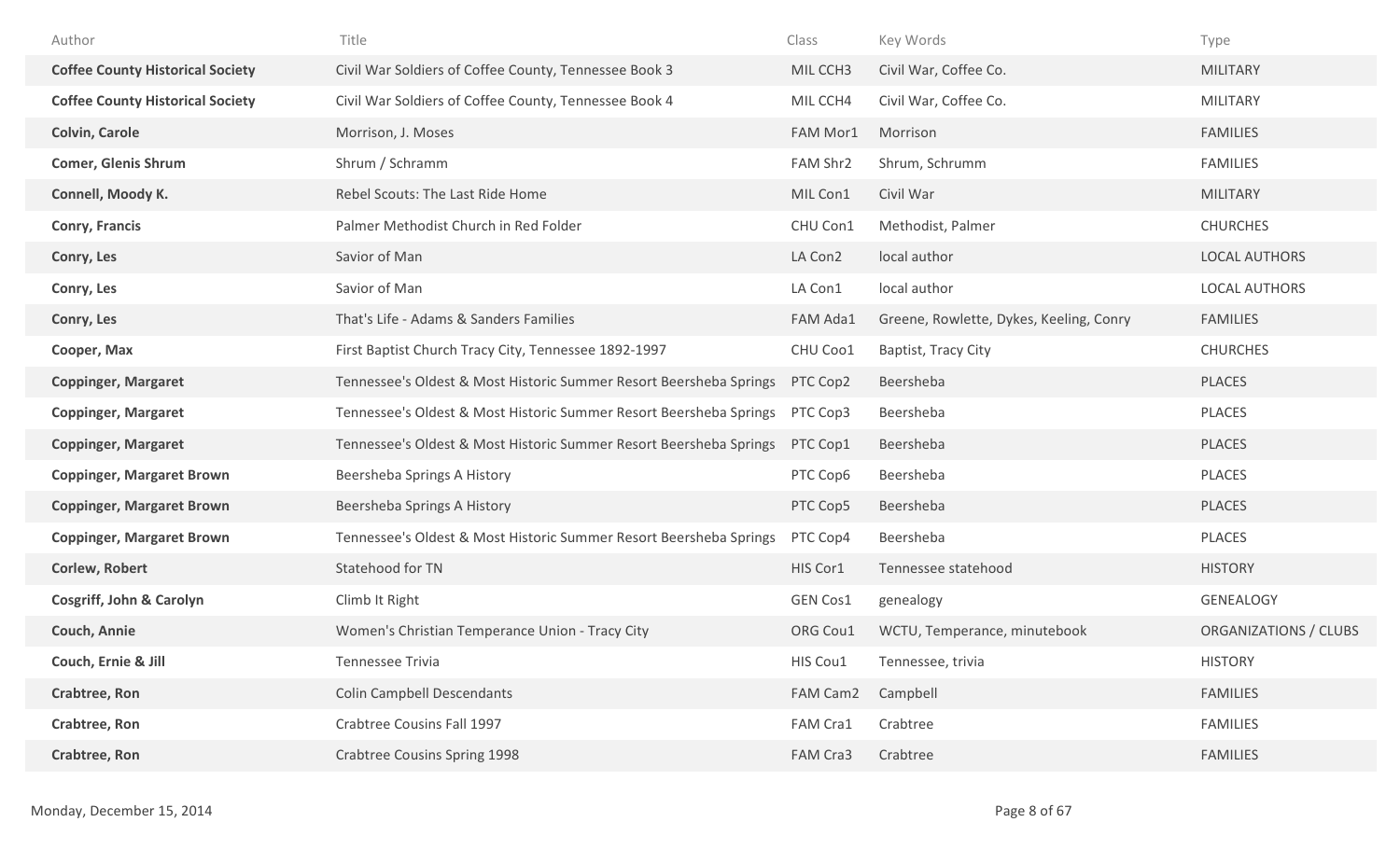| Author                             | Title                                         | Class           | Key Words                  | Type                  |
|------------------------------------|-----------------------------------------------|-----------------|----------------------------|-----------------------|
| Crabtree, Ron                      | <b>Crabtree Cousins Summer 1998</b>           | FAM Cra4        | Crabtree                   | <b>FAMILIES</b>       |
| Crabtree, Ron                      | Crabtree Cousins Winter 1997                  | FAM Cra2        | Crabtree                   | <b>FAMILIES</b>       |
| Crabtree, Ron                      | Descendants of William Hard Hampton           | FAM Ham4        | Hampton                    | <b>FAMILIES</b>       |
| Crabtree, Ron                      | Thomas Crabtree's Descendants                 | FAM Cra5        | Crabtree                   | <b>FAMILIES</b>       |
| <b>Crawford, Lee Forney</b>        | Forney Forever                                | FAM For1        | Forney                     | <b>FAMILIES</b>       |
| <b>Crisp, Chirstine</b>            | John & Julia Ruehling                         | <b>FAM Rue1</b> | Ruehling                   | <b>FAMILIES</b>       |
| <b>Crisp/Rankin Family</b>         | Crisp & Rankin Family Photos                  | FAM Cri1        | Crisp, Rankin              | <b>FAMILIES</b>       |
| <b>Crockett, David</b>             | A Narrative of the Life of David Crockett     | BIO Cro1        | frontier history, Crockett | <b>BIOGRAPHY</b>      |
| <b>Crowe, Elizabeth Powell</b>     | <b>Genealogy Online</b>                       | GEN Cro1        | genealogy                  | <b>GENEALOGY</b>      |
| Crowe, Evelyn                      | Years of Work: A Genealogy of Robert Pedigo   | FAM Ped1        | Pedigo                     | <b>FAMILIES</b>       |
| Cunningham, Almetia & Holt,        | Warren Co. TN Cemetery Book 1 (A-F)           | CEM Cun7        | <b>Warren County</b>       | <b>CEMETERIES</b>     |
| Cunningham, Almetia & Holt,        | Warren Co. TN Cemetery Book 2 (G-L))          | CEM Cun8        | <b>Warren County</b>       | <b>CEMETERIES</b>     |
| Cunningham, Almetia & Holt, Martha | Warren Co Book 3                              | CEM Cun4        | <b>Warren County</b>       | <b>CEMETERIES</b>     |
| Cunningham, Almetia & Holt, Martha | Warren Co. Book 1                             | CEM Cun1        | <b>Warren County</b>       | <b>CEMETERIES</b>     |
| Cunningham, Almetia & Holt, Martha | Warren Co. Book 2                             | CEM Cun2        | <b>Warren County</b>       | <b>CEMETERIES</b>     |
| Cunningham, Almetia & Holt, Martha | Warren Co. Book 3                             | CEM Cun3        | <b>Warren County</b>       | <b>CEMETERIES</b>     |
| Cunningham, Almetia & Holt, Martha | Warren Co. Book 4                             | CEM Cun5        | <b>Warren County</b>       | <b>CEMETERIES</b>     |
| Cunningham, Almetia & Holt, Martha | Warren Co. Book 4                             | CEM Cun6        | <b>Warren County</b>       | <b>CEMETERIES</b>     |
| Cunningham, Almetia & Holt, Martha | Warren Co. TN Cemetery Book 2 (G-L))          | CEM Cun9        | <b>Warren County</b>       | <b>CEMETERIES</b>     |
| <b>Curtis, Hershel</b>             | Hershel D. Curtis                             | FAM Cur2        | Curtis                     | <b>FAMILIES</b>       |
| <b>Curtis, James</b>               | <b>Grundy County Social Clubs</b>             | ORG Cur1        | clubs, organizations       | ORGANIZATIONS / CLUBS |
| <b>Curtis, Renice</b>              | Grundy County Deaths and Funerals (1979-1990) | OBT Cur2        | Marion County, obituaries  | <b>OBITUARIES</b>     |
| <b>Curtis, Renice</b>              | Marion County Deaths & Funerals               | OBT Cur1        | Grundy County, obituaries  | <b>OBITUARIES</b>     |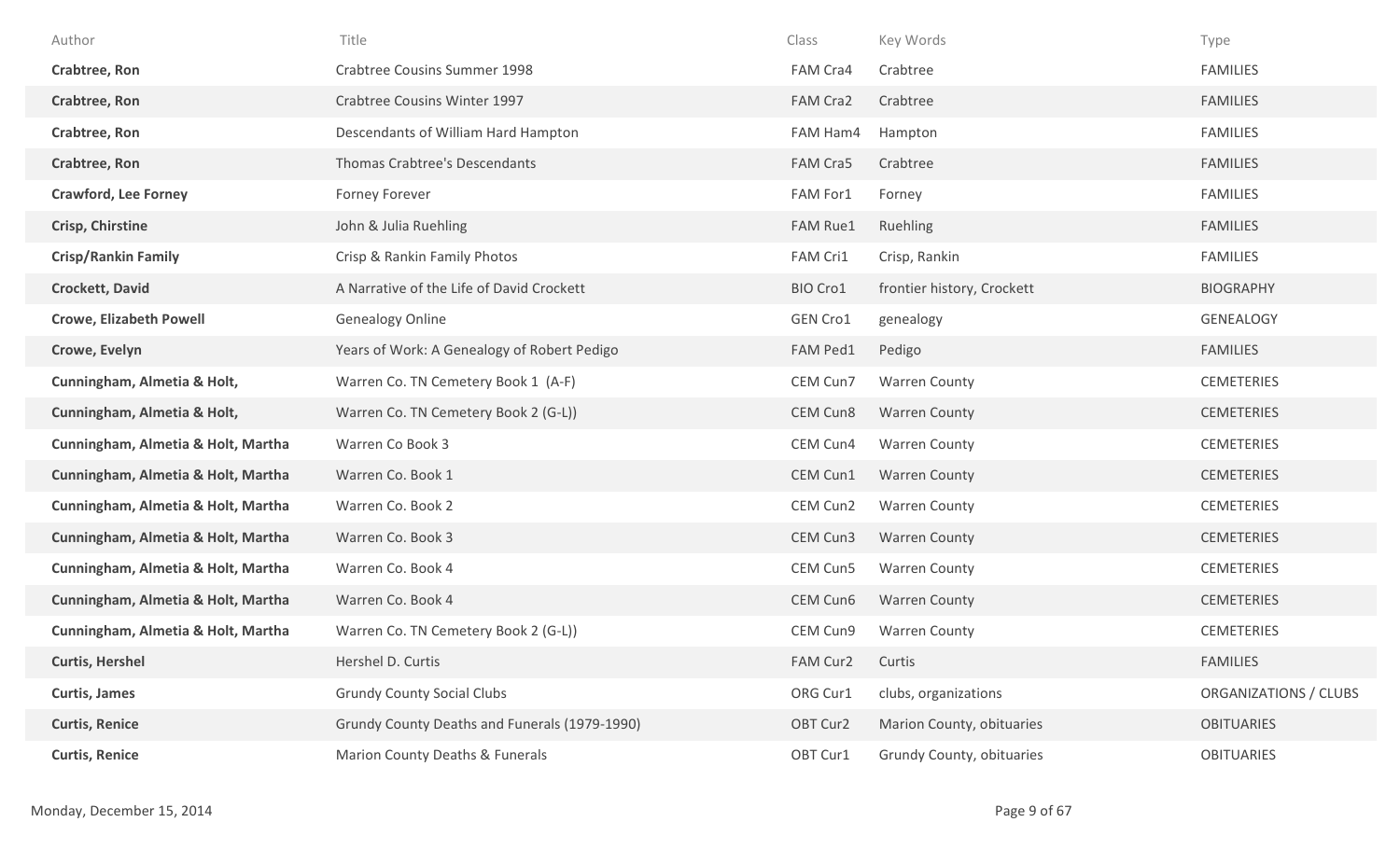| Author                              | Title                                                                 | Class           | Key Words                                  | Type              |
|-------------------------------------|-----------------------------------------------------------------------|-----------------|--------------------------------------------|-------------------|
| <b>Curtis, Renice</b>               | Reminiscence Senior Citizens of Tracy City                            | HIS Cur2        | Grundy County, oral history, Tracy City    | <b>HISTORY</b>    |
| <b>Curtis, Renice</b>               | Reminiscence Senior Citizens of Tracy City                            | HIS Cur1        | Grundy County, oral history, Tracy City    | <b>HISTORY</b>    |
| <b>Curtis, Renice</b>               | Reminiscence Senior Citizens of Tracy City                            | HIS Cur3        | Grundy County, oral history, Tracy City    | <b>HISTORY</b>    |
| <b>Curtis, Renice</b>               | Shrum History Book                                                    | FAM Shr1        | Shrum                                      | <b>FAMILIES</b>   |
| <b>Curtis, Tommy</b>                | <b>Coalmont Cemetery</b>                                              | CEM Cur1        | <b>Grundy County</b>                       | <b>CEMETERIES</b> |
| <b>Davenport, Judy Harris</b>       | Descendants of William M. Harris, Sr. and Martha Roddy                | FAM Har2        | Harris, Roddy                              | <b>FAMILIES</b>   |
| <b>Davenport, Judy Harris</b>       | Descendants of William M. Harris, Sr. and Martha Roddy                | FAM Har1        | Harris, Roddy                              | <b>FAMILIES</b>   |
| Davidson, Donald                    | The Tennessee Vol 2, The New River Civil War to TVA                   | PTC Dav1        | <b>Tennessee River</b>                     | PLACES            |
| Davis, Burke                        | They Called Him Stonewall                                             | MIL Dav1        | Civil War                                  | <b>MILITARY</b>   |
| Davis, Hazel Brown                  | Teaching in Grundy County                                             | SCH Dav1        | Grundy County Schools, education, teaching | <b>SCHOOLS</b>    |
| Davis, Hazel Brown                  | Teaching in Grundy County - A Glance at the Past                      | SCH Dav3        | Grundy County Schools, education, teaching | <b>SCHOOLS</b>    |
| Davis, Hazel Brown                  | Teaching in Grundy County - A Glance at the Past                      | SCH Dav2        | Grundy County Schools, education, teaching | <b>SCHOOLS</b>    |
| <b>Descendants of Thomas Curtis</b> | Curtis                                                                | FAM Cur1        | Curtis                                     | <b>FAMILIES</b>   |
| Dillon, James                       | Warren County's Distinguished Personalities of the Bicentenial 1800-1 | <b>BIO Dil1</b> | <b>Warren County</b>                       | <b>BIOGRAPHY</b>  |
| Dishroon, Georgia Tate              | <b>Beauty for Ashes</b>                                               |                 |                                            |                   |
|                                     |                                                                       | FAM Tat10       | Tate                                       | <b>FAMILIES</b>   |
| Dishroon, Georgia Tate              | <b>Beauty for Ashes</b>                                               | FAM Dis1        | Dishroon, Tate, Freemont                   | <b>FAMILIES</b>   |
| <b>Dixie Telephone Co.</b>          | <b>Hello Central</b>                                                  | <b>IBS DTC1</b> | Dixie telephone, Tracy City                | INDUSTRY/BUSINESS |
| Dixon, Max                          | Wataugans, The                                                        | HIS Dix1        | Watauga                                    | <b>HISTORY</b>    |
| Doane, Gilbert H.                   | Searching for Your Ancestors                                          | <b>GEN Doa1</b> | genealogy                                  | <b>GENEALOGY</b>  |
| <b>Doliante, Sharon Johnson</b>     | Oldest Mariage Book 1809-1859                                         | MAR Dol1        | marriages, Grundy County                   | MARRIAGES         |
| Douglas, Bob                        | Cemeteries in Roarks Cove                                             | CEM Dou1        | Franklin County                            | <b>CEMETERIES</b> |
| Douglas, Bob                        | <b>Coalmont Cemetery</b>                                              | CEM Dou2        | <b>Grundy County</b>                       | <b>CEMETERIES</b> |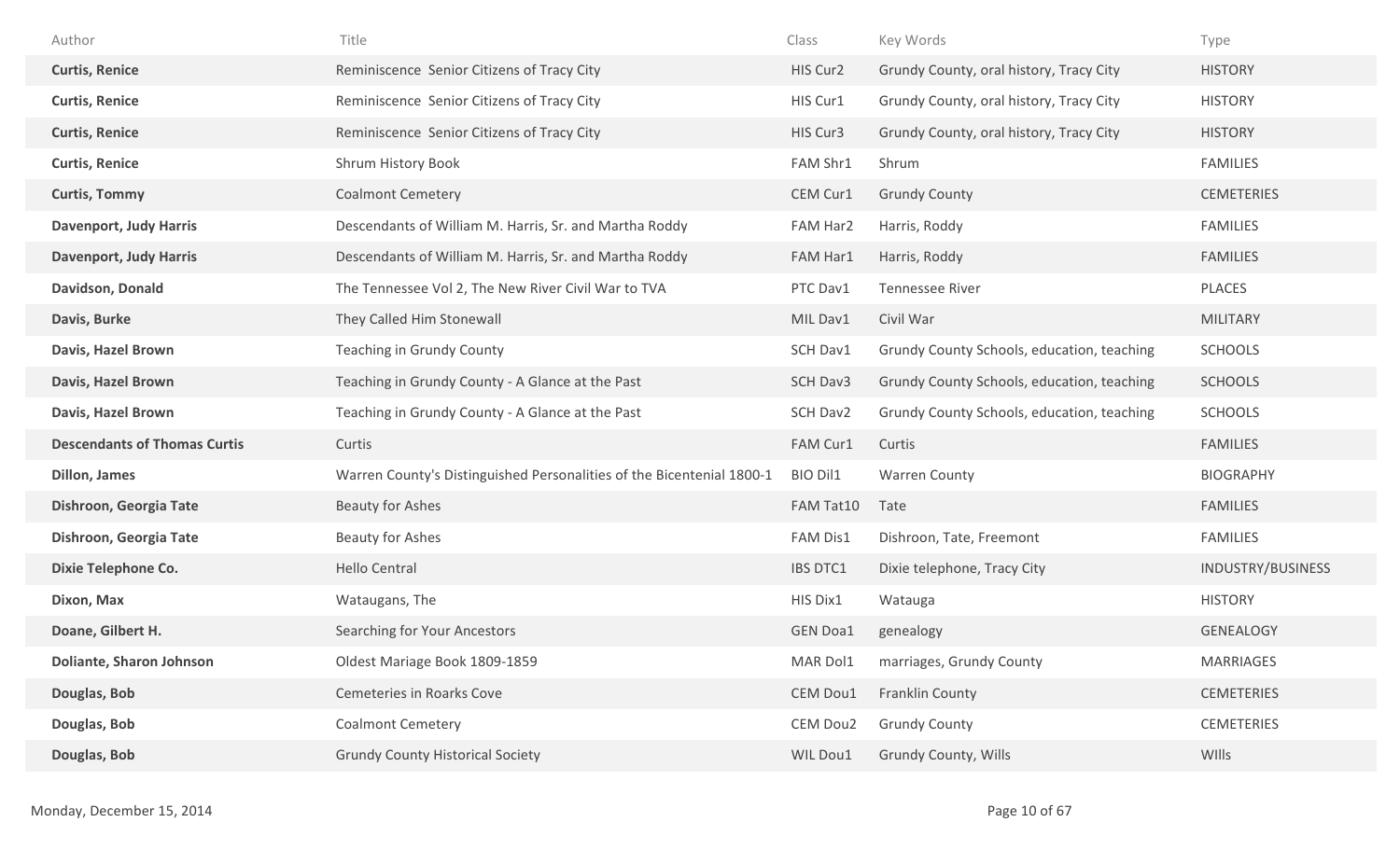| Author                                  | Title                                                                               | Class           | Key Words                            | Type                 |
|-----------------------------------------|-------------------------------------------------------------------------------------|-----------------|--------------------------------------|----------------------|
| Douglas, Bob                            | History of Franklin Co. TN                                                          | HIS Dou1        | Franklin County                      | <b>HISTORY</b>       |
| Douglas, Bob                            | Index to the H. B. Northcut Ledger 1861                                             | IBS Dou1        | Northcutt, business                  | INDUSTRY/BUSINESS    |
| Douglas, Bob                            | Monteagle Cemetery                                                                  | CEM Dou3        | <b>Grundy County</b>                 | <b>CEMETERIES</b>    |
| Douglas, Bob                            | Our People                                                                          | HIS Dou2        | <b>Grundy County</b>                 | <b>HISTORY</b>       |
| Douthat, James                          | Sequatchie Valley Bible Records                                                     | <b>BIB Dou1</b> | Sequatchie Valley, Bible Record      | <b>BIBLE RECORDS</b> |
| Douthat, James L.                       | 1830 Census Sequatchie Valley Marion - Bledsoe Counties                             | CEN Dou1        | <b>Marion County</b>                 | <b>CENSUS</b>        |
| Douthat, James L.                       | 1840 Census Sequatchie Valley Marion - Bledsoe Counties                             | CEN Dou2        | Marion County, Bledsoe County, 1840  | <b>CENSUS</b>        |
| Douthat, James L.                       | Grundy Co Marriage Records from 1844-1880                                           | MAR Dou1        | Grundy County, marriages             | <b>MARRIAGES</b>     |
| Douthat, James L.                       | Hamblen County, Tennessee Marriage Books 1-5 (1870-1888)                            | MAR Dou3        | Hamblen County, marriages            | <b>MARRIAGES</b>     |
| Douthat, James L.                       | Sequatchie County, Tennessee Marriages 1858-1881                                    | MAR Dou2        | Sequatchie County, marriages         | <b>MARRIAGES</b>     |
| Douthat, James L.                       | Sequatchie Families                                                                 | HIS Dout1       | Sequatchie                           | <b>HISTORY</b>       |
| Drake, Doug, Masters, Jack & Puryear, B | Founding of the Cumberland Settlements                                              | PTC Dra1        | <b>Cumberland Settlements</b>        | <b>PLACES</b>        |
| Dun, R. G. Mercantile Agency            | Businesses, Manufactures, and Tradesman Grundy County, Tennessee                    | IBS Dun12       | Businesses, Manufacturers, Merchants | INDUSTRY/BUSINESS    |
| Durham, Walter T.                       | A Directory of Tennessee Agencies                                                   | <b>GEN Dur1</b> | Tennessee genealogy                  | <b>GENEALOGY</b>     |
| Durham, Walter T.                       | The State of State History in TN 2004                                               | HIS Dur1        | Tennessee                            | <b>HISTORY</b>       |
| Durham, Walter T.                       | The State of State History in TN 2006                                               | HIS Dur2        | Tennessee                            | <b>HISTORY</b>       |
| Durham, Walter T.                       | The State of State History in TN 2008 - the Underground Railroad                    | HIS Dur4        | Tennessee, underground railroad      | <b>HISTORY</b>       |
| Durham, Walter T.                       | The State of State History in TN 2008 - the Underground Railroad                    | HIS Dur3        | Tennessee, underground railroad      | <b>HISTORY</b>       |
| <b>Dutchmaid Bakery</b>                 | U.S. Census 1950                                                                    | CEN Dut1        | Census, U.S., 1950                   | <b>CENSUS</b>        |
|                                         | Dyer, Gustavus W; Moore, John Trotwood TN Civil War Veterans' Questionnaires Vol !  | MIL Dye6        | Civil War                            | <b>MILITARY</b>      |
|                                         | Dyer, Gustavus W; Moore, John Trotwood TN Civil War Veterans' Questionnaires Vol 1  | MIL Dye1        | Civil War                            | <b>MILITARY</b>      |
|                                         | Dyer, Gustavus W; Moore, John Trotwood  TN Civil War Veterans' Questionnaires Vol 2 | MIL Dye2        | Civil War                            | <b>MILITARY</b>      |
|                                         | Dyer, Gustavus W; Moore, John Trotwood TN Civil War Veterans' Questionnaires Vol 2  | MIL Dye7        | Civil War                            | <b>MILITARY</b>      |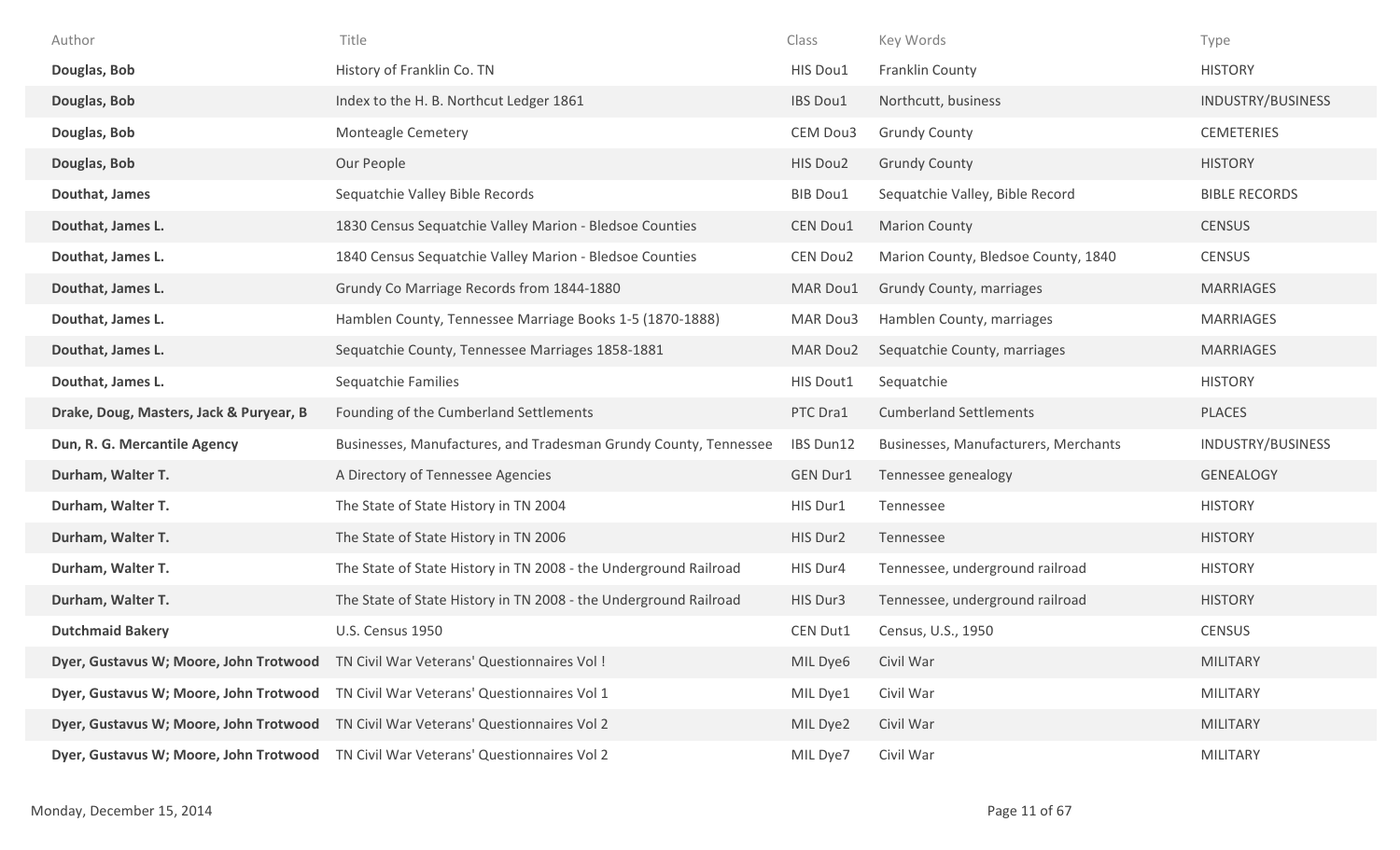| Author                                 | Title                                                             | Class           | Key Words                                       | Type                    |
|----------------------------------------|-------------------------------------------------------------------|-----------------|-------------------------------------------------|-------------------------|
| Dyer, Gustavus W; Moore, John Trotwood | TN Civil War Veterans' Questionnaires Vol 3                       | MIL Dye3        | Civil War                                       | <b>MILITARY</b>         |
| Dyer, Gustavus W; Moore, John Trotwood | TN Civil War Veterans' Questionnaires Vol 3                       | MIL Dye8        | Civil War                                       | <b>MILITARY</b>         |
| Dyer, Gustavus W; Moore, John Trotwood | TN Civil War Veterans' Questionnaires Vol 4                       | MIL Dye4        | Civil War                                       | <b>MILITARY</b>         |
| Dyer, Gustavus W; Moore, John Trotwood | TN Civil War Veterans' Questionnaires Vol 4                       | MIL Dye9        | Civil War                                       | <b>MILITARY</b>         |
| Dyer, Gustavus W; Moore, John Trotwood | TN Civil War Veterans' Questionnaires Vol 5                       | MIL Dye5        | Civil War                                       | <b>MILITARY</b>         |
| Dyer, Gustavus W; Moore, John Trotwood | TN Civil War Veterans' Questionnaires Vol 5                       | MIL Dye10       | Civil War                                       | <b>MILITARY</b>         |
| <b>Dykes, Calvin Calhoon</b>           | The Correct Minutes of the Primitive Baptist Church of Fall Creek | CHU Dyk1        | Methodist, Tracy City                           | <b>CHURCHES</b>         |
| Eagle Fund, Inc. McMinnville, TN       | The Eagle 1982                                                    | HIS Eag1        | McMinnville, Warren County,                     | <b>HISTORY</b>          |
| Edwards, Olga J. & Frizzell, Izora W.  | <b>Descendants of East TN Pioneers</b>                            | HIS Edw2        | East Tennessee, pioneers                        | <b>HISTORY</b>          |
| Edwards, Olga J. & Frizzell, Izora W.  | The Connection in East TN                                         | HIS Edw1        | <b>East Tennessee</b>                           | <b>HISTORY</b>          |
| Edwards, Rosa M.                       | Tennesseans Killed in Viet Nam                                    | MIL Edw1        | Civil War                                       | <b>MILITARY</b>         |
| <b>Edwards, Rosie Meadows</b>          | Meadows / Kilgore                                                 | <b>FAM Mea1</b> | Meadows, Kilgore                                | <b>FAMILIES</b>         |
| <b>Edwards, Shelby Ireson</b>          | Sullivan County, Tennessee Deed Books--1 & 2                      | DLT Edw1        | Sullivan County, Deeds                          | <b>DEEDS &amp; LAND</b> |
| <b>Edwards, Shelby Ireson</b>          | Sullivan County, Tennessee Deed Books--1 & 2                      | DLT Edw2        | Sullivan County, Deeds                          | <b>DEEDS &amp; LAND</b> |
| Eggerton, John                         | Generations - Curtis Burnam Ledford & Addie King Ledford          | FAM Led1        | Ledford                                         | <b>FAMILIES</b>         |
| Ehle, John                             | <b>Trail of Tears</b>                                             | NAT Ehl1        | <b>Trail of Tears</b>                           | <b>NATIVE AMERICANS</b> |
| Eiland, William U. & Mullins, Laura    | Frank Buchser A Swiss Artist in America 1866-1871                 | SWS Eil1        | Swiss, Frank Buchser, artist, art in America    | <b>SWISS</b>            |
| Embree, Edwin R.                       | Indians of the Americas                                           | NAT Emb1        | <b>Native Americans</b>                         | NATIVE AMERICANS        |
| <b>Engineering and Mining Journal</b>  | Handbook of Mining Details                                        | <b>IBS EMJ1</b> | mining, coal, business                          | INDUSTRY/BUSINESS       |
| Enninger, Andrea B.W. & Guatz, D.L.    | Mennonites in Transition from Switzerland to America              | SWS Enn1        | Swiss, Mennonites, Swiss, Switzerland           | SWISS                   |
| Everson, Guy & Simpson, E.W., Jr.      | Far, Far From Home                                                | MIL Eve1        | Nathan Bedford Forrest, Camp Douglas, Civil War | MILITARY                |
| Everton, George B., Jr.                | Handy Tip Book and Packet on Notekeeping                          | <b>GEN Eve3</b> | genealogy                                       | <b>GENEALOGY</b>        |
| Everton, George B., Jr.                |                                                                   |                 |                                                 |                         |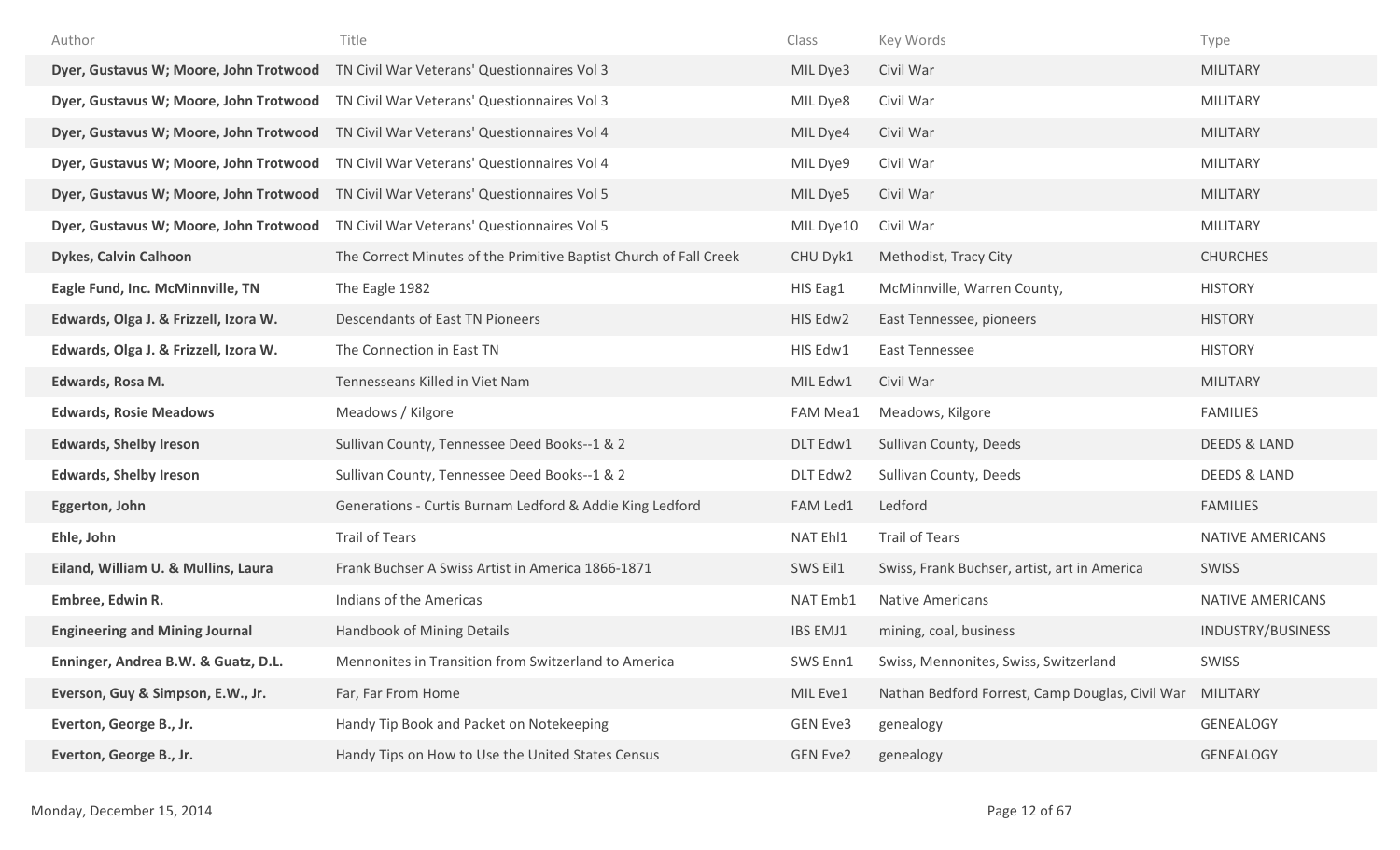| Author                                | Title                                                  | Class           | Key Words                             | Type                    |
|---------------------------------------|--------------------------------------------------------|-----------------|---------------------------------------|-------------------------|
| Everton, George B., Sr.               | Handy Book for Genealogists                            | <b>GEN Eve1</b> | genealogy                             | GENEALOGY               |
| Everton, George B., Sr.               | Handy Book for Genealogists                            | <b>GEN Eve4</b> | genealogy                             | <b>GENEALOGY</b>        |
| <b>Ewing, James</b>                   | A Treasury of Tennessee Tales                          | HIS Ewi1        | Tennessee, tales, stories             | <b>HISTORY</b>          |
| <b>Ewing, James</b>                   | A Treasury of Tennessee Tales                          | HIS Ewi2        | Tennessee, tales, stories             | <b>HISTORY</b>          |
| <b>Feeling, Durbin</b>                | Cherokee-English Dictionary                            | NAT Fee1        | Cherokee                              | <b>NATIVE AMERICANS</b> |
| <b>Field, Eugene</b>                  | With Trumpet & Drum                                    | POE Fie1        | poetry, Field                         | POETRY / OTHER          |
| <b>First Bank of Marion Co.</b>       | <b>County Fair Exhibits</b>                            | ORG FBM1        | County Fair exhibits, Grundy County   | ORGANIZATIONS / CLUBS   |
| <b>First Bank of Marion County TN</b> | Portrait of a Heritage                                 | <b>IBS FBM1</b> | bank, Marion County                   | INDUSTRY/BUSINESS       |
| Fleming, Sam M.                       | Yours to Count On                                      | LA Fle1         | local author                          | <b>LOCAL AUTHORS</b>    |
| <b>Florida State University</b>       | Seminole Yearbook 1949                                 | SPC Sai13       | Charles Sain, yearbook, Hubbards Cove | SAIN COLLECTION         |
| <b>Flury, Catherine</b>               | Berry, Elder, Metcalf                                  | FAM Ber1        | Berry, Elder, Metcalf                 | <b>FAMILIES</b>         |
| <b>Flury, Catherine</b>               | Family History Flury~Stoker                            | FAM Flu2        | Flury, Stoker                         | <b>FAMILIES</b>         |
| Flury, Catherine                      | Flury Family 2                                         | FAM Flu1        | Flury                                 | <b>FAMILIES</b>         |
| <b>Flury, Catherine</b>               | <b>Goodman Family History</b>                          | FAM Goo1        | Goodman                               | <b>FAMILIES</b>         |
| Flury, Catherine K.                   | Kilgore - Street Family History                        | FAM Kil5        | Kilgore, Street                       | <b>FAMILIES</b>         |
| <b>Flury, Catherine Kilgore</b>       | Albert D. Roddy                                        | FAM Rod1        | Roddy                                 | <b>FAMILIES</b>         |
| <b>Flury, Catherine Kilgore</b>       | Clarence Kilgore - This Is Your Life                   | FAM Kil2        | Kilgore                               | <b>FAMILIES</b>         |
| <b>Flury, Catherine Kilgore</b>       | Family History of Flury - Stoker                       | SWS Flu1        | Swiss, Flury, Stoker, Gruetli         | <b>SWISS</b>            |
| <b>Flury, Catherine Kilgore</b>       | <b>Grundy County Civil War Claims</b>                  | MIL Flu1        | Civil War, Grundy County              | <b>MILITARY</b>         |
| <b>Flury, Catherine Kilgore</b>       | Kilgore~Street Family History Vol. 1                   | FAM Kil4        | Kilgore, Street                       | <b>FAMILIES</b>         |
| <b>Flury, Catherine Kilgore</b>       | Kilgore~Street Family History Vol. 2                   | FAM Kil1        | Kilgore, Street                       | <b>FAMILIES</b>         |
| <b>Flury, Catherine Kilgore</b>       | Newspaper Clippings of Grundy County & Chattanooga, TN | HIS Flu1        | Grundy County, Chattanooga            | <b>HISTORY</b>          |
| <b>Flury, Catherine Kilgore</b>       | Our Family History (Street)                            | FAM Str1        | Street, Stonestreet                   | <b>FAMILIES</b>         |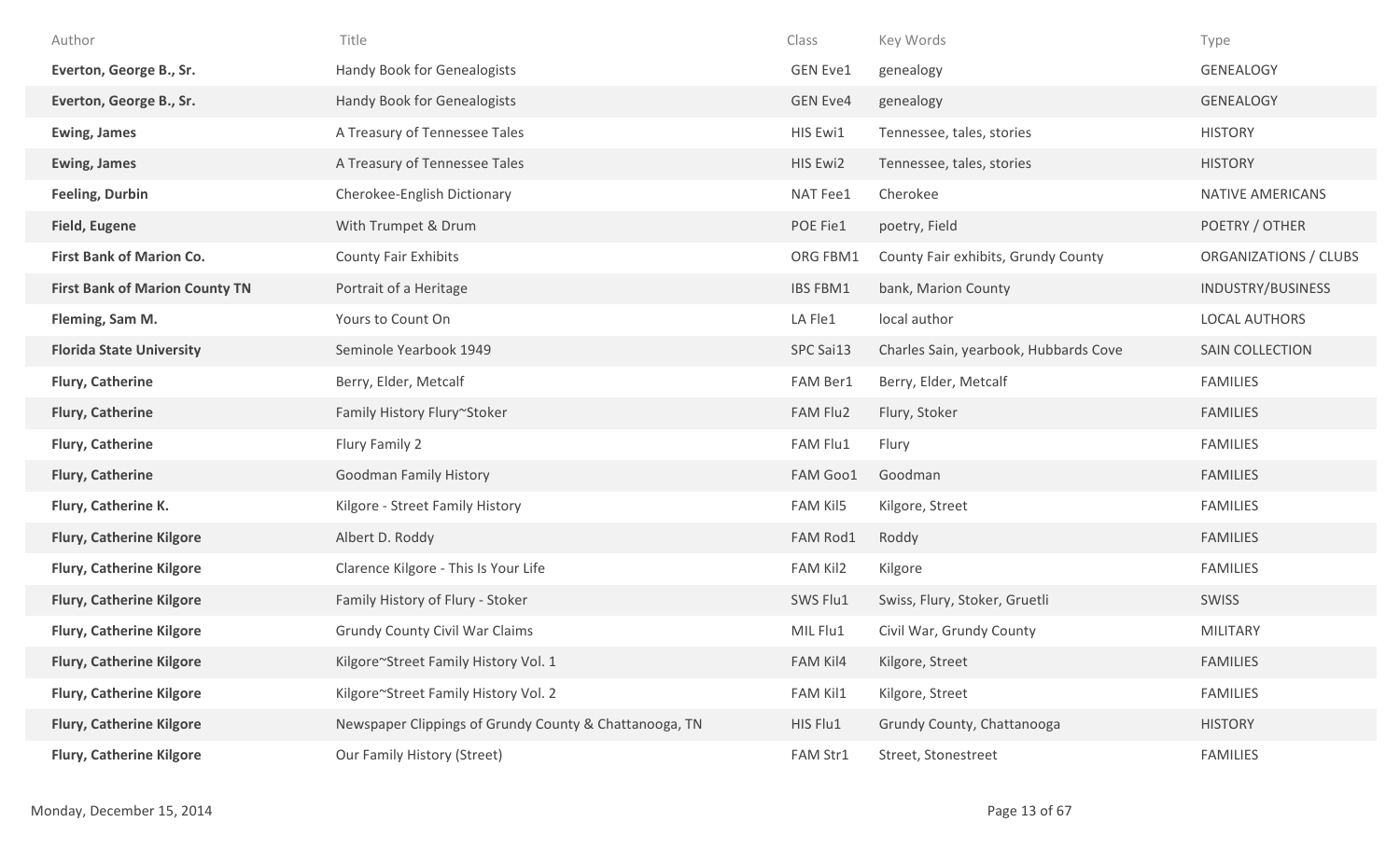| Author                                   | Title                                                                  | Class           | Key Words                                | Type                    |
|------------------------------------------|------------------------------------------------------------------------|-----------------|------------------------------------------|-------------------------|
| <b>Flury, Catherine Kilgore</b>          | Roddy, Our Family History                                              | FAM Rod2        | Roddy                                    | <b>FAMILIES</b>         |
| <b>Flury, Catherine Kilgore</b>          | Simon J. Kilgore (addition to Kilgore-Street)                          | FAM Kil7        | Kilgore                                  | <b>FAMILIES</b>         |
| Fodor, Eugene                            | Switzerland 1956                                                       | SWS Fod1        | Switzerland, Swiss, tourism              | <b>SWISS</b>            |
| Foreman, Grant                           | Indian Removal                                                         | NAT For2        | Indian Removal, Trail of Tears           | NATIVE AMERICANS        |
| Foreman, Grant                           | The Five Civilized Tribes                                              | NAT For1        | <b>Five Civilized Tribes</b>             | NATIVE AMERICANS        |
| <b>Fountain, Nigel</b>                   | WWII The People's Story                                                | MIL Fou1        | World War II                             | <b>MILITARY</b>         |
| Franklin Co. Hist. Soc.                  | Cemetery Records of Franklin County, Tennessee                         | CEM FCH1        | <b>Franklin County</b>                   | <b>CEMETERIES</b>       |
| Franklin Co. Hist. Soc.                  | Cemetery Records of Franklin County, Tennessee                         | CEM FCH2        | <b>Franklin County</b>                   | <b>CEMETERIES</b>       |
| <b>Franklin County Court Records</b>     | Franklin County Court Minutes 1832-1837                                | LCL FCC1        | <b>Franklin County</b>                   | <b>LEGAL</b>            |
| Fritsch, Jim                             | Christenings at Gruetli                                                | SWS Fri1        | Gruetli, Christenings, Swiss             | SWISS                   |
| Fritsch, Jim                             | Citizen List of the Political Community of Switzerland                 | SWS Fri3        | Gruetli, Swiss, Citizens                 | <b>SWISS</b>            |
| Fritsch, Jim                             | Members of the First Church Community                                  | SWS Fri2        | Gruetli, Church, Swiss                   | SWISS                   |
| Frost, Wright W.                         | The Descendants Of Josiah and Keziah Nichols Wooldridge and Their A    |                 | Nichols, Woolridge                       | <b>FAMILIES</b>         |
|                                          |                                                                        | FAM Woo1        |                                          |                         |
| <b>Fulcher, Richard Carlton</b>          | Census of the the Cumberland Settlements 1770-1790                     | CEN Ful1        | Cumberland Settlements, 1770, 1780, 1790 | <b>CENSUS</b>           |
| <b>Fulcher, Richard Carlton</b>          | County Records & Genealogical Resources in Tennessee                   | <b>GEN Ful1</b> | genealogy                                | <b>GENEALOGY</b>        |
| <b>Gallagher, Joy Quandt</b>             | The Gallaghers of the Pelham Valley of Middle Tennessee and Beyond     | FAM Gal1        | Gallagher                                | <b>FAMILIES</b>         |
| <b>Garden Club</b>                       | Mountain Garden Club                                                   | ORG GaC2        | Mountain Garden Club, Tracy City         | ORGANIZATIONS / CLUBS   |
| <b>Garden Club</b>                       | Tracy City Garden Club & Palmer Garden Club                            | ORG GaC1        | Garden Club, Tracy City                  | ORGANIZATIONS / CLUBS   |
| Gardiner, Lillian J, & Bejach, Wilena R. | Williamson Co TN Marriage Records 1800-1850                            | MAR Gar1        | Williamson County, marriages             | <b>MARRIAGES</b>        |
| Gardner, Jacob                           | The History of the First United Methodist Church in Tracy City, Then & | CHU Jac         | Baptist, Fall Creek, Gruetil             | <b>CHURCHES</b>         |
| Garreau, Joel                            | Nine Nations of North America                                          | AmH Gar1        | Native Amercians, Indians                | <b>AMERICAN HISTORY</b> |
| <b>Garrison, Webb</b>                    | Unknown Civil War                                                      | MIL Gar1        | Civil War                                | <b>MILITARY</b>         |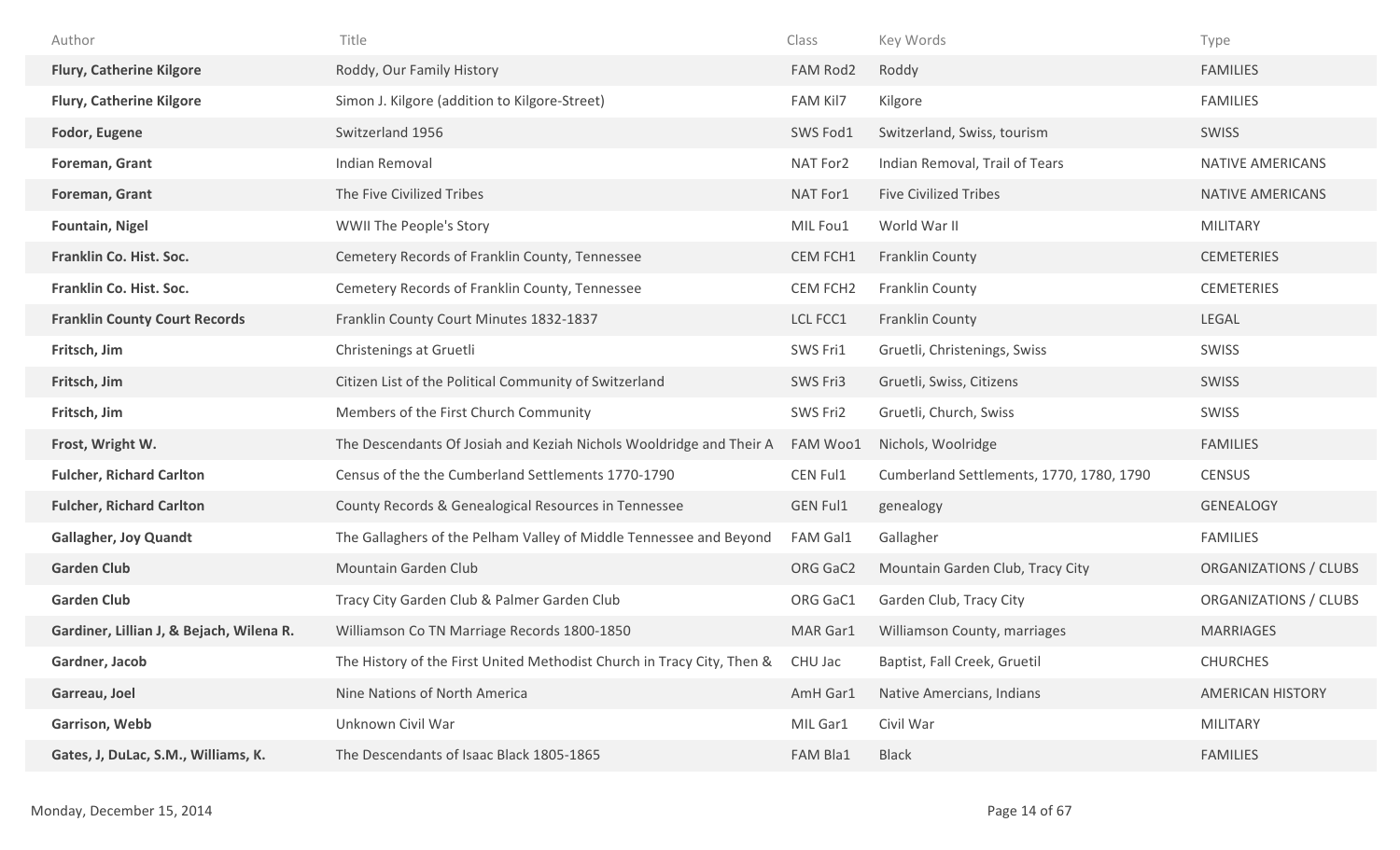| Author                                | Title                                                         | Class           | Key Words                             | Type                    |
|---------------------------------------|---------------------------------------------------------------|-----------------|---------------------------------------|-------------------------|
| <b>GCHS from Newspaper Clippings</b>  | Camp Forrest, Tullahoma, Tennessee 1941-1946                  | MIL GCH1        | Civil War, World War II               | <b>MILITARY</b>         |
| <b>Geary Family</b>                   | <b>Geary Photos</b>                                           | FAM Gea1        | Geary                                 | <b>FAMILIES</b>         |
| Geary, Max                            | Eastern Star                                                  | ORG Gea1        | Eastern Star                          | ORGANIZATIONS / CLUBS   |
| Geary, Vicki Kilby                    | Photos of Vicki Kilby Geary                                   | HIS Gea1        | Geary, Shook School, Plainview School | <b>HISTORY</b>          |
| Geis, Darlene                         | Let's Travel in Switzerland                                   | SWS Gei1        | Swiss, Switzerland, tourism           | SWISS                   |
| <b>Genealogical Publishing Co.</b>    | North Carolina Census 1790                                    | <b>CEN GPC1</b> | North Carolina, 1790                  | <b>CENSUS</b>           |
| Gibson, Arrell M.                     | The Chickasaws                                                | NAT Gib1        | Chickasaws                            | <b>NATIVE AMERICANS</b> |
| Gilmer, George                        | Sketches of Some of the First Settlers of Upper Georgia       | HIS Gil1        | Georgia, pioneers, settlers           | <b>HISTORY</b>          |
| Gilmer, Governor                      | Sketches of Some First Settlers of Upper GA                   | NAT Gil1        | Georgia, settlers, pioneers           | NATIVE AMERICANS        |
| Gilmer, Lois C.                       | Genealogical Research & Resources                             | <b>GEN Gil1</b> | genealogy                             | <b>GENEALOGY</b>        |
| Glass, Lee                            | Smithland (Lincoln County)                                    | PTC Gla1        | Lincoln County                        | PLACES                  |
| Glass, Neal (Rev)                     | Hillsboro Methodist Church                                    | CHU Gla1        | Methodist, Hillsboro                  | <b>CHURCHES</b>         |
| Gobble, J.R.                          | Who's Where                                                   | GEN Gob1        | genealogy                             | <b>GENEALOGY</b>        |
| Goforth, Anna                         | Newspaper Clippings by Anna Goforth                           | HIS Gof         | Grundy County, newspaper clippings    | <b>HISTORY</b>          |
| <b>Goforth, Anna Griswold Sweeton</b> | From Litchfield, CT. to Grundy Co. TN Griswold Family History | FAM Gri4        | Griswold                              | <b>FAMILIES</b>         |
| <b>Goforth, Anna Griswold Sweeton</b> | Morton * Dykes                                                | FAM Dyk3        | Morton, Dykes, Brown, Sweeton         | <b>FAMILIES</b>         |
| <b>Goforth, Anna Griswold Sweeton</b> | The Griswold Family                                           | FAM Gri2        | Griswold                              | <b>FAMILIES</b>         |
| <b>Goforth, Anna Griswold Sweeton</b> | William Anderson Griswold                                     | FAM Gri2        | Griswold                              | <b>FAMILIES</b>         |
| Goforth, Anna Griswold Sweeton        | William Anderson Griswold                                     | FAM Gri3        | Griswold                              | <b>FAMILIES</b>         |
| <b>Goins &amp; Hobbs Genealogy</b>    | U.S. Census Grundy Co TN 1850                                 | CEN Goi1        | Grundy County, 1850                   | <b>CENSUS</b>           |
| <b>Goins &amp; Hobbs Genealogy</b>    | U.S. Census Grundy Co TN 1880                                 | CEN Goi9        | Grundy County, 1880                   | <b>CENSUS</b>           |
| <b>Goins &amp; Hobbs Genealogy</b>    | U.S. Census Grundy Co. TN 1860                                | CEN Goi3        | Grundy County, 1860                   | <b>CENSUS</b>           |
| <b>Goins &amp; Hobbs Genealogy</b>    | U.S. Census Grundy Co. TN 1860                                | CEN Goi4        | Grundy County, 1860                   | CENSUS                  |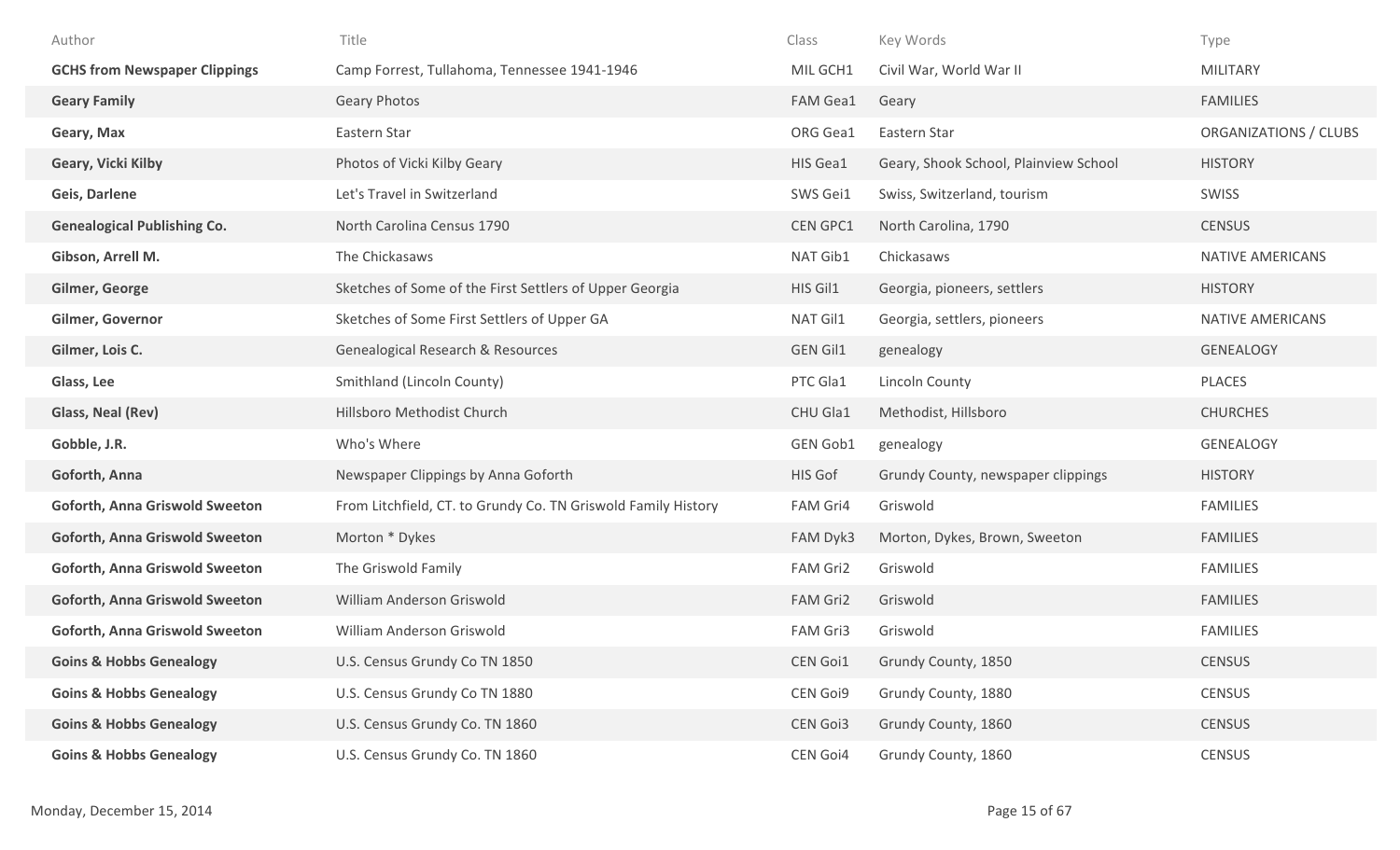| Author                             | Title                           | Class            | Key Words               | Type          |
|------------------------------------|---------------------------------|------------------|-------------------------|---------------|
| <b>Goins &amp; Hobbs Genealogy</b> | U.S. Census Grundy Co. TN 1870  | <b>CEN Goi5</b>  | Grundy County, 1870     | <b>CENSUS</b> |
| <b>Goins &amp; Hobbs Genealogy</b> | U.S. Census Grundy Co. TN 1870  | CEN Goi7         | Grundy County, 1870     | <b>CENSUS</b> |
| <b>Goins &amp; Hobbs Genealogy</b> | U.S. Census Grundy Co. TN 1870  | <b>CEN Goi6</b>  | Grundy County, 1870     | <b>CENSUS</b> |
| <b>Goins &amp; Hobbs Genealogy</b> | U.S. Census Grundy Co. TN 1880  | <b>CEN Goi8</b>  | Grundy County, 1880     | <b>CENSUS</b> |
| <b>Goins &amp; Hobbs Genealogy</b> | U.S. Census Grundy Co. TN 1900  | CEN Goi10        | Grundy County, 1900     | <b>CENSUS</b> |
| <b>Goins &amp; Hobbs Genealogy</b> | U.S. Census Grundy Co. TN 1900  | CEN Goi11        | Grundy County, 1900     | <b>CENSUS</b> |
| <b>Goins &amp; Hobbs Genealogy</b> | US Census Grundy Co TN 1860     | <b>CEN Goi2</b>  | Grundy County, 1860     | <b>CENSUS</b> |
| <b>Goins &amp; Hobbs Genealogy</b> | US Census Marion Co TN 1850     | CEN Goi17        | Marion County, 1850     | <b>CENSUS</b> |
| <b>Goins &amp; Hobbs Genealogy</b> | US Census Marion Co TN 1900     | CEN Goi26        | Marion County, 1900     | <b>CENSUS</b> |
| <b>Goins &amp; Hobbs Genealogy</b> | US Census Marion Co. TN 1850    | CEN Goi16        | Marion County, 1850     | <b>CENSUS</b> |
| <b>Goins &amp; Hobbs Genealogy</b> | US Census Marion Co. TN 1870    | CEN Goi21        | Marion County, 1870     | <b>CENSUS</b> |
| <b>Goins &amp; Hobbs Genealogy</b> | US Census Marion Co. TN 1870    | <b>CEN Goi22</b> | Marion County, 1870     | <b>CENSUS</b> |
| <b>Goins &amp; Hobbs Genealogy</b> | US Census Marion Co. TN 1880    | CEN Goi24        | Marion County, 1880     | <b>CENSUS</b> |
| <b>Goins &amp; Hobbs Genealogy</b> | US Census Marion County TN 1850 | CEN Goi15        | Marion County, 1850     | <b>CENSUS</b> |
| <b>Goins &amp; Hobbs Genealogy</b> | US Census Marion County TN 1860 | CEN Goi18        | Marion County, 1860     | <b>CENSUS</b> |
| <b>Goins &amp; Hobbs Genealogy</b> | US Census Marion County TN 1860 | CEN Goi19        | Marion County, 1860     | <b>CENSUS</b> |
| <b>Goins &amp; Hobbs Genealogy</b> | US Census Marion County TN 1870 | <b>CEN Goi20</b> | Marion County, 1870     | <b>CENSUS</b> |
| <b>Goins &amp; Hobbs Genealogy</b> | US Census Marion County TN 1880 | CEN Goi23        | Marion County, 1880     | <b>CENSUS</b> |
| <b>Goins &amp; Hobbs Genealogy</b> | US Census Marion County TN 1900 | <b>CEN Goi25</b> | Marion County, 1900     | <b>CENSUS</b> |
| <b>Goins &amp; Hobbs Genealogy</b> | US Census Marion County TN 1910 | CEN Goi27        | Marion County, 1910     | <b>CENSUS</b> |
| <b>Goins &amp; Hobbs Genealogy</b> | US Census Sequatchie Co TN 1860 | <b>CEN Goi28</b> | Sequatchie County, 1860 | <b>CENSUS</b> |
| <b>Goins &amp; Hobbs Genealogy</b> | US Census Sequatchie Co TN 1870 | CEN Goi30        | Sequatchie County, 1870 | <b>CENSUS</b> |
| <b>Goins &amp; Hobbs Genealogy</b> | US Census Sequatchie Co TN 1870 | CEN Goi29        | Sequatchie County, 1870 | <b>CENSUS</b> |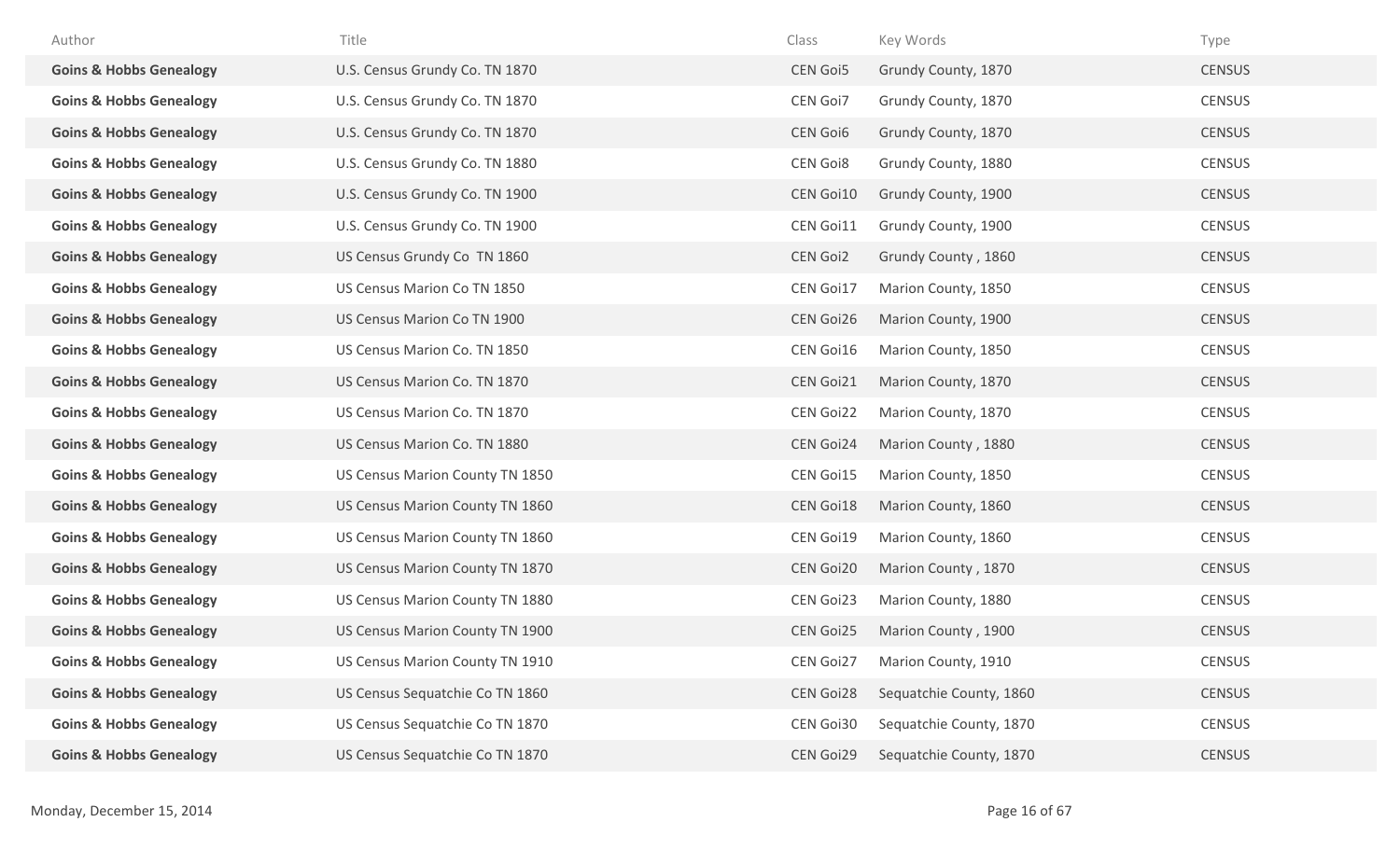| Author                                  | Title                                                          | Class     | Key Words                              | Type                    |
|-----------------------------------------|----------------------------------------------------------------|-----------|----------------------------------------|-------------------------|
| <b>Goins &amp; Hobbs Genealogy</b>      | US Census Sequatchie Co TN 1880                                | CEN Goi32 | Sequatchie County, 1880                | <b>CENSUS</b>           |
| <b>Goins &amp; Hobbs Genealogy</b>      | US Census Sequatchie Co TN 1880                                | CEN Goi31 | Sequatchie County, 1880                | <b>CENSUS</b>           |
| <b>Goins &amp; Hobbs Genealogy</b>      | US Census Sequatchie Co TN 1900                                | CEN Goi33 | Sequatchie County, 1900                | <b>CENSUS</b>           |
| <b>Goins &amp; Hobbs Genealogy</b>      | US Census Sequatchie Co TN 1910                                | CEN Goi34 | Sequatchie County, 1910                | <b>CENSUS</b>           |
| <b>Goins and Hobbs Geo Service</b>      | Grundy County TN Will Book Vol I 1838 - 1874                   | WIL Goi1  | Grundy County, Wills                   | WIlls                   |
| <b>Goins and Hobbs Geo Service</b>      | Grundy County TN Will Book Vol I 1838 - 1874 Copy 2            | WIL Goi2  | Grundy County, Wills                   | WIlls                   |
| Goodman, Jesse & Ruby Brakin            | Poems & Short Stories byJesse & Ruby Goodman                   | POE Goo1  | poetry, short stories, Goodman         | POETRY / OTHER          |
| <b>Goodspeed History</b>                | Coffee Co. TN History                                          | HIS GsH1  | Coffee County                          | <b>HISTORY</b>          |
| <b>Goodspeed History</b>                | History of TN Giles, Lincoln, Franklin, Moore Counties         | HIS GsH2  | Giles, Lincoln, Franklin, Moore County | <b>HISTORY</b>          |
| <b>Goodspeed History</b>                | History of TN White, Warren, DeKalb, Coffee, & Cannon Counties | HIS GsH3  | Warren, DeKalb, Cannon, Coffee County  | <b>HISTORY</b>          |
| Govan, Gilbert E. & Livingood, James W. | The Chattanooga Country 1540 - 1951                            | PTC Gov1  | Chattanooga                            | PLACES                  |
| Gower, Herschel                         | L. Virginia French Selections from Beersheba Diaries 1863-1864 | PTC Gow3  | Beersheba, French, diary               | <b>PLACES</b>           |
| Gower, Herschel                         | The Beersheba Springs Diaries of L. Virginia French            | PTC Gow1  | Beersheba, French, diary               | PLACES                  |
| Gower, Herschel                         | The Beersheba Springs Diaries of L. Virginia French            | PTC Gow2  | Beersheba, French, diary               | <b>PLACES</b>           |
| Graves, Marjorie & Glenn, Betty         | 1880 Lewis Co TN Federal Census                                | CEN Gra1  | Lewis County, 1880                     | <b>CENSUS</b>           |
| Gray, Elizabeth                         | The Hidden People                                              | NAT Gra1  | Native Americans                       | <b>NATIVE AMERICANS</b> |
| Green, Ely                              | Ely                                                            | BIO Gre1  | Green, Sewanee                         | <b>BIOGRAPHY</b>        |
| Green, James R.                         | Tracy City Methodist Church                                    | CHU Gre1  | Methodist                              | <b>CHURCHES</b>         |
| Green, Kirby B., Jr.                    | Green & Dykes                                                  | FAM Gre1  | Green, Dykes                           | <b>FAMILIES</b>         |
| Greene, Lee S. & Avery, Robert S.       | Government in Tennessee                                        | HIS Gre1  | Tennessee, government                  | <b>HISTORY</b>          |
| <b>Grit publications</b>                | Grit Newspapers 1910-1918                                      | POE GrP1  | Grit, newspaper                        | POETRY / OTHER          |
| Gross                                   | Descendants of Floyd Lawson Gross & Lilie Mae Smith            | FAM Gro1  | Gross, Smith                           | <b>FAMILIES</b>         |
| Gross, E.H.                             | Grundy County Classes 1929-1940                                | SCH Gro1  | Grundy County High School, education   | <b>SCHOOLS</b>          |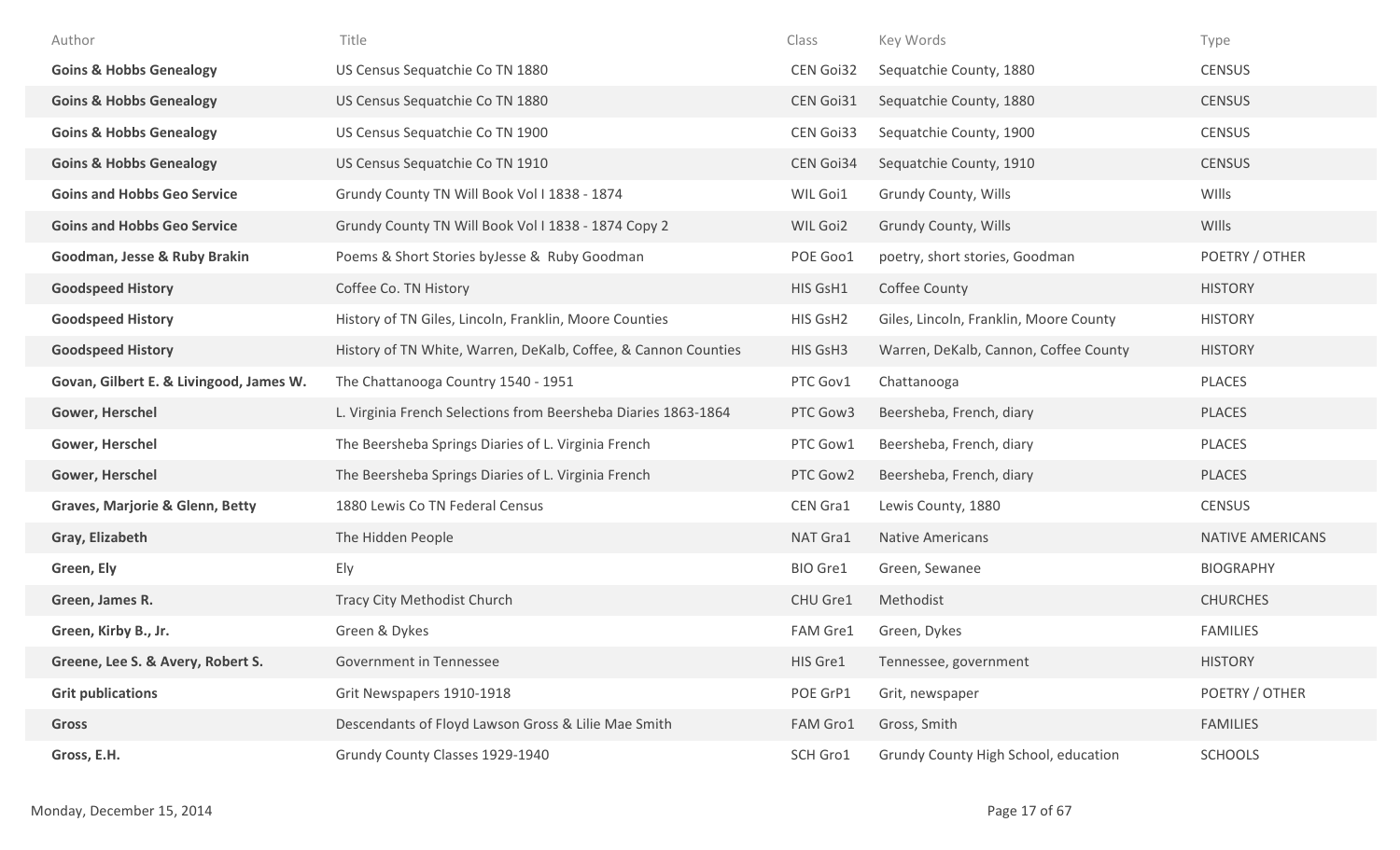| Author                               | Title                                                               | Class           | Key Words                               | Type              |
|--------------------------------------|---------------------------------------------------------------------|-----------------|-----------------------------------------|-------------------|
| Gross, Faye & Goforth, Anna          | 2003 Obituaries                                                     | OBT Gro1        | Grundy County, obituaries               | <b>OBITUARIES</b> |
| <b>Gruetli-Laager members</b>        | Gruetli Laager Church of Christ Old Members Meeting in New Building | CHU GLm1        | Church of Christ, Gruetli-Laager        | <b>CHURCHES</b>   |
| <b>Grundy Co. Historical Society</b> |                                                                     | OBT GCH2        | Grundy County, obituaries               | <b>OBITUARIES</b> |
| <b>Grundy Co. Historical Society</b> | 1975 Obituaries & Birth Clippings                                   | OBT GCH5        | Grundy County, obituaries, births       | <b>OBITUARIES</b> |
| <b>Grundy Co. Historical Society</b> | 1976 Newspaper Clippings                                            | OBT GCH6        | Grundy County, obituaries               | <b>OBITUARIES</b> |
| <b>Grundy Co. Historical Society</b> | 1977 -1979 Newspaper Clippings                                      | OBT GCH7        | Grundy County, obituaries, births       | <b>OBITUARIES</b> |
| <b>Grundy Co. Historical Society</b> | 1980-1991 Newspaper Clippings                                       | OBT GCH8        | Grundy County, obituaries, births       | <b>OBITUARIES</b> |
| <b>Grundy Co. Historical Society</b> | 1980-1993 Obituaries                                                | OBT GCH9        | Grundy County, obituaries 1992-1995     | <b>OBITUARIES</b> |
| <b>Grundy Co. Historical Society</b> | 1992-1995 Newspaper Clippings                                       | OBT GCH2        | Grundy County, obituaries, births, 1994 | <b>OBITUARIES</b> |
| <b>Grundy Co. Historical Society</b> | 1998 Obituaries & Births                                            | OBT GCH2        | Grundy County, births, deaths, 1999     | <b>OBITUARIES</b> |
| <b>Grundy Co. Historical Society</b> | 2007-2011 Cumberland View Obituaries                                | OBT GCH1        | Grundy County, obituaries               | <b>OBITUARIES</b> |
| <b>Grundy Co. Historical Society</b> | 2008 Obituaries, Births, Clippings                                  | OBT GCH1        | Grundy County, obituaries               | <b>OBITUARIES</b> |
| <b>Grundy Co. Historical Society</b> | 2009 Obituaries, Births & Clippings                                 | OBT GCH1        | Grundy County, obituaries               | <b>OBITUARIES</b> |
| <b>Grundy Co. Historical Society</b> | 2010 Obituaries, Births & Announcements                             | OBT GCH1        | Grundy County, obituaries               | <b>OBITUARIES</b> |
| <b>Grundy Co. Historical Society</b> | 2013 Obituaries & Clippings                                         | OBT GCH2        | Grundy County, obituaries               | <b>OBITUARIES</b> |
| <b>Grundy Co. Historical Society</b> | Bonholzer/Banholzer/Tidman                                          | FAM Bpnh        | Banholzer, Bonholzer, Tidman            | <b>FAMILIES</b>   |
| <b>Grundy Co. Historical Society</b> | Cemeteries                                                          | CEM GCH1        | <b>Grundy County</b>                    | <b>CEMETERIES</b> |
| <b>Grundy Co. Historical Society</b> | Cemeteries of Grundy County TN Vol 1                                | CEM GCH2        | <b>Grundy County</b>                    | <b>CEMETERIES</b> |
| <b>Grundy Co. Historical Society</b> | Cemeteries of Grundy County TN Vol 2                                | CEM GCH3        | <b>Grundy County</b>                    | <b>CEMETERIES</b> |
| <b>Grundy Co. Historical Society</b> | Coca Cola Bottling Company in Tracy City legal papers               | <b>IBS GCH3</b> | Coca Cola Bottling, Tracy City          | INDUSTRY/BUSINESS |
| <b>Grundy Co. Historical Society</b> | Confederate                                                         | MIL GCH2        | Civil War, Confederate                  | MILITARY          |
| <b>Grundy Co. Historical Society</b> | Dutch Maid Bakery of Tracy City                                     | IBS GCH1        | bakery, Dutch Maid, Tracy City          | INDUSTRY/BUSINESS |
| <b>Grundy Co. Historical Society</b> | <b>Ethel Crownover</b>                                              | FAM Cro1        | Crownover, Partin                       | <b>FAMILIES</b>   |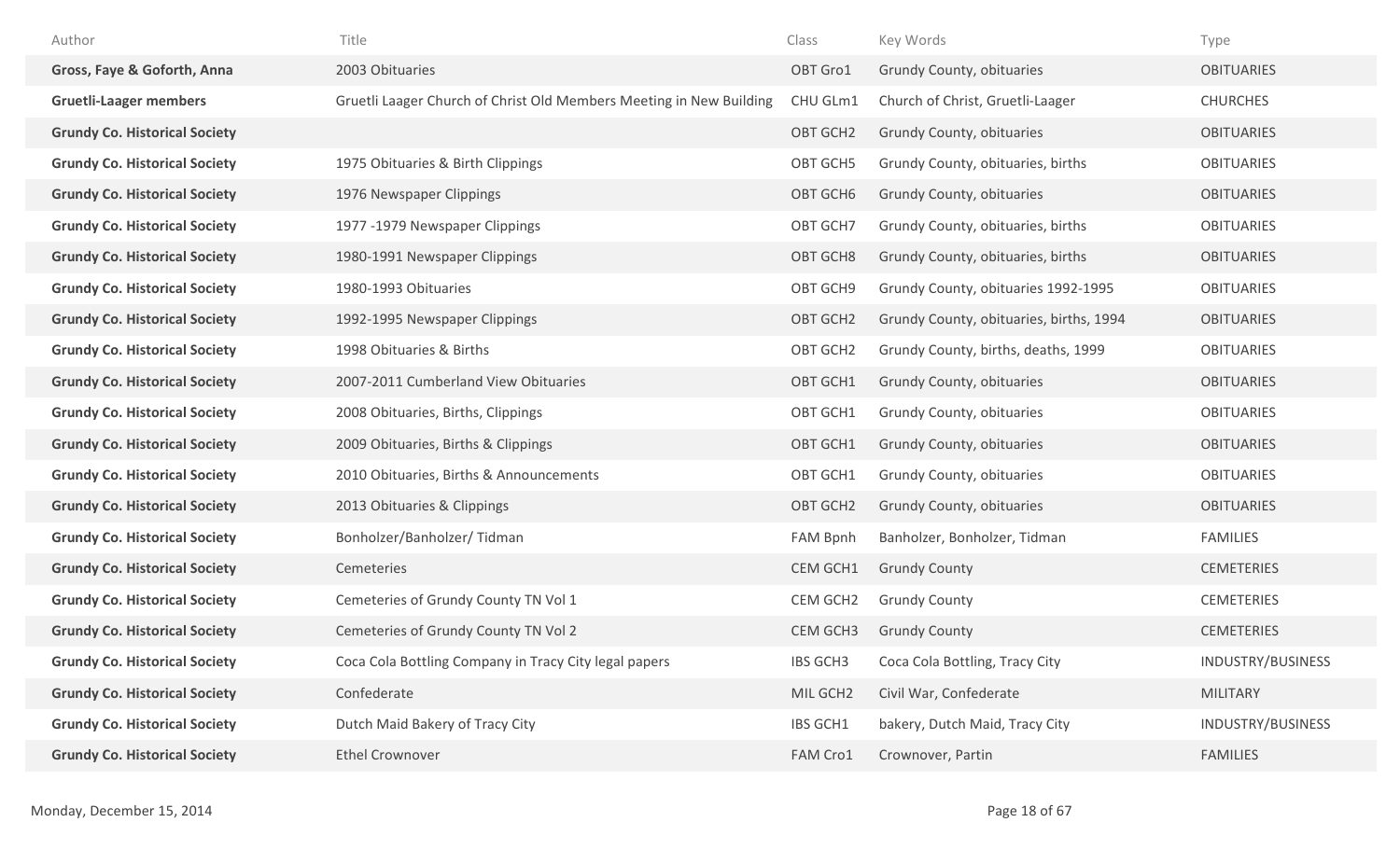| Author                                  | Title                                                               | Class           | Key Words                                       | Type                         |
|-----------------------------------------|---------------------------------------------------------------------|-----------------|-------------------------------------------------|------------------------------|
| <b>Grundy Co. Historical Society</b>    | <b>Grundy County Deed Books</b>                                     | DLT GCH1        | Deeds, Grundy County                            | <b>DEEDS &amp; LAND</b>      |
| <b>Grundy Co. Historical Society</b>    | Grundy County News Clipping 1972-1974                               | OBT GCH4        | Grundy County, obituaries                       | <b>OBITUARIES</b>            |
| <b>Grundy Co. Historical Society</b>    | Korean War                                                          | MIL GCH5        | Korea                                           | <b>MILITARY</b>              |
| <b>Grundy Co. Historical Society</b>    | <b>Military Photos</b>                                              | MIL GCH4        | Grundy County military, photos                  | <b>MILITARY</b>              |
| <b>Grundy Co. Historical Society</b>    | Monteagle FCE Club                                                  | ORG GCH5        | Monteagle, FCE Club                             | <b>ORGANIZATIONS / CLUBS</b> |
| <b>Grundy Co. Historical Society</b>    | Newspaper Clippings 1940-1980                                       | OBT GCH3        | Grundy County, obituaries                       | <b>OBITUARIES</b>            |
| <b>Grundy Co. Historical Society</b>    | Obituaries of Veterans of Grundy County                             | OBT GCH1        | Grundy County, obituaries                       | <b>OBITUARIES</b>            |
| <b>Grundy Co. Historical Society</b>    | Our Heritage Book                                                   | ORG GCH2        | Grundy County Heritage Book, Historical Society | ORGANIZATIONS / CLUBS        |
| <b>Grundy Co. Historical Society</b>    | PFC Glenn Shely Schoenman                                           | MIL GCH3        | Schoneman, Korea                                | <b>MILITARY</b>              |
| <b>Grundy Co. Historical Society</b>    | Photos of Mountaineer Day & Grundy Co. Historical Society & Heritag | ORG GCH3        | Mountaineer Day, Grundy Co. Historical Society  | ORGANIZATIONS / CLUBS        |
| <b>Grundy Co. Historical Society</b>    | Sewanee Fuel & Iron Co. Scripts                                     | <b>IBS GCH2</b> | coal, iron, script                              | INDUSTRY/BUSINESS            |
| <b>Grundy Co. Historical Society</b>    | <b>Tracy City Library</b>                                           | ORG GCH6        | Tracy City, library                             | ORGANIZATIONS / CLUBS        |
| <b>Grundy Co. Historical Society</b>    | World War I Soldiers with Grundy County Connections                 | MIL GCH6        | World War I, Grundy County military             | <b>MILITARY</b>              |
| <b>Grundy County Board of Education</b> | <b>Teachers' Certificates</b>                                       | <b>SCH GCB1</b> | Teaching certificates, teachers, Grundy County  | <b>SCHOOLS</b>               |
| <b>Grundy County County Court Clerk</b> | <b>Grundy County Marriage Books</b>                                 | MAR Gru1        | Grundy County, marriages                        | <b>MARRIAGES</b>             |
| <b>Grundy County High School</b>        | <b>Graduating Class 1934</b>                                        | YB 1934.1       | Grundy Co. High School                          | <b>YEARBOOKS</b>             |
| <b>Grundy County High School</b>        | Grundy County High School Golden Reunion 1941-1991                  | YB 1941-91      | Grundy Co. High School                          | YEARBOOKS                    |
| <b>Grundy County High School</b>        | Mountain Laruel 2000                                                | YB 2000.1       | Grundy Co. High School                          | <b>YEARBOOKS</b>             |
| <b>Grundy County High School</b>        | Mountain Laurel 1925                                                | YB 1925.2       | Grundy Co. High School                          | <b>YEARBOOKS</b>             |
| <b>Grundy County High School</b>        | Mountain Laurel 1925                                                | YB 1925.3       | Grundy Co. High School                          | <b>YEARBOOKS</b>             |
| <b>Grundy County High School</b>        | Mountain Laurel 1925                                                | YB 1925.4       | Grundy Co. High School                          | <b>YEARBOOKS</b>             |
| <b>Grundy County High School</b>        | Mountain Laurel 1925                                                | YB 1925.5       | Grundy Co. High School                          | <b>YEARBOOKS</b>             |
| <b>Grundy County High School</b>        | Mountain Laurel 1925                                                | YB 1925.6       | Grundy Co. High School                          | YEARBOOKS                    |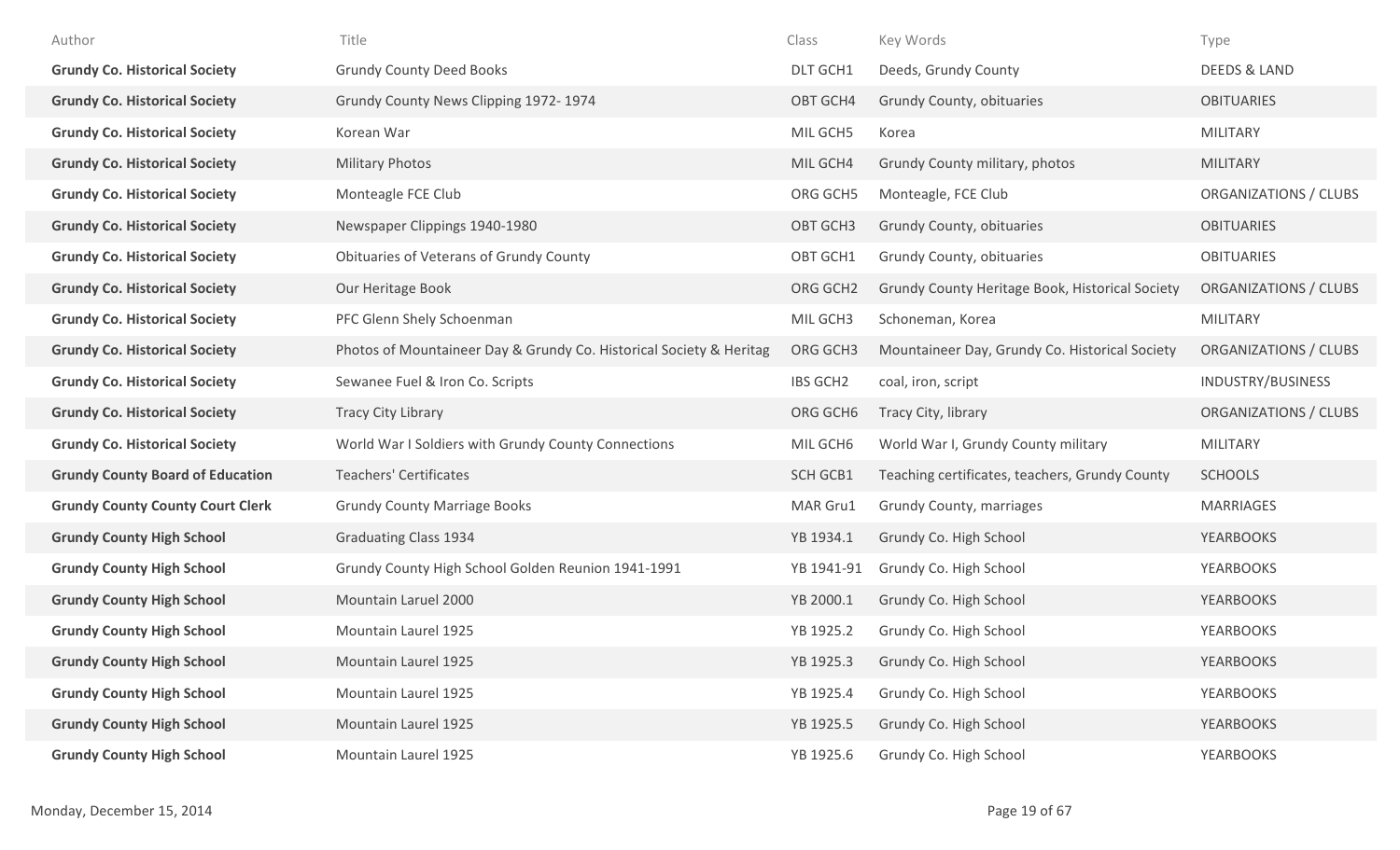| Author                           | Title                                | Class      | Key Words              | Type             |
|----------------------------------|--------------------------------------|------------|------------------------|------------------|
| <b>Grundy County High School</b> | Mountain Laurel 1925                 | YB 1925.7  | Grundy Co. High School | <b>YEARBOOKS</b> |
| <b>Grundy County High School</b> | Mountain Laurel 1925                 | YB 1925.1  | Grundy Co. High School | <b>YEARBOOKS</b> |
| <b>Grundy County High School</b> | Mountain Laurel 1929                 | YB 1929.5  | Grundy Co. High School | <b>YEARBOOKS</b> |
| <b>Grundy County High School</b> | Mountain Laurel 1929                 | YB 1929.4  | Grundy Co. High School | <b>YEARBOOKS</b> |
| <b>Grundy County High School</b> | Mountain Laurel 1929                 | YB 1929.3  | Grundy Co. High School | <b>YEARBOOKS</b> |
| <b>Grundy County High School</b> | Mountain Laurel 1929                 | YB 1929.1  | Grundy Co. High School | <b>YEARBOOKS</b> |
| <b>Grundy County High School</b> | Mountain Laurel 1929                 | YB 1929.2  | Grundy Co. High School | <b>YEARBOOKS</b> |
| <b>Grundy County High School</b> | Mountain Laurel 1930                 | YB 1930.1  | Grundy Co. High School | YEARBOOKS        |
| <b>Grundy County High School</b> | Mountain Laurel 1930                 | YB 1930.2  | Grundy Co. High School | <b>YEARBOOKS</b> |
| <b>Grundy County High School</b> | Mountain Laurel 1930                 | YB 1930.3  | Grundy Co. High School | <b>YEARBOOKS</b> |
| <b>Grundy County High School</b> | Mountain Laurel 1934-1935            | YB 1934-35 | Grundy Co. High School | <b>YEARBOOKS</b> |
| <b>Grundy County High School</b> | Mountain Laurel 1943                 | YB 1943.1  | Grundy Co. High School | <b>YEARBOOKS</b> |
| <b>Grundy County High School</b> | Mountain Laurel 1943 Golden Memories | YB 1943.2  | Grundy Co. High School | <b>YEARBOOKS</b> |
| <b>Grundy County High School</b> | Mountain Laurel 1944                 | YB 1944.1  | Grundy Co. High School | <b>YEARBOOKS</b> |
| <b>Grundy County High School</b> | Mountain Laurel 1945                 | YB 1945.1  | Grundy Co. High School | <b>YEARBOOKS</b> |
| <b>Grundy County High School</b> | Mountain Laurel 1946                 | YB 1946.1  | Grundy Co. High School | YEARBOOKS        |
| <b>Grundy County High School</b> | Mountain Laurel 1947                 | YB 1947.1  | Grundy Co. High School | <b>YEARBOOKS</b> |
| <b>Grundy County High School</b> | Mountain Laurel 1948                 | YB 1948.1  | Grundy Co. High School | <b>YEARBOOKS</b> |
| <b>Grundy County High School</b> | Mountain Laurel 1948                 | YB 1948.2  | Grundy Co. High School | <b>YEARBOOKS</b> |
| <b>Grundy County High School</b> | Mountain Laurel 1949                 | YB 1949.1  | Grundy Co. High School | <b>YEARBOOKS</b> |
| <b>Grundy County High School</b> | Mountain Laurel 1949                 | YB 1949.2  | Grundy Co. High School | <b>YEARBOOKS</b> |
| <b>Grundy County High School</b> | Mountain Laurel 1950                 | YB 1950.1  | Grundy Co. High School | <b>YEARBOOKS</b> |
| <b>Grundy County High School</b> | Mountain Laurel 1951                 | YB 1951.3  | Grundy Co. High School | <b>YEARBOOKS</b> |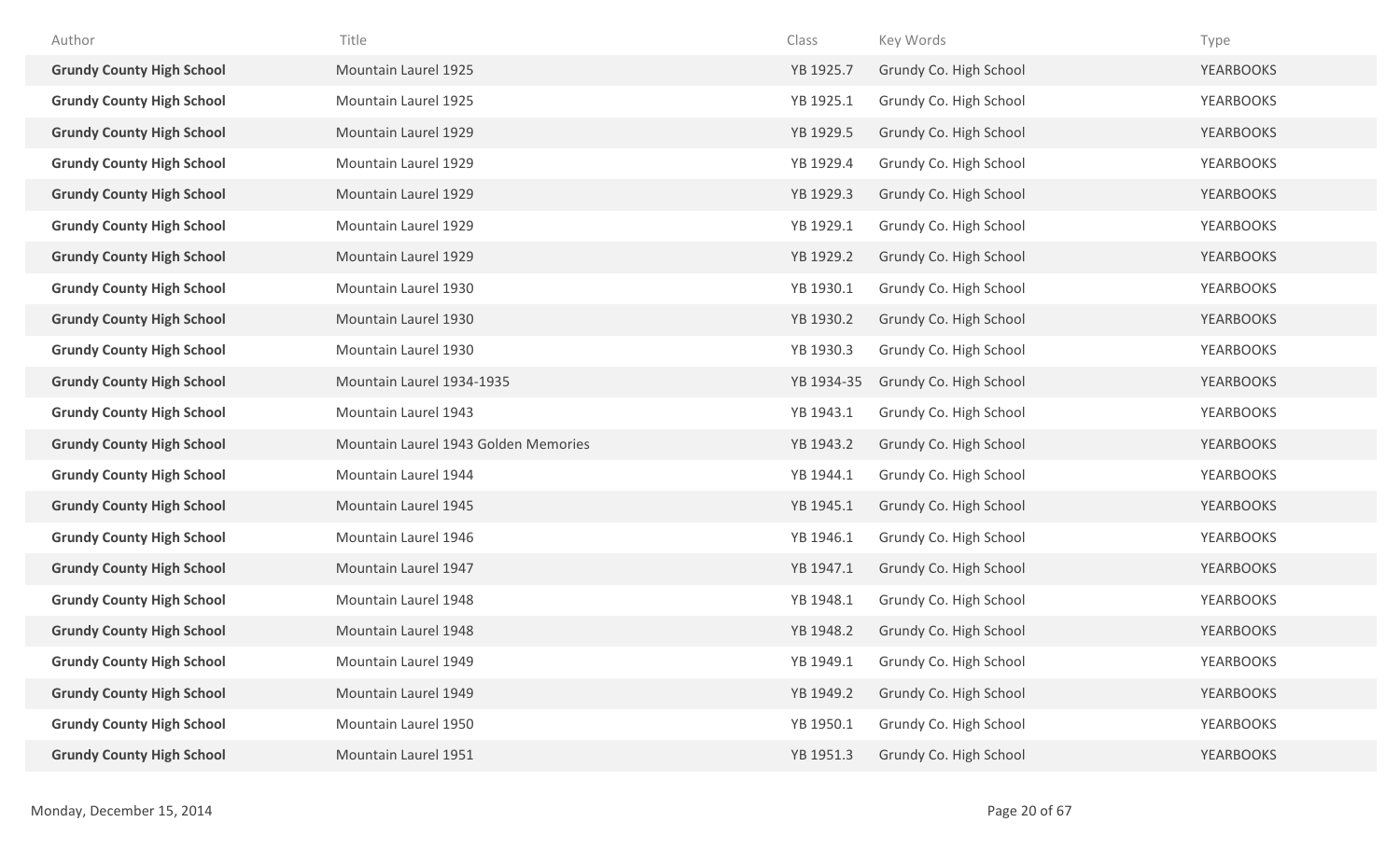| Author                           | Title                | Class     | Key Words              | Type             |
|----------------------------------|----------------------|-----------|------------------------|------------------|
| <b>Grundy County High School</b> | Mountain Laurel 1951 | YB 1951.2 | Grundy Co. High School | <b>YEARBOOKS</b> |
| <b>Grundy County High School</b> | Mountain Laurel 1951 | YB 1951.1 | Grundy Co. High School | <b>YEARBOOKS</b> |
| <b>Grundy County High School</b> | Mountain Laurel 1952 | YB 1952.1 | Grundy Co. High School | <b>YEARBOOKS</b> |
| <b>Grundy County High School</b> | Mountain Laurel 1953 | YB 1953.1 | Grundy Co. High School | <b>YEARBOOKS</b> |
| <b>Grundy County High School</b> | Mountain Laurel 1954 | YB 1954.3 | Grundy Co. High School | <b>YEARBOOKS</b> |
| <b>Grundy County High School</b> | Mountain Laurel 1954 | YB 1954.1 | Grundy Co. High School | <b>YEARBOOKS</b> |
| <b>Grundy County High School</b> | Mountain Laurel 1954 | YB 1954.2 | Grundy Co. High School | <b>YEARBOOKS</b> |
| <b>Grundy County High School</b> | Mountain Laurel 1955 | YB 1955.2 | Grundy Co. High School | <b>YEARBOOKS</b> |
| <b>Grundy County High School</b> | Mountain Laurel 1955 | YB 1955.3 | Grundy Co. High School | <b>YEARBOOKS</b> |
| <b>Grundy County High School</b> | Mountain Laurel 1955 | YB 1955.1 | Grundy Co. High School | <b>YEARBOOKS</b> |
| <b>Grundy County High School</b> | Mountain Laurel 1956 | YB 1956.1 | Grundy Co. High School | <b>YEARBOOKS</b> |
| <b>Grundy County High School</b> | Mountain Laurel 1957 | YB 1957.1 | Grundy Co. High School | <b>YEARBOOKS</b> |
| <b>Grundy County High School</b> | Mountain Laurel 1957 | YB 1957.2 | Grundy Co. High School | <b>YEARBOOKS</b> |
| <b>Grundy County High School</b> | Mountain Laurel 1958 | YB 1958.3 | Grundy Co. High School | <b>YEARBOOKS</b> |
| <b>Grundy County High School</b> | Mountain Laurel 1958 | YB 1958.1 | Grundy Co. High School | YEARBOOKS        |
| <b>Grundy County High School</b> | Mountain Laurel 1958 | YB 1958.2 | Grundy Co. High School | <b>YEARBOOKS</b> |
| <b>Grundy County High School</b> | Mountain Laurel 1959 | YB 1959.1 | Grundy Co. High School | <b>YEARBOOKS</b> |
| <b>Grundy County High School</b> | Mountain Laurel 1960 | YB 1960.1 | Grundy Co. High School | <b>YEARBOOKS</b> |
| <b>Grundy County High School</b> | Mountain Laurel 1960 | YB 1960.2 | Grundy Co. High School | <b>YEARBOOKS</b> |
| <b>Grundy County High School</b> | Mountain Laurel 1961 | YB 1961.1 | Grundy Co. High School | <b>YEARBOOKS</b> |
| <b>Grundy County High School</b> | Mountain Laurel 1961 | YB 1961.2 | Grundy Co. High School | <b>YEARBOOKS</b> |
| <b>Grundy County High School</b> | Mountain Laurel 1961 | YB 1962.1 | Grundy Co. High School | <b>YEARBOOKS</b> |
| <b>Grundy County High School</b> | Mountain Laurel 1962 | YB 1962.2 | Grundy Co. High School | <b>YEARBOOKS</b> |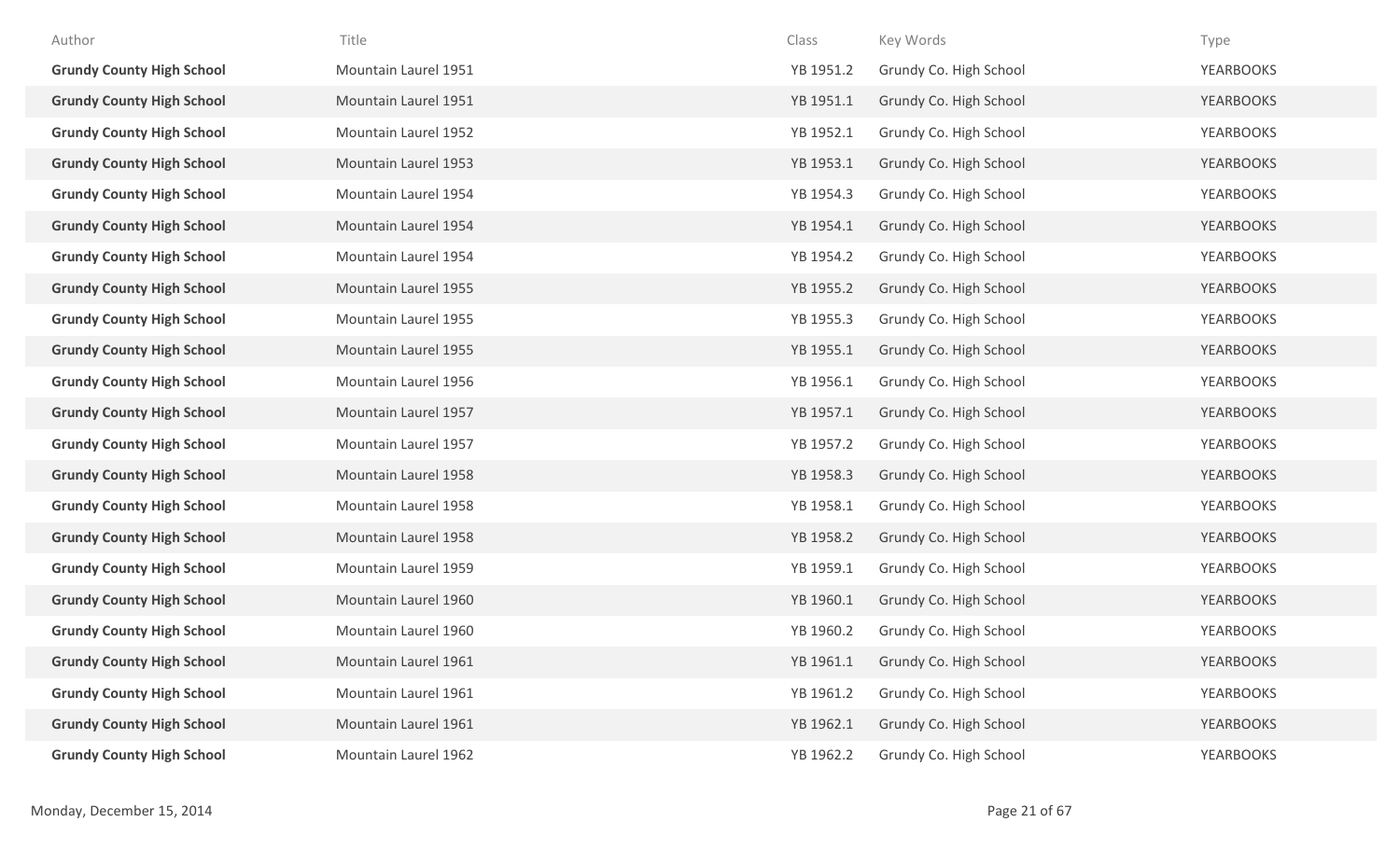| Author                           | Title                | Class     | Key Words              | Type             |
|----------------------------------|----------------------|-----------|------------------------|------------------|
| <b>Grundy County High School</b> | Mountain Laurel 1963 | YB 1963.1 | Grundy Co. High School | <b>YEARBOOKS</b> |
| <b>Grundy County High School</b> | Mountain Laurel 1964 | YB 1964.1 | Grundy Co. High School | <b>YEARBOOKS</b> |
| <b>Grundy County High School</b> | Mountain Laurel 1965 | YB 1965.1 | Grundy Co. High School | <b>YEARBOOKS</b> |
| <b>Grundy County High School</b> | Mountain Laurel 1966 | YB 1966.1 | Grundy Co. High School | <b>YEARBOOKS</b> |
| <b>Grundy County High School</b> | Mountain Laurel 1967 | YB 1967.1 | Grundy Co. High School | <b>YEARBOOKS</b> |
| <b>Grundy County High School</b> | Mountain Laurel 1968 | YB 1968.1 | Grundy Co. High School | <b>YEARBOOKS</b> |
| <b>Grundy County High School</b> | Mountain Laurel 1969 | YB 1969.1 | Grundy Co. High School | <b>YEARBOOKS</b> |
| <b>Grundy County High School</b> | Mountain Laurel 1970 | YB 1970.1 | Grundy Co. High School | YEARBOOKS        |
| <b>Grundy County High School</b> | Mountain Laurel 1971 | YB 1971.1 | Grundy Co. High School | <b>YEARBOOKS</b> |
| <b>Grundy County High School</b> | Mountain Laurel 1972 | YB 1972.1 | Grundy Co. High School | <b>YEARBOOKS</b> |
| <b>Grundy County High School</b> | Mountain Laurel 1973 | YB 1973.1 | Grundy Co. High School | <b>YEARBOOKS</b> |
| <b>Grundy County High School</b> | Mountain Laurel 1975 | YB 1975.1 | Grundy Co. High School | <b>YEARBOOKS</b> |
| <b>Grundy County High School</b> | Mountain Laurel 1976 | YB 1976.1 | Grundy Co. High School | <b>YEARBOOKS</b> |
| <b>Grundy County High School</b> | Mountain Laurel 1977 | YB 1977.1 | Grundy Co. High School | <b>YEARBOOKS</b> |
| <b>Grundy County High School</b> | Mountain Laurel 1977 | YB 1977.2 | Grundy Co. High School | <b>YEARBOOKS</b> |
| <b>Grundy County High School</b> | Mountain Laurel 1978 | YB 1978.1 | Grundy Co. High School | YEARBOOKS        |
| <b>Grundy County High School</b> | Mountain Laurel 1978 | YB 1978.2 | Grundy Co. High School | <b>YEARBOOKS</b> |
| <b>Grundy County High School</b> | Mountain Laurel 1979 | YB 1979.1 | Grundy Co. High School | <b>YEARBOOKS</b> |
| <b>Grundy County High School</b> | Mountain Laurel 1980 | YB 1980.2 | Grundy Co. High School | <b>YEARBOOKS</b> |
| <b>Grundy County High School</b> | Mountain Laurel 1980 | YB 1980.1 | Grundy Co. High School | <b>YEARBOOKS</b> |
| <b>Grundy County High School</b> | Mountain Laurel 1981 | YB 1981.1 | Grundy Co. High School | <b>YEARBOOKS</b> |
| <b>Grundy County High School</b> | Mountain Laurel 1982 | YB 1982.1 | Grundy Co. High School | <b>YEARBOOKS</b> |
| <b>Grundy County High School</b> | Mountain Laurel 1983 | YB 1983.1 | Grundy Co. High School | <b>YEARBOOKS</b> |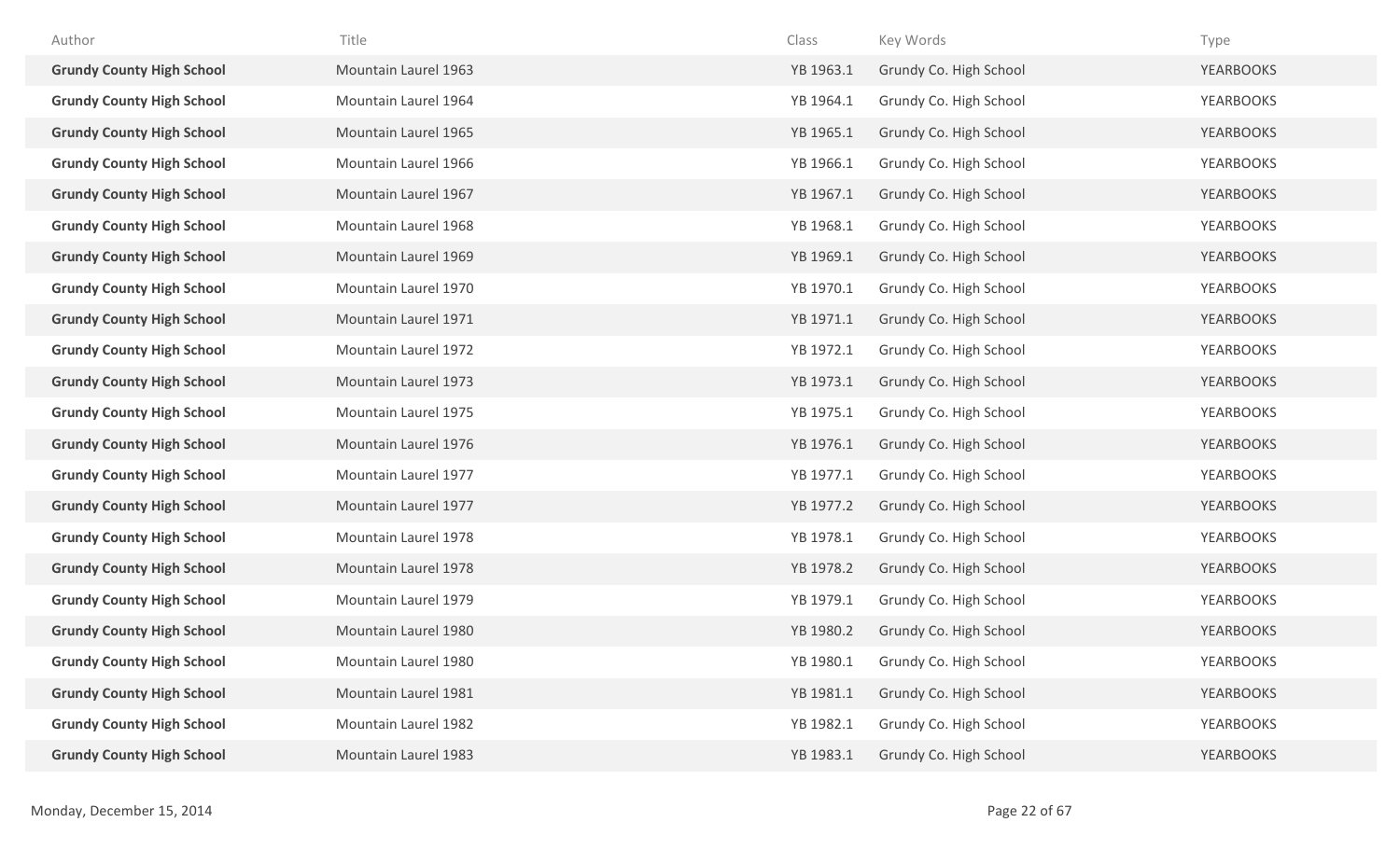| Author                           | Title                | Class     | Key Words              | Type             |
|----------------------------------|----------------------|-----------|------------------------|------------------|
| <b>Grundy County High School</b> | Mountain Laurel 1985 | YB 1985.1 | Grundy Co. High School | <b>YEARBOOKS</b> |
| <b>Grundy County High School</b> | Mountain Laurel 1986 | YB 1986.1 | Grundy Co. High School | <b>YEARBOOKS</b> |
| <b>Grundy County High School</b> | Mountain Laurel 1987 | YB 1987.1 | Grundy Co. High School | <b>YEARBOOKS</b> |
| <b>Grundy County High School</b> | Mountain Laurel 1987 | YB 1987.2 | Grundy Co. High School | <b>YEARBOOKS</b> |
| <b>Grundy County High School</b> | Mountain Laurel 1988 | YB 1988.2 | Grundy Co. High School | <b>YEARBOOKS</b> |
| <b>Grundy County High School</b> | Mountain Laurel 1988 | YB 1988.1 | Grundy Co. High School | <b>YEARBOOKS</b> |
| <b>Grundy County High School</b> | Mountain Laurel 1989 | YB 1989.1 | Grundy Co. High School | YEARBOOKS        |
| <b>Grundy County High School</b> | Mountain Laurel 1989 | YB 1989.2 | Grundy Co. High School | <b>YEARBOOKS</b> |
| <b>Grundy County High School</b> | Mountain Laurel 1990 | YB 1990.2 | Grundy Co. High School | <b>YEARBOOKS</b> |
| <b>Grundy County High School</b> | Mountain Laurel 1990 | YB 1990.1 | Grundy Co. High School | <b>YEARBOOKS</b> |
| <b>Grundy County High School</b> | Mountain Laurel 1991 | YB 1991.1 | Grundy Co. High School | <b>YEARBOOKS</b> |
| <b>Grundy County High School</b> | Mountain Laurel 1992 | YB 1992.1 | Grundy Co. High School | <b>YEARBOOKS</b> |
| <b>Grundy County High School</b> | Mountain Laurel 1992 | YB 1992.2 | Grundy Co. High School | <b>YEARBOOKS</b> |
| <b>Grundy County High School</b> | Mountain Laurel 1993 | YB 1993.1 | Grundy Co. High School | <b>YEARBOOKS</b> |
| <b>Grundy County High School</b> | Mountain Laurel 1994 | YB 1994.1 | Grundy Co. High School | <b>YEARBOOKS</b> |
| <b>Grundy County High School</b> | Mountain Laurel 1995 | YB 1995.2 | Grundy Co. High School | <b>YEARBOOKS</b> |
| <b>Grundy County High School</b> | Mountain Laurel 1995 | YB 1995.1 | Grundy Co. High School | <b>YEARBOOKS</b> |
| <b>Grundy County High School</b> | Mountain Laurel 1996 | YB 1996.2 | Grundy Co. High School | <b>YEARBOOKS</b> |
| <b>Grundy County High School</b> | Mountain Laurel 1996 | YB 1996.1 | Grundy Co. High School | <b>YEARBOOKS</b> |
| <b>Grundy County High School</b> | Mountain Laurel 1997 | YB 1997.1 | Grundy Co. High School | <b>YEARBOOKS</b> |
| <b>Grundy County High School</b> | Mountain Laurel 1998 | YB 1998.1 | Grundy Co. High School | <b>YEARBOOKS</b> |
| <b>Grundy County High School</b> | Mountain Laurel 1999 | YB 1999.1 | Grundy Co. High School | <b>YEARBOOKS</b> |
| <b>Grundy County High School</b> | Mountain Laurel 2001 | YB 2001.1 | Grundy Co. High School | <b>YEARBOOKS</b> |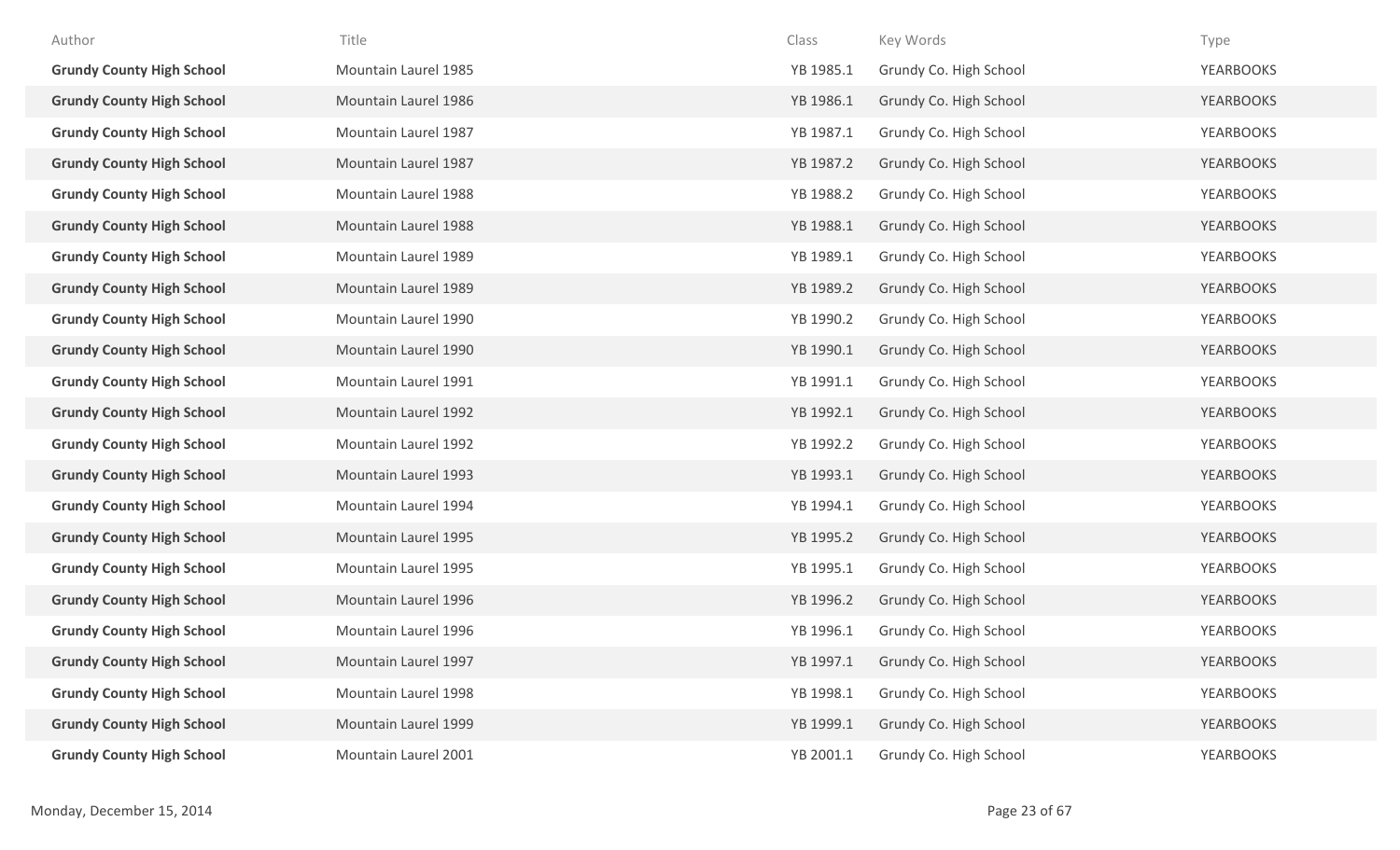| Author                                  | Title                                                              | Class     | Key Words                                       | Type                  |
|-----------------------------------------|--------------------------------------------------------------------|-----------|-------------------------------------------------|-----------------------|
| <b>Grundy County High School</b>        | Mountain Laurel 2003                                               | YB 2003.1 | Grundy Co. High School                          | <b>YEARBOOKS</b>      |
| <b>Grundy County High School</b>        | Mountain Laurel 2004                                               | YB 2004.1 | Grundy Co. High School                          | <b>YEARBOOKS</b>      |
| <b>Grundy County High School</b>        | Mountain Laurel 2012                                               | YB 2012.1 | Grundy Co. High School                          | <b>YEARBOOKS</b>      |
| <b>Grundy County High School</b>        | Mountain Laurel 2013                                               | YB 2013.1 | Grundy Co. High School                          | <b>YEARBOOKS</b>      |
| <b>Grundy County High School</b>        | Mountain Laurel 2014                                               | YB 2014.1 | Grundy Co. High School                          | <b>YEARBOOKS</b>      |
| <b>Grundy County Historical Society</b> | A Pictorial History of Grundy County                               | HIS GCH3  | <b>Grundy County</b>                            | <b>HISTORY</b>        |
| <b>Grundy County Historical Society</b> | Copies of Home Ec & The Yellow Jacket                              | SCH GCH6  | Grundy Co. High School, newspaper, Home Ec      | <b>SCHOOLS</b>        |
| <b>Grundy County Historical Society</b> | <b>Gruetli-Laager Pictures</b>                                     | PTC GCH3  | Gruetli-Laager, Photos                          | PLACES                |
| <b>Grundy County Historical Society</b> | <b>Gruetli-Laager Pictures</b>                                     | PTC GCH3  | Gruetli-Laager, Photos                          | PLACES                |
| <b>Grundy County Historical Society</b> | Grundy Co. Chronology Historyof Altamont, Tracy City Branch Prison | HIS GCH4  | Grundy County, Altamont, Tracy City Branch Pris | <b>HISTORY</b>        |
| <b>Grundy County Historical Society</b> | Grundy Co. Information                                             | HIS GCH13 | <b>Grundy County</b>                            | <b>HISTORY</b>        |
| <b>Grundy County Historical Society</b> | <b>Grundy County Herald Newspaper Clippings</b>                    | HIS GCH10 | Grundy County, newspaper clippings              | <b>HISTORY</b>        |
| <b>Grundy County Historical Society</b> | Grundy County High School Football                                 | SCH GCH3  | Grundy County Schools, Footballl, Grundy Co. Hi | <b>SCHOOLS</b>        |
| <b>Grundy County Historical Society</b> | Grundy County High School Memorabalia                              | SCH GCH9  | Grundy County, high school, education           | <b>SCHOOLS</b>        |
| <b>Grundy County Historical Society</b> | <b>Grundy County Retired Teachers</b>                              | ORG GCH4  | Grundy County, teachers, education              | ORGANIZATIONS / CLUBS |
| <b>Grundy County Historical Society</b> | Items Taken from Shook School Cornerstone                          | SCH GCH4  | Shook School, Cornerstone, history, Tracy City  | <b>SCHOOLS</b>        |
| <b>Grundy County Historical Society</b> | Miscellaneous Grundy County Articles                               | HIS GCH8  | Grundy County, newspaper clippings              | <b>HISTORY</b>        |
| <b>Grundy County Historical Society</b> | <b>Mixed Clippings</b>                                             | HIS GCH9  | Grundy County, newspaper clippings              | <b>HISTORY</b>        |
| <b>Grundy County Historical Society</b> | Monteagle School Register Vol 1                                    | SCH GCH10 | Grundy County, Monteagle, school                | <b>SCHOOLS</b>        |
| <b>Grundy County Historical Society</b> | Monteagle School Register Vol 2                                    | SCH GCH11 | Grundy County, Monteagle, school                | <b>SCHOOLS</b>        |
| <b>Grundy County Historical Society</b> | Myers Hill School Registers                                        | SCH GCH7  | Myers Hill, school, Grundy County, Tracy City   | <b>SCHOOLS</b>        |
| <b>Grundy County Historical Society</b> | Our People & Places                                                | HIS GCH12 | Grundy County, places                           | <b>HISTORY</b>        |
| <b>Grundy County Historical Society</b> | Our Places in Grundy                                               | HIS GCH11 | Grundy County, places                           | <b>HISTORY</b>        |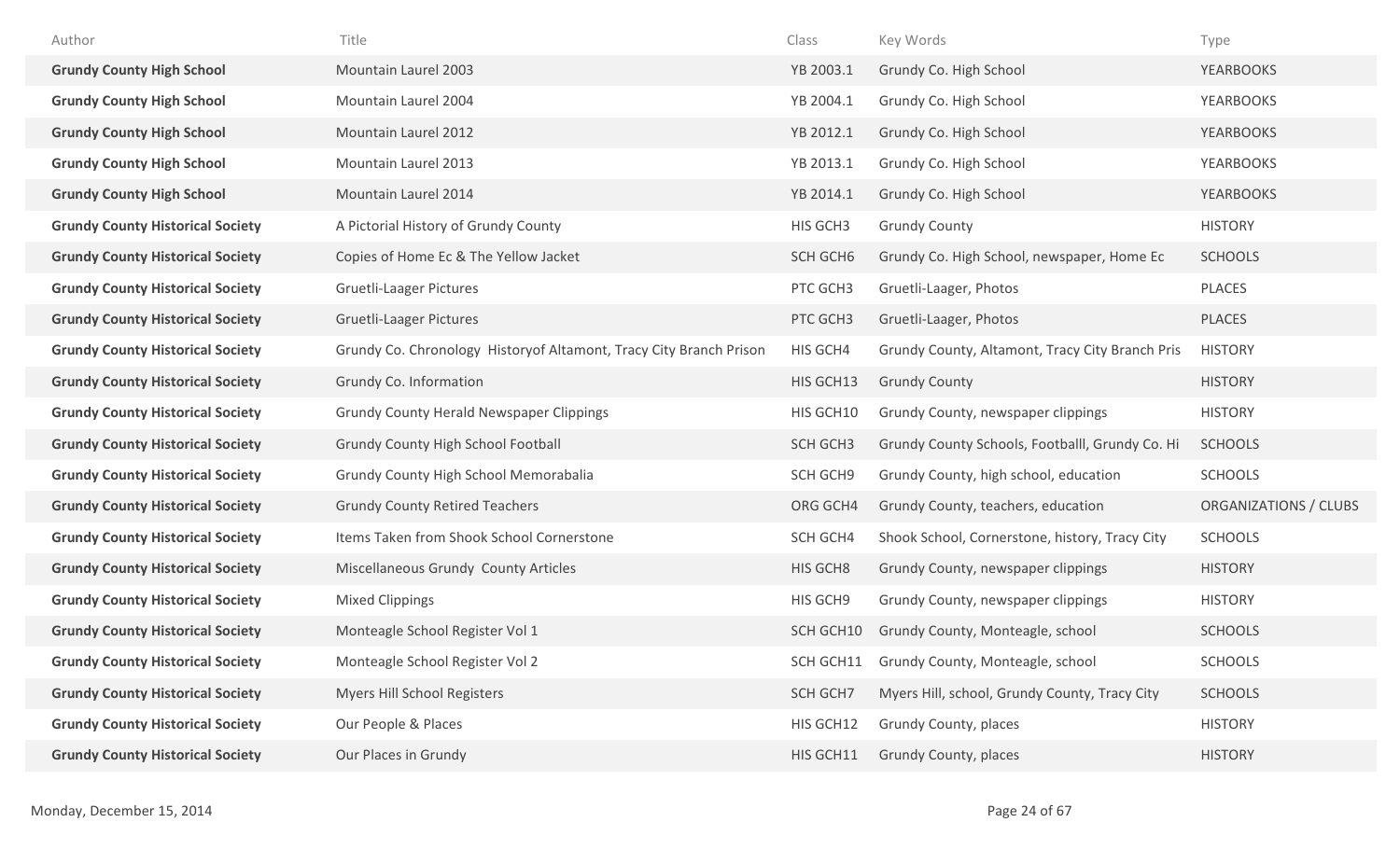| Author                                  | Title                                                      | Class     | Key Words                                        | Type            |
|-----------------------------------------|------------------------------------------------------------|-----------|--------------------------------------------------|-----------------|
| <b>Grundy County Historical Society</b> | Our Places in Grundy                                       | HIS GCH10 | Grundy County, places                            | <b>HISTORY</b>  |
| <b>Grundy County Historical Society</b> | Petition of Smith County Inhabitants to State of Tennessee | HIS GCH11 | Smith County, petition                           | <b>HISTORY</b>  |
| <b>Grundy County Historical Society</b> | Pictures of Our Past                                       | HIS GCH2  | Grundy County, photos                            | <b>HISTORY</b>  |
| <b>Grundy County Historical Society</b> | Scenes Out of Grundy's Past                                | HIS GCH5  | Grundy County, photos                            | <b>HISTORY</b>  |
| <b>Grundy County Historical Society</b> | <b>Schools of Grundy County</b>                            | SCH GCH2  | education, schools of Grundy County              | <b>SCHOOLS</b>  |
| <b>Grundy County Historical Society</b> | Taking a Glance at Sewanee                                 | PTC GCH1  | Sewanee, Franklin County                         | PLACES          |
| <b>Grundy County Historical Society</b> | The Heritage of Grundy Co. TN                              | HIS GCH1  | Grundy County. Family history, schools, churches | <b>HISTORY</b>  |
| <b>Grundy County Historical Society</b> | <b>Tracy City Connections</b>                              | PTC GCH2  | <b>Tracy City</b>                                | PLACES          |
| <b>Grundy County Historical Society</b> | Tracy City Photos & Clippings                              | HIS GCH7  | Tracy City, pictures, newspaper clippings        | <b>HISTORY</b>  |
| <b>Grundy County Historical Society</b> | Tracy City Pictures of Our Past                            | HIS GCH6  | Tracy City, Pictures of Our Past                 | <b>HISTORY</b>  |
| <b>Grundy County Historical Society</b> | Tracy City TN 1823-1910                                    | PTC GCH4  | photos, Tracy City, schools, mayors              | PLACES          |
| <b>Grundy County Historical Society</b> | <b>Tracy City TN Connections</b>                           | PTC GCH2  | <b>Tracy City</b>                                | PLACES          |
| <b>Grundy County Historical Society</b> | Tracy City, TN                                             | PTC GCH4  | Tracy City, Grundy County                        | <b>PLACES</b>   |
| <b>Grundy County Historical Society</b> | Victoria School of the Gruetli Community                   | SCH GCH8  | Victoria School, Gruetli, Laager, Grundy         | <b>SCHOOLS</b>  |
| <b>Grundy County Retired Teachers</b>   | Teaching in Grundy County - A Glance at the Past           | SCH GRT1  | school, Collins, Barker's Cove, Tatesville       | <b>SCHOOLS</b>  |
| <b>Grundy County School Teachers</b>    | Memories of Bygone School Days                             | SCH GCS5  | school, Collins, Barker's Cove, Tatesville       | <b>SCHOOLS</b>  |
| <b>Grundy County School Teachers</b>    | Memories of Bygone School Days                             | SCH GCS1  | school, Collins, Barker's Cove, Tatesville       | <b>SCHOOLS</b>  |
| <b>Grundy County School Teachers</b>    | Memories of Bygone School Days                             | SCH GCS2  | school, Collins, Barker's Cove, Tatesville       | <b>SCHOOLS</b>  |
| <b>Grundy County School Teachers</b>    | Memories of Bygone School Days                             | SCH GCS6  | school, Collins, Barker's Cove, Tatesville       | <b>SCHOOLS</b>  |
| <b>Grundy County School Teachers</b>    | Memories of Bygone School Days                             | SCH GCS4  | school, Collins, Barker's Cove, Tatesville       | <b>SCHOOLS</b>  |
| <b>Grundy County School Teachers</b>    | Memories of Bygone School Days                             | SCH GCS3  | school, Collins, Barker's Cove, Tatesville       | <b>SCHOOLS</b>  |
| <b>Halbert Family History</b>           | New World Book of Crabtrees                                | FAM Cra6  | Crabtree                                         | <b>FAMILIES</b> |
| <b>Halberts Family Ancestry</b>         | The World Book of Turners Volume 1                         | FAM Tur1  | Tate, Civil War, Military                        | <b>FAMILIES</b> |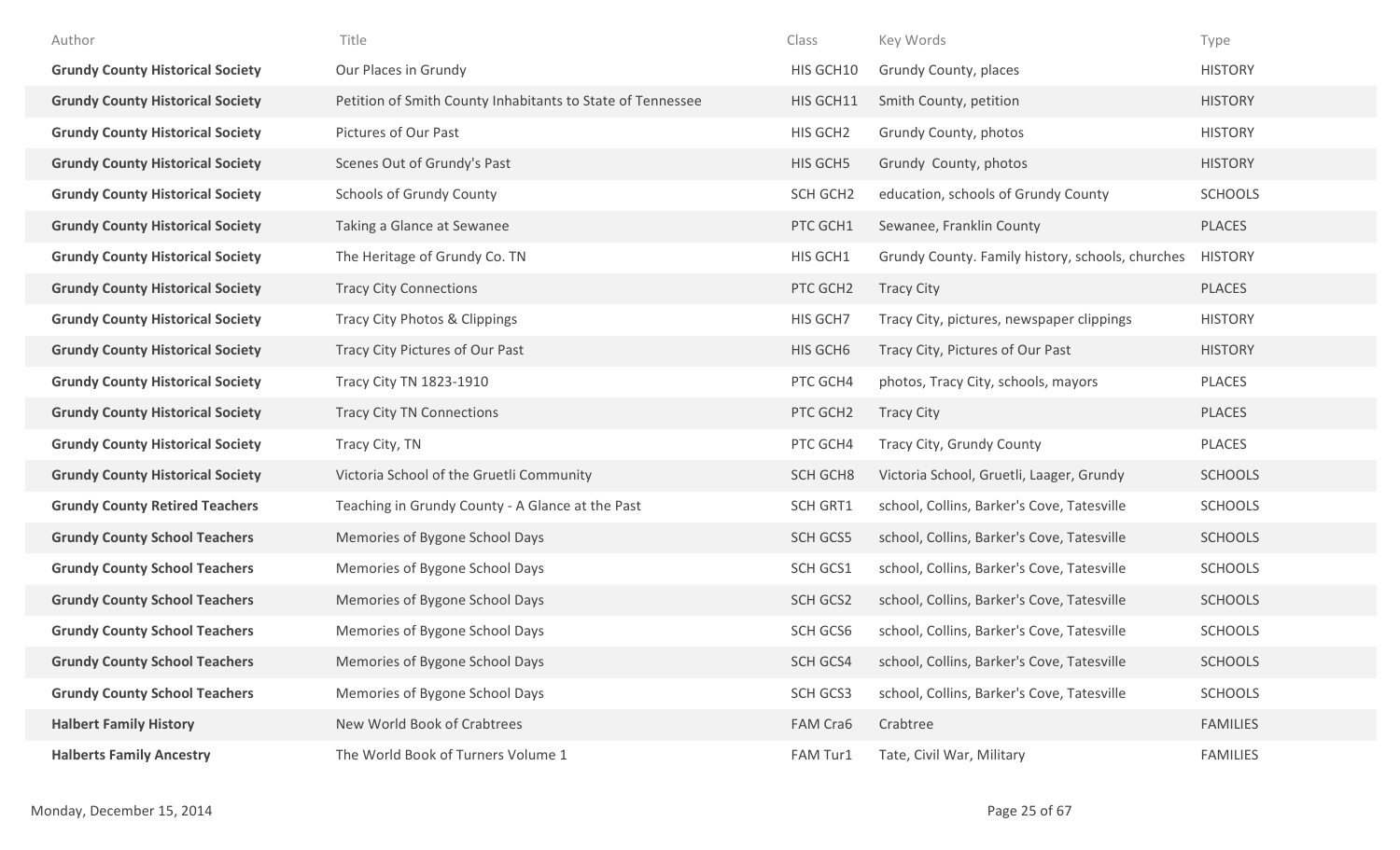| Author                              | Title                                                              | Class     | Key Words                                              | Type              |
|-------------------------------------|--------------------------------------------------------------------|-----------|--------------------------------------------------------|-------------------|
| <b>Halbert's Family Heritage</b>    | The New World Book of Bennetts Vol 1                               | FAM Ben1  | Bennett                                                | <b>FAMILIES</b>   |
| <b>Halbert's Family Heritage</b>    | The New World Book of Boyds                                        | FAM Boy1  | Boyd                                                   | <b>FAMILIES</b>   |
| Hale, John                          | Hale - Van Hooser Family                                           | FAM Hal1  | Hale                                                   | <b>FAMILIES</b>   |
| Hale, Will T.                       | Backward Trail, The                                                | HIS Hal1  | pioneers, settlers                                     | <b>HISTORY</b>    |
| Hamner, James E.                    | A History of Good Shepherd Roman Catholic Parish in S.E. Middle TN | CHU Ham1  | Good Shepherd Roman Catholic                           | <b>CHURCHES</b>   |
| <b>Harbinger House</b>              | A Southern Sampler                                                 | POE Har1  | poetry                                                 | POETRY / OTHER    |
| <b>Harbinger House</b>              | A Southern Sampler                                                 | POE Har2  | poetry                                                 | POETRY / OTHER    |
| Hargis, Josie                       | Memory Book of Swiss Colony School Students                        | SCH Har1  | Swiss, School                                          | <b>SCHOOLS</b>    |
| Hargis, Raymond                     | A Pivotal Grundy Co. Election 1958                                 | LCL Har1  | <b>Grundy County</b>                                   | LEGAL             |
| Hargis, Raymond                     | Raymond Hargis Stories of Grundy County                            | HIS Harg1 | Hargis, Grundy County, politics                        | <b>HISTORY</b>    |
| <b>Hargis, Raymond &amp; Others</b> | Political & Legal Problems in Grundy                               | LCL Har2  | Grundy, politics                                       | LEGAL             |
| Harris, Euline                      | Grundy and Marion Co. Tidbits                                      | HIS Har2  | Grundy, Marion County, newspaper clippings             | <b>HISTORY</b>    |
| Harris, Euline                      | Grundy County Tidbits Vol 1                                        | HIS Har5  | Grundy County, newspaper clippings                     | <b>HISTORY</b>    |
| Harris, Euline                      | <b>Grundy County Tidbits Vol 2</b>                                 | HIS Har6  | Grundy County, newspaper clippings                     | <b>HISTORY</b>    |
| Harris, Euline                      | <b>Grundy County Tidbits Vol 3</b>                                 | HIS Har7  | Grundy County, newspaper clippings                     | <b>HISTORY</b>    |
| Harris, Euline                      | Marion Co. TN 1895-1896 - Sequachee Valley News                    | HIS Har3  | Marion County, newspaper clippings                     | <b>HISTORY</b>    |
| Harris, Euline                      | Murder Mayhem & Tidbits Vol 1                                      | HIS Har1  | Murder, newspaper clippings, Marion, Grundy Co HISTORY |                   |
| Harris, Euline                      | Murder, Mayhem & More Vol. 2                                       | HIS Har4  | Marion County, newspaper clippings, Grundy Cou HISTORY |                   |
| Harris, Euline                      | Sequatchie Valley Births, Deaths, Marriages                        | MAR Har1  | Sequatchie, births, deaths, marriages                  | <b>MARRIAGES</b>  |
| Harris, Euline                      | Whitwell, Tennessee Tidbits Vol 1                                  | HIS Har8  | Tennessee, newspaper clippings                         | <b>HISTORY</b>    |
| Harris, Euline                      | Whitwell, Tennessee Tidbits Vol 2                                  | HIS Har 9 | Tennessee, newspaper clippings                         | <b>HISTORY</b>    |
| Harris, Mary S. & Harris, Eulene    | Marion Co. TN Cemetery Records 1987                                | CEM Har2  | <b>Marion County</b>                                   | <b>CEMETERIES</b> |
| Harris, Mary S. & Harris, Eulene    | Marion Co. TN Cemetery Records 1987                                | CEM Har1  | <b>Marion County</b>                                   | <b>CEMETERIES</b> |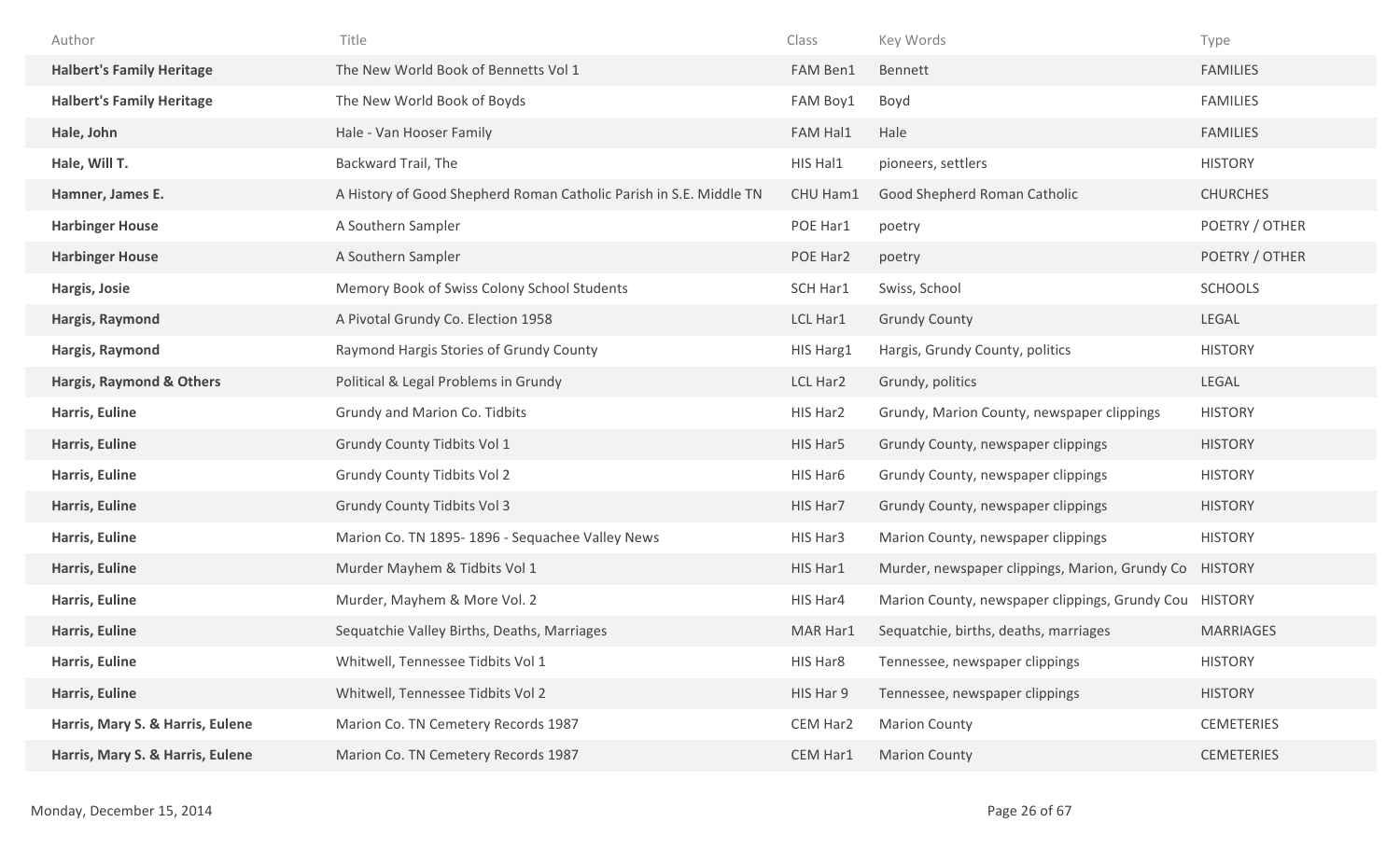| Author                                   | Title                                                               | Class           | Key Words                                 | Type                    |
|------------------------------------------|---------------------------------------------------------------------|-----------------|-------------------------------------------|-------------------------|
| Hathaway, Nancy                          | <b>Native Americans Portraits</b>                                   | NAT Hat1        | <b>Native Americans</b>                   | <b>NATIVE AMERICANS</b> |
| <b>Havinghurs, Walter</b>                | Voices of the River                                                 | PTC Hav1        | Mississippi River                         | <b>PLACES</b>           |
| Head, Thomas A.                          | Campaigns & Battles of the 16th Regiment, TN Volunteers in the War  | MIL Hea1        | Civil War, 16th Regiment TN               | <b>MILITARY</b>         |
| <b>Heatherly, Von Perry</b>              | Striving for the Best--An Autobiography                             | <b>FAM Hea1</b> | Heatherly                                 | <b>FAMILIES</b>         |
| Henderson, James E. & Bowen, Jeff        | Eastern Cherokee Census, Cherokee, North Carolina 1915-1922, Vol 1, | NAT Hen1        | Cherokee, Census                          | <b>NATIVE AMERICANS</b> |
| Henderson, James E. & Bowen, Jeff        | Eastern Cherokee Census, Cherokee, North Carolina 1915-1922, Vol 2, | NAT Hen2        | Cherokee, Census                          | <b>NATIVE AMERICANS</b> |
| Henderson, Jeanette & Roy                | There's no Such Thing as Public Speaking                            | LA Hen1         | local author                              | LOCAL AUTHORS           |
| Henderson, Mary Juanita                  | <b>Henderson Genealogy</b>                                          | FAM Hen1        | Henderson                                 | <b>FAMILIES</b>         |
| Hendry, Lee R.                           | Photo Finish: The 1982 World's Fair                                 | HIS Hen1        | World's Fair 1982, Tennessee              | <b>HISTORY</b>          |
| Hiatt, Marty & Scott, Craig R.           | Washington County Virginia Marriages - Ministers' Returns 1776-1855 | MAR Hia1        | Washington County, VA, marriages          | <b>MARRIAGES</b>        |
| Hill, Carla                              | Pelham's People of Color 1850-1950                                  | HIS Hil1        | Pelham, Hill, black community             | <b>HISTORY</b>          |
| Hill, Ray                                | Partin                                                              | FAM Par1        | Partin                                    | <b>FAMILIES</b>         |
| Hillis, Robert A C                       | Warren Co. Census 1910                                              | CEN Hil6        | Warren County, 1910                       | <b>CENSUS</b>           |
| Hillis, Robert A C                       | Warren Co. TN Census 1910 not here                                  | CEN Hil7        | Warren County, 1910                       | <b>CENSUS</b>           |
| Hillis, Robert A C, Jr.                  | Warren County, TN Census 1900                                       | CEN Hil5        | Warren County, 1900                       | <b>CENSUS</b>           |
| Hillis, Robert A C, Jr.                  | Warren Co. Census 1880                                              | CEN Hil2        | <b>Warren County</b>                      | <b>CENSUS</b>           |
| Hillis, Robert A C, Jr.                  | Warren County, Tennessee Census 1870                                | CEN Hil1        | <b>Warren County</b>                      | <b>CENSUS</b>           |
| Hillis, Robert A.C. Jr.                  | Marriage Records Warren Co TN 1951-1975                             | MAR Hil1        | Warren County, marriages                  | <b>MARRIAGES</b>        |
| Hillis, Robert A.C. Jr.                  | Warren Co Census 1900                                               | CEN Hil4        | <b>Warren County</b>                      | <b>CENSUS</b>           |
| Hillis, Robert A.C. Jr.                  | Warren Co. Census 1880                                              | CEN Hil3        | <b>Warren County</b>                      | <b>CENSUS</b>           |
| <b>Hillsboro United Methodist Church</b> | Hillsboro, TN United Methodist Church Cemetery                      | <b>CEM HUM</b>  | Coffee County                             | <b>CEMETERIES</b>       |
| Hist. Soc. of the TN Conf. of the UMC    | Methodism in TN Coference Summer 2002 Vol 3 # 4                     | CHU HST1        | Methodist, Pelham, Morton Memorial        | <b>CHURCHES</b>         |
| Hist. Soc. of the TN Conf. of the UMC    | Methodism in TN Conference Autumn 2002 Vol 4 # 1                    | CHU HST2        | Methodist, Pelham, FS Petway, T.W. Randle | <b>CHURCHES</b>         |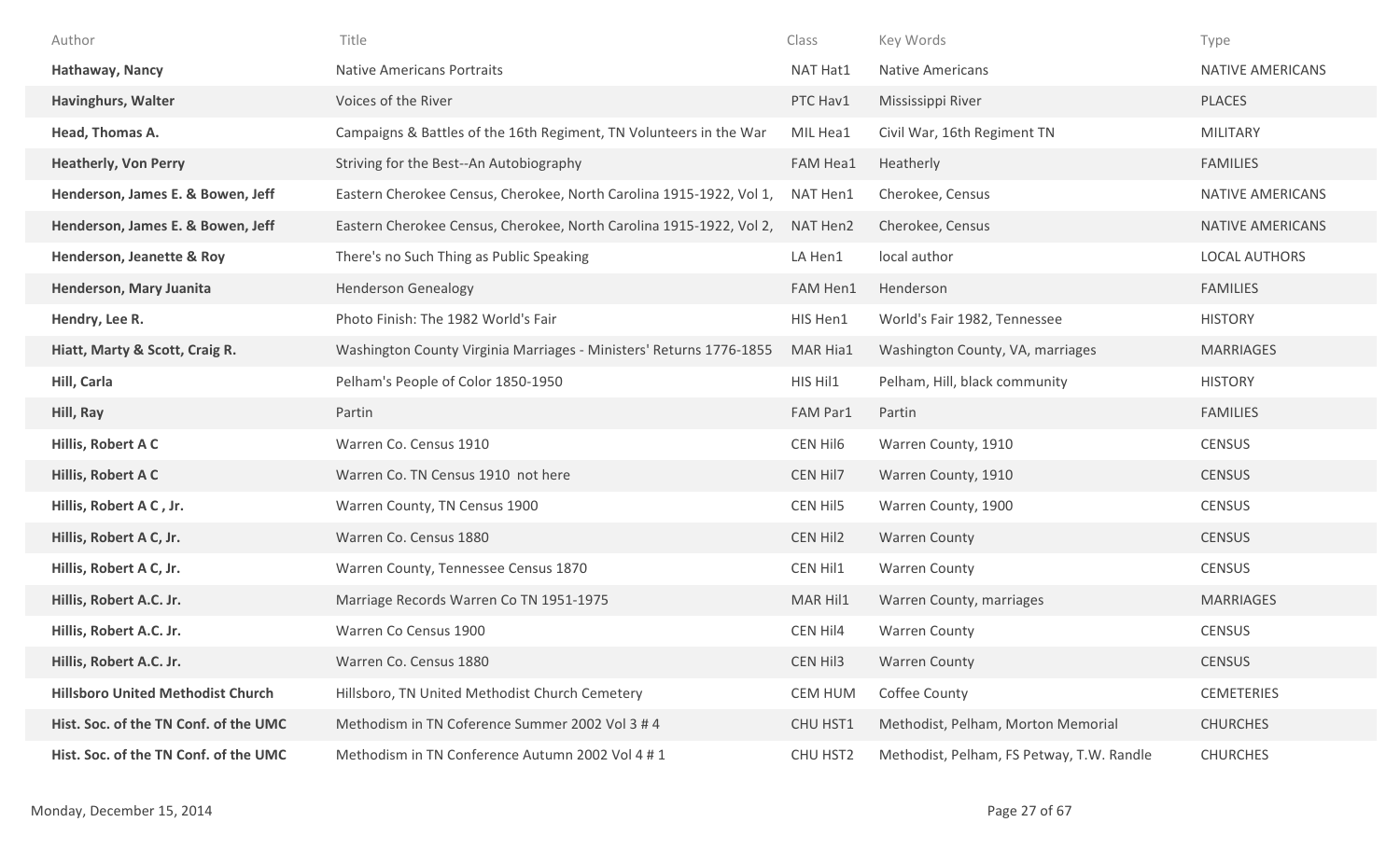| Author                                   | Title                                                       | Class    | Key Words                                   | Type             |
|------------------------------------------|-------------------------------------------------------------|----------|---------------------------------------------|------------------|
| Hist. Soc. of the TN Conf. of the UMC    | Methodism in TN Conference Spring 2003 Vol 4, #3            | CHU HST3 | Methodist                                   | <b>CHURCHES</b>  |
| Hist. Soc. of the TN Conf. of the UMC    | Methodism in TN Conference Summer 2003 Vpl 4 # 4            | CHU HST4 | Methodist, Bedford Co, Garrett Martin, Webb | <b>CHURCHES</b>  |
| Hist. Soc. of the TN Conf. of the UMC    | Methodism in TN Conference Winter 2003 Vol 4, #2            | CHU HST5 | Methodist, Wilson Co, Thomas W. Randle      | <b>CHURCHES</b>  |
| <b>Hobbs Hill members</b>                | Hobbs Hill UMC                                              | CHU HHm1 | Methodist                                   | <b>CHURCHES</b>  |
| <b>Hollingshead, Nicholas</b>            | <b>Cumberland Voices</b>                                    | PTC Hol1 | Cumberland, history                         | <b>PLACES</b>    |
| <b>Holmes &amp; Smith</b>                | Beginning Cherokee 2nd Ed.                                  | NAT Hol1 | Cherokee, language                          | NATIVE AMERICANS |
| <b>Homecoming Committee Viola Valley</b> | A Part of Me - Warren Co. TN                                | HIS HCV1 | Warren County, Viola                        | <b>HISTORY</b>   |
| Horne, Charles F.                        | Great Men & Famous Women V. II                              | BIO Hor1 | famous people                               | <b>BIOGRAPHY</b> |
| Horne, Charles F.                        | Great Men & Famous Women V.III                              | BIO Hor2 | famous people                               | <b>BIOGRAPHY</b> |
| Howell, Isabell                          | John Armfield of Beersheba Springs                          | FAM Arm2 | Armfield                                    | <b>FAMILIES</b>  |
| Hubbard, Linda                           | Dykes - Brown Family                                        | FAM Dyk1 | Dykes, Brown                                | <b>FAMILIES</b>  |
| Hulsey, James E.                         | Hulsey                                                      | FAM Hul1 | Hulsey                                      | <b>FAMILIES</b>  |
| Hunter, Patricia F.                      | Joseph Hunter Genealogy                                     | FAM Hun1 | Hunter                                      | <b>FAMILIES</b>  |
| Hutson, James H.                         | The Sister Republics Switzerland & the US from 1776-Present | SWS Hut1 | Swiss, Switzerland                          | SWISS            |
| Indian Terr. Gen. & Hist. Soc.           | Claiborne County Tennessee Marriages (1838-1868)            | MAR ITG1 | Claiborne County, marriages                 | <b>MARRIAGES</b> |
| <b>Ingmire, Francis E</b>                | Franklin County TN Abstract of Wills 1808 - 1875            | WIL Ing1 | Franklin County, Wills                      | WIlls            |
| <b>Ingmire, Francis E</b>                | Franklin County TN Abstract of Wills 1876 - 1891 Vol II     | WIL Omg2 | Franklin County, Wills                      | WIlls            |
| <b>Institute of Historic Research</b>    | 1837 Tennessee Volunteers                                   | MIL IHR1 | <b>Tennessee Volunteers</b>                 | <b>MILITARY</b>  |
| Jackson, Frances Helen                   | Swiss Colony at Greutli                                     | SWS Jac3 | Swiss, German, Guetli                       | <b>SWISS</b>     |
| Jackson, Frances Helen                   | Swiss Colony at Gruetli                                     | SWS Jac2 | Swiss, German, Guetli                       | SWISS            |
| Jackson, Frances Helen                   | The German Swiss Settlement At Gruetli, Tennessee           | SWS Jac5 | Swiss, Gruetli, Plumacher                   | <b>SWISS</b>     |
| Jackson, Frances Helen                   | The German Swiss Settlement At Gruetli, Tennessee           | SWS Jac4 | Swiss, Gruetli, Plumacher                   | SWISS            |
| Jackson, Frances Helen                   | The German Swiss Settlement At Gruetli, Tennessee           | SWS Jac1 | Swiss, German, Guetli                       | <b>SWISS</b>     |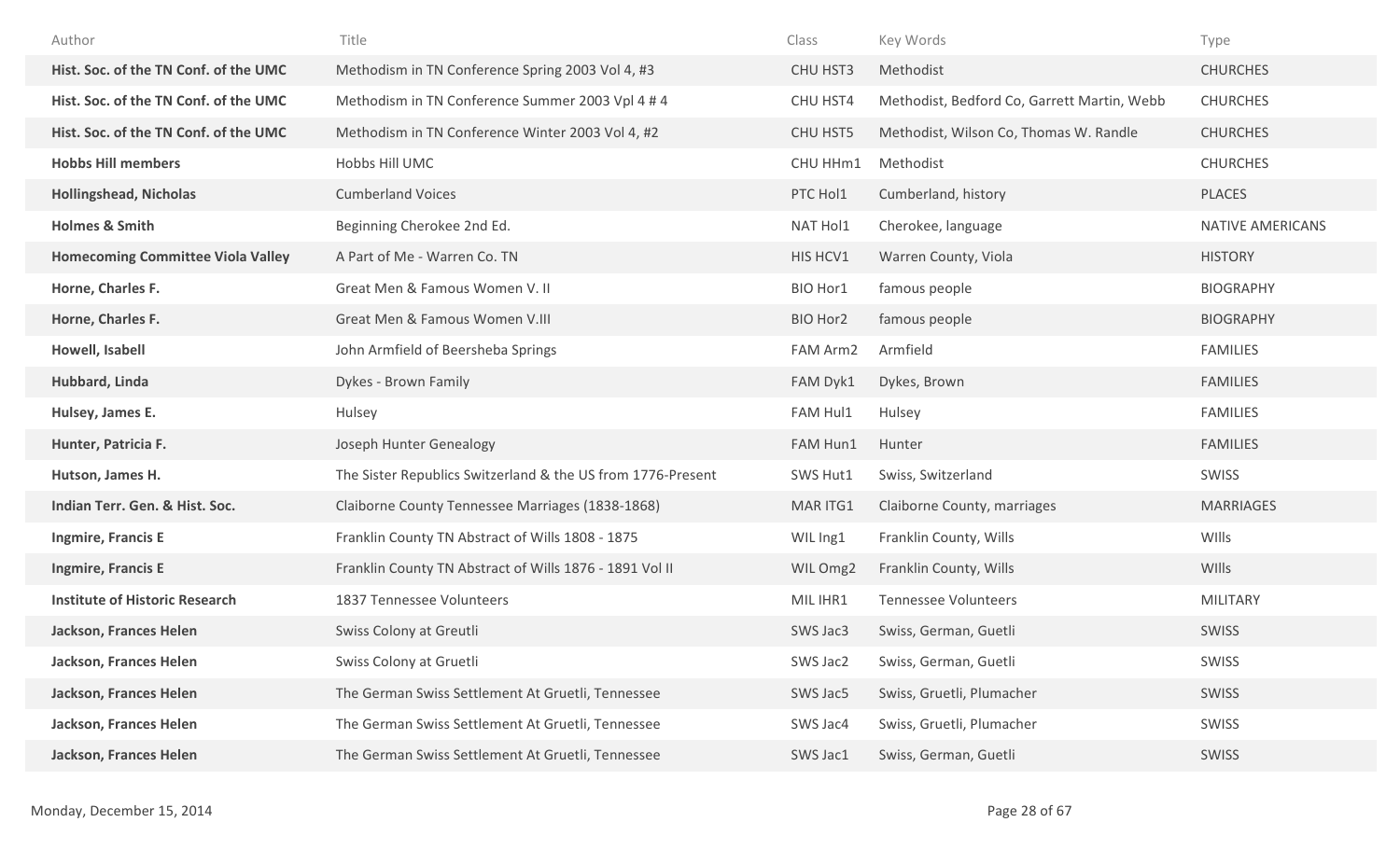| Author                                  | Title                                                             | Class           | Key Words                                     | Type                    |
|-----------------------------------------|-------------------------------------------------------------------|-----------------|-----------------------------------------------|-------------------------|
| Jacobs, David L.                        | <b>Beech Grove</b>                                                | PTC Jac1        | Beech Grove, Coffee County, Rutherford County | PLACES                  |
| Jaussi, Laureen R. & Chaston, Gloria D. | <b>Fundamentals of Genealogical Research</b>                      | GEN Jau1        | genealogy                                     | <b>GENEALOGY</b>        |
| Jera, Helen                             | <b>Schaeffer Genealogy</b>                                        | FAM Scha1       | Schaffer                                      | <b>FAMILIES</b>         |
| Jernigan, Verna T. & Shapard, Sarah M.  | Tombstone Inscriptions of Coffee County, Tennessee                | CEM Jer1        | Coffee County                                 | <b>CEMETERIES</b>       |
| Johnson, Bessie                         | Tombstone Inscriptions of Sequatchie County, Tennessee            | CEM Joh1        | Sequatchie County                             | <b>CEMETERIES</b>       |
| Johnson, Lucille                        | Family Memories - Sanders, Fults, Johnson, Trussell               | FAM Joh2        | Johnson, Kilgore, Thomas                      | <b>FAMILIES</b>         |
| Johnson, Rena Jones                     | History of First Methodist Church - Sparta, TN                    | CHU Joh1        | Methodist, Sparta                             | <b>CHURCHES</b>         |
| Johnston, Basil H.                      | Indian School Days                                                | NAT Joh1        | Indian, school                                | <b>NATIVE AMERICANS</b> |
| Johnston, Henry Poellnitz Sr.           | William R. Keen and His Kin                                       | <b>FAM Kee1</b> | Keen                                          | <b>FAMILIES</b>         |
| Johnston, Henry Poellnitz Sr.           | William R. King and His Kin                                       | <b>FAM Kin5</b> | King                                          | <b>FAMILIES</b>         |
| Jones, D. Mitchell                      | Atnip - Inabnit                                                   | FAM Atn1        | Inabnit, Atnip                                | <b>FAMILIES</b>         |
| Jones, James B.                         | The Development of Coal Mining on Tennessee's. Cumberland Plateau | IBS Jon1        | coal                                          | INDUSTRY/BUSINESS       |
| Jones, James B.                         | The Development of coal Mining on TN. Cumberland Plateau          | IBS Jon2        | coal                                          | INDUSTRY/BUSINESS       |
| <b>Jones, Shirley Farris</b>            | Letters to Mary - The Civil War Diary of Dr. John Kennerly Farris | MIL Jon1        | Civil War, Farris                             | <b>MILITARY</b>         |
| Jordan, Jerry Wright                    | Cherokee by Blood (1906-1910)-Application 1-1550 (Vol 1)          | NAT Jor1        | Cherokee                                      | NATIVE AMERICANS        |
| Jordan, Jerry Wright                    | Cherokee by Blood (Vol 2) 1906-1910-Application 1551-4200         | NAT Jor2        | Cherokee                                      | NATIVE AMERICANS        |
| Jordan, Jerry Wright                    | Cherokee by Blood (Vol 3) 1906-1910-Applications 4201-7250        | NAT Jor3        | Cherokee                                      | NATIVE AMERICANS        |
| Jordan, Jerry Wright                    | Cherokee by Blood (Vol 4) 1906-1910 Applications 7251-10170       | NAT Jor4        | Cherokee                                      | NATIVE AMERICANS        |
| Jordan, Jerry Wright                    | Cherokee by Blood (Vol 5) 1906-1910 Applications 10171-13260      | NAT Jor5        | Cherokee                                      | <b>NATIVE AMERICANS</b> |
| Jordan, Jerry Wright                    | Cherokee by Blood (Vol 6) 1906-1910 Applications 13261-16745      | NAT Jor6        | Cherokee                                      | <b>NATIVE AMERICANS</b> |
| Jordan, Jerry Wright                    | Cherokee by Blood (Vol 7) 1906-1910 Applications 16746-20100      | NAT Jor7        | Cherokee                                      | NATIVE AMERICANS        |
| Jordan, Jerry Wright                    | Cherokee by Blood (Vol 8) 1906-1910 Applications 20101-23800      | NAT Jor8        | Cherokee                                      | <b>NATIVE AMERICANS</b> |
| Jordan, Jerry Wright                    | Cherokee by Blood (Vol 9) 1906-1910 Applications 23801-27800      | NAT Jor9        | Cherokee                                      | NATIVE AMERICANS        |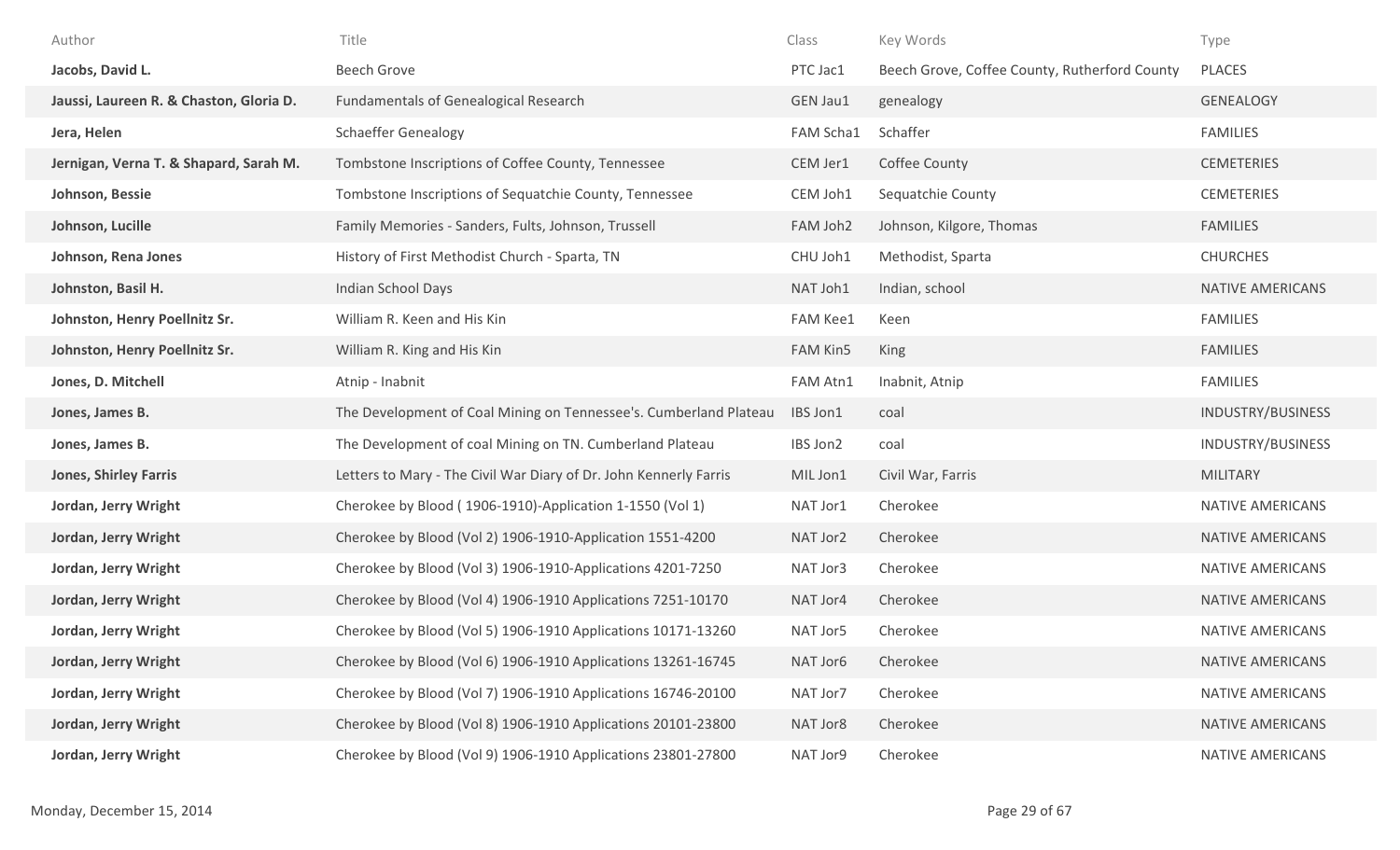| Author                      | Title                                           | Class    | Key Words             | Type                  |
|-----------------------------|-------------------------------------------------|----------|-----------------------|-----------------------|
| <b>Juliano, James David</b> | Browns in Gray - The Grandsons of Absalom Brown | FAM Bro2 | Brown                 | <b>FAMILIES</b>       |
| Justus, May                 | A New Home for Billy                            | ChS      | children's literature | May Justus Collection |
| Justus, May                 | At the Foot of Windy Low                        | ChS      | children's literature | May Justus Collection |
| Justus, May                 | Banjo Billy & Mr. Bones                         | ChS      | children's literature | May Justus Collection |
| Justus, May                 | Barney Bring Your Banjo                         | ChS      | children's literature | May Justus Collection |
| Justus, May                 | Betty Lou of Big Log Mountain                   | ChS      | children's literature | May Justus Collection |
| Justus, May                 | <b>Big Log Mountain</b>                         | ChS      | children's literature | May Justus Collection |
| Justus, May                 | Bluebird Fly Up                                 | ChS      | children's literature | May Justus Collection |
| Justus, May                 | <b>Broccoli and Bubble Gum</b>                  | ChS      | children's literature | May Justus Collection |
| Justus, May                 | Cabin on Kettle Creek                           | ChS      | children's literature | May Justus Collection |
| Justus, May                 | Children of the Green Smoky Mountains           | ChS      | children's literature | May Justus Collection |
| Justus, May                 | Custard the Dragon                              | ChS      | children's literature | May Justus Collection |
| Justus, May                 | <b>Dixie Decides</b>                            | ChS      | children's literature | May Justus Collection |
| Justus, May                 | Eden and the Rattle Snake                       | ChS      | children's literature | May Justus Collection |
| Justus, May                 | Eden and the Rattle Snake                       | ChS      | children's literature | May Justus Collection |
| Justus, May                 | <b>Favorite Poems</b>                           | ChS      | children's literature | May Justus Collection |
| Justus, May                 | <b>Favorite Poems</b>                           | ChS      | children's literature | May Justus Collection |
| Justus, May                 | Fiddle Away                                     | tape     | children's literature | May Justus Collection |
| Justus, May                 | <b>Fiddlers Fair</b>                            | ChS      | children's literature | May Justus Collection |
| Justus, May                 | Fun for Hunky Dory                              | ChS      | children's literature | May Justus Collection |
| Justus, May                 | Gabby Gaffer                                    | ChS      | children's literature | May Justus Collection |
| Justus, May                 | Gabby Gaffer                                    | ChS      | children's literature | May Justus Collection |
| Justus, May                 | Gabby Gaffer (tape)                             | ChS      | children's literature | May Justus Collection |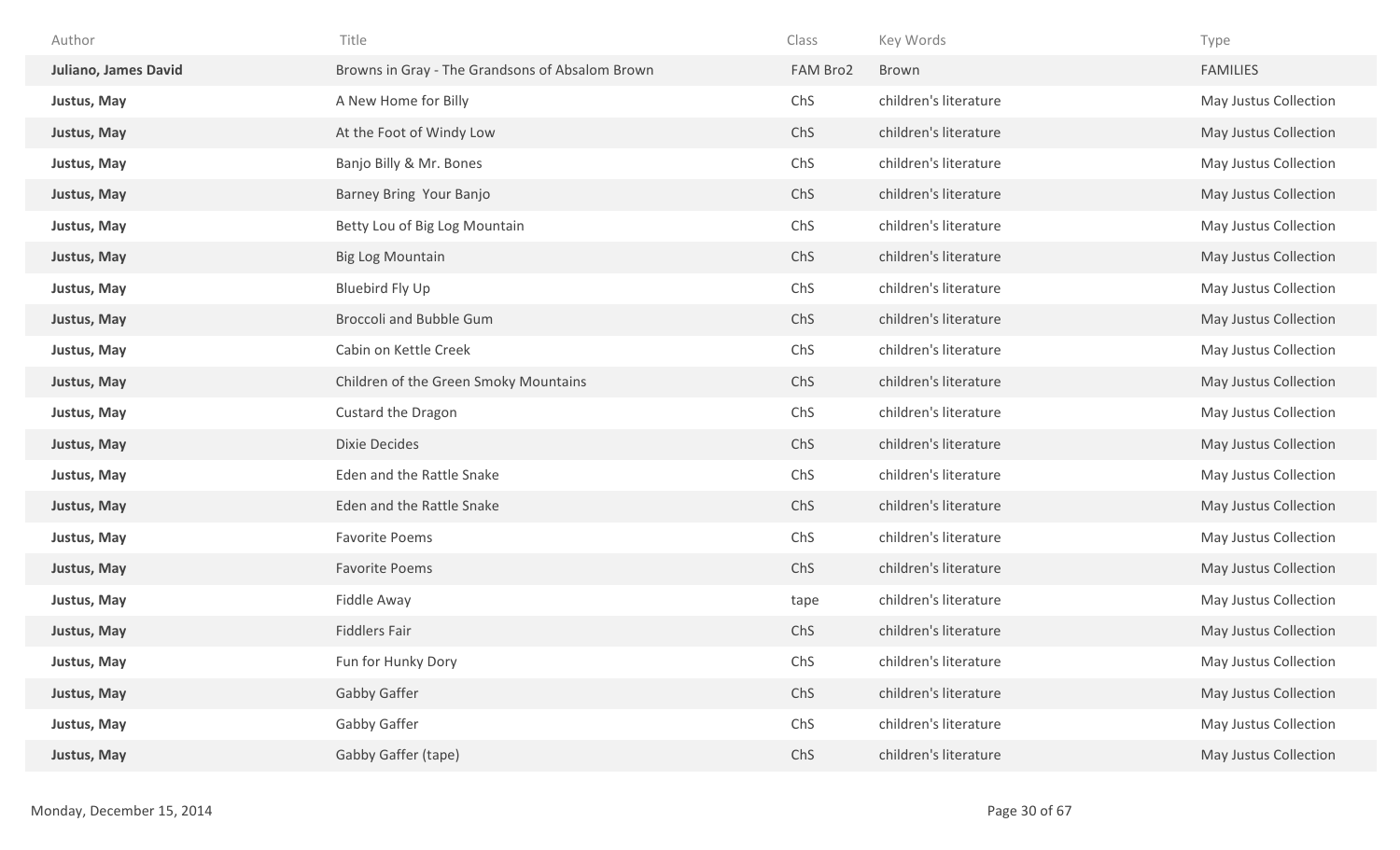| Author      | Title                            | Class | Key Words             | Type                  |
|-------------|----------------------------------|-------|-----------------------|-----------------------|
| Justus, May | Gabby Gaffer's New Shoes         | ChS   | children's literature | May Justus Collection |
| Justus, May | Harrah For Jerry Jake            | ChS   | children's literature | May Justus Collection |
| Justus, May | Here Comes Mary Ellen            | ChS   | children's literature | May Justus Collection |
| Justus, May | Holidays in No-End Hollow        | ChS   | children's literature | May Justus Collection |
| Justus, May | Holidays in No-End Hollow        | ChS   | children's literature | May Justus Collection |
| Justus, May | Honey Jane                       | ChS   | children's literature | May Justus Collection |
| Justus, May | It Happened in No End Hollow     | ChS   | children's literature | May Justus Collection |
| Justus, May | Jerry Jake Carries On            | ChS   | children's literature | May Justus Collection |
| Justus, May | Jumping Jack                     | ChS   | children's literature | May Justus Collection |
| Justus, May | Jumping Jack                     | ChS   | children's literature | May Justus Collection |
| Justus, May | Jumping Johnny                   | ChS   | children's literature | May Justus Collection |
| Justus, May | Jumping Johnny (tape)            | ChS   | children's literature | May Justus Collection |
| Justus, May | Jumping Johnny Outwits Skedaddle | ChS   | children's literature | May Justus Collection |
| Justus, May | Jumping Johnny Outwits Skedaddle | ChS   | children's literature | May Justus Collection |
| Justus, May | Lester and His Hound Pup         | ChS   | children's literature | May Justus Collection |
| Justus, May | Let's Play & Sing                | tape  | children's literature | May Justus Collection |
| Justus, May | Little Red Rooster Came to Crow  | ChS   | children's literature | May Justus Collection |
| Justus, May | Lizzy                            | ChS   | children's literature | May Justus Collection |
| Justus, May | Luck for Little Lihu             | ChS   | children's literature | May Justus Collection |
| Justus, May | Luck for Little Lihu             | ChS   | children's literature | May Justus Collection |
| Justus, May | Lucky Penny                      | ChS   | children's literature | May Justus Collection |
| Justus, May | Mary Ellen                       | ChS   | children's literature | May Justus Collection |
| Justus, May | Mr. Song Catcher and Company     | ChS   | children's literature | May Justus Collection |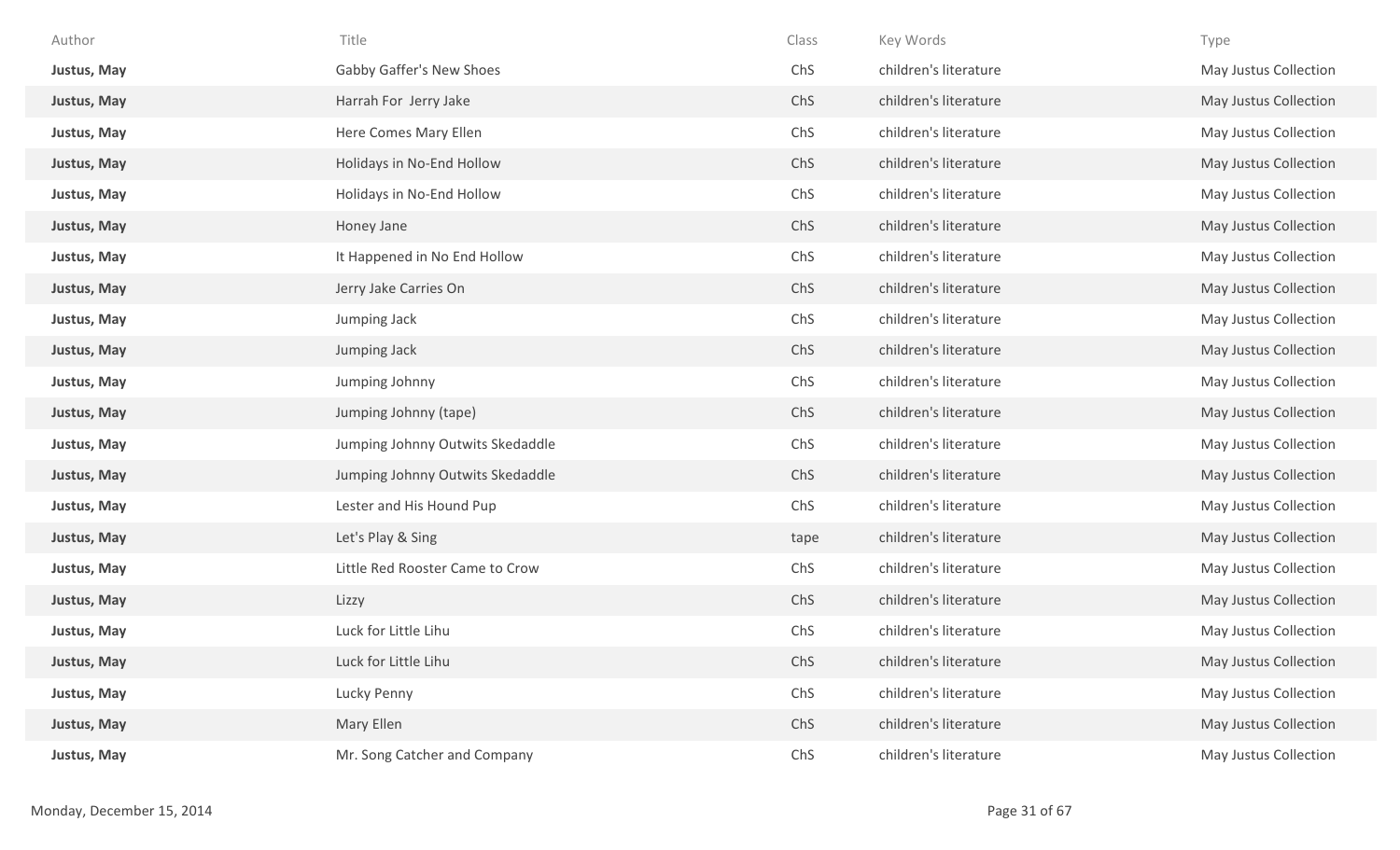| Author      | Title                           | Class | Key Words             | Type                  |
|-------------|---------------------------------|-------|-----------------------|-----------------------|
| Justus, May | My Lord and I                   | ChS   | children's literature | May Justus Collection |
| Justus, May | My Lord and I                   | ChS   | children's literature | May Justus Collection |
| Justus, May | My Lord and I                   | ChS   | children's literature | May Justus Collection |
| Justus, May | Nancy of Apple Tree Hill        | ChS   | children's literature | May Justus Collection |
| Justus, May | Nearside and Far                | ChS   | children's literature | May Justus Collection |
| Justus, May | Nearside and Far                | ChS   | children's literature | May Justus Collection |
| Justus, May | New Boy in School               | tape  | children's literature | May Justus Collection |
| Justus, May | <b>Peddlers Pack</b>            | ChS   | children's literature | May Justus Collection |
| Justus, May | Peter Pocket                    | ChS   | children's literature | May Justus Collection |
| Justus, May | Peter Pocket and His Pickle Pup | ChS   | children's literature | May Justus Collection |
| Justus, May | Peter Pocket's Luck             | ChS   | children's literature | May Justus Collection |
| Justus, May | Poetry For Autumn               | ChS   | children's literature | May Justus Collection |
| Justus, May | Sammy                           | tape  | children's literature | May Justus Collection |
| Justus, May | Silly Billy                     | ChS   | children's literature | May Justus Collection |
| Justus, May | <b>Smoky Mountain Sampler</b>   | ChS   | children's literature | May Justus Collection |
| Justus, May | <b>Smoky Mountain Sampler</b>   | ChS   | children's literature | May Justus Collection |
| Justus, May | Step Along and Jerry Jake       | ChS   | children's literature | May Justus Collection |
| Justus, May | Step Along and Jerry Jake       | ChS   | children's literature | May Justus Collection |
| Justus, May | Step Along and Jerry Jake       | ChS   | children's literature | May Justus Collection |
| Justus, May | Surprise For Perky Pup          | ChS   | children's literature | May Justus Collection |
| Justus, May | Surprise For Peter Pocket       | ChS   | children's literature | May Justus Collection |
| Justus, May | Susie                           | ChS   | children's literature | May Justus Collection |
| Justus, May | Susie                           | ChS   | children's literature | May Justus Collection |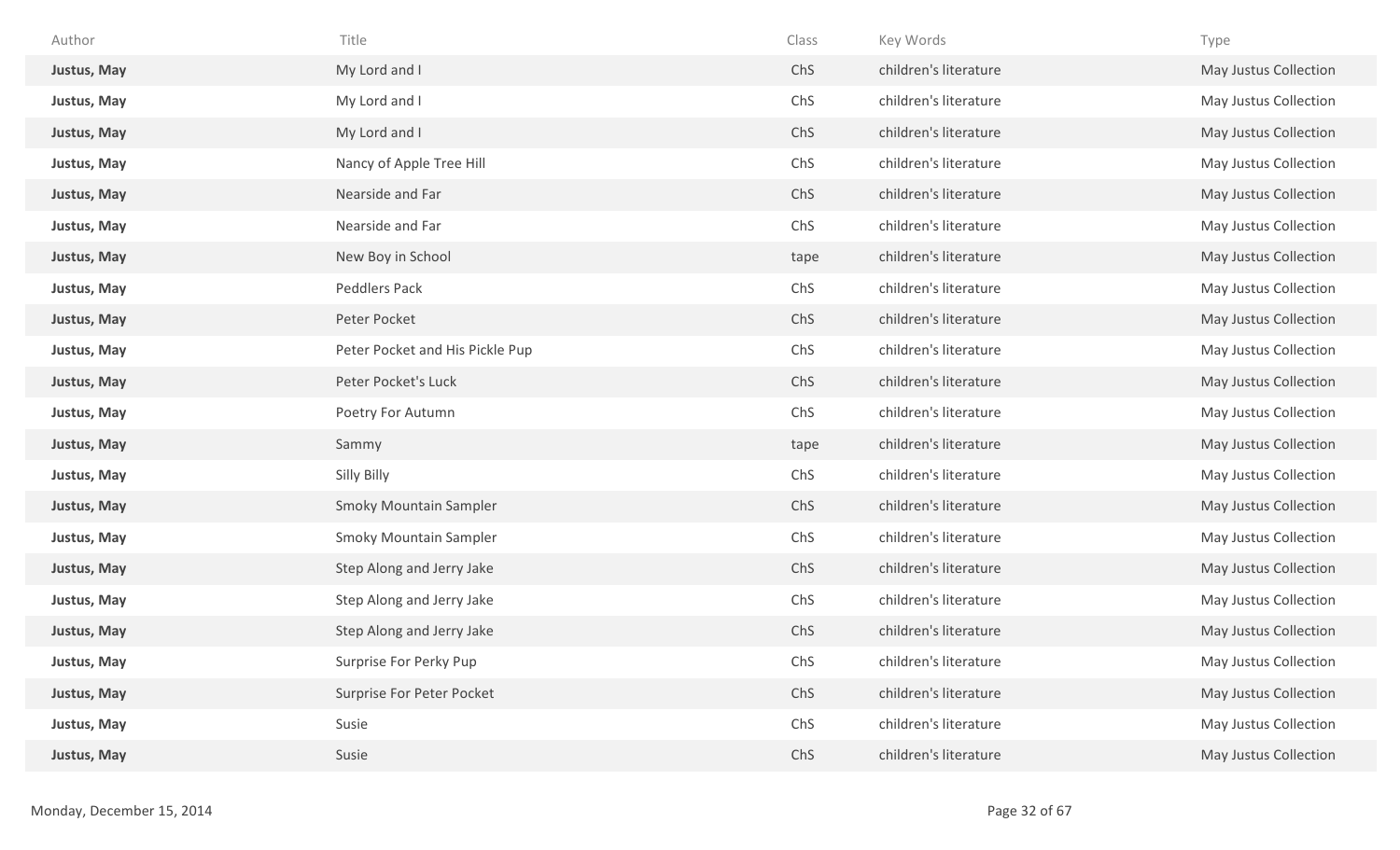| Author                  | Title                                                           | Class           | Key Words             | Type                  |
|-------------------------|-----------------------------------------------------------------|-----------------|-----------------------|-----------------------|
| Justus, May             | Tale of a Pig                                                   | tape            | children's literature | May Justus Collection |
| Justus, May             | Tales From Nearside & Far                                       | ChS             | children's literature | May Justus Collection |
| Justus, May             | The Complete Peddlers Pack                                      | ChS             | children's literature | May Justus Collection |
| Justus, May             | The House In No End Hollow                                      | ChS             | children's literature | May Justus Collection |
| Justus, May             | The Mail Wagon Mystery                                          | ChS             | children's literature | May Justus Collection |
| Justus, May             | The Other Side of the Mountain                                  | ChS             | children's literature | May Justus Collection |
| Justus, May             | The Right House For Rowdy                                       | ChS             | children's literature | May Justus Collection |
| Justus, May             | The Wonderful School                                            | ChS             | children's literature | May Justus Collection |
| Justus, May             | Then Came Mr. Billy Barker                                      | ChS             | children's literature | May Justus Collection |
| Justus, May             | Toby Has a Dog                                                  | ChS             | children's literature | May Justus Collection |
| Justus, May             | Use Your Head Hildy                                             | ChS             | children's literature | May Justus Collection |
| Justus, May             | Whoopee, Hunky Dory                                             | ChS             | children's literature | May Justus Collection |
| Justus, May             | Wind's s Blowing                                                | ChS             | children's literature | May Justus Collection |
| Justus, May             | You're Sure Silly Billy                                         | ChS             | children's literature | May Justus Collection |
| Justus, May             | You're Sure Silly Billy                                         | ChS             | children's literature | May Justus Collection |
| Justus, May             | You're Sure Silly Billy                                         | ChS             | children's literature | May Justus Collection |
| Kashuba, Melinda        | Walking With Your Ancestors                                     | <b>GEN Kas1</b> | genealogy             | GENEALOGY             |
| Kilebrew, J.B.          | Life and Character of J.C. Warner                               | FAM War1        | Warner                | <b>FAMILIES</b>       |
| Kirkendoll, Lonnie F.   | Farm Stories                                                    | LA Kir1         | local author          | <b>LOCAL AUTHORS</b>  |
| Kirkham, E. Kay         | Genealogical Research & Resources                               | <b>GEN Kir1</b> | genealogy             | GENEALOGY             |
| Kloss, Jethro           | Back to Eden                                                    | LA Klo1         | herbal medicine       | <b>LOCAL AUTHORS</b>  |
| Knorr, Ctherine Lindsay | Marriage Bonds & Minister Returns of Charlotte Co, VA 1764-1815 | MAR Kno1        | Charlotte County, VA  | MARRIAGES             |
| Knott, Raymond          | <b>Short Simple Sayings</b>                                     | LA Kno1         | sayings               | LOCAL AUTHORS         |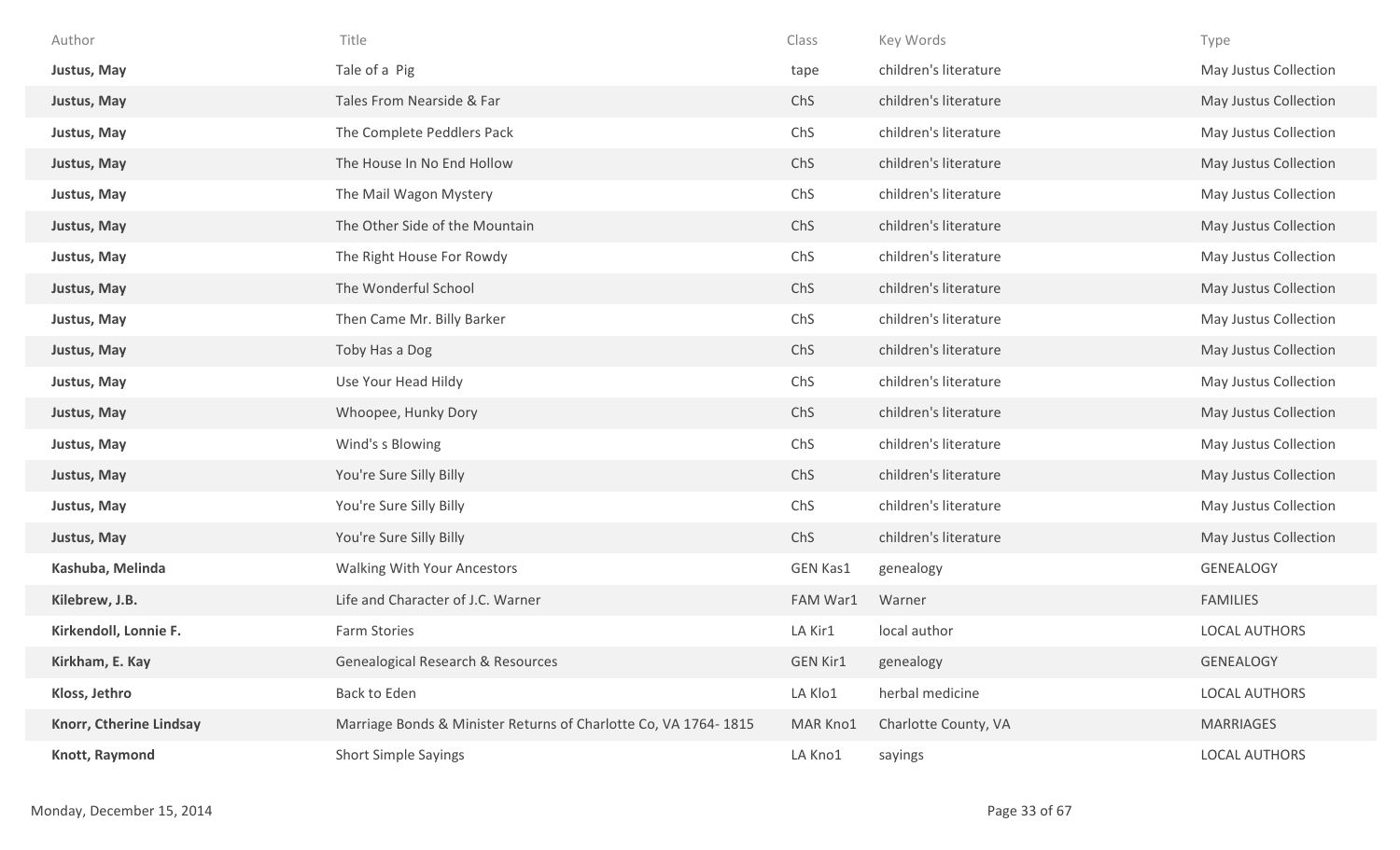| Author                               | Title                                                          | Class     | Key Words                                         | Type              |
|--------------------------------------|----------------------------------------------------------------|-----------|---------------------------------------------------|-------------------|
| <b>Knox County Office on Aging</b>   | <b>Tales From Back Then</b>                                    | His KCOA1 | settlers, tales, stories                          | <b>HISTORY</b>    |
| Kocsis, Alexander                    | Old Stone Fort                                                 | PTC Koc1  | Old Stone Fort, Coffee County, Manchester, India  | <b>PLACES</b>     |
| Kocsis, Alexander                    | Old Stone Fort                                                 | HIS Koc1  | Coffee County, Old Stone Fort, Manchester         | <b>HISTORY</b>    |
| Koon, Sue Hill                       | Rutherford Co. N C 1790 Census & 1782 Tax List                 | CEN Koo1  | Rutherford County, North Carolina, 1790, tax list | <b>CENSUS</b>     |
| Kubli-Muller, J.J.                   | Descendants of the Wichser Brothers of Gruetli & Knoxville, TN | SWS Kub1  | Swiss, Gruetli, Wichser                           | SWISS             |
| L.W. Singer Co.                      | Prose & Poetry of England                                      | POE LWS1  | prose, poetry, England                            | POETRY / OTHER    |
| <b>Ladies' Hermitage Association</b> | Andrew Jackson's Hermitage                                     | HIS LHA1  | Jackson, Hermitage, President                     | <b>HISTORY</b>    |
| <b>Ladies Memorial Society</b>       | A Guide to City Cemetery (Tracy City)                          | CEM LMS2  | <b>Grundy County</b>                              | <b>CEMETERIES</b> |
| <b>Ladies Memorial Society</b>       | A Guide to City Cemetery (Tracy City)                          | CEM LMS1  | <b>Grundy County</b>                              | <b>CEMETERIES</b> |
| Lankford, George E.                  | Native American Legends                                        | NAT Lan1  | Native American, legends                          | NATIVE AMERICANS  |
| <b>Laughlin, Samuel Hervey</b>       | Samuel Hervey Laughlin Diary                                   | FAM Lau1  | Laughlin                                          | <b>FAMILIES</b>   |
| Layne, Floyd Benjamin                | Layne, Lain, Layne Genealogy                                   | FAM Lay3  | Layne, Aylor                                      | <b>FAMILIES</b>   |
| Layne, Mary Louise Geary             | Memories of My Life                                            | FAM Lay2  | Layne, Geary                                      | <b>FAMILIES</b>   |
| Lea, Benjamin J.                     | <b>Tennessee Reports</b>                                       | LCL Lea1  | Tennessee                                         | <b>LEGAL</b>      |
| Lee, Nell Moore                      | Role of Tennessee in The War Between the States                | MIL Lee1  | Civil War, Tennessee                              | <b>MILITARY</b>   |
| Lepthien, Emilie U.                  | The Cherokee                                                   | NAT Lep1  | Legends                                           | NATIVE AMERICANS  |
| Levan, Linda Roy                     | My Family Tree - Levan                                         | FAM Lev1  | Levan                                             | <b>FAMILIES</b>   |
| Lewis, Harold P.                     | Lineage "Washington Smith Carter"                              | FAM Car1  | Carter                                            | <b>FAMILIES</b>   |
| Lewis, Thomas H.                     | The Medicine Men                                               | NAT Lew1  | Native American, medicine man                     | NATIVE AMERICANS  |
| <b>Life Care Centers of America</b>  | Lifecare Leader WWII Special Edition                           | MIL LCC1  | World War II                                      | <b>MILITARY</b>   |
| Limbaugh, Dorothy Zimmerman          | Zimmerman                                                      | FAM Zim1  | Zimmerman                                         | <b>FAMILIES</b>   |
| Limbaugh, Jerry T.                   | Christian Amacher Family 1998                                  | SWS Lim1  | Swiss, Amacher, Gruetli                           | SWISS             |
| Limbaugh, Jerry T.                   | Christian Ruef 1827-103 and Descendants                        | SWS Lim2  | Swiss, Christian Reuf, Gruetli                    | SWISS             |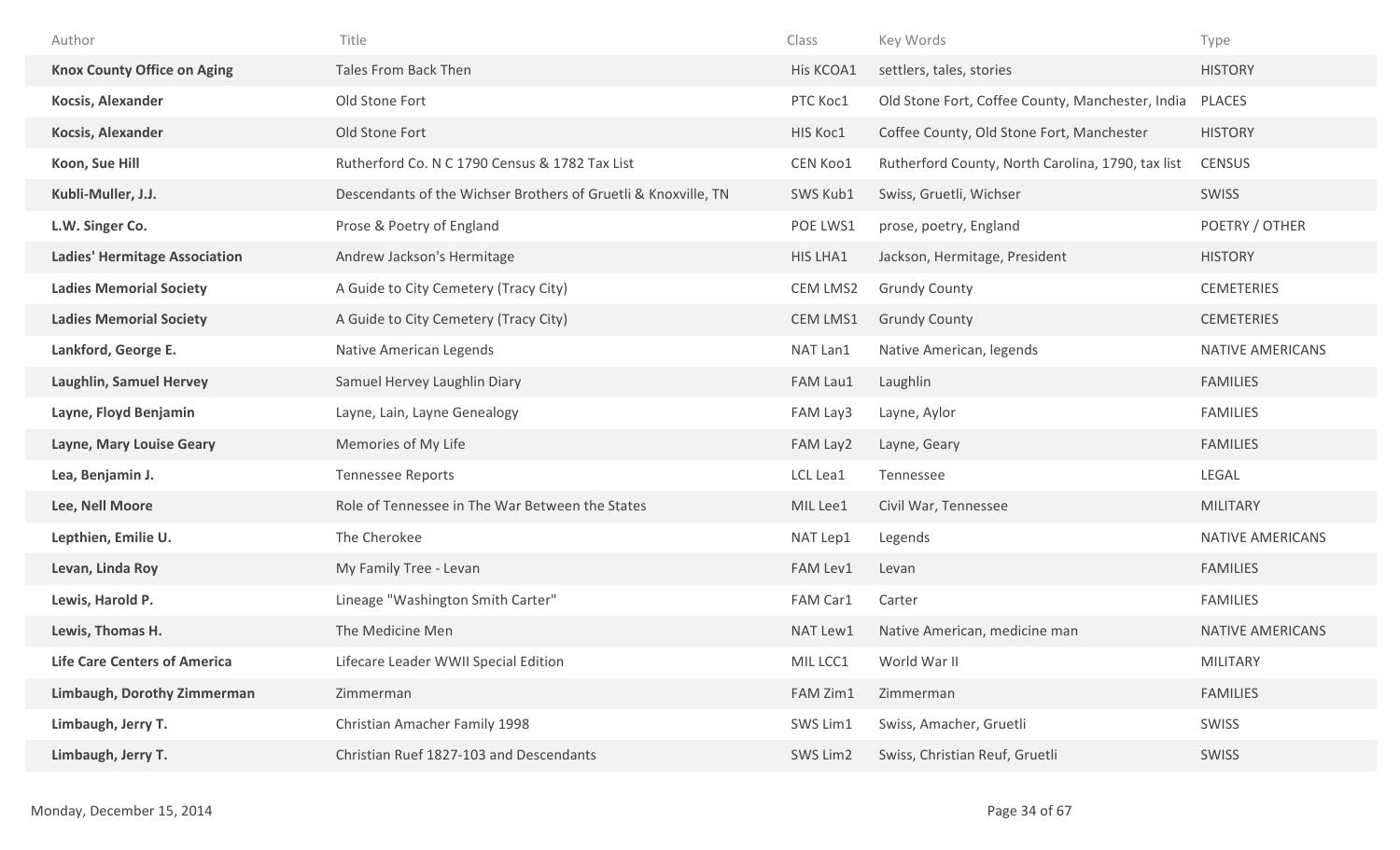| Author                                   | Title                                                       | Class           | Key Words                                | Type                    |
|------------------------------------------|-------------------------------------------------------------|-----------------|------------------------------------------|-------------------------|
| <b>Lincoln County Bicentennial Comm.</b> | Lincoln County Tennessee 1809-2009 - A Pictorial History    | HIS Lin1        | Lincoln County, Fayetteville, photo      | <b>HISTORY</b>          |
| <b>Lincoln County Historical Society</b> | Lincoln Co. TN - Est. 1809                                  | HIS LCH1        | Lincoln County, Fayetteville             | <b>HISTORY</b>          |
| <b>Lincoln Memorial University</b>       | The Railsplitter Yearbook                                   | SPC Sai15       | Charles Sain certificates, Hubbards Cove | SAIN COLLECTION         |
| Lindstrom, Joyce                         | Van Hoose, Van Hooser, Van Huss Family of the United States | FAM Van1        | Turner                                   | <b>FAMILIES</b>         |
| Longstreet, Gen. James                   | From Manassas to Appomattox                                 | MIL Lon1        | Civil War                                | <b>MILITARY</b>         |
| Lovelace, Donna                          | History of the Church of Christ in Tracy City, TN           | CHU Lov1        | Church of Christ, Tracy City             | <b>CHURCHES</b>         |
| Lovelace, Donna                          | If You Grew Up in Grundy County, You Remember               | PTC Lov1        | Grundy County, Facebook                  | PLACES                  |
| Lucas, Silas Emmett, Jr. (Rev)           | 35,000 Tennessee Marriage Records & Bonds 1783-1870 vol 3   | MAR Luc1        | Tennessee marriages                      | <b>MARRIAGES</b>        |
| Lucas, Silas Emmett, Jr. (Rev)           | Marriages From Early Tennessee Newspapers 1794-1851         | MAR Luc3        | marriages                                | <b>MARRIAGES</b>        |
| Lucas, Silas Emmett, Jr. (Rev)           | Sequatchie Families                                         | MAR Luc2        | Sequatchie                               | <b>MARRIAGES</b>        |
| Lusk, Virginia Higgins                   | <b>Edwin Lusk Family</b>                                    | FAM Lus1        | Lusk                                     | <b>FAMILIES</b>         |
| Lynch & Hays                             | Cemetery Records of Williamson Co. TN                       | CEM Lyn1        | <b>Williamson County</b>                 | <b>CEMETERIES</b>       |
| Lynch, Louise Gillespie                  | Cemetery Records of Smith County, Tennessee--1978           | CEM Lyn2        | <b>Smith County</b>                      | <b>CEMETERIES</b>       |
| Mabee, Julie (III) R. T.                 | The Five Julies Hege Family                                 | FAM Heg1        | Hege                                     | <b>FAMILIES</b>         |
| <b>MacLysaght, Edward</b>                | The Surnames of Ireland                                     | <b>GEN Mac1</b> | genealogy                                | GENEALOGY               |
| Mails, Thomas E.                         | <b>Fools Crow</b>                                           | NAT Mai1        | Native American                          | NATIVE AMERICANS        |
| Mails, Thomas E.                         | The Cherokee People                                         | NAT Mai2        | Cherokee                                 | NATIVE AMERICANS        |
| <b>Majors, Betty Moore</b>               | Warren County TN Will Books 1 - 3 Vol 1                     | WIL Maj2        | Warren County, Wills                     | WIlls                   |
| <b>Majors, Betty Moore</b>               | Warren County TN Will Books 1 - 3 Vol I                     | WIL Maj1        | Warren County, Wills                     | WIlls                   |
| <b>Majors, Betty Moore</b>               | Warren County TN Will Books 4 - 7 Vol 2                     | WIL Maj4        | Warren County, Wills                     | WIlls                   |
| <b>Majors, Betty Moore</b>               | Warren County TN Will Books 4 - 7 Vol 2                     | WIL Maj3        | Warren County, Wills                     | WIlls                   |
| <b>Majors, Betty Moore</b>               | Warren County TN Will Books 8 - 11 Vol 3                    | WIL Maj5        | Warren County, Wills                     | WIlls                   |
| <b>Majors, Betty Moore</b>               | Warren County, Tennessee Deed Book A 1808 - 1818            | DLT Maj1        | Warren County, Tax                       | <b>DEEDS &amp; LAND</b> |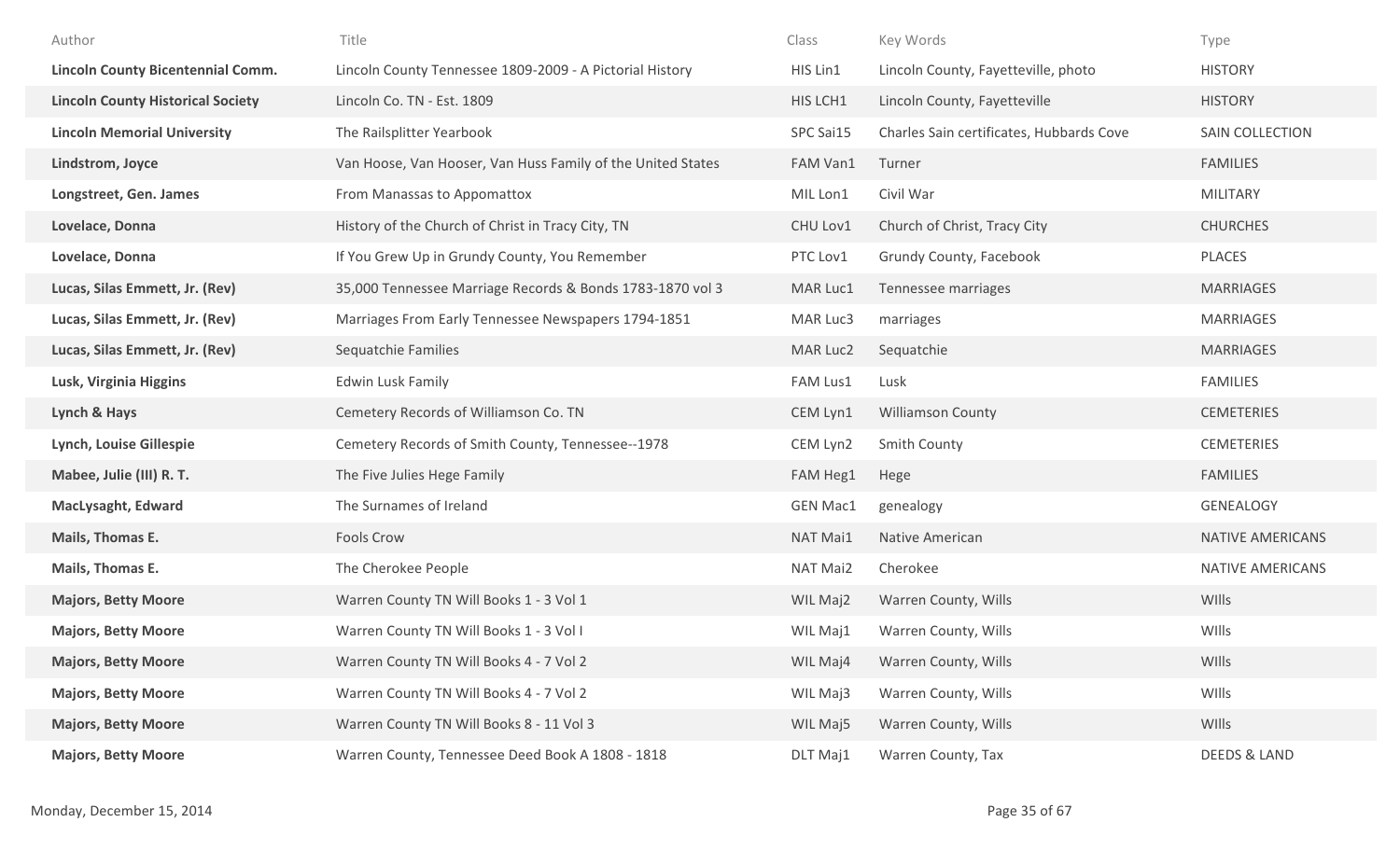| Author                              | Title                                                    | Class           | Key Words                    | Type                 |
|-------------------------------------|----------------------------------------------------------|-----------------|------------------------------|----------------------|
| <b>Makris, Patricia Short</b>       | Sewanee - Echoes of Our Past                             | PTC Mak5        | Sewanee, Franklin County     | <b>PLACES</b>        |
| <b>Makris, Patricia Short</b>       | Sewanee - People, Places, & Times                        | PTC Mak1        | Sewanee, Franklin County     | PLACES               |
| <b>Makris, Patricia Short</b>       | Sewanee - People, Places, & Times                        | PTC Mak2        | Sewanee, Franklin County     | <b>PLACES</b>        |
| <b>Makris, Patricia Short</b>       | The Other Side of Sewanee                                | PTC Mak4        | Sewanee, Franklin County     | <b>PLACES</b>        |
| <b>Makris, Patricia Short</b>       | The Other Side of Sewanee                                | PTC Mak3        | Sewanee, Franklin County     | <b>PLACES</b>        |
| <b>Makris, Patricia Short</b>       | The People That Made Sewanee                             | PTC Mak6        | Sewanee, Franklin County     | <b>PLACES</b>        |
| <b>Map</b>                          | Heimatkarte Der Schweiz                                  | SWS Map1        | Swiss, Switzerland           | <b>SWISS</b>         |
| <b>Markis, Patricia Short</b>       | Early Episcopal Church Records                           | CHU Mar1        | Episcopal, Sewanee           | <b>CHURCHES</b>      |
| Marsh, Helen C. & Marsh, Timothy R. | Lincoln County, Tennessee Marriages 1838-1880            | MAR Mar1        | Lincoln County, marriages    | <b>MARRIAGES</b>     |
| Marsh, Helen Crawford & Timothy R.  | Bedford Co, TN Bible Records Vol 1                       | <b>BIB Mar1</b> | <b>Bible Record</b>          | <b>BIBLE RECORDS</b> |
| Marsh, Helen Crawford & Timothy R.  | Bedford Co, TN Bible Records Vol 2                       | <b>BIB Mar2</b> | <b>Bible Record</b>          | <b>BIBLE RECORDS</b> |
|                                     |                                                          |                 |                              |                      |
| <b>Martinez, Corrine</b>            | Coffee Co. From Arrowheads to Rockets                    | HIS Mar1        | Coffee County                | <b>HISTORY</b>       |
| Mason, Robert L.                    | Cannon                                                   | HIS Mas1        | <b>Cannon County</b>         | <b>HISTORY</b>       |
| Mason, Robert L.                    | History of Cannon Co. TN                                 | HIS Mas2        | Cannon County                | <b>HISTORY</b>       |
| <b>Masters, Brian</b>               | Gateway to the Cumberland Business Directory             | IBS Mas1        | banking, Grundy County towns | INDUSTRY/BUSINESS    |
| Masur, Louis P.                     | The Real War Will Never Get in the Books                 | MIL Mas1        | Civil War                    | MILITARY             |
| Matlock, J.W.                       | Episcopal Christ Church - Tracy City, TN                 | CHU Mat1        | Episcopal                    | <b>CHURCHES</b>      |
| Mayes, Wince & Dorothy              | Gruetli Community Church Records (translated to English) | SWS May5        | Swiss, Gruetli, church       | SWISS                |
| <b>Mayes, Wince &amp; Dorothy</b>   | Gruetli Community Church Records (translated to English) | SWS May7        | Swiss, Gruetli, church       | <b>SWISS</b>         |
| <b>Mayes, Wince &amp; Dorothy</b>   | Protocol of the Swiss Colony at Gruetli                  | SWS May2        | Swiss, Gruetli, protocol     | SWISS                |
| <b>Mayes, Wince &amp; Dorothy</b>   | Protocol of the Swiss Colony at Gruetli                  | SWS May1        | Swiss, Gruetli, protocol     | SWISS                |
| <b>Mayes, Wince &amp; Dorothy</b>   | Swiss Colony 1869                                        | SWS May3        | Swiss, Gruetli               | SWISS                |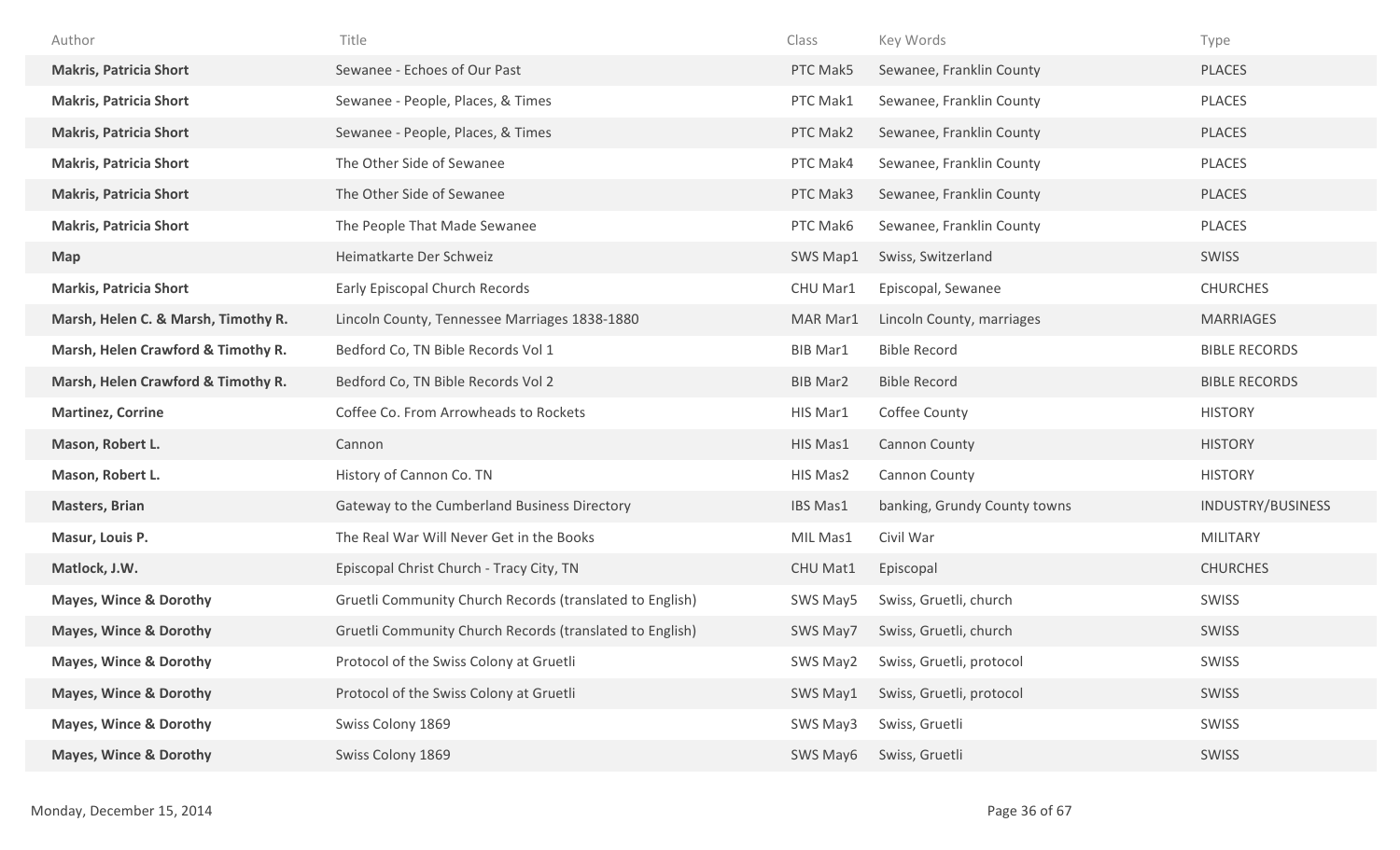| Author                                  | Title                                                          | Class           | Key Words                                 | Type                    |
|-----------------------------------------|----------------------------------------------------------------|-----------------|-------------------------------------------|-------------------------|
| <b>McClintock, Walter</b>               | Old Indian Trails                                              | <b>NAT McC1</b> | Indian, trails, Native American           | NATIVE AMERICANS        |
| <b>McClure, Lucille</b>                 | Abstracts of Ocoee District Early Land Records-Entries         | DLT McC1        | Land records                              | <b>DEEDS &amp; LAND</b> |
| <b>McClure, Tony</b>                    | Cherokee Proud                                                 | NAT McC2        | Cherokee                                  | <b>NATIVE AMERICANS</b> |
| <b>McCormack, Edward Michael</b>        | Slavery on the Tennessee Frontier                              | HIS McC2        | Slavery, black community, Tennessee       | <b>HISTORY</b>          |
| <b>McCormack, Edward Michael</b>        | Slavery on the Tennessee Frontier                              | HIS McC1        | Slavery, black community, Tennessee       | <b>HISTORY</b>          |
| McCown, Mary H; Stickley, NE; Burns, IE | Washington Co TN Vol 1 Washington Co List of Taxable 1778-1801 | DLT McCo1       | Washington County, tax                    | <b>DEEDS &amp; LAND</b> |
| McDonald, Katrina O.                    | Methodist Bicentennial 1784-1984                               | Chu McD1        | Methodist                                 | <b>CHURCHES</b>         |
| McMahan, Basil                          | Coffee Co Then & Now 1983                                      | HIS McM1        | Coffee County                             | <b>HISTORY</b>          |
| <b>McMillan, Meagen</b>                 | <b>Swiss Colony</b>                                            | SWS McM1        | Swiss, Gruetli, economy                   | SWISS                   |
| <b>Meeks, Edward</b>                    | Church Family                                                  | FAM Chu1        | Church, report cards, photos              | <b>FAMILIES</b>         |
| <b>Meeks, Robert Earl "Bob"</b>         | <b>Meeks Family History</b>                                    | <b>FAM Mee3</b> | Meeks                                     | <b>FAMILIES</b>         |
| Mentzel, Laura W.                       | Tate Families of the Southern States Vol 2                     | FAM Tat1        | Tate                                      | <b>FAMILIES</b>         |
| Mentzel, Laura W.                       | Tate Families of the Southern States Vol 3                     | FAM Tat2        | Tate                                      | <b>FAMILIES</b>         |
| Mentzel, Laura W.                       | Tate Families of the Southern States Vol 3                     | FAM Tat3        | Tate                                      | <b>FAMILIES</b>         |
| Meyer, William E.                       | Old Indian Trails of the Southeast                             | NAT Mey1        | Indian, Native Amerian, trails, southeast | NATIVE AMERICANS        |
| <b>Monteagle Assembly Committee</b>     | Monteagle Assembly                                             | PTC MAC1        | Monteagle Sunday School Assembly          | <b>PLACES</b>           |
| <b>Monteagle Chamber of Commerce</b>    | Monteagle Mountain Chamber of Commerce                         | ORG MCC1        | Chamber of Commerce, Monteagle            | ORGANIZATIONS / CLUBS   |
| <b>Monteagle Elementary School</b>      | The Eagle 1947-1948                                            | YB 1947-48      | Monteagle Elementary School               | <b>YEARBOOKS</b>        |
| <b>Monteagle Elementary School</b>      | The Eagle 1947-1948                                            | YB 1947-48      | Monteagle Elementary School               | <b>YEARBOOKS</b>        |
| Monteagle Hornets 1999-2000             | Monteagle Hornets 1999-2000                                    | YB 1999-20      | Monteagle Elementary School               | <b>YEARBOOKS</b>        |
| <b>Monteagle Sunday School Assembly</b> | Monteagle Sunday School Assembly 1886                          | ORG GCH7        | Monteagle Sunday School Assembly          | ORGANIZATIONS / CLUBS   |
| Mooney, James                           | History, Myths and Sacred Formulas of the Cherokees            | NAT Moo1        | myths, potions, Cherokee                  | NATIVE AMERICANS        |
| Mooney, James                           | History, Myths and Sacred Formulas of the Cherokees            | NAT Moo2        | Cherokee, myths                           | NATIVE AMERICANS        |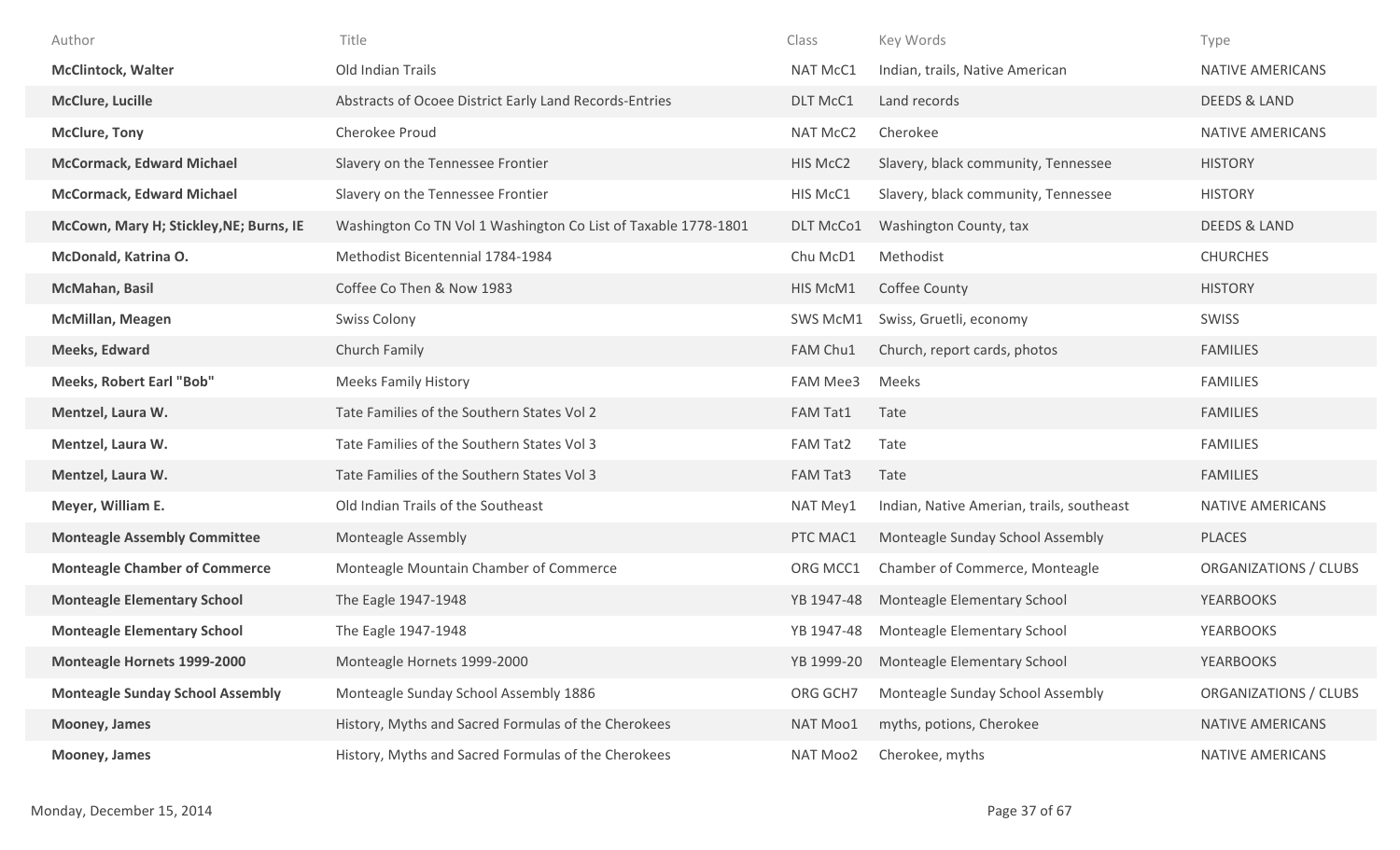| Author                                   | Title                                                         | Class           | Key Words                                     | Type                    |
|------------------------------------------|---------------------------------------------------------------|-----------------|-----------------------------------------------|-------------------------|
| Mooney, Thomas G.                        | <b>Exploring Your Cherokee Ancestry</b>                       | NAT Moo3        | Cherokee                                      | NATIVE AMERICANS        |
| <b>Moore Co. Heritage Book Committee</b> | The Heritage of Moore Co, TN 1871-2004                        | HIS MCH1        | Moore County                                  | <b>HISTORY</b>          |
| Moore, Don                               | Whispers                                                      | POE Moo1        | poetry, Tracy City                            | POETRY / OTHER          |
| Moore, Don                               | Whispers                                                      | LA Moo1         | poetry, local author                          | <b>LOCAL AUTHORS</b>    |
| <b>Moreland, Mona Griswold Sweeton</b>   | From Litchfield, CT. to Grundy Co. TN Griswold Family History | FAM Gri1        | Griswold                                      | <b>FAMILIES</b>         |
| <b>Moreland, Mona Griswold Sweeton</b>   | <b>Hobbs Hill Cemetery</b>                                    | CEM Mor1        | <b>Grundy County</b>                          | <b>CEMETERIES</b>       |
| Moreland, Mona Sweeton Griswold S.       | Tate Marriages of Grundy Co.                                  | MAR Mor1        | Tate, marriages                               | <b>MARRIAGES</b>        |
| <b>Morrison, Billyfrank</b>              | Marion Co. in Vintage Postcards                               | HIS Mor1        | Marion County, postcards                      | <b>HISTORY</b>          |
| <b>Mountain Press</b>                    | Compendium of Local Biography - Grundy County                 | <b>BIO MtP1</b> | Grundy Co. history                            | <b>BIOGRAPHY</b>        |
| <b>Mountain Press</b>                    | Roster Confederate Cemetery - Chattanooga, Tn.                | MIL MtP1        | Civil War, Confederate Cemetery, Chattanooga  | <b>MILITARY</b>         |
| <b>Murfree, Mary Noailles</b>            | In the "Stranger People's" Country                            | LA Mur1         | fiction, Beersheba                            | <b>LOCAL AUTHORS</b>    |
| Murphy, Malita Warden & Douthat, Jame    | Gates to Glory, Cemeteries of Pulaski Co. VA, Vol 1           | CEM Mur2        | Pulaski Co, VA                                | <b>CEMETERIES</b>       |
| <b>Murray, Eleanor Barnes</b>            | Franklin County Treasures and Other Tributes                  | SCH Mur1        | Delta Kappa Gama, School, teachers            | <b>SCHOOLS</b>          |
| <b>Murray, Joyce Martin</b>              | White Co. TN Deed Abstracts 1801 - 1820                       | DLT Mur1        | White County, deeds                           | <b>DEEDS &amp; LAND</b> |
| <b>Murray, Joyce Martin</b>              | White Co. TN Deed Abstracts 1801 - 1820                       | DLT Mur2        | White County, deeds                           | <b>DEEDS &amp; LAND</b> |
| <b>Murrell, Francis Cope</b>             | The Methodist Came This Way                                   | CHU Mur1        | Methodist, Tullahoma, TN; Coffee County       | <b>CHURCHES</b>         |
| <b>Myers, Barbara</b>                    | A Glance Back 2013                                            | HIS Mye3        | Grundy County, Turner                         | <b>HISTORY</b>          |
| Myers, Barbara                           | Grundy County Herald Newspaper Clippings Over the Years       | HIS Mye5        | Grundy County, Herald                         | <b>HISTORY</b>          |
| Myers, Barbara                           | Grundy County Images - Images from Around Grundy County       | HIS Mye4        | <b>Grundy County</b>                          | <b>HISTORY</b>          |
| Myers, Barbara                           | Lifestyles & Pictures of Grundy County                        | HIS Mye1        | Grundy County, photos                         | <b>HISTORY</b>          |
| Myers, Barbara                           | Palmer, TN                                                    | PTC Mye1        | Palmer                                        | PLACES                  |
| Myers, Barbara                           | Past Issues of the Cumberland View                            | HIS Mye2        | Cumberland View, Grundy County, newspaper cli | <b>HISTORY</b>          |
| Myers, Barbara                           | Pictures from the Past Coalmont, Altamont, Laager             | PTC Mye4        | Coalmont, Altamont, Laager                    | PLACES                  |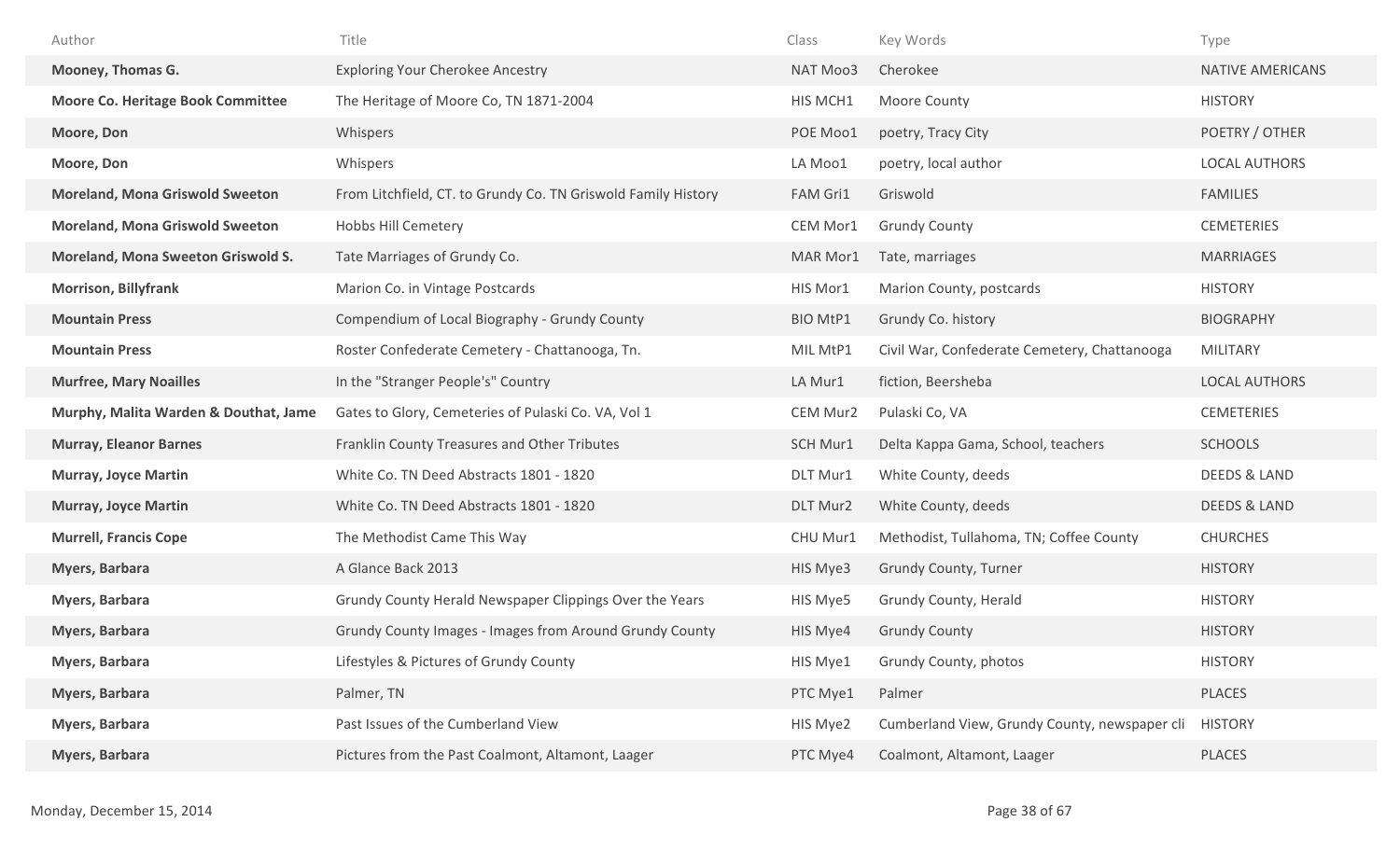| Author                             | Title                                                                  | Class    | Key Words                              | Type                    |
|------------------------------------|------------------------------------------------------------------------|----------|----------------------------------------|-------------------------|
| Myers, Barbara                     | Scenes Out of Grundy's Past - Clippings from the Grundy Co. Herald     | HIS Mye4 | Grundy County, Herald                  | <b>HISTORY</b>          |
| <b>Myers, Barbara</b>              | Taking a Glance at Sewanee                                             | PTC Mye3 | Sewanee, Franklin County               | <b>PLACES</b>           |
| Myers, Barbara & Nunley, Judy      | Pictures from the Past Beersheba & Altamont                            | PTC Mye2 | Altamont, Beersheba                    | PLACES                  |
| <b>Myers, Barbara Mooney</b>       | 2001 Obituaries & Birth Clippings                                      | OBT Mye1 | Grundy County, obituaries, births      | <b>OBITUARIES</b>       |
| <b>Myers, Barbara Mooney</b>       | 2008 Grundy Co. Obituaries, Births & Clippings                         | OBT Mye2 | Grundy County, obituaries, births      | <b>OBITUARIES</b>       |
| <b>Myers, Barbara Mooney</b>       | 2011 Obituaries, Births, Clippings                                     | OBT Mye3 | Grundy County, obituaries, births      | <b>OBITUARIES</b>       |
| <b>Myers, Barbara Mooney</b>       | 2012 Obituaries, Births, Clippings                                     | OBT Mye4 | Grundy County, obituaries, births      | <b>OBITUARIES</b>       |
| <b>Myers, Barbara Mooney</b>       | 2013 Obituaries & Clippings from Grundy County Herald and Others       | OBT Mye7 | Grundy County, obituaries, births      | <b>OBITUARIES</b>       |
| <b>Myers, Barbara Mooney</b>       | A Glance Back 2012                                                     | OBT Mye5 | A Glance Back, Turner                  | <b>OBITUARIES</b>       |
| <b>Myers, Barbara Mooney</b>       | Early Indian and White Settlers in Southern Tennessee                  | NAT Mye1 | Indian, Southeast Tennessee            | NATIVE AMERICANS        |
| <b>Myers, Barbara Mooney</b>       | Grundy County Obituaries and Clippings 2010                            | OBT Mye6 | Grundy County, obituaries, births      | <b>OBITUARIES</b>       |
| <b>Myers, Sam</b>                  | Pictures of Tracy City, Mining, Etc                                    | PTC Mye5 | Photos, Tracy City                     | <b>PLACES</b>           |
| Nabokow, Peter                     | Native American Testimony                                              | NAT Nab1 | <b>Native Americans</b>                | NATIVE AMERICANS        |
| <b>National Geographic Society</b> | The Story of America                                                   | AmH NGS1 | US History, American History           | <b>AMERICAN HISTORY</b> |
| <b>National History Society</b>    | Confederate Military History Vol 3- Part 2 (Va.)                       | MIL NHS5 | Civil War, Confederate, Virginia       | <b>MILITARY</b>         |
| <b>National History Society</b>    | Confederate Military History Vol 4- (North Carolina)                   | MIL NHS6 | Civil War, Confederate, North Carolina | <b>MILITARY</b>         |
| Neskaug, Selmer Reinhart           | Agricultural & Social Aspects of the Swiss Settlement in Grundy Co. TN | SWS Nes2 | Swiss, Gruetli, customs, farming       | SWISS                   |
| Neskaug, Selmer Reinhart           | Agricultural & Social Aspects of the Swiss Settlement in Grundy Co. TN | SWS Nes4 | Swiss, Gruetli, customs, farming       | SWISS                   |
| <b>Neskaug, Selmer Reinhart</b>    | Agricultural & Social Aspects of the Swiss Settlement in Grundy Co. TN | SWS Nes3 | Swiss, Gruetli, customs, farming       | <b>SWISS</b>            |
| Newby, Bobby                       | Sports, Games & People of Warren Co. TN                                | HIS New1 | Warren County, Sports                  | <b>HISTORY</b>          |
| <b>Newspaper Clippings</b>         | John Wilkes Booth                                                      | FAM Boo1 | Booth                                  | <b>FAMILIES</b>         |
| <b>Ney, Marian Wallace</b>         | Indian America - A Geography                                           | NAT Ney1 | Indian, maps, geography                | <b>NATIVE AMERICANS</b> |
| Nicholson, James                   | Grundy                                                                 | HIS Nic2 | Grundy County, Nicholson               | <b>HISTORY</b>          |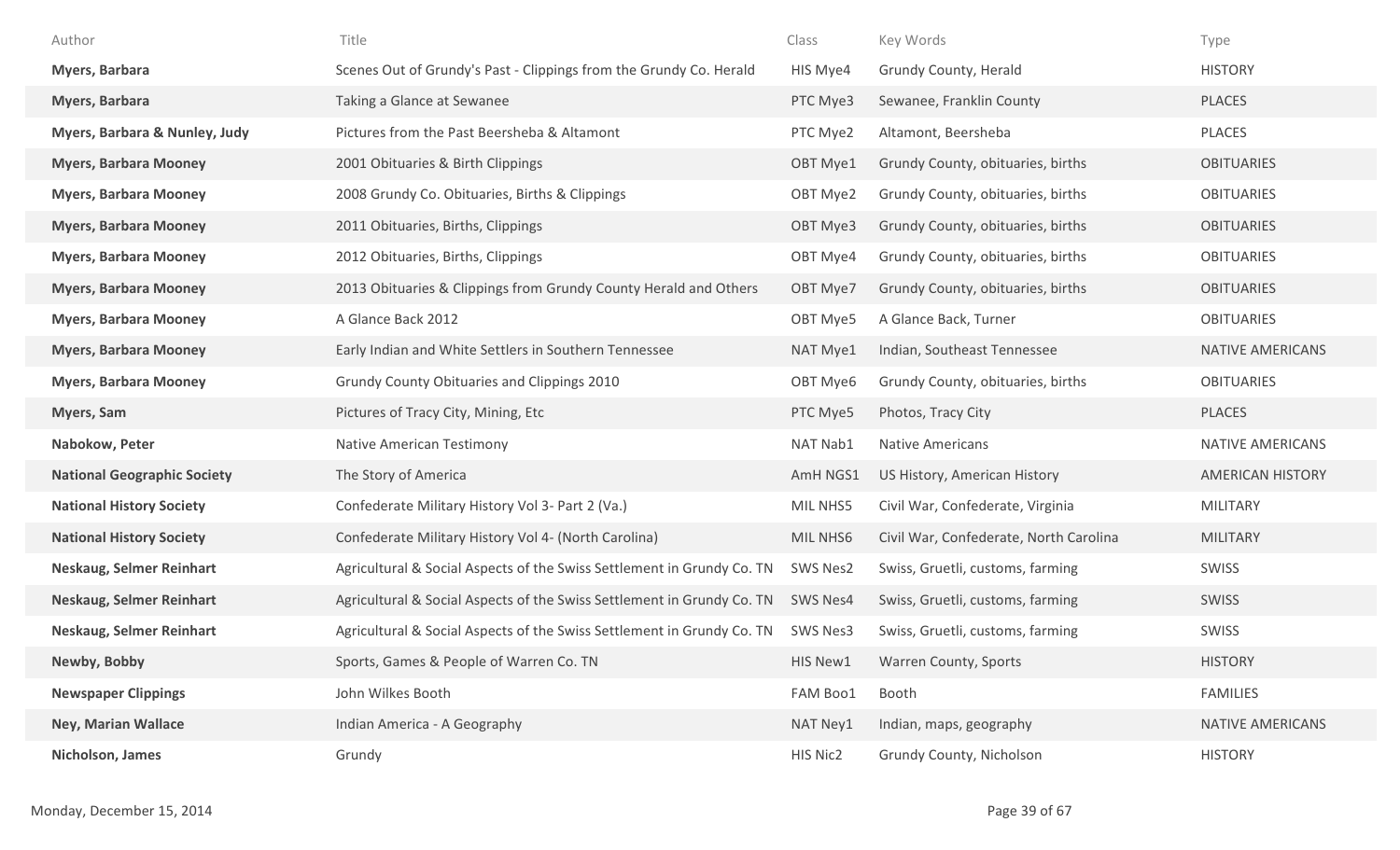| Author                                   | Title                                                             | Class           | Key Words                               | Type                    |
|------------------------------------------|-------------------------------------------------------------------|-----------------|-----------------------------------------|-------------------------|
| Nicholson, James                         | Grundy                                                            | HIS Nic5        | Grundy County, Nicholson                | <b>HISTORY</b>          |
| Nicholson, James                         | Grundy                                                            | HIS Nic3        | Grundy County, Nicholson                | <b>HISTORY</b>          |
| Nicholson, James                         | Grundy                                                            | HIS NIc1        | <b>Grundy County, Nicholson</b>         | <b>HISTORY</b>          |
| Nicholson, James                         | Grundy                                                            | HIS Nic4        | Grundy County, Nicholson                | <b>HISTORY</b>          |
| Nicholson, James                         | Views From the Mountain                                           | HIS Nic 6       | Grundy County, Nicholson                | <b>HISTORY</b>          |
| Nicholson, James L.                      | Views From the Mountain                                           | LA Nic1         | Grundy County, editorials               | LOCAL AUTHORS           |
| Nicholson, James L.                      | Views From the Mountain                                           | LA Nic2         | Grundy County, editorials               | LOCAL AUTHORS           |
| Niethammer, Carolyn                      | Daughters of the Earth                                            | <b>NAT Nie1</b> | <b>Native Americans</b>                 | <b>NATIVE AMERICANS</b> |
| Norton, Herman                           | <b>Tennessee Christians</b>                                       | HIS Nor1        | religion, Tennessee, Christians         | <b>HISTORY</b>          |
| Nottingham, Carolyn Walker & Hannah,     | The Early History of Upson County Georgia                         | HIS Not1        | Upson County, GA                        | <b>HISTORY</b>          |
| <b>Nugent, Nell Mrion</b>                | Cavaliers & Pioneers Abstracts of VA Land Patents and Grants      | DLT Nug1        | Land grants, Land patents               | DEEDS & LAND            |
| Nunley, Howard                           | Descendants of Thomas Nunley                                      | FAM Nun1        | Nunley                                  | <b>FAMILIES</b>         |
| <b>Nunley, Judy Dishroom</b>             | <b>Fannie Moffitt Story</b>                                       | FAM Mof1        | Moffitt, Northcutt                      | <b>FAMILIES</b>         |
| Nunley, Ladue                            | <b>Grundy County School Photos</b>                                | SCH Nun1        | Grundy Co, photos, Ladue Nunley, school | <b>SCHOOLS</b>          |
| <b>Nunley, Phyllis</b>                   | Way Family                                                        | FAM Way1        | Way                                     | <b>FAMILIES</b>         |
| O'Brien, Tim                             | Tennessee - Off the Beaten Path - A Guide to Unique Places        | PTC Obr1        | Tennessee, tourism, unique              | PLACES                  |
| O'Dell, Ruth Webb                        | Over the Misty Blue Hills - Story of Cocke Co. TN                 | HIS Ode1        | Cocke County, TN                        | <b>HISTORY</b>          |
| <b>Okmulgee, OK Genealogical Society</b> | Cemetery Records of Okmulgee Co. OK Book 1                        | CEM Okm1        | Oklahoma                                | <b>CEMETERIES</b>       |
| Olds, Fred A.                            | An Abstract of North Carolina Wills from about 1760 to about 1800 | WIL Old1        | North Carolina, Wills                   | WIlls                   |
| <b>Oliver, Michael Clinton</b>           | Out of the Darkness                                               | LA Oli2         | fiction, Civil War                      | <b>LOCAL AUTHORS</b>    |
| <b>Oliver, Michael Clinton</b>           | The Last To Let You Down                                          | LA Oli1         | fiction                                 | <b>LOCAL AUTHORS</b>    |
| Ormesher, Susan                          | Missouri Marriages Before 1840                                    | MAR Orm1        | Missouri, marriages                     | <b>MARRIAGES</b>        |
| <b>Owens, Sally Carrick</b>              | Carrick & Phipps                                                  | FAM Car1        | Carrick, Phipps                         | <b>FAMILIES</b>         |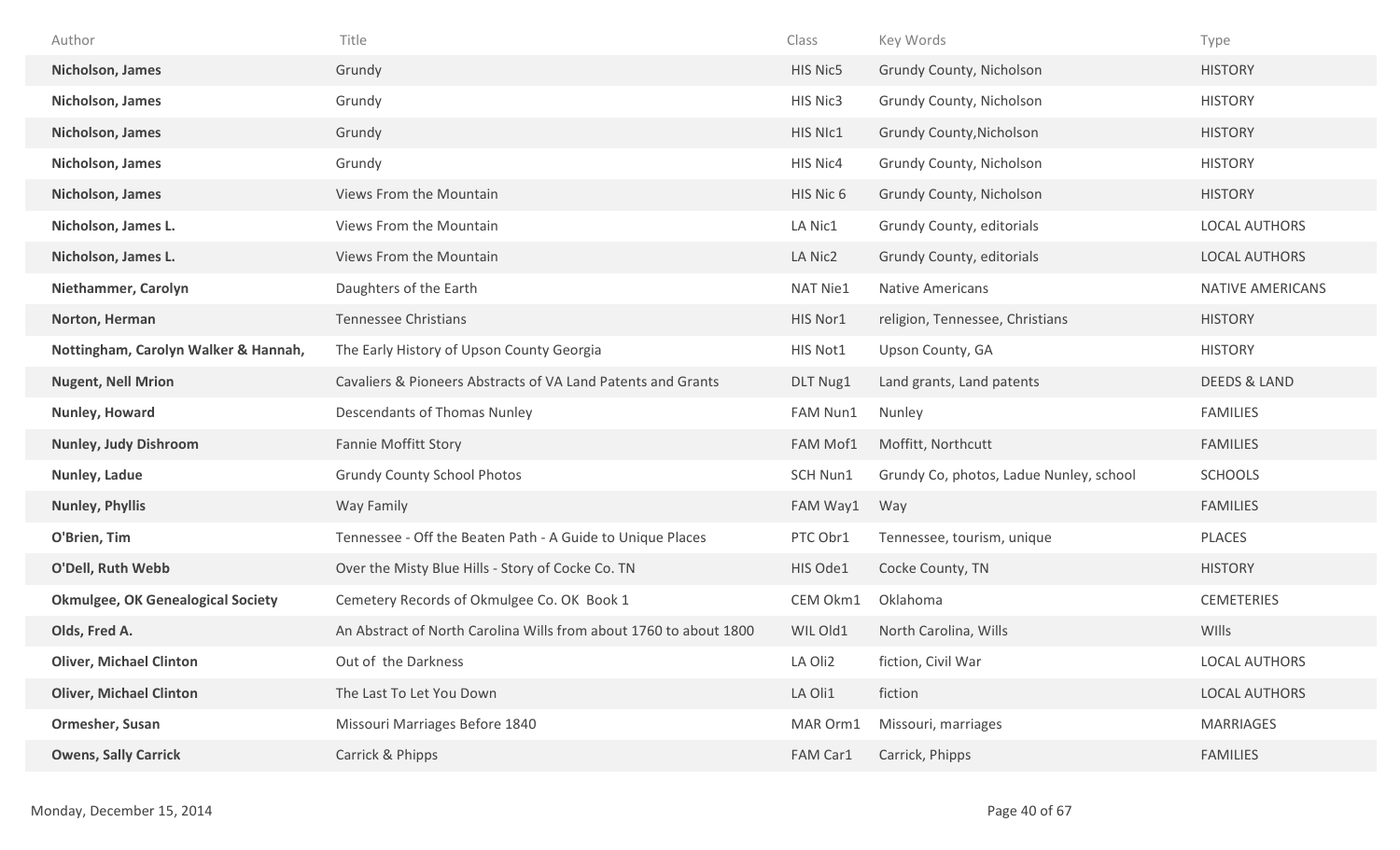| Author                             | Title                                                                | Class            | Key Words                             | Type                    |
|------------------------------------|----------------------------------------------------------------------|------------------|---------------------------------------|-------------------------|
| Paebar Co.                         | Poets of the Southern States                                         | POE Pae1         | poetry, south                         | POETRY / OTHER          |
| <b>Palmer Elementary School</b>    | Palmer School Annual                                                 | YB 1927-87       | Palmer Elementary School              | <b>YEARBOOKS</b>        |
| <b>Palmer Homecoming Committee</b> | Palmer Memories Homecoming '86                                       | PTC PHC2         | Palmer, Homecoming '86                | <b>PLACES</b>           |
| <b>Palmer Homecoming Committee</b> | Palmer Memories Homecoming '86                                       | PTC PHC1         | Palmer, Homecoming '86                | <b>PLACES</b>           |
| Pangburn, Richard                  | Indian Blood Vol 1                                                   | NAT Pan1         | <b>Native Americans</b>               | <b>NATIVE AMERICANS</b> |
| Pangburn, Richard                  | Indian Blood Vol 2                                                   | NAT Pan2         | <b>Native Americans</b>               | <b>NATIVE AMERICANS</b> |
| Parker, Anna Mary                  | Memories of Morton Memorial, A History of the People & the Place     | CHU Par1         | Methodist                             | <b>CHURCHES</b>         |
| Parker, Anna Mary                  | Memories of Morton Memorial, A History of the People & the Place     | CHU Par2         | Morton Memorial, Monteagle, Methodist | <b>CHURCHES</b>         |
| Parker, Anna Mary                  | Memories of Morton Memorial, A History of the People & the Place     | CHU Par3         | Morton Memorial, Monteagle, Methodist | <b>CHURCHES</b>         |
| Parker, Anna Mary                  | Monteagle                                                            | PTC Par1         | Monteagle                             | <b>PLACES</b>           |
| Parker, Anna Mary                  | Old Magazines Scrapbook                                              | <b>SCR Park1</b> | antique, magazines                    | SCRAPBOOKS/COLLECTION   |
| Parker, Arthur C.                  | The Indian How Book                                                  | NAT Par1         | <b>Native Americans</b>               | <b>NATIVE AMERICANS</b> |
| <b>Parrott, Sue Bouldin</b>        | 2000 Obituaries & Birth Clippings                                    | OBT Par3         | Grundy County, obituaries, births     | <b>OBITUARIES</b>       |
| Parsons, Danny                     | Johnson, Kilgore, Thomas, Parsons Photos                             | FAM Joh1         | Johnson, Kilgore, Thomas, Parsons     | <b>FAMILIES</b>         |
| Partin, Eloise                     | The Girl Graduate - Her Own Book                                     | <b>SCR Part2</b> | Diary, rememberance                   | SCRAPBOOKS/COLLECTION   |
| Partin, Jackie                     | Deaths in Grundy County (1849-1880)                                  | OBT Par1         | Grundy County, deaths                 | <b>OBITUARIES</b>       |
| Partin, Jackie                     | Obituaries of Grundy Co. TN Vol 1 A-L                                | OBT Par2         | Grundy County, births, deaths         | <b>OBITUARIES</b>       |
| Partin, Jackie Layne               | No, It Wasn't Close  But It Wasn't Far Either Ruth Elna Winton North | FAM Nor1         | Northcutt                             | <b>FAMILIES</b>         |
| Partin, Jackie Layne               | Sequatchie Valley News Includes Grundy Towns                         | HIS Par1         | Sequatchie Valley, newspaper          | <b>HISTORY</b>          |
| <b>Partlow, Thomas</b>             | Franklin County TN Wills 1808 - 1876 & Deeds 1801 - 1840             | WIL Par1         | Franklin County, Wills                | WIlls                   |
| Paterek, Josephine                 | American Indian Costume                                              | NAT Pat1         | Native Americans, Indians, costumes   | NATIVE AMERICANS        |
| <b>Patterson, Helen Strange</b>    | St Stephen's Episcopal Church Forest, VA                             | CHU Pat1         | Morton Memorial, Monteagle, Methodist | <b>CHURCHES</b>         |
| Patton, David                      | Palmer School Photos                                                 | SCH Pat1         | Palmer School, photos, David Patton   | <b>SCHOOLS</b>          |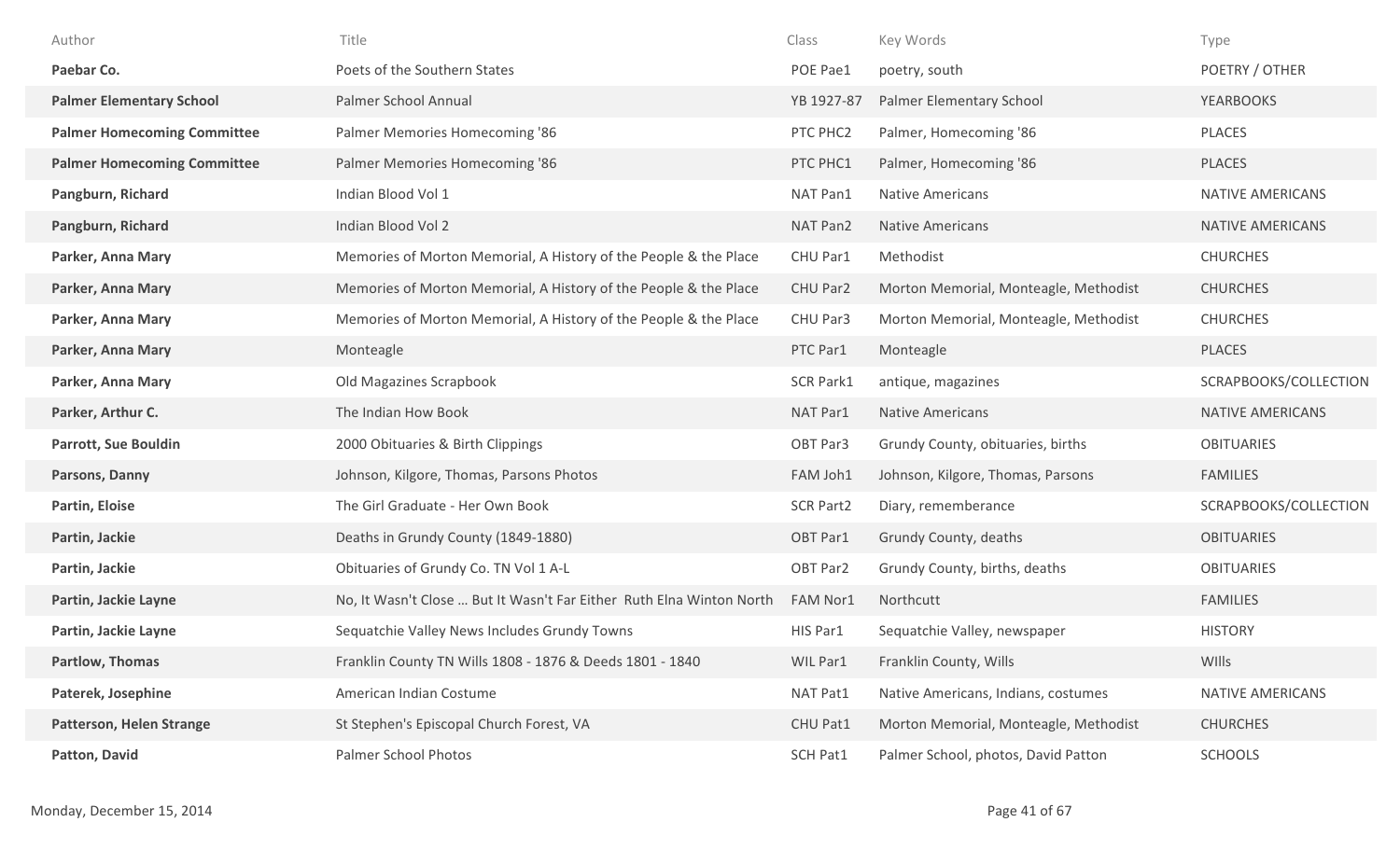| Author                                    | Title                                            | Class           | Key Words                           | Type                    |
|-------------------------------------------|--------------------------------------------------|-----------------|-------------------------------------|-------------------------|
| Patton, David                             | Pictures of Palmer                               | PTC Pat1        | Palmer, photos                      | <b>PLACES</b>           |
| Patton, David                             | Political Papers & Business Cards                | LCL Pat1        | Political papers, Grundy County     | LEGAL                   |
| Payne, Bobby                              | <b>Warren County First Families</b>              | HIS Pay1        | <b>Warren County</b>                | <b>HISTORY</b>          |
| <b>Pelham Elementary School</b>           | Pelham Elementary 2002-2003                      | YB 2002 Pe      | Pelham Elementary School            | <b>YEARBOOKS</b>        |
| <b>Pelham Elementary School</b>           | Pelham Elementary 2005-2006                      | YB 2005 Pe      | Pelham Elementary School            | <b>YEARBOOKS</b>        |
| <b>Pelham Elementary School</b>           | Pelham Elementary 2008-2009                      | YB 2008 Pe      | Pelham Elementary School            | <b>YEARBOOKS</b>        |
| <b>Pelham Elementary School</b>           | Pelham Elementary 2009-1010                      | YB 2009 Pe      | Pelham Elementary School            | <b>YEARBOOKS</b>        |
| <b>Pelham Elementary School</b>           | Pelham Elementary 2010-2011                      | YB 2010 Pe      | Pelham Elementary School            | YEARBOOKS               |
| <b>Pelham Elementary School</b>           | Pelham Elementary 2011-2012                      | YB 2011 Pe      | Pelham Elementary School            | <b>YEARBOOKS</b>        |
| <b>Pelham Elementary School</b>           | Pelham Elementary 2012-1013                      | YB 2012 Pe      | Pelham Elementary School            | <b>YEARBOOKS</b>        |
| <b>Pelham Elementary School</b>           | Pelham Elementary 2012-1013                      | YB 2012 Pe      | Pelham Elementary School            | <b>YEARBOOKS</b>        |
| <b>Pelham Methodist Episcopal members</b> | Pelham Church Registry Methodist Episcopal South | CHU PME1        | Methodist Episcopal, Pelham         | <b>CHURCHES</b>         |
| Perdue, Theda                             | The Cherokee                                     | NAT Per1        | Cherokee                            | <b>NATIVE AMERICANS</b> |
| Perillo, Gregory                          | <b>Artists of Native Americans</b>               | NAT Per2        | art, Native American artists        | <b>NATIVE AMERICANS</b> |
| Peroy, Celeste                            | Carden Cemetery                                  | CEM Per1        | Coffee County                       | <b>CEMETERIES</b>       |
| Peskett, Hugh                             | <b>Discover Your Ancestors</b>                   | <b>GEN Pes2</b> | genealogy                           | <b>GENEALOGY</b>        |
| Peskett, Hugh                             | <b>Discover Your Ancestors</b>                   | <b>GEN Pes1</b> | genealogy                           | <b>GENEALOGY</b>        |
| Phillips, John F.                         | Chief Junaluska of the Cherokee Indian Nation    | NAT Phi1        | Junaluska, Cherokee                 | NATIVE AMERICANS        |
| Phillips, John F.                         | The American Indian in Alabama and the Southeast | NAT Phi3        | Native American, Alabama, southeast | <b>NATIVE AMERICANS</b> |
| Phillips, John F.                         | The Indian Heritage of Americans                 | NAT Phi2        | Native American heritage            | <b>NATIVE AMERICANS</b> |
| Phillips, Judy H. & Moore, Betty M.       | Coffee County, TN County Court Loose Papers      | LCL Phi1        | Coffee County                       | LEGAL                   |
| <b>Phillips, Judy Henley</b>              | 1870 Franklin County, Tennessee                  | CEN Phi3        | Franklin County                     | <b>CENSUS</b>           |
| <b>Phillips, Judy Henley</b>              | 1870 Franklin County, Tennessee                  | CEN Phi2        | Franklin County                     | <b>CENSUS</b>           |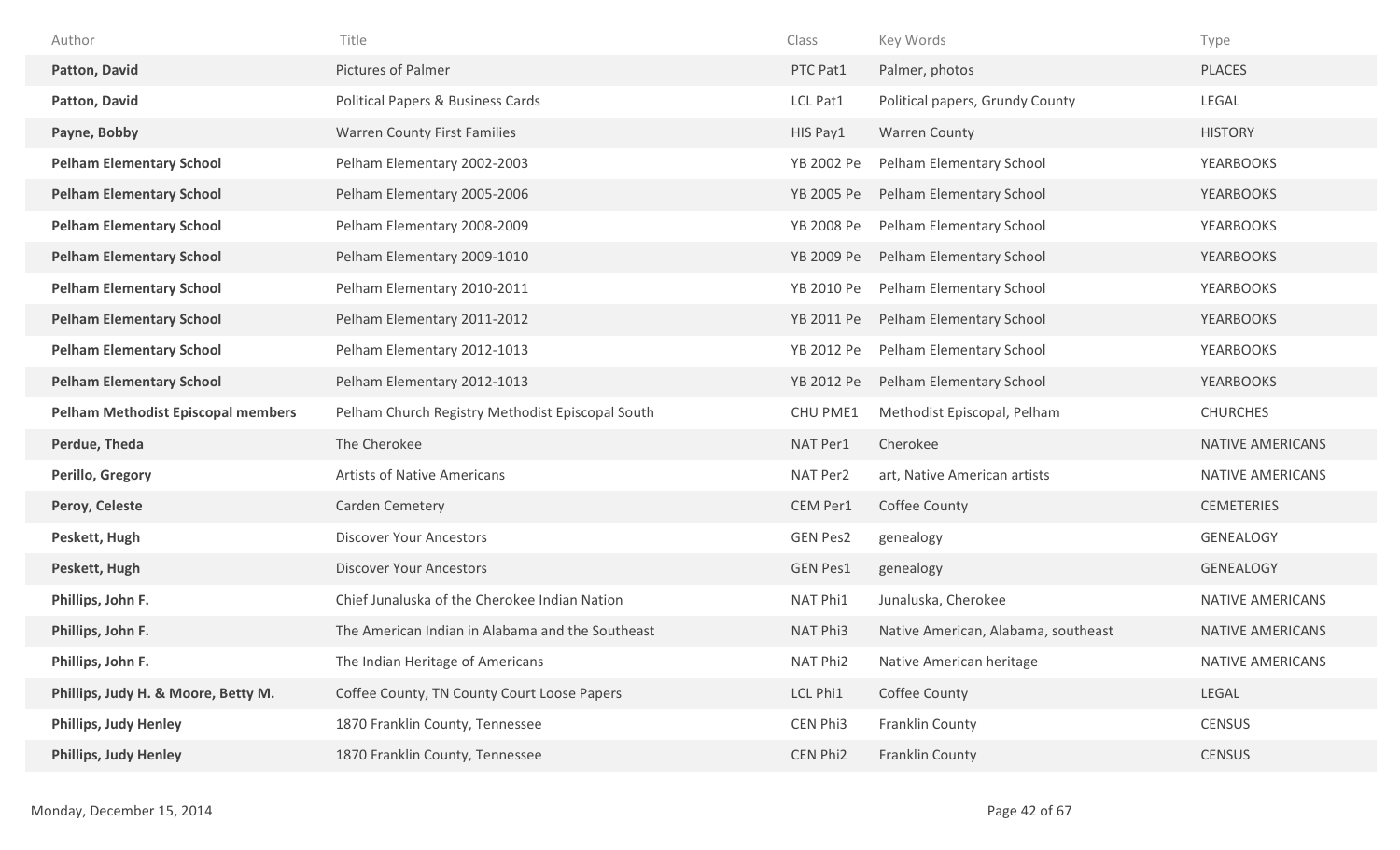| Author                                  | Title                                       | Class    | Key Words                     | Type                    |
|-----------------------------------------|---------------------------------------------|----------|-------------------------------|-------------------------|
| <b>Phillips, Judy Henley</b>            | Franklin Co TN in the Year 1840             | CEN Phi1 | Franklin County               | <b>CENSUS</b>           |
| <b>Phillips, Judy Henley</b>            | <b>Garner Family</b>                        | FAM Gar1 | Garner                        | <b>FAMILIES</b>         |
| <b>Pickett, Gregory</b>                 | The Church of Christ at Altamont, Tennessee | CHU Pic1 | Church of Christ, Altamont    | <b>CHURCHES</b>         |
| Pickle, George W.                       | <b>Tennessee Reports</b>                    | LCL Pic1 | Tennessee                     | LEGAL                   |
| Pizzoferrato, Jane                      | Celia Anderson Family Genealogy             | FAM And1 | Anderson                      | <b>FAMILIES</b>         |
| <b>Porter, Donald Clayton</b>           | Ambush book 8                               | F Por8   | Indian                        | <b>FICTION BOOKS</b>    |
| <b>Porter, Donald Clayton</b>           | Cherokee book 10                            | F Por10  | Indian                        | <b>FICTION BOOKS</b>    |
| <b>Porter, Donald Clayton</b>           | Choctaw book 11                             | F Por11  | Indian                        | <b>FICTION BOOKS</b>    |
| <b>Porter, Donald Clayton</b>           | Father of Waters book 18                    | F Por18  | Indian                        | <b>FICTION BOOKS</b>    |
| <b>Porter, Donald Clayton</b>           | Renno book 5                                | F Por5   | Indian                        | <b>FICTION BOOKS</b>    |
| <b>Porter, Donald Clayton</b>           | Sachem's Son book 20                        | F Por20  | Indian                        | <b>FICTION BOOKS</b>    |
| <b>Porter, Donald Clayton</b>           | Seminole book 12                            | F Por12  | Indian                        | <b>FICTION BOOKS</b>    |
| <b>Porter, Donald Clayton</b>           | Seneca book 9                               | F Por9   | Indian                        | <b>FICTION BOOKS</b>    |
| <b>Porter, Donald Clayton</b>           | Seneca Patriots book 22                     | F Por22  | Indian                        | <b>FICTION BOOKS</b>    |
| <b>Porter, Donald Clayton</b>           | Seneca Warrior book 17                      | F Por17  | Indian                        | <b>FICTION BOOKS</b>    |
| <b>Porter, Donald Clayton</b>           | The Renegade book2                          | F Por2   | Indian                        | <b>FICTION BOOKS</b>    |
| <b>Porter, Donald Clayton</b>           | Tomahawk book 6                             | F Por6   | Indian                        | <b>FICTION BOOKS</b>    |
| <b>Porter, Donald Clayton</b>           | War Chief book3                             | F Por3   | Indian                        | <b>FICTION BOOKS</b>    |
| <b>Porter, Donald Clayton</b>           | War Cry book 7                              | F Por7   | Indian                        | <b>FICTION BOOKS</b>    |
| <b>Porter, Donald Clayton</b>           | War Drums book 13                           | F Por13  | Indian                        | FICTION BOOKS           |
| <b>Porter, Donald Clayton</b>           | White Indian book 1                         | F Por1   | Indian                        | <b>FICTION BOOKS</b>    |
| <b>Potomac Corral of the Westerners</b> | Great Western Indian Fights                 | NAT PCW1 | Indian fights, Potomac Corral | <b>NATIVE AMERICANS</b> |
| <b>Potter, Dorothy Williams</b>         | <b>Cherokee County OK Marriages</b>         | MAR Pot1 | Cherokee County, Oklahoma     | MARRIAGES               |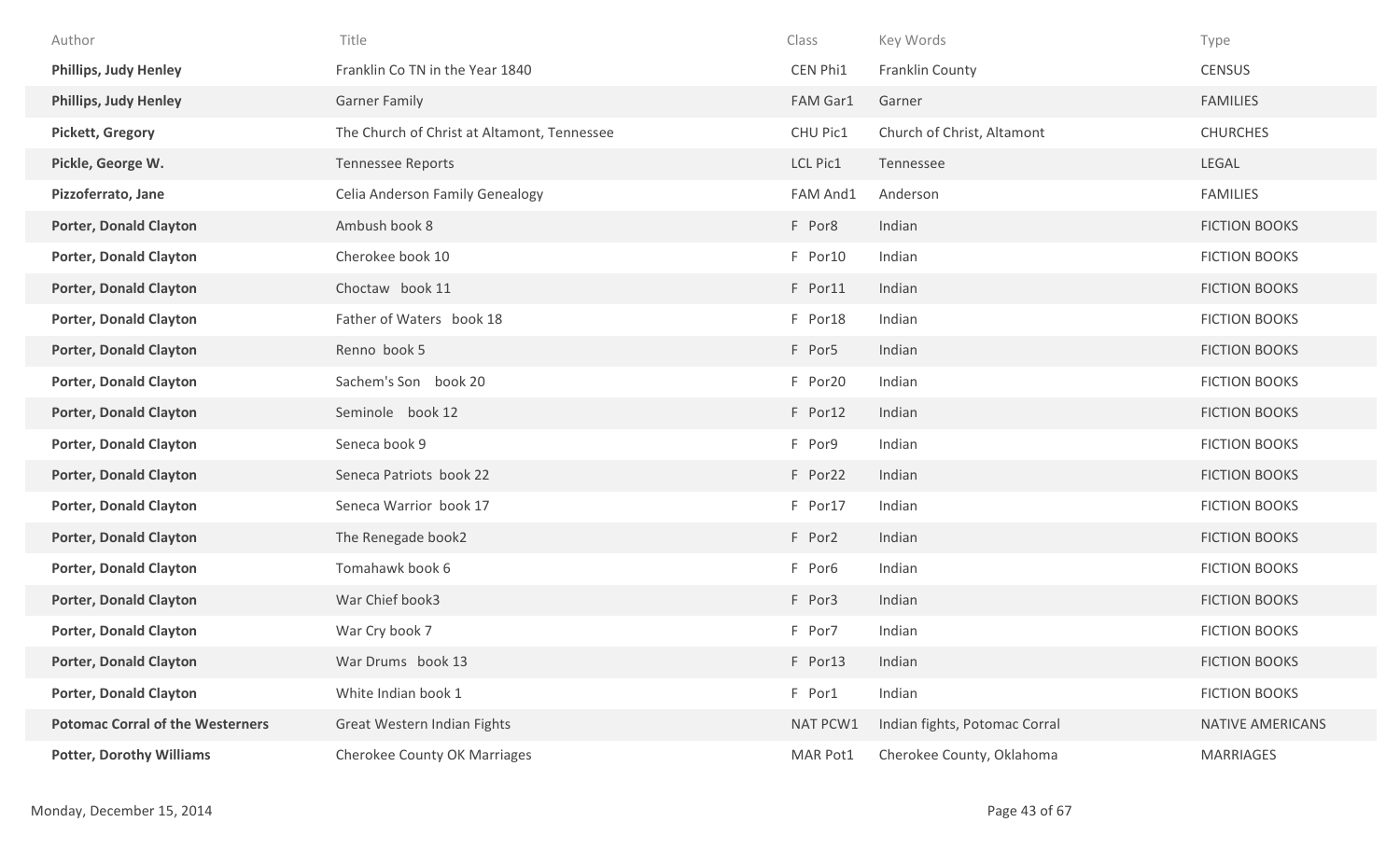| Author                                         | Title                                                         | Class           | Key Words                                     | Type                    |
|------------------------------------------------|---------------------------------------------------------------|-----------------|-----------------------------------------------|-------------------------|
| <b>Potter, Dorothy Williams</b>                | Marriage Books A & C 1853-1870 Coffee County Tennessee        | MAR Pot3        | marriages, Grundy County                      | <b>MARRIAGES</b>        |
| <b>Potter, Dorothy Williams</b>                | Oldest Mariage Book 1809-1859                                 | MAR Pot2        | marriages                                     | <b>MARRIAGES</b>        |
| <b>Potter, Dorothy Williams; Majors, Betty</b> | 1840 Federal Census of Coffee Co. TN                          | <b>CEN Pot1</b> | Coffee County, 1840                           | <b>CENSUS</b>           |
| <b>Powers, Mary Osweiler</b>                   | 1900 Franklin County, TN Census - Index Only                  | CEN Pow1        | Franklin County                               | <b>CENSUS</b>           |
| Pranger, Gary K.                               | Philip Schaff 1819-1893 - Portrait of an Immigrant Theologian | SWS Pra1        | Philip Schaff, theologian, Swiss              | <b>SWISS</b>            |
| <b>Presley, Cloie</b>                          | TN Census 1820- Franklin Co. TN                               | CEN Pre2        | Franklin County                               | <b>CENSUS</b>           |
| <b>Presley, Cloie</b>                          | TN Census 1820- Franklin Co. TN                               | <b>CEN Pre1</b> | Franklin County                               | <b>CENSUS</b>           |
| Price, Henry R.                                | Melungeons: The Vanishing Colony of Newman's Ridge            | HIS Pri1        | Melungeon, Newman's Ridge                     | <b>HISTORY</b>          |
| <b>Prince, Peter Hayden</b>                    | Prince Family                                                 | FAM Pri1        | Prince                                        | <b>FAMILIES</b>         |
| <b>Providence UM Church Congregation</b>       | Words From Providence Church                                  | CHU PUM1        | Methodist, Providence                         | <b>CHURCHES</b>         |
| Pulliam, Walter T.                             | The Fires of Monteagle                                        | HIS Pul1        | Monteagle, fire                               | <b>HISTORY</b>          |
| <b>Purnell, Elizabeth Wilkins</b>              | Coves & Cliffs of the Cumberlands - John Gamp                 | HIS Pur1        | Not on shelf - ask librarian                  | <b>HISTORY</b>          |
| Quinn, Rose Kunz                               | History of the Swiss Colony                                   | SWS Qui1        | Swiss, Gruetli, German                        | SWISS                   |
| Raulston, Leonard                              | The Raulstons                                                 | FAM Rau1        | Raulston                                      | <b>FAMILIES</b>         |
| Ray, Henrietta Bowden                          | Pioneer Days, Pelham, TN                                      | PTC Ray1        | Pelham, Black history                         | <b>PLACES</b>           |
| Ray, Henrietta Bowden                          | Retired Teachers in Grundy County 1979                        | SCH Ray1        | teachers, schools, Grundy County              | <b>SCHOOLS</b>          |
| Ray, Worth S.                                  | <b>Tennessee Cousins</b>                                      | HIS Ray1        | genealogy, Tennessee                          | <b>HISTORY</b>          |
| <b>Reader's Digest Association</b>             | America's Fascinating Indian Heritage                         | NAT RDA2        | Indian, Native American                       | NATIVE AMERICANS        |
| <b>Reader's Digest Association</b>             | Through Indian Eyes                                           | <b>NAT RDA1</b> | Indian, Native Amerian                        | <b>NATIVE AMERICANS</b> |
| Reeves, Pamela                                 | Ellis Island - Gateway to the American Dream                  | SWS Ree1        | Ellis Island, immigrant, Swiss                | <b>SWISS</b>            |
| <b>Relief Society LDS Church</b>               | Relief Society 1842-1993 Altamont Ward                        | ORG RSL1        | Mormon, Relief Society, LDS, church, Altamont | ORGANIZATIONS / CLUBS   |
| <b>Reunion Committee</b>                       | Class Reunion Grundy Co High 1941-1991 Golden Reunion         | SRU RUC1        | Grundy County High School, Reunion            | <b>SCHOOL REUNION</b>   |
| <b>Reunion Committee</b>                       | Class Reunion Grundy Co High 1941 - 1991 Golden Reunion       | <b>SRU RUC2</b> | Grundy County High School, Reunion, 1941-1991 | <b>SCHOOL REUNION</b>   |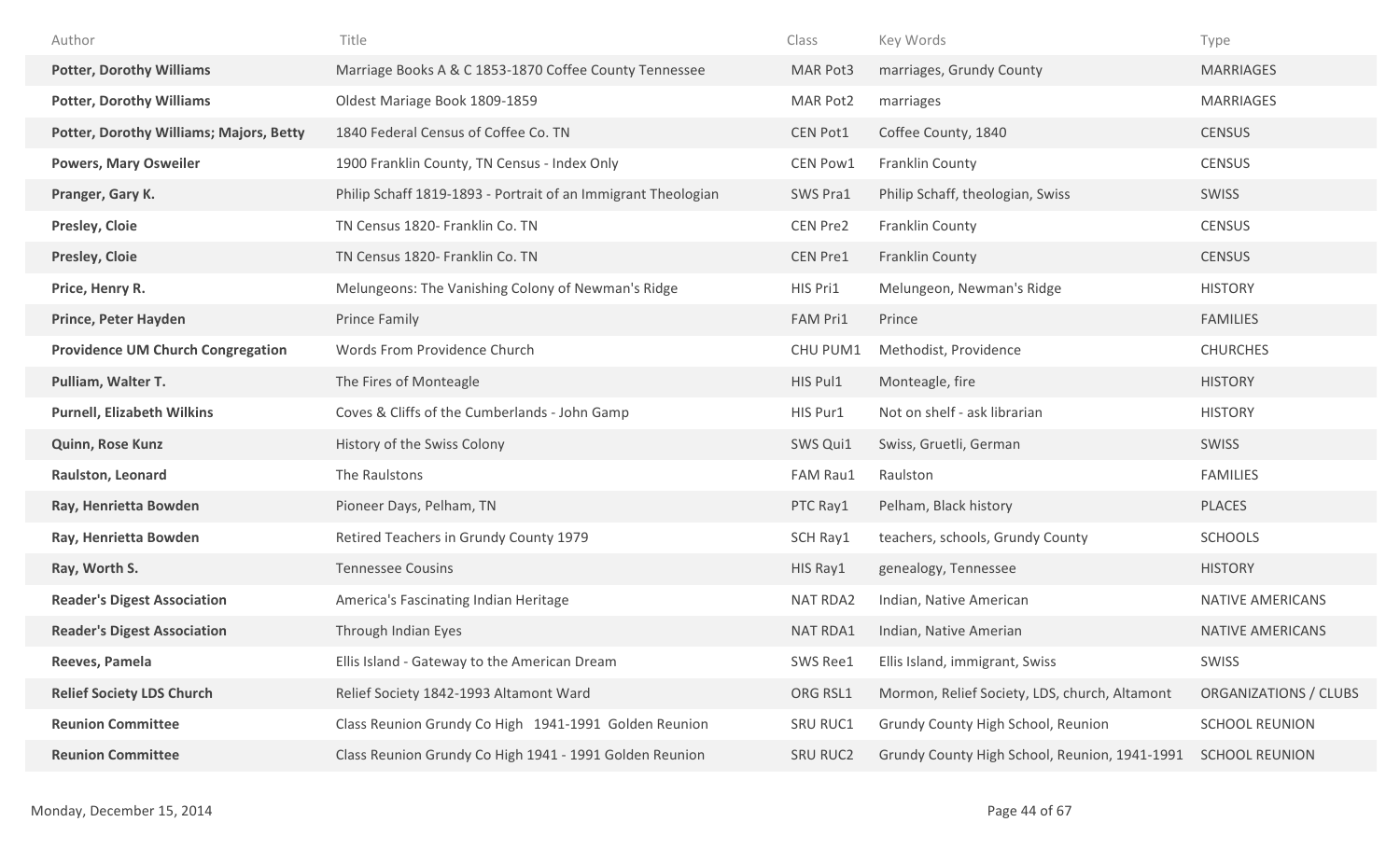| Author                      | Title                                                                | Class           | Key Words                                          | Type                    |
|-----------------------------|----------------------------------------------------------------------|-----------------|----------------------------------------------------|-------------------------|
| <b>Reunion Committee</b>    | Class Reunion Grundy Co High 1942-2007 65th Reunion                  | <b>SRU RUC3</b> | Grundy County High School, Reunion, 1941-1991      | <b>SCHOOL REUNION</b>   |
| <b>Reunion Committee</b>    | Class Reunion Grundy Co High 1943                                    | <b>SRU RUC4</b> | Grundy County High School, Reunion, 1942-2007      | <b>SCHOOL REUNION</b>   |
| <b>Reunion Committee</b>    | Class Reunion Grundy Co High 1947                                    | <b>SRU RUC7</b> | Grundy County High School, Reunion, 1944           | <b>SCHOOL REUNION</b>   |
| <b>Reunion Committee</b>    | Class Reunion Grundy Co High 1952                                    | <b>SRU RUC8</b> | Grundy County High School, Reunion, 1947           | <b>SCHOOL REUNION</b>   |
| <b>Reunion Committee</b>    | Class Reunion Grundy Co High 1955 40th Reunion July 28, 1995         | <b>SRU RUC9</b> | Grundy County High School, Reunion, 1952           | <b>SCHOOL REUNION</b>   |
| <b>Reunion Committee</b>    | Class Reunion Grundy Co High 1958 50th Class Reunion May 3, 2008     | SRU RUC10       | Grundy County High School, Reunion, 1955           | <b>SCHOOL REUNION</b>   |
| <b>Reunion Committee</b>    | Class Reunion Grundy Co High 1962                                    | SRU RUC11       | Grundy County High School, Reunion, 1967           | <b>SCHOOL REUNION</b>   |
| <b>Reunion Committee</b>    | Class Reunion Grundy Co High 1964 25th Class Reunion July 25, 1989   | SRU RUC14       | Grundy County High School, Reunion, 1958           | <b>SCHOOL REUNION</b>   |
| <b>Reunion Committee</b>    | Class Reunion Grundy Co High 1967 25th Class Reunion                 | SRU RUC13       | Grundy County High School, Reunion, 1968           | <b>SCHOOL REUNION</b>   |
| <b>Reunion Committee</b>    | Class Reunion Grundy Co High 1968                                    | SRU RUC12       | Grundy County High School, Reunion, 1964           | <b>SCHOOL REUNION</b>   |
| <b>Reunion Committee</b>    | Class Reunion Grundy Co. High 1943 Sixtieth Reunion June 21, 2003    | SRU RUC5.       | Grundy County High School, Reunion, 1943           | <b>SCHOOL REUNION</b>   |
| <b>Reunion Committee</b>    | Class Reunion Grundy Co. High 1943 Sixtieth Reunion June 21, 2003    | SRU RUC5.       | Grundy County High School, Reunion, 1943           | <b>SCHOOL REUNION</b>   |
| <b>Reunion Committee</b>    | Class Reunion Grundy Co. High 1944                                   | <b>SRU RUC6</b> | Grundy County High School, Reunion, 1943           | <b>SCHOOL REUNION</b>   |
| <b>Reunion Committee</b>    | Class Reunion Grundy Co. High 1964 40th Reunion July 24, 2004        | SRU RUC15       | Grundy County High School, Reunion, 1939           | <b>SCHOOL REUNION</b>   |
| <b>Reunion Committee</b>    | Class Reunion Grundy Co. High 1964 50th Reunion 2014                 | SRU RUC16       | Grundy County High School, Reunion, 1964           | <b>SCHOOL REUNION</b>   |
| <b>Rheinhard, Margaret</b>  | Our People - VanBuren Co. TN                                         | CEM Rhe1        | VanBuren County                                    | <b>CEMETERIES</b>       |
| Rice, Horace R. (Ed. R)     | The Buffalo Ridge Cherokee                                           | NAT Ric1        | Cherokee, Buffalo Ridge                            | <b>NATIVE AMERICANS</b> |
| <b>Rice, Shirley Hollis</b> | The Hidden Revolutionary War Land Grants in TN Military Reservation  | <b>DLT Ric1</b> | land grants, Revolutionary War, military reservati | <b>DEEDS &amp; LAND</b> |
| Richiuso, John-Paul         | Directory of Archives & Historical Records Repositories in Tennessee | <b>GEN Ric1</b> | genealogy                                          | <b>GENEALOGY</b>        |
| <b>Rickner, Judy Patton</b> | Life in Rhyme                                                        | POE Ric2        | poetry, Pelham                                     | POETRY / OTHER          |
| <b>Rickner, Judy Patton</b> | Pelham Valley Poetry                                                 | POE Ric1        | poetry, Pelham                                     | POETRY / OTHER          |
| <b>Rickner, Judy Patton</b> | Pelham Valley View Newspaper Complete Collection 1987                | HIS Ric1        | newspaper, Pelham, Rickner                         | <b>HISTORY</b>          |
| Rieben, Ralph               | Grundy Co. Courthouse                                                | LCL Rie1        | Grundy County, Courthouse                          | LEGAL                   |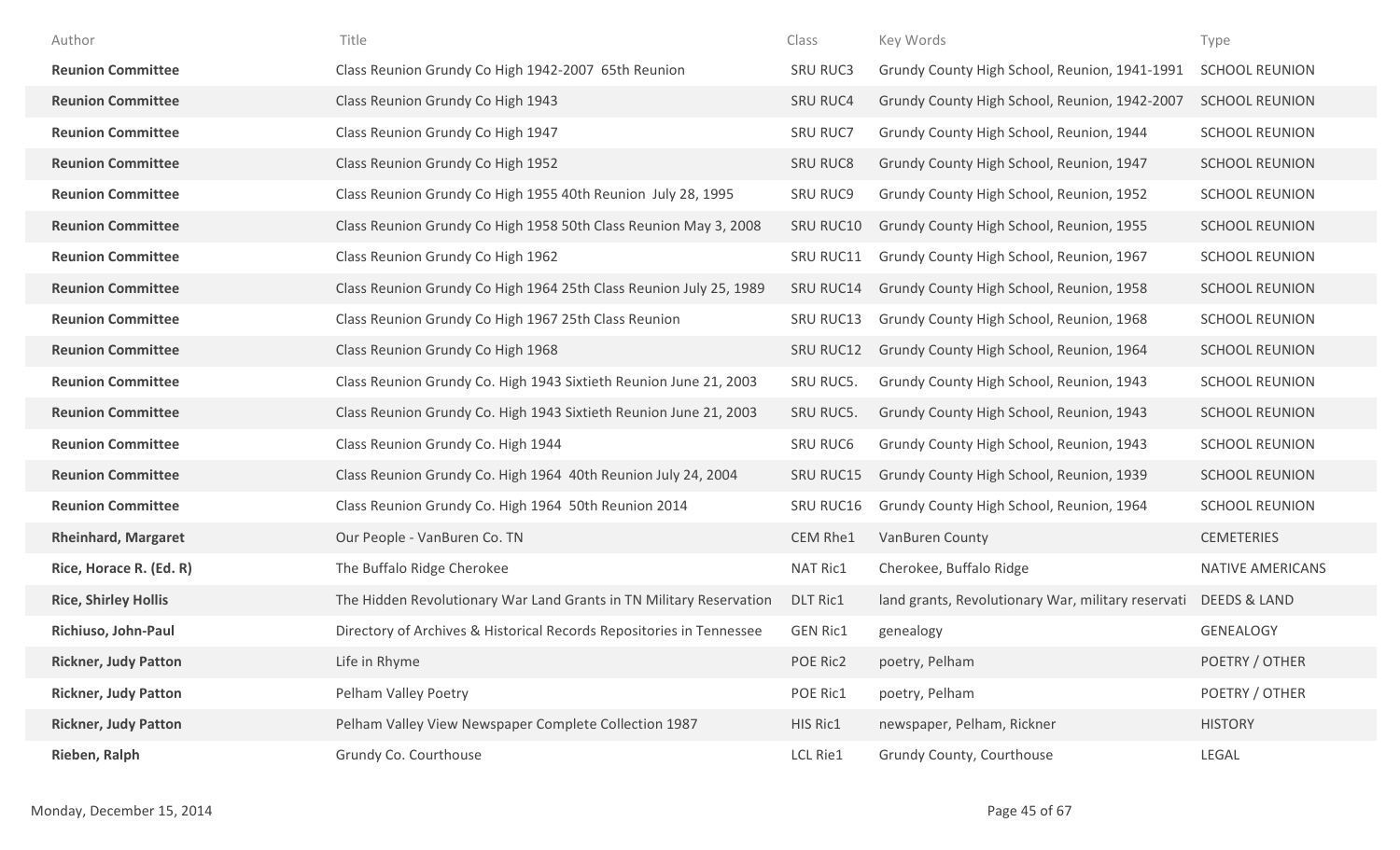| Author                              | Title                                                         | Class           | Key Words                                      | Type                   |
|-------------------------------------|---------------------------------------------------------------|-----------------|------------------------------------------------|------------------------|
| Robertson, N; Pickett, J; Nelson, R | Jay Hugh and Emma Lathrum Layne Family--1881-1957             | FAM Lay1        | Lathrum, Layne                                 | <b>FAMILIES</b>        |
| Robertson, Norma Tate               | Victor Lafayette and Carrie Coppinger-Tate Family (1867-1946) | FAM Tat8        | Tate                                           | <b>FAMILIES</b>        |
| Rogers, Colin D.                    | <b>Tracing Your English Ancestors</b>                         | GEN Rog1        | genealogy                                      | <b>GENEALOGY</b>       |
| Rogers, E.G.                        | Memorable Historical Accounts of White County & Area          | HIS Rog3        | White County                                   | <b>HISTORY</b>         |
| Rogers, Evelyn                      | Focus on Franklin County                                      | PTC Rog1        | Franklin County                                | PLACES                 |
| Rogers, Evelyn                      | Focus on Franklin County                                      | HIS Rog1        | Franklin County                                | <b>HISTORY</b>         |
| Rogers, Evelyn                      | Focus on Franklin County                                      | HIS Rog2        | Franklin County                                | <b>HISTORY</b>         |
| Rogers, Lucille                     | <b>Light from Many Candles</b>                                | BIO Rog1        | women's history                                | <b>BIOGRAPHY</b>       |
| Roller, Lib                         | Nashville's Old City Cemetery                                 | CEM Rol1        | Davidson County                                | <b>CEMETERIES</b>      |
| Rollings, J.L.                      | Life & Views of J.L. Rollings                                 | LA Rol2         | philosophy, Rollings                           | <b>LOCAL AUTHORS</b>   |
| Rollings, J.L.                      | Life & Views of J.L. Rollings                                 | LA Rol1         | fiction                                        | <b>LOCAL AUTHORS</b>   |
| <b>Rollings, James Lewis</b>        | Life & Views of J.L. Rollings                                 | FAM Rol2        | Rollings                                       | <b>FAMILIES</b>        |
| <b>Rollings, James Lewis</b>        | Life & Views of J.L. Rollings                                 | <b>FAM Rol1</b> | Rollings                                       | <b>FAMILIES</b>        |
| Roots Research Bureau, Ltd.         | Meyer, Meyers, Myer & Myers                                   | FAM Mey1        | Meyer, Meyers, Myer, Myers                     | <b>FAMILIES</b>        |
| <b>Rowland, Evelyn Elaine</b>       | William Dykes of Hawkins County, Tennessee 1745-1985          | FAM Dyk2        | <b>Dykes</b>                                   | <b>FAMILIES</b>        |
| Russell, Andrew J.                  | Russell's Civil War Photographs                               | MIL Rus1        | Civil War, Russell                             | MILITARY               |
| Russell, Kathleen                   | Grundy County & Other Interesting Topics Scrapbook            | <b>SCR Rus1</b> | Grundy Co., Newspaper clippings                | SCRAPBOOKS/COLLECTION  |
| Russell, Kathleen                   | Mountain Beautiful Garden Club Scrapbook                      | <b>SCR Rus2</b> | Garden Club, flowers, Tracy City               | SCRAPBOOKS/COLLECTION  |
| Russell, Kathleen                   | Mountain Beautiful Garden Club Scrapbook                      | <b>SCR Rus3</b> | Garden Club, flowers, Tracy City               | SCRAPBOOKS/COLLECTION  |
| Sain, Charles                       | I Am The Luckiest Person in the World                         | FAM Sai6        | Sain                                           | <b>FAMILIES</b>        |
| Sain, Charles                       | Sain Certificates                                             | SPC Sai14       | Charles Sain, photos, scrapbook, Hubbards Cove | <b>SAIN COLLECTION</b> |
| Sain, Charles                       | Sain Family History                                           | FAM Sai1        | Sain                                           | <b>FAMILIES</b>        |
| Sain, Charles                       | Sain Family History-- August, 1995                            | FAM Sai2        | Sain                                           | <b>FAMILIES</b>        |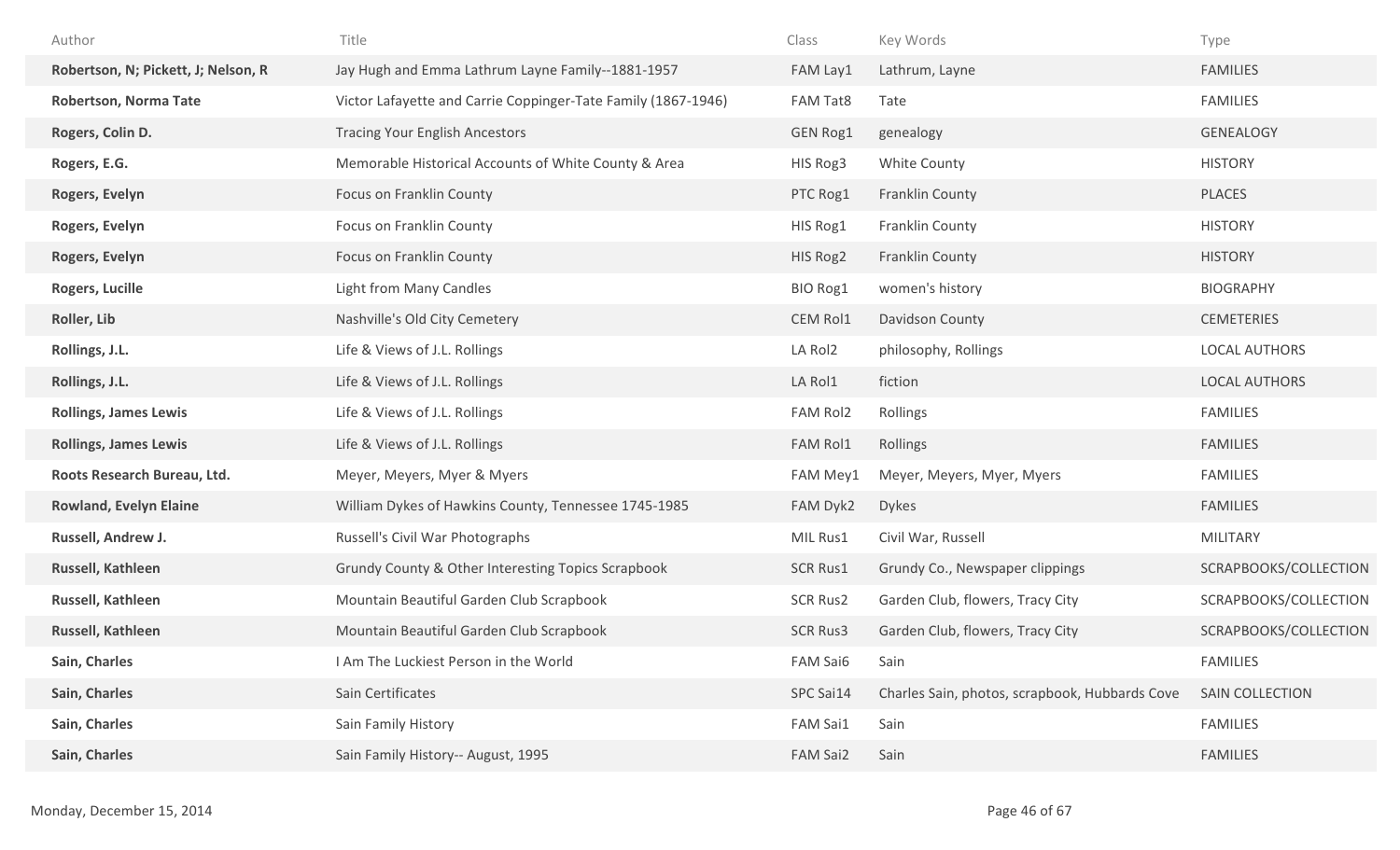| Author                                    | Title                                                                   | Class      | Key Words                                       | Type                    |
|-------------------------------------------|-------------------------------------------------------------------------|------------|-------------------------------------------------|-------------------------|
| Sain, Charles                             | Sain Family Who's Who of America's                                      | FAM Sai5   | Sain                                            | <b>FAMILIES</b>         |
| Sain, Charles                             | Sain Picture Book                                                       | SPC Sai12  | Florida State University yearbook, Charles Sain | SAIN COLLECTION         |
| Sain, Charles                             | Sain, Charles Collection Datebook 1                                     | SPC Sai10  | Charles Sain personal scrapbook, Hubbards Cove  | SAIN COLLECTION         |
| Sain, Charles                             | Sain, Charles Collection Datebook 2                                     | SPC Sai11  | Charles Sain personal scrapbook, Hubbards Cove  | <b>SAIN COLLECTION</b>  |
| Sain, Charles                             | Sain, Charles Collection Vol 1                                          | SPC Sai1   | Charles Sain personal scrapbook, Hubbards Cove  | SAIN COLLECTION         |
| Sain, Charles                             | Sain, Charles Collection Vol 2                                          | SPC Sai2   | Charles Sain personal scrapbook, Hubbards Cove  | SAIN COLLECTION         |
| Sain, Charles                             | Sain, Charles Collection Vol3                                           | SPC Sai3   | Charles Sain personal scrapbook, Hubbards Cove  | SAIN COLLECTION         |
| Sain, Charles                             | Sain, Charles Collection Vol4                                           | SPC Sai4   | Charles Sain personal scrapbook, Hubbards Cove  | <b>SAIN COLLECTION</b>  |
| Sain, Charles                             | Sain, Charles Collection Vol5                                           | SPC Sai5   | Charles Sain personal scrapbook, Hubbards Cove  | SAIN COLLECTION         |
| Sain, Charles                             | Sain, Charles Collection Vol6                                           | SPC Sai6   | Charles Sain personal scrapbook, Hubbards Cove  | SAIN COLLECTION         |
| Sain, Charles                             | Sain, Charles Collection Vol7                                           | SPC Sai7   | Charles Sain personal scrapbook, Hubbards Cove  | SAIN COLLECTION         |
| Sain, Charles                             | Sain, Charles Collection Vol8                                           | SPC Sai8   | Charles Sain personal scrapbook, Hubbards Cove  | <b>SAIN COLLECTION</b>  |
| Sain, Charles                             | Sain, Charles Collection Vol9                                           | SPC Sai9   | Charles Sain personal scrapbook, Hubbards Cove  | SAIN COLLECTION         |
| Sain, Charles                             | Speck and Allied Lines                                                  | FAM Spe1   | Speck                                           | <b>FAMILIES</b>         |
| Sain, Charles                             | The Sains of Middle Tennesssee Sain Reunion                             | FAM Sai4   | Sain                                            | <b>FAMILIES</b>         |
| Sain, Charles                             | The Sains of Middle Tennesssee Sain Reunion                             | FAM Sai3   | Sain                                            | <b>FAMILIES</b>         |
| Sampley, David                            | Breaking the Code of Silence - Nursing Home Abuse                       | LA Sam1    | elderly, nursing home, abuse                    | <b>LOCAL AUTHORS</b>    |
| <b>Sanders Crossing Elementary School</b> | Sanders Elementary School 1957                                          | YB 1957 Sa | Sanders Crossing, School                        | <b>YEARBOOKS</b>        |
| <b>Sanders, Candis Cattley</b>            | Descendants of Wm. Armstrong                                            | FAM Arm1   | Armstrong                                       | <b>FAMILIES</b>         |
| Sanders, Stuart W.                        | Perryville Under Fire - The Aftermath of Kentucky's Largest Civil War B | MIL San2   | Civil War, Perryville, KY                       | <b>MILITARY</b>         |
| Sanders, Stuart W.                        | Perryville Under Fire - The Aftermath of Kentucky's Largest Civil War B | MIL San1   | Civil War, Perryville, KY                       | MILITARY                |
| Sanuki, Matao & Keiichi Yamada            | The Alps                                                                | SWS San1   | Alps, Switzerland, Swiss, tourism               | <b>SWISS</b>            |
| Satz, Ronald N.                           | Tennessee's Indian People from White Contact to Removal 1540-1840       | NAT Sat3   | Tennessee, Indian                               | <b>NATIVE AMERICANS</b> |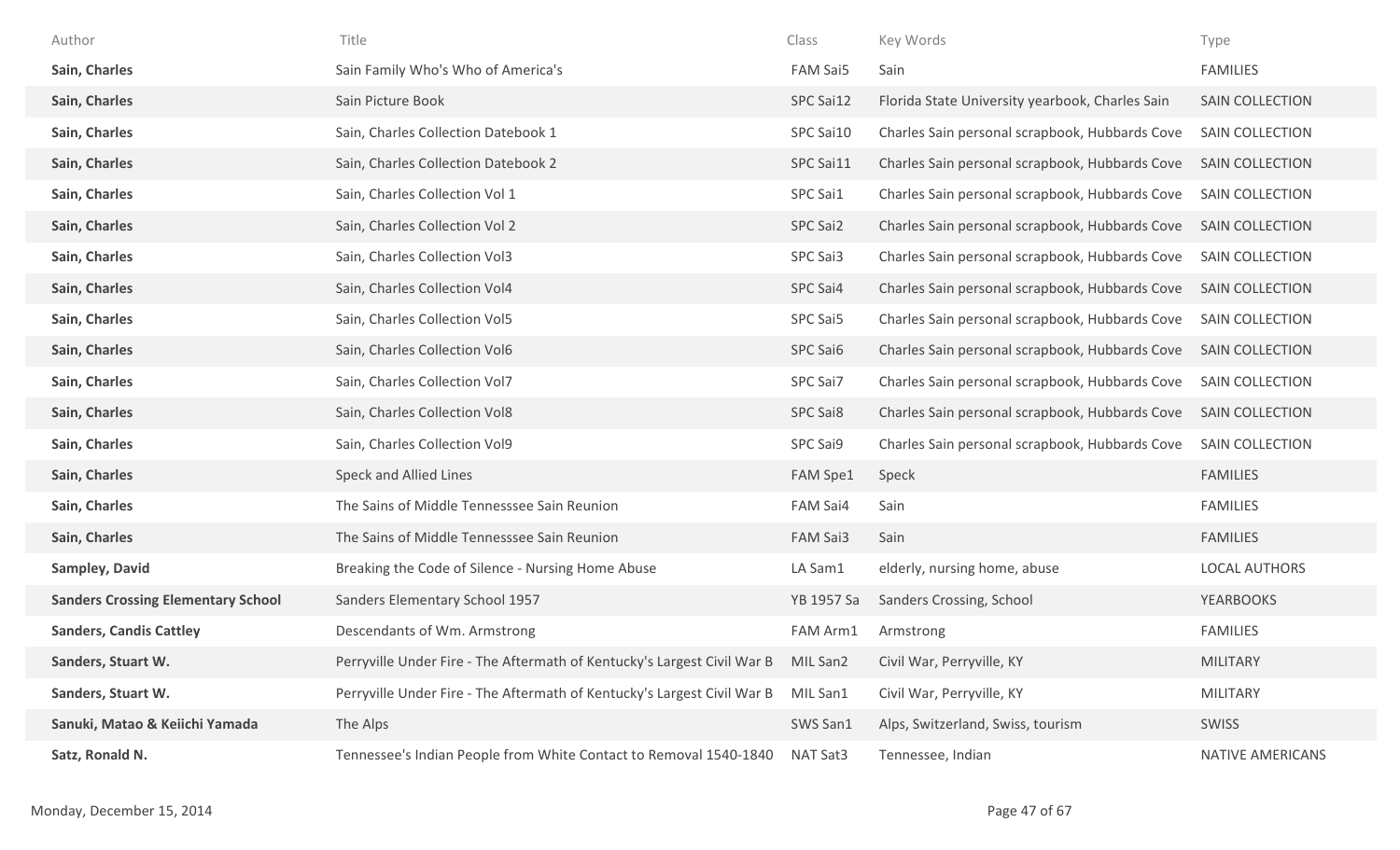| Author                             | Title                                                           | Class           | Key Words                                         | Type             |
|------------------------------------|-----------------------------------------------------------------|-----------------|---------------------------------------------------|------------------|
| Savage, Richard, Jr.               | The Family of Lewis Stockwell and M. Braddock                   | <b>FAM Sto1</b> | Stockwell, Braddock                               | <b>FAMILIES</b>  |
| <b>Schelburt, Urspeter</b>         | Swiss American Historical Society Index of Volumes 1-33         | SWS Sche1       | Swiss, America, Swiss American Historical Society | SWISS            |
| Schild, Dola                       | Marriage Records - Grundy County, TN                            | MAR Sch1        | marriages, Grundy County                          | <b>MARRIAGES</b> |
| Schild, Dola                       | <b>Schild/ Marugg Genealogy</b>                                 | FAM Sch2        | Schild, Marugg                                    | <b>FAMILIES</b>  |
| Schild, Erich                      | Chronik der Burgergemeinde Brienz                               | SWS Sch1        | Swiss, German                                     | SWISS            |
| Schild, Roy                        | The Marugg Family From Kcostors Granbunden Canton, Switzerland  | FAM Mar1        | Marugg, Switzerland                               | <b>FAMILIES</b>  |
| Schild, Roy C & Tylor, Dola Schild | The Tate Family                                                 | FAM Tat7        | Tate                                              | <b>FAMILIES</b>  |
| Schild, Roy C.                     | Schild                                                          | SWS Sch3        | Schild, Swiss, Gruetli                            | SWISS            |
| Schild, Roy C.                     | Stmpfli, Christian IV                                           | SWS Sch4        | Stampfli, Swiss, Gruetli                          | SWISS            |
| Schild, Roy C.                     | The Marugg Family from Klosters, Graubunden Canton, Switzerland | SWS Sch2        | Marugg, Swiss, Gruetli                            | <b>SWISS</b>     |
| <b>Schild, Roy Christian</b>       | Reminiscences                                                   | FAM Sch1        | Schild                                            | <b>FAMILIES</b>  |
| <b>Schild, Roy Christian</b>       | Schild                                                          | FAM Sch3        | Schild                                            | <b>FAMILIES</b>  |
| <b>Schreiner-Yantis, Netti</b>     | Genealogical & Local History Books in Print Vol. 1              | GEN Sch1        | genealogy                                         | <b>GENEALOGY</b> |
| <b>Schreiner-Yantis, Netti</b>     | Genealogical & Local History Books in Print Vol. 2              | GEN Sch2        | genealogy                                         | <b>GENEALOGY</b> |
| Schunk, John F.                    | U.S. Census Grundy Co TN 1850                                   | CEN Sch2        | <b>Grundy County</b>                              | <b>CENSUS</b>    |
| Schunk, John F.                    | U.S. Census Grundy Co. TN 1850                                  | CEN Sch1        | <b>Grundy County</b>                              | <b>CENSUS</b>    |
| <b>Scissom, Lucille</b>            | Family Memories - Sanders, Fults, Johnson, Trussell             | FAM San1        | Sanders, Fults, Johnson, Trussell                 | <b>FAMILIES</b>  |
| <b>Scissom, Lucille Campbell</b>   | Campbell, Graham, Hobbs, McCarver, McElhaney                    | FAM Cam1        | Campbell, Graham, Hobbs                           | <b>FAMILIES</b>  |
| <b>Scissom, Lucille Campbell</b>   | Hampton                                                         | FAM Ham2        | Hampton                                           | <b>FAMILIES</b>  |
| <b>Scissom, Lucille Campbell</b>   | Shoots by Loiette Hampton Hume The E.L. Hampton Story           | FAM Ham1        | Hampton                                           | <b>FAMILIES</b>  |
| Scott, Sue                         | Descendants of Abaraham Hargis, Jr.                             | FAM Harg1       | Hargis                                            | <b>FAMILIES</b>  |
| Seals, Monroe (Mrs.)               | History of White Co. TN                                         | HIS Sea1        | White County                                      | <b>HISTORY</b>   |
| <b>Searches</b>                    | Searches Bringing People Together Again                         | <b>GEN Sea1</b> | genealogy                                         | GENEALOGY        |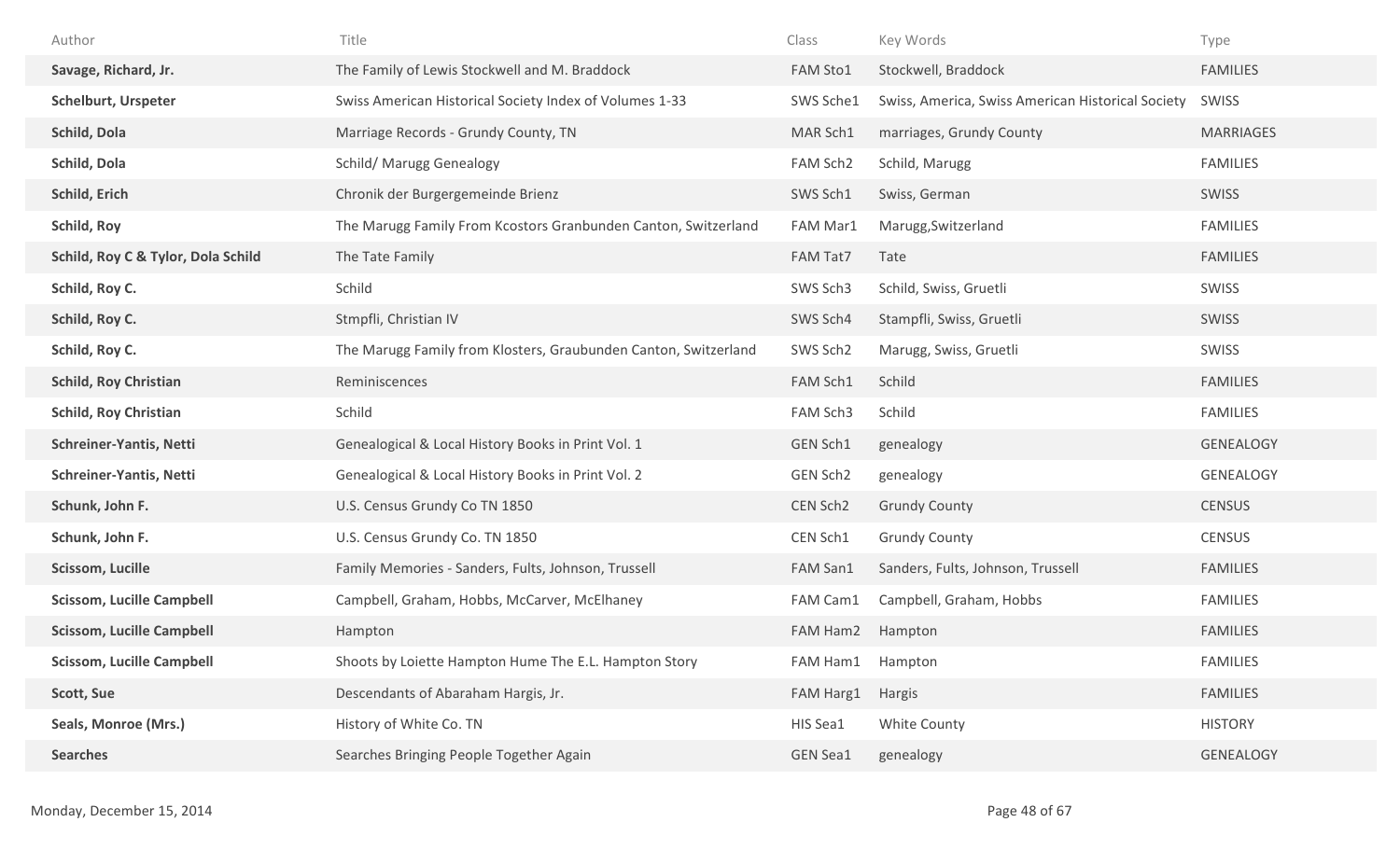| Author                               | Title                                                                  | Class           | Key Words                                      | Type                     |
|--------------------------------------|------------------------------------------------------------------------|-----------------|------------------------------------------------|--------------------------|
| Sears, Roebuck & Co.                 | Sears Roebuck & Co 1909 Consumer Guide                                 | <b>IBS SRC3</b> | Sears, 1909                                    | INDUSTRY/BUSINESS        |
| Sears, Roebuck & Co.                 | Sears Roebuck & Co. 1900 Consumer Guide                                | <b>IBS SRC2</b> | Sears, catalog, 1900                           | INDUSTRY/BUSINESS        |
| Sears, Roebuck & Co.                 | Sears Roebuck & Co. 1909 Catalog                                       | <b>IBS SRC1</b> | Sears Roebuck catalog                          | INDUSTRY/BUSINESS        |
| Senefild, Emily & Eric Wilson        | A Pictorial Hisotry of the Univ. of the South                          | HIS Sen1        | University of the South, Sewanee, photos       | <b>HISTORY</b>           |
| <b>Sewanee Fuel and Iron Company</b> | Sewanee Fuel & Iron Compay Minute Book                                 | IBS SFI1        | Sewanee Fuel and Iron                          | <b>INDUSTRY/BUSINESS</b> |
| Shadburn, Don L.                     | Cherokee Planters in Georgia 1832-1838                                 | NAT Sha1        | Cherokee, Georgia, planters                    | NATIVE AMERICANS         |
| Shapiro, Karin A.                    | A New South Rebellion - A Battle Against Convict Labor in TN Coalfield | LCL Sha1        | Convict labor, Grundy County                   | LEGAL                    |
| Sharpe, J. Ed.                       | American Indian Prayers & Poetry                                       | NAT Sha2        | Indian, prayers, poetry                        | <b>NATIVE AMERICANS</b>  |
| <b>Sherrill, Charles</b>             | Death Records of Grundy Co TN                                          | OBT She1        | Grundy County, death records                   | <b>OBITUARIES</b>        |
| <b>Sherrill, Charles</b>             | Death Records of Grundy Co TN                                          | OBT She2        | Grundy County, death records                   | <b>OBITUARIES</b>        |
| <b>Sherrill, Charles</b>             | Grundy County TN Wills and Estates                                     | WIL She1        | <b>Grundy County, Wills</b>                    | WIlls                    |
| <b>Sherrill, Charles A</b>           | Grundy County TN Wills and Estates 1844 - 1960                         | WIL She2        | Grundy County, Wills                           | WIlls                    |
| Sherrill, Charles A.                 | Grundy Co, TN Earliest Deeds 1852-1865                                 | DLT She1        | deeds, Grundy County                           | <b>DEEDS &amp; LAND</b>  |
| <b>Sherrill, Charles A.</b>          | Grundy Co, TN Earliest Deeds 1852-1865                                 | DLT She2        | Deeds, Grundy County                           | <b>DEEDS &amp; LAND</b>  |
| <b>Sherrill, Charles A.</b>          | Grundy Co. TN Marriages 1844-1880                                      | MAR She4        | Grundy County, marriages                       | MARRIAGES                |
| <b>Sherrill, Charles A.</b>          | Grundy Co. TN Marriages 1844-1880                                      | MAR She2        | Grundy County, marriages                       | <b>MARRIAGES</b>         |
| Sherrill, Charles A.                 | Grundy Co. TN Marriages 1844-1880                                      | MAR She3        | Grundy County, marriages                       | <b>MARRIAGES</b>         |
| <b>Sherrill, Charles A.</b>          | Grundy County, Tennessee Special Census Records (1850-1880)            | CEN She2        | special Census                                 | <b>CENSUS</b>            |
| <b>Sherrill, Charles A.</b>          | Marriage Records of Franklin County, Tennessee                         | MAR She1        | marriages, Franklin County                     | MARRIAGES                |
| Sherrill, Charles A.                 | Reconstructed 1810 Census of TN                                        | CEN She1        | Tennessee, Reconstructed Census, 1810          | <b>CENSUS</b>            |
| Sherrill, Charles A.                 | Revolutionary War Pension Applicaions form Franklin Co.                | MIL She2        | American Revolution, pensions, Franklin County | <b>MILITARY</b>          |
| Sherrill, Charles A.                 | Revolutionary War Pension Applications from Franklin Co                | MIL She3        | American Revolution, pensions, Franklin County | <b>MILITARY</b>          |
| Sherrill, Charles A.                 | Revolutionary War Pension Applications from Franklin Co                | MIL She1        | American Revolution, pensions, Franklin County | <b>MILITARY</b>          |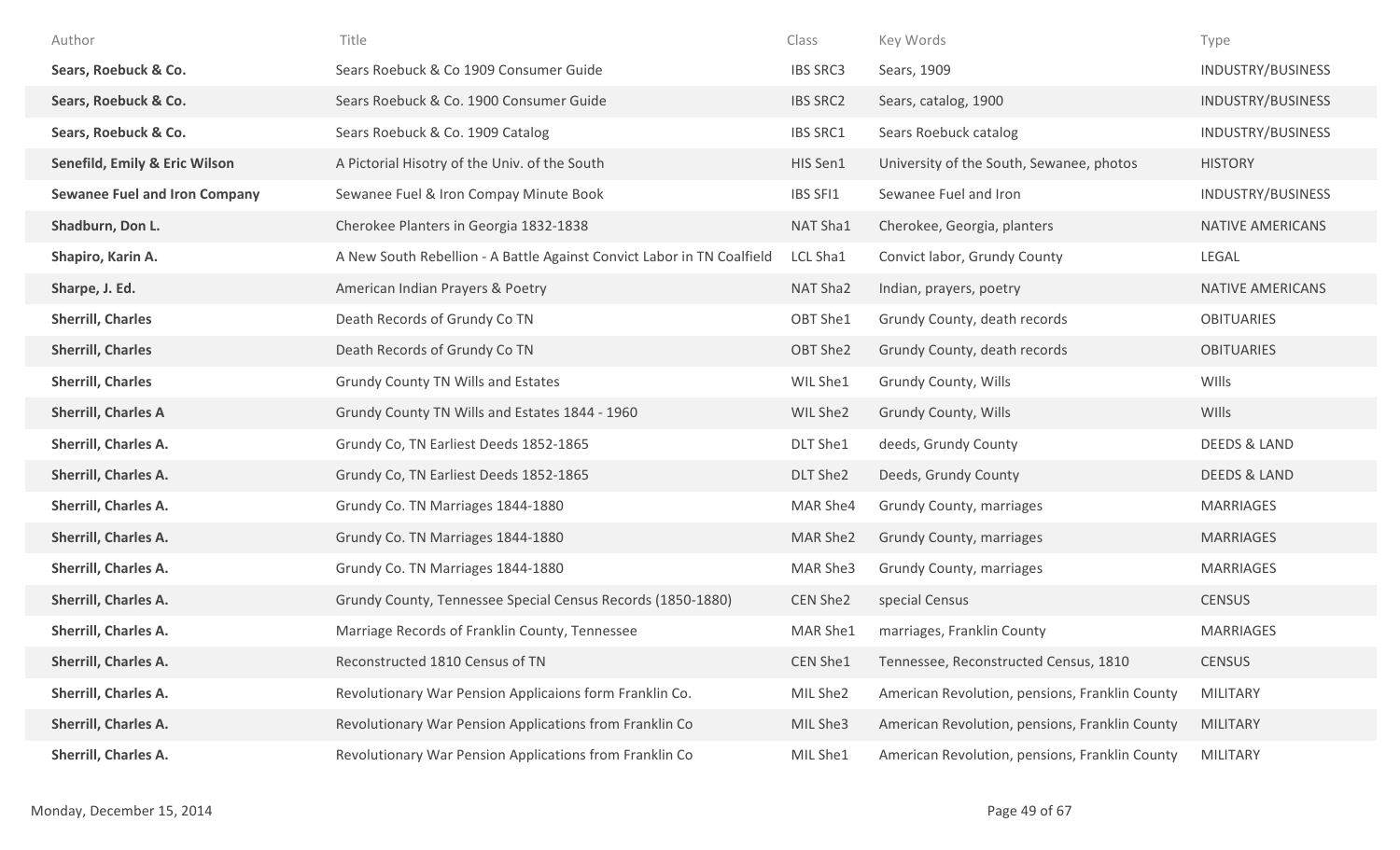| Author                                     | Title                                                      | Class      | Key Words                           | Type              |
|--------------------------------------------|------------------------------------------------------------|------------|-------------------------------------|-------------------|
| Sherrill, Charles A.                       | Tennesseans in Court                                       | LCL She1   | Tennessee                           | LEGAL             |
| Sherrill, Charles A.                       | <b>Tennessee Convicts</b>                                  | LCL She3   | Convicts                            | LEGAL             |
| <b>Sherrill, Charles A.</b>                | <b>Tennessee Convicts</b>                                  | LCL She2   | Convicts                            | LEGAL             |
| Sherrill, Charles A.                       | Tennessee Covnicts, Vol. 2                                 | LCL She4   | Convicts                            | LEGAL             |
| Sherrill, Charles A.                       | Tombstone Inscriptions of Grundy Co, TN                    | CEM She1   | <b>Grundy County</b>                | <b>CEMETERIES</b> |
| Sherrill, Charles A.                       | Tombstone Inscriptions of Grundy Co, TN                    | CEM She6   | <b>Grundy County</b>                | <b>CEMETERIES</b> |
| <b>Sherrill, Charles A.</b>                | Tombstone Inscriptions of Grundy Co, TN                    | CEM She5   | <b>Grundy County</b>                | <b>CEMETERIES</b> |
| Sherrill, Charles A.                       | Tombstone Inscriptions of Grundy Co, TN                    | CEM She4   | <b>Grundy County</b>                | <b>CEMETERIES</b> |
| <b>Sherrill, Charles A.</b>                | Tombstone Inscriptions of Grundy Co, TN                    | CEM She3   | <b>Grundy County</b>                | <b>CEMETERIES</b> |
| <b>Sherrill, Charles A.</b>                | Tombstone Inscriptions of Grundy Co, TN                    | CEM She2   | <b>Grundy County</b>                | <b>CEMETERIES</b> |
| Sherwood, Bettye                           | Law Enforcers of Grundy County                             | LCL Sher1  | law enforcement, Grundy County      | LEGAL             |
| <b>Sherwood, Bettye Wooten</b>             | Hubbard's Cove & Beyond                                    | PTC She1   | Hubbard's Cove                      | PLACES            |
| <b>Sherwood, James Robert</b>              | Viola Valley & Beyond - Pictures from Past to Present 2012 | PTC She2   | Viola                               | PLACES            |
| <b>Sherwood, James Robert</b>              | Viola Valley & Beyond - Pictures from Past to Present 2014 | PTC She3   | Viola                               | PLACES            |
| <b>Sherwood, James Robert &amp; Bettye</b> | Chestnut Grove Church Cemetery & School 2008               | CEM Sher1  | <b>Grundy County</b>                | <b>CEMETERIES</b> |
| <b>Sherwood, James Robert &amp; Bettye</b> | Wesley's Chapel Church & Cemetery 2005                     | CEM Sher3  | <b>Grundy County</b>                | <b>CEMETERIES</b> |
| <b>Sherwood, James Robert &amp; Bettye</b> | Wesley's Chapel Church & Cemetery 2005                     | CEM Sher2  | <b>Grundy County</b>                | <b>CEMETERIES</b> |
| <b>Sherwood, James Robert &amp; Bettye</b> | Wesley's Chapel Church & Cemetey 2010                      | CEM Sher4  | <b>Grundy County</b>                | <b>CEMETERIES</b> |
| <b>Shipley, Tiffany &amp; Brandon</b>      | <b>Swiss Cemetery</b>                                      | CEM Shi2   | <b>Grundy County</b>                | <b>CEMETERIES</b> |
| <b>Shipley, Tiffany &amp; Brandon</b>      | Swiss Colony Cemetery Gruetli, Tennessee                   | CEM Shi1   | <b>Grundy County</b>                | <b>CEMETERIES</b> |
| <b>Shook School</b>                        | James K. Shook School                                      | YB 2007 Tr | Tracy City Elementary School, Shook | <b>YEARBOOKS</b>  |
| <b>Shook School</b>                        | <b>Shook Midgets</b>                                       | YB 1970.1  | Shook, Tracy City Elementary School | <b>YEARBOOKS</b>  |
| Shrum, Joyce Nix                           | Byars and Nix Family Histories                             | FAM Bya1   | Byars, Nix                          | <b>FAMILIES</b>   |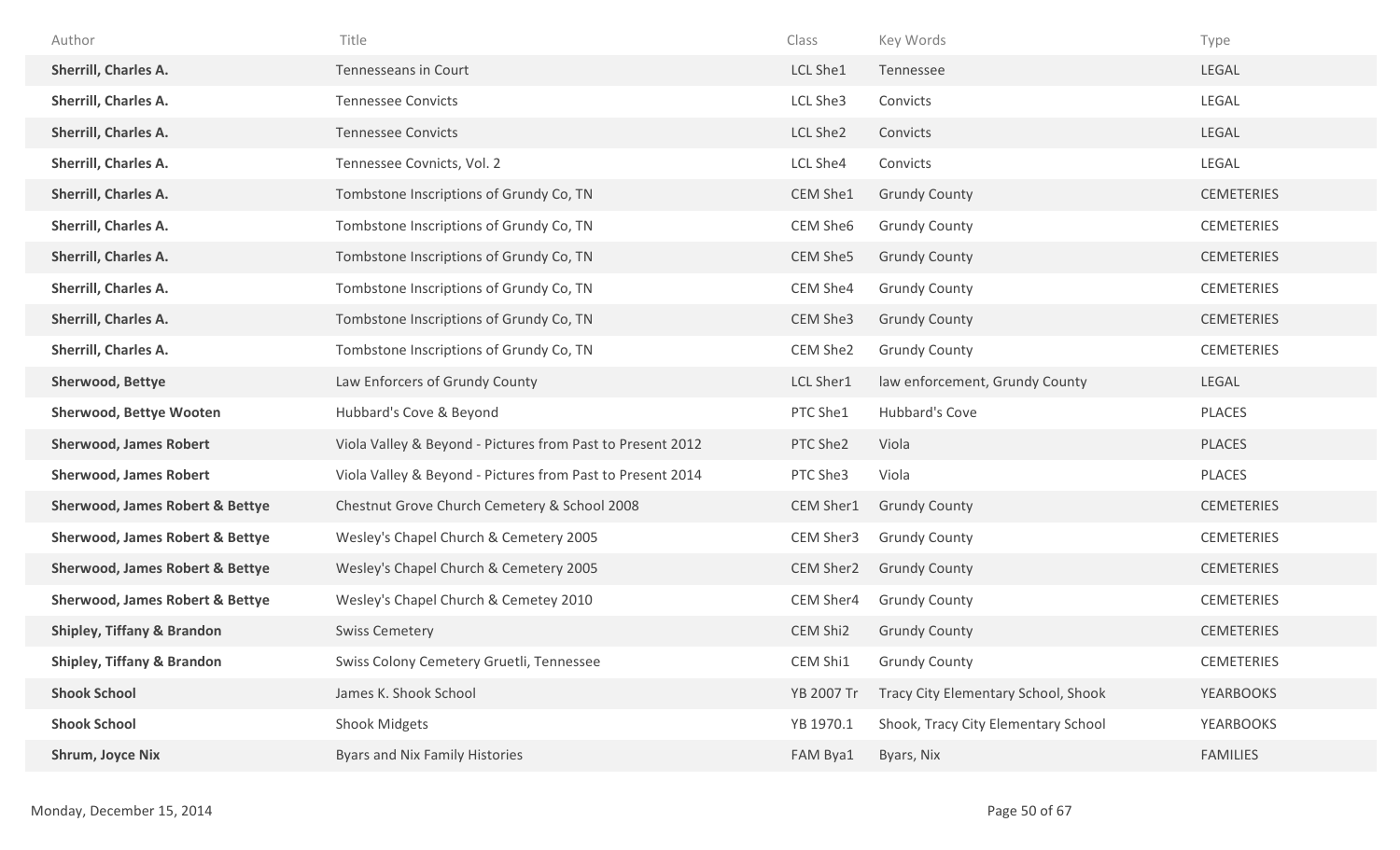| Author                            | Title                                            | Class            | Key Words                         | Type                    |
|-----------------------------------|--------------------------------------------------|------------------|-----------------------------------|-------------------------|
| <b>Shrum, Mary Alice Cannon</b>   | House of Cannon                                  | FAM Can1         | Cannon                            | <b>FAMILIES</b>         |
| Simpson, Jeanne; Skelton, Judy    | Museum 1836-1896 Manchester Coffee Co. History   | HIS Sim1         | Manchester, Coffee County, museum | <b>HISTORY</b>          |
| Sink, Glenda Gipson               | <b>Gudger Family Notebook</b>                    | FAM Gud1         | Gudger, postcard, Quillin, McBee  | <b>FAMILIES</b>         |
| Sistler, Byron                    | 1830 Census East TN                              | CEN Sis23        | East Tennessee                    | <b>CENSUS</b>           |
| Sistler, Byron                    | 1830 Census Middle TN                            | CEN Sis24        | Middle Tennessee                  | <b>CENSUS</b>           |
| Sistler, Byron                    | 1830 Census West TN                              | CEN Sis25        | <b>West Tennessee</b>             | <b>CENSUS</b>           |
| Sistler, Byron                    | 1840 Census of TN                                | CEN Sis4         | Tennessee, Census                 | <b>CENSUS</b>           |
| Sistler, Byron                    | 1840 Census TN Warren Co, TN                     | CEN Sis23        | <b>Warren County</b>              | <b>CENSUS</b>           |
| Sistler, Byron                    | 1880 Census Coffee Co TN                         | CEN Sis21        | Coffee County                     | CENSUS                  |
| Sistler, Byron                    | 1880 Census Coffee Co TN                         | <b>CEN Sis20</b> | Coffee County                     | <b>CENSUS</b>           |
| Sistler, Byron                    | Claiborne County Tennessee Marriages (1838-1868) | MAR Sis14        | Claiborne County, marriages       | <b>MARRIAGES</b>        |
| Sistler, Byron                    | DeKalb County, Tennessee Marriages (1848-1880)   | MAR Sis16        | DeKalb Kounty, marriages          | <b>MARRIAGES</b>        |
| Sistler, Byron                    | Warren County TN Marriages 1852-1865             | MAR Sis15        | Warren County, marriages          | <b>MARRIAGES</b>        |
| Sistler, Byron & Barbara          | 1860 Census TN Vol 4 McKehn - Sexton             | CEN Sis16        | Tennessee, Census                 | <b>CENSUS</b>           |
| Sistler, Byron & Barbara          | 1880 Franklin County, Tennessee                  | CEN Sis22        | Franklin County                   | CENSUS                  |
| Sistler, Byron & Barbara          | Deaths in Grundy County (1849-1880)              | OBT Sis1         | Grundy County, deaths in, births  | <b>OBITUARIES</b>       |
| Sistler, Byron & Barbara          | Early TN Tax Lists                               | DLT Sis1         | Tax lists, Tennessee              | <b>DEEDS &amp; LAND</b> |
| Sistler, Byron & Barbara          | TN Mortality Schedules                           | OBT Sis2         | Tennessee, mortality schedules    | <b>OBITUARIES</b>       |
| Sistler, Byron & Barbara          | TN Mortality Schedules 1850, 1860, 1880          | OBT Sis3         | Tennessee, mortality schedules    | <b>OBITUARIES</b>       |
| Sistler, Byron & Sistler, Barbara | Cannon County, Tennessee Marriages (1838-1873)   | <b>MAR Sis8</b>  | Cannon County, marriages          | <b>MARRIAGES</b>        |
| Sistler, Byron & Sistler, Barbara | Coffee County Marriages 1853-1870                | MAR Sis11        | marriages                         | <b>MARRIAGES</b>        |
| Sistler, Byron & Sistler, Barbara | Coffee County Marriages 1853-1870                | MAR Sis10        | marriages                         | <b>MARRIAGES</b>        |
| Sistler, Byron & Sistler, Barbara | Coffee County Marriages 1853-1870                | <b>MAR Sis9</b>  | marriages                         | <b>MARRIAGES</b>        |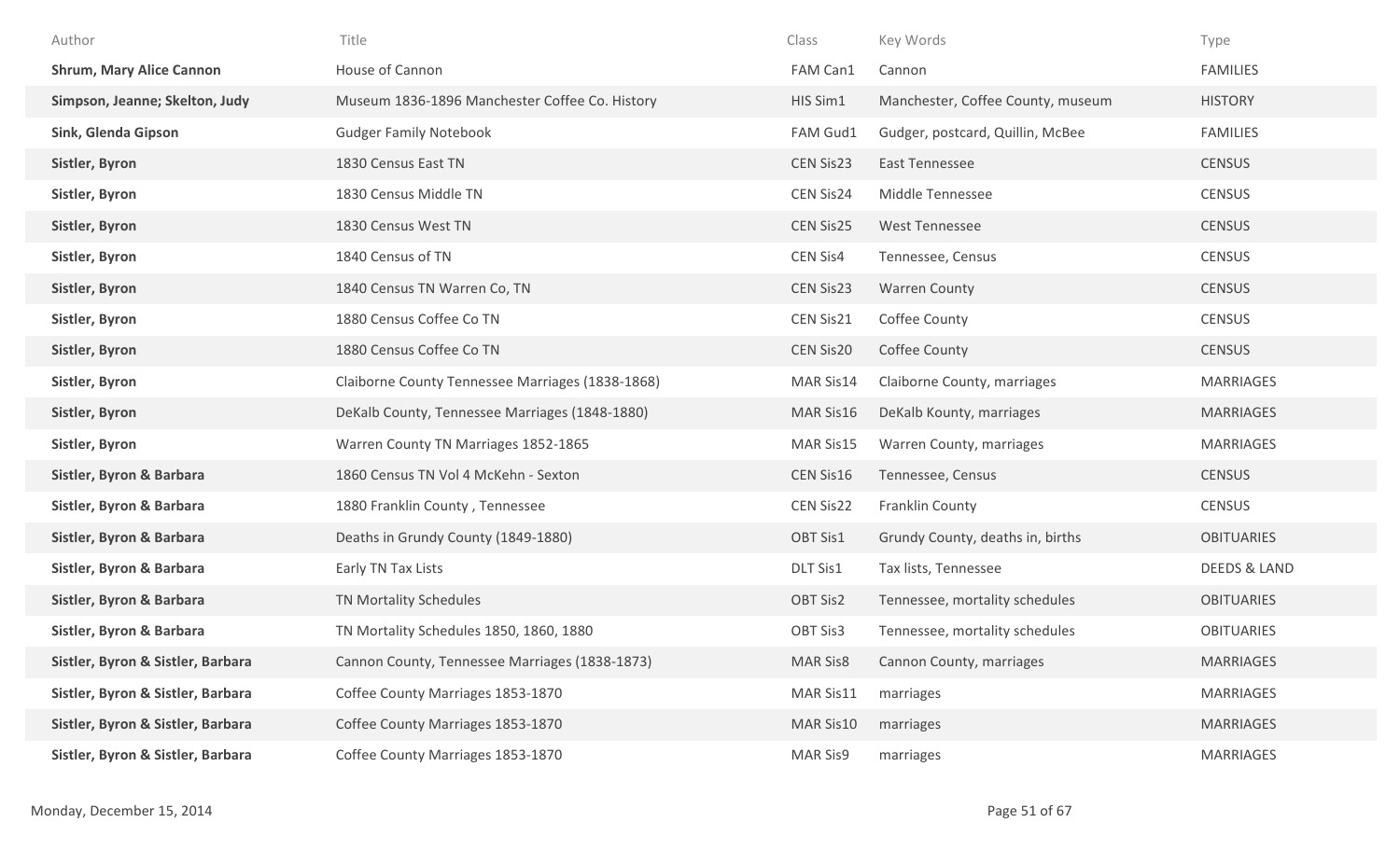| Author                            | Title                                               | Class           | Key Words                | Type             |
|-----------------------------------|-----------------------------------------------------|-----------------|--------------------------|------------------|
| Sistler, Byron & Sistler, Barbara | Virginia Historic Marriage Register                 | MAR Sis13       | Virginia, historic       | <b>MARRIAGES</b> |
| <b>Sistler, Byron and Barbara</b> | 1840 Census Warren Co, TN                           | CEN Sis26       | <b>Warren County</b>     | <b>CENSUS</b>    |
| <b>Sistler, Byron and Barbara</b> | 1850 Census of TN Vol 1 A-Ch                        | <b>CEN Sis5</b> | Tennessee, Census        | <b>CENSUS</b>    |
| <b>Sistler, Byron and Barbara</b> | 1850 Census of TN Vol 2 Ch-Ga                       | <b>CEN Sis6</b> | Tennessee, Census        | <b>CENSUS</b>    |
| <b>Sistler, Byron and Barbara</b> | 1850 Census of TN Vol 3 Ga-Jo                       | CEN Sis7        | Tennessee, Census        | <b>CENSUS</b>    |
| <b>Sistler, Byron and Barbara</b> | 1850 Census of TN Vol 4 Jo-Mu                       | CEN Sis 8       | Tennessee, Census        | <b>CENSUS</b>    |
| <b>Sistler, Byron and Barbara</b> | 1850 Census of TN Vol 5 Mu-Ru                       | <b>CEN Sis9</b> | Tennessee, Census        | <b>CENSUS</b>    |
| <b>Sistler, Byron and Barbara</b> | 1850 Census of TN Vol 6 Ru-Wa                       | CEN Sis10       | Tennessee, Census        | <b>CENSUS</b>    |
| <b>Sistler, Byron and Barbara</b> | 1850 Census of TN Vol 7 Wa - Zu & A - G Cross Index | CEN Sis 11      | Tennessee, Census        | <b>CENSUS</b>    |
| <b>Sistler, Byron and Barbara</b> | 1850 Census of TN Vol 8 H-Z Cross Index             | CEN Sis 12      | Tennessee, Census        | <b>CENSUS</b>    |
| <b>Sistler, Byron and Barbara</b> | 1860 Census Tenn Vol 2 CRAI - HAYNES                | CEN Sis14       | Tennessee, Census        | <b>CENSUS</b>    |
| <b>Sistler, Byron and Barbara</b> | 1860 Census Tenn Vol 3 Hayney - McKee               | CEN Sis15       | Tennessee, Census        | <b>CENSUS</b>    |
| <b>Sistler, Byron and Barbara</b> | 1860 Census Tenn. Vol.5 SEXUX-Z                     | CEN Sis17       | Tennessee, Census        | <b>CENSUS</b>    |
| <b>Sistler, Byron and Barbara</b> | 1860 Census TN Vol1 A-CRAG                          | CEN Sis13       | Tennessee, Census        | <b>CENSUS</b>    |
| <b>Sistler, Byron and Barbara</b> | 1870 Census Tenn. Vol.1 A-Lev                       | CEN Sis18       | Tennessee, Census        | <b>CENSUS</b>    |
| <b>Sistler, Byron and Barbara</b> | 1870 Census Tenn. Vol.2 Lev-z                       | CEN Sis19       | Tennessee, Census        | <b>CENSUS</b>    |
| <b>Sistler, Byron and Barbara</b> | 19th Century Tenn. Church Records Vol. 1            | CHU Sis1        | Tennessee Church Records | <b>CHURCHES</b>  |
| <b>Sistler, Byron and Barbara</b> | 19th Century Tennessee Church Records Vol 2         | CHU Sis2        | Tennessee Church Records | <b>CHURCHES</b>  |
| <b>Sistler, Byron and Barbara</b> | Early East Tennessee Marriages, Vol 1, Grooms       | <b>MAR Sis2</b> | Early, east              | <b>MARRIAGES</b> |
| <b>Sistler, Byron and Barbara</b> | Early East Tennessee Marriages, Vol 2, Brides       | MAR Sis3        | Early, east              | <b>MARRIAGES</b> |
| <b>Sistler, Byron and Barbara</b> | Early Middle Tenn. Marriages, Brides                | <b>MAR Sis5</b> | Early, middle            | <b>MARRIAGES</b> |
| <b>Sistler, Byron and Barbara</b> | Early Middle Tenn. Marriages, Grooms                | MAR Sis4        | Early, middle            | <b>MARRIAGES</b> |
| <b>Sistler, Byron and Barbara</b> | Early West Tennessee Marriages, Brides              | MAR Sis7        | Early, west              | <b>MARRIAGES</b> |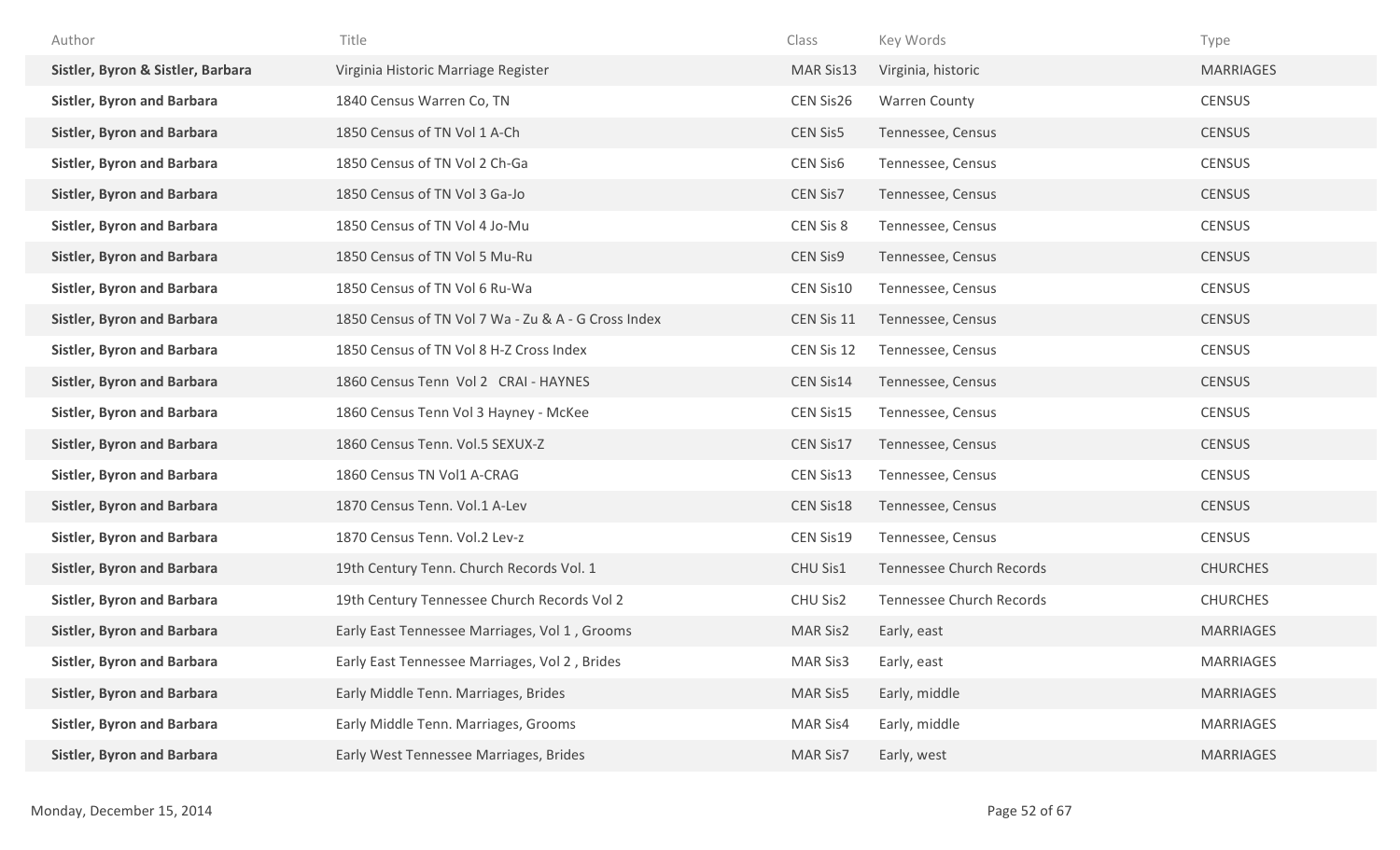| Author                                       | Title                                                               | Class            | Key Words                           | Type              |
|----------------------------------------------|---------------------------------------------------------------------|------------------|-------------------------------------|-------------------|
| <b>Sistler, Byron and Barbara</b>            | Early West Tennessee Marriages, Grooms                              | <b>MAR Sis6</b>  | Early, west                         | <b>MARRIAGES</b>  |
| <b>Sistler, Byron and Barbara</b>            | Tennessee Wills and Administrations 1779 - 1861                     | WIL Sis1         | Tennessee, Wills, Administrators    | <b>WIlls</b>      |
| <b>Skidmore, Warren</b>                      | Stonestreet, Thomas Genealogy Book                                  | <b>FAM Ston1</b> | Stonestreet, Street                 | <b>FAMILIES</b>   |
| Slaughter, Daryl                             | <b>Bivens Chapel Congregational Methodist</b>                       | CHU Sla1         | Bivens Chapel, Gruetli              | <b>CHURCHES</b>   |
| Sleigh, Howard, Thomas, Jr.                  | Charles Foster--- Jan. 30, 1802-Feb. 25, 1889                       | FAM Fos1         | Foster                              | <b>FAMILIES</b>   |
| Sloan, Eugene Holloway                       | With the Second Army Somewhere in Tennessee                         | MIL Slo1         | Civil War                           | <b>MILITARY</b>   |
| Smallwood, Kelly M.                          | Wonder Cave - Grundy County, TN                                     | PTC Sma1         | Wonder Cave, Pelham                 | PLACES            |
| Smallwood, Kelly M.                          | Wonder Cave - Grundy County, TN                                     | PTC Sma3         | Wonder Cave, Pelham                 | PLACES            |
| Smallwood, Kelly M.                          | Wonder Cave - Grundy County, TN                                     | PTC Sma2         | Wonder Cave, Pelham                 | PLACES            |
| Smith, Samuel D., Stripling & Brannon        | A Cultural Resource Survey of Tennessee's Western Highland Rim Iron | IBS Smi1         | <b>Highland Rim</b>                 | INDUSTRY/BUSINESS |
| Smotherman, Eddie (Rev.)                     | Hillsboro Methodist Church                                          | CHU Smo1         | Methodist, Hillsboro                | <b>CHURCHES</b>   |
| Snell, William R.                            | <b>Cleveland The Beautiful</b>                                      | PTC Sne1         | Cleveland                           | PLACES            |
| <b>South Central TN Development District</b> | Regional Historic Preservation Plan                                 | HIS SCT1         | historic preservation               | <b>HISTORY</b>    |
| Southern Historical Press, Inc.              | Memorial & Biographical Record of Cumberland Region                 | <b>BIO SHP2</b>  | Cumberlands, history                | <b>BIOGRAPHY</b>  |
| Southern Historical Press, Inc.              | Memorial & Biographical Record of Cumberland Region                 | <b>BIO SHP1</b>  | Cumberlands, history                | <b>BIOGRAPHY</b>  |
| <b>Southern Methodist Publishing House</b>   | Tracy City Methodist Sunday School Records 1887-1888                | CHU SMP1         | Methodist, Tracy City               | <b>CHURCHES</b>   |
| <b>Sparks, Sadie Greening</b>                | Hollingsworth Genealogy--Col. Benjamin Benton Hollingsworth & Wife  | FAM Hol1         | Hollingsworth                       | <b>FAMILIES</b>   |
| <b>Spradling, Charles Gaither, Sr.</b>       | Gaither Spradling, My Story, I Did It My Way                        | FAM Spr1         | Spradling                           | <b>FAMILIES</b>   |
| <b>St Andrews School</b>                     | St. Andrews Phoenix 2005                                            | YB 2004-05       | St. Andrews, Phoenix, Sewanee       | <b>YEARBOOKS</b>  |
| <b>Stampfli, Rose Marie</b>                  | Appalachian Culture of Gruetli, TN                                  | SWS Sta2         | Appalachian Culture, Gruetli, Swiss | SWISS             |
| <b>Stampfli, Rose Marie</b>                  | Rose Marie Stampfli Album                                           | SWS Sta1         | Stampfli, Swiss, Gruetli            | SWISS             |
| <b>Starr, Emmet</b>                          | History of the Cherokee Indians                                     | NAT Sta1         | Cherokee                            | NATIVE AMERICANS  |
| <b>Steber, Rick</b>                          | Indians, Tales of the Wild West Vol 3                               | NAT Ste1         | Indians, tales, west                | NATIVE AMERICANS  |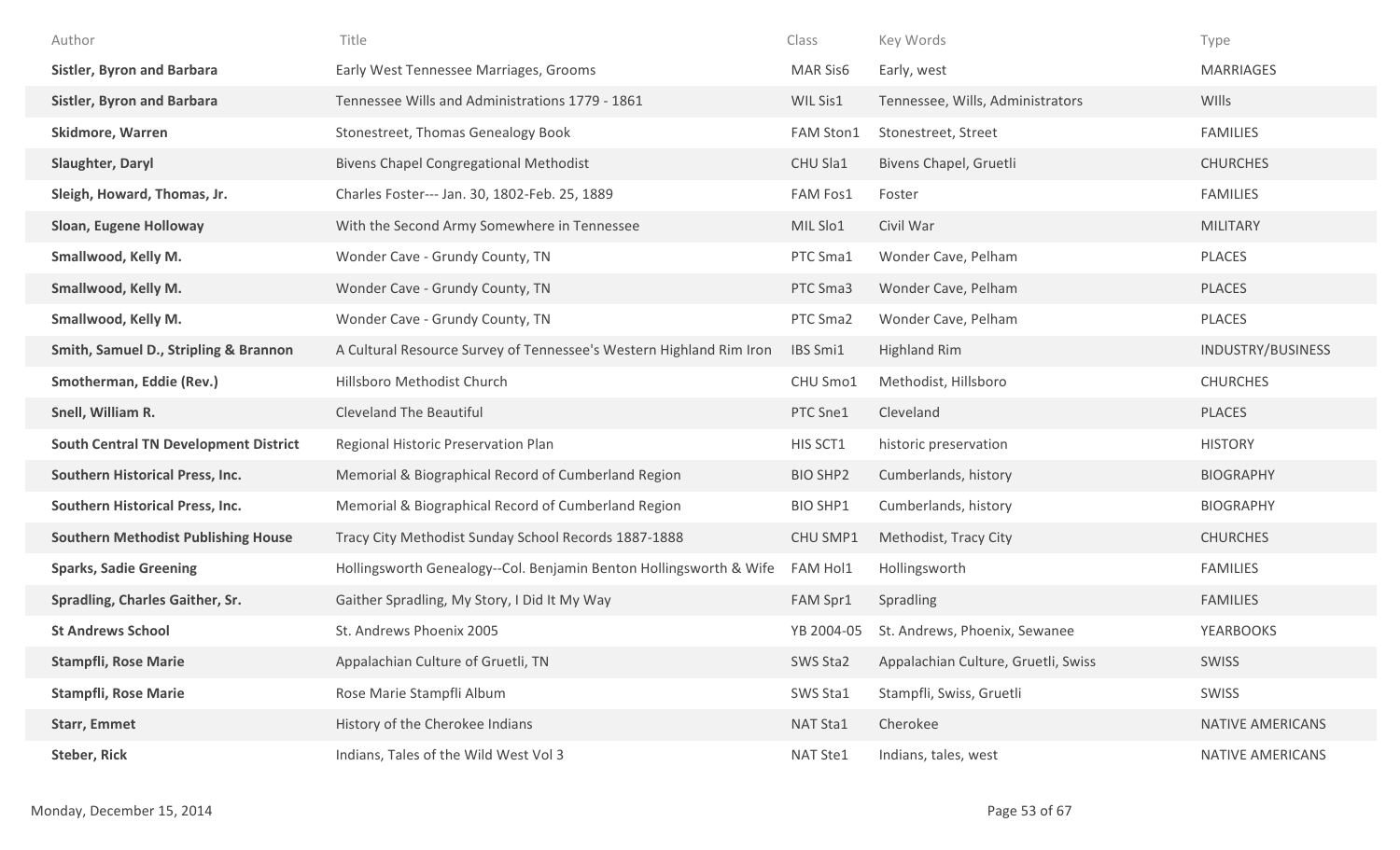| Author                          | Title                                                             | Class           | Key Words                                | Type                    |
|---------------------------------|-------------------------------------------------------------------|-----------------|------------------------------------------|-------------------------|
| <b>Steinach, Adelrich</b>       | History and Life of the Swiss Colonies in the US of North America | SWS Ste1        | Swiss, Gruetli, colony                   | <b>SWISS</b>            |
| <b>Stephens, Larry David</b>    | Not Enough Whiskers to Line a Bird's Nest                         | MIL Ste1        | Civil War                                | <b>MILITARY</b>         |
| <b>Stevenson, George</b>        | North Carolina Local History                                      | <b>GEN Ste1</b> | genealogy                                | GENEALOGY               |
| Stolzman, Fr. William           | How to Take Part in Lokota Ceremonies                             | NAT Sto1        | Lakota Sioux, ceremonies                 | NATIVE AMERICANS        |
| <b>Storm, Hyemeyohsts</b>       | Seven Arrows                                                      | NAT Sto2        | <b>Native Americans</b>                  | <b>NATIVE AMERICANS</b> |
| <b>Street, Derek</b>            | Convict Lease Program in East Tennessee                           | LCL Str1        | Convict lease, Grundy County             | LEGAL                   |
| <b>Street, James</b>            | Class Reunion Grundy Co High 1939                                 | SRU Str1        | Grundy County High School, Reunion, 1962 | <b>SCHOOL REUNION</b>   |
| Stuart, George R.               | What Every Methodist Should Know                                  | CHU Stu1        | Methodist                                | <b>CHURCHES</b>         |
| Suess, Jared H.                 | Handy Guide to Swiss Genealogical Records                         | <b>GEN Sue1</b> | genealogy                                | <b>GENEALOGY</b>        |
| <b>Sullivan, Carolyn Ramsey</b> | Conn, Crouch, Bradshaw                                            | <b>FAM Conn</b> | Conn, Crouch, Bradshaw, Winton           | <b>FAMILIES</b>         |
| <b>Summers Family</b>           | <b>Summers Family</b>                                             | FAM Sum1        | Summers                                  | <b>FAMILIES</b>         |
|                                 |                                                                   |                 |                                          |                         |
| Summit                          | Italian Family Research                                           | GEN Sum1        | genealogy                                | GENEALOGY               |
| Suter, Clara Stampfli Brock     | Be As One, One, One Memories of Growing Up in the Swiss Settlemen | <b>FAM Sta1</b> | Suter, Stampfli                          | <b>FAMILIES</b>         |
| Swafford, Elma                  | Marion County History of McKendree Church--Jasper, Tennessee      | CHU Swa1        | Methodist                                | <b>CHURCHES</b>         |
| Sweeton, John E.                | Grundy County Marriages 1916-1926                                 | MAR Swe7        | Grundy County, marriages                 | <b>MARRIAGES</b>        |
| Sweeton, John E.                | <b>Grundy County Marriages 1916-1926</b>                          | MAR Swe8        | Grundy County, marriages                 | MARRIAGES               |
| Sweeton, John E.                | <b>Grundy County Marriages 1926-1938</b>                          | MAR Swe9        | Grundy County, marriages                 | <b>MARRIAGES</b>        |
| Sweeton, John E.                | <b>Grundy County TN Marriage Records</b>                          | MAR Swe1        | Grundy County, marriages                 | <b>MARRIAGES</b>        |
| Sweeton, John E.                | <b>Grundy County TN Marriage Records</b>                          | MAR Swe1        | <b>Grundy County, marriages</b>          | <b>MARRIAGES</b>        |
| Sweeton, John E.                | Grundy County TN Marriage Records 1926-1938                       | MAR Swe1        | Grundy County, marriages                 | <b>MARRIAGES</b>        |
| Sweeton, John E.                | <b>Grundy County TN Marriages</b>                                 | MAR Swe1        | <b>Grundy County, marriages</b>          | MARRIAGES               |
| Sweeton, John E.                | <b>Grundy County TN Marriages</b>                                 | MAR Swe1        | Grundy County, marriages                 | <b>MARRIAGES</b>        |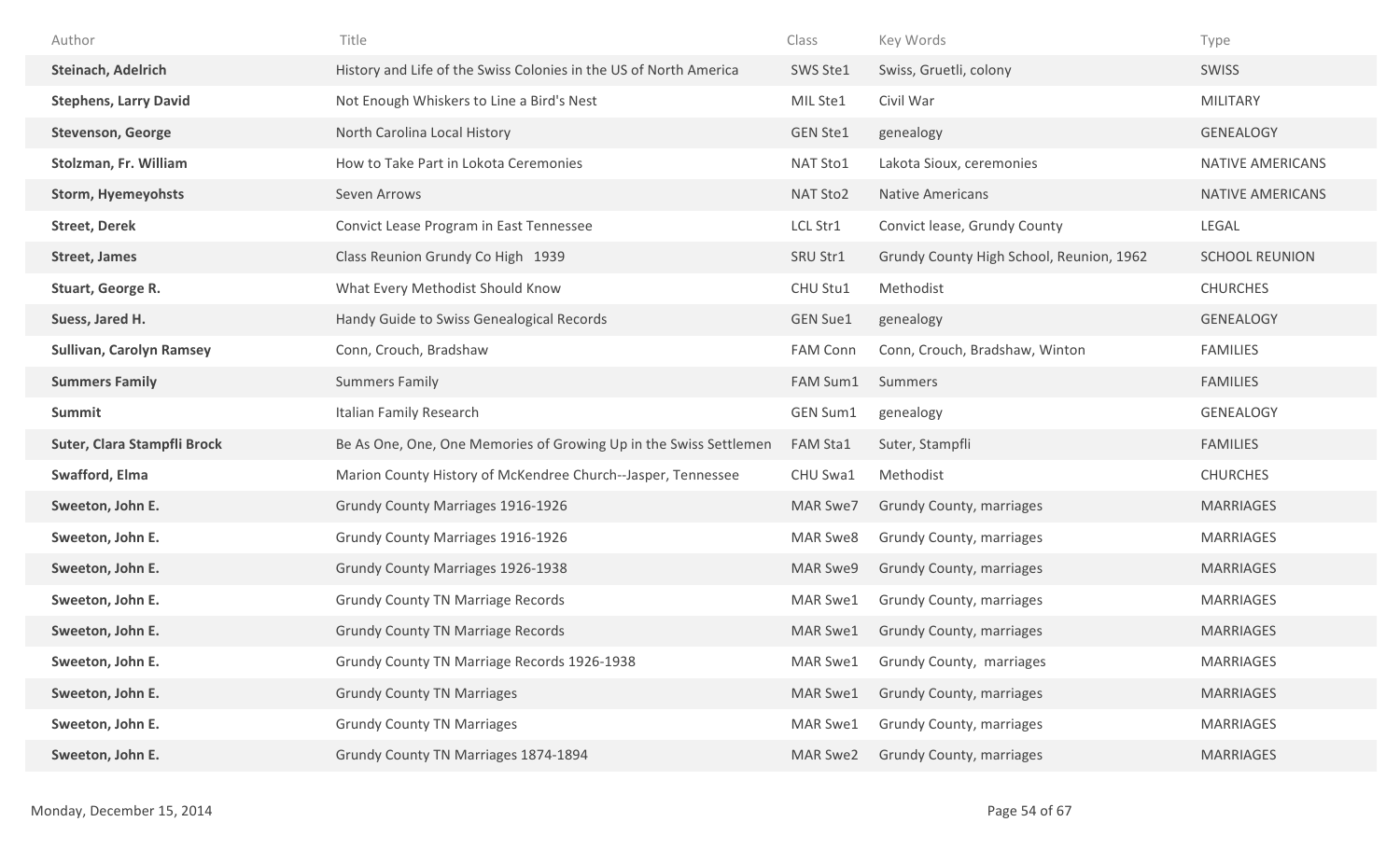| Author                                  | Title                                                               | Class          | Key Words                                        | Type              |
|-----------------------------------------|---------------------------------------------------------------------|----------------|--------------------------------------------------|-------------------|
| Sweeton, John E.                        | Grundy County TN Marriages 1874-1894                                | MAR Swe1       | Grundy County, marriages                         | <b>MARRIAGES</b>  |
| Sweeton, John E.                        | Grundy County TN Marriages 1888-1904                                | MAR Swe3       | Grundy County, marriages                         | <b>MARRIAGES</b>  |
| Sweeton, John E.                        | Grundy County TN Marriages 1888-1904                                | MAR Swe4       | Grundy County, marriages                         | <b>MARRIAGES</b>  |
| Sweeton, John E.                        | <b>Grundy County TN Marriages 19</b>                                | MAR Swe1       | Grundy County, marriages                         | <b>MARRIAGES</b>  |
| Sweeton, John E.                        | Grundy County TN Marriages 1904-1916                                | MAR Swe6       | Grundy County, marriages                         | <b>MARRIAGES</b>  |
| Sweeton, John E.                        | Grundy County TN Marriages 1904-1916                                | MAR Swe5       | Grundy County, marriages                         | <b>MARRIAGES</b>  |
| Sweeton, John E.                        | Grundy County TN Marriages 1938-1960                                | MAR Swe1       | Grundy County, marriages                         | <b>MARRIAGES</b>  |
| Sweeton, John E.                        | Grundy CountyTN Marriage Records 1938-1960                          | MAR Swe1       | Grundy County, records                           | <b>MARRIAGES</b>  |
| Sweeton, John E.                        | <b>Obituaries Grundy County Tennessee 1995</b>                      | OBT Swe1       | Grundy County, deaths                            | <b>OBITUARIES</b> |
| Sweeton, John E.                        | Wars of Warren County                                               | MIL Swe1       | Civil War, World War II, World War I, Warren Co. | <b>MILITARY</b>   |
| Swenson, Helen                          | Franklin Co TN 1860 Census & Marriages for Head of Household        | CEN Swe1       | Franklin County                                  | <b>CENSUS</b>     |
| <b>Swiss Historical Society</b>         | A Place of Trial, Toil, Happiness, and Glorious Success             | SWS SHS6       | Swiss, Gruetli, school                           | SWISS             |
| <b>Swiss Historical Society</b>         | Agricultural By Laws                                                | SWS SHS5       | Agriculture, Gruetli, Swiss, by laws             | SWISS             |
| <b>Swiss Historical Society</b>         | East Tennessee The Americn Switzerland                              | SWS SHS7       | Swiss, Gruetli, mining                           | SWISS             |
| <b>Swiss Historical Society</b>         | Excerpts from the Protocol of the Dutch Reformed Church Appendix C  | SWS SHS2       | Swiss, Gruetli, church                           | SWISS             |
| <b>Swiss Historical Society</b>         | Excerpts from the Protocol of the Dutch Reformed Church Appendix C  | SWS SHS1       | Swiss, Gruetli, church                           | <b>SWISS</b>      |
| <b>Swiss Historical Society</b>         | Minutes of the Agricultural Society Appendix E                      | SWS SHS3       | Gruetli, Swiss, Agriculture                      | SWISS             |
| <b>Swiss Historical Society</b>         | Minutes of the Agricultural Society Appendix E                      | SWS SHS4       | Gruetli, Swiss, Agriculture                      | SWISS             |
| <b>Swiss Institute for Art Research</b> | From Liotard to Le Corbusier -200 Years of Swiss Painting 1730-1930 | SWS SIA1       | Swiss, Art, Painting, Artist                     | <b>SWISS</b>      |
| <b>Swiss Radio International</b>        | Swiss Information                                                   | SWS SRI1       | Swiss Radio international, Swiss                 | SWISS             |
| <b>Tallman, Robert</b>                  | Tallman/Nunley                                                      | <b>FAM Tal</b> | Tallman, Nunley                                  | <b>FAMILIES</b>   |
| Tate, D.A.                              | Rebels, Saints and Sinners                                          | FAM Tat5       | Tate                                             | <b>FAMILIES</b>   |
| <b>Tate, Dennis &amp; Blanche</b>       | Vital Records From Grundy Co. TN. Newspapers                        | OBT Tat1       | Grundy County, births, deaths                    | <b>OBITUARIES</b> |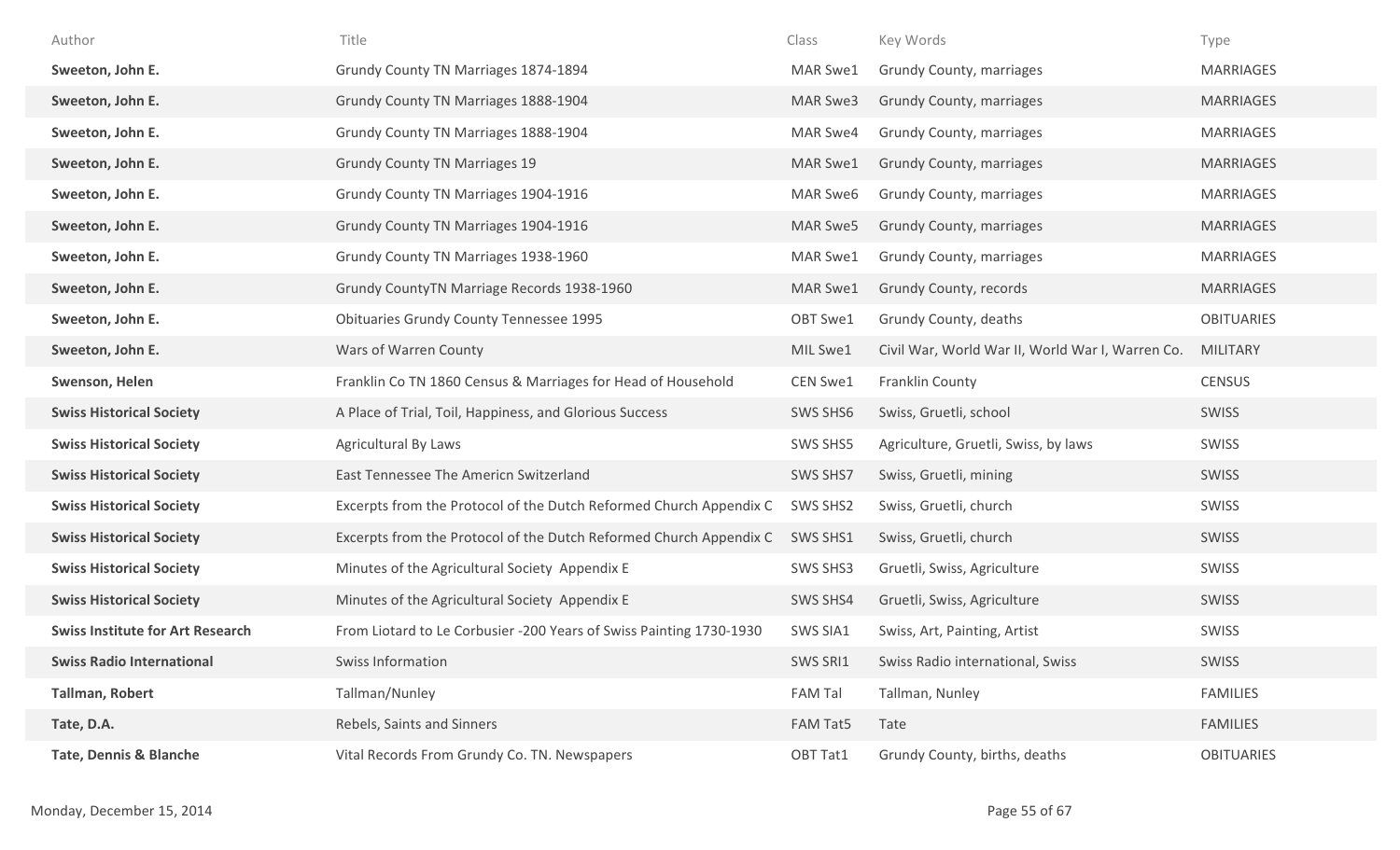| Author                                         | Title                                                                  | Class             | Key Words                               | Type                     |
|------------------------------------------------|------------------------------------------------------------------------|-------------------|-----------------------------------------|--------------------------|
| Tate, Leonard L.                               | All the Lost Octobers & Other Poems                                    | POE Tat1          | Leonard Tate, poetry, Beersheba Springs | POETRY / OTHER           |
| Tate, Leonard L.                               | All the Lost Octobers & Other Poems                                    | POE Tat2          | Leonard Tate, poetry, Beersheba Springs | POETRY / OTHER           |
| Tate, Lloyd A                                  | Marion Co. TN Tax List 1862                                            | DLT Tat1          | Marion County, tax lists                | <b>DEEDS &amp; LAND</b>  |
| Tate, Lloyd A.                                 | 1920 Census Marion Co TN Dist 1-6                                      | CEN Tat1          | <b>Marion County</b>                    | <b>CENSUS</b>            |
| Tate, Lloyd A.                                 | 1920 Census Marion Co TN Dist 7-11                                     | <b>CEN Tat2</b>   | <b>Marion County</b>                    | <b>CENSUS</b>            |
| Tate, Lloyd A.                                 | Abstracts of Death Certificates 1908-1919 Marion Co TN                 | OBT Tat2          | Marion County, death certificates       | <b>OBITUARIES</b>        |
| Tate, Lloyd A.                                 | Abstracts of Death Certificates 1920-1925 Marion Co TN                 | OBT Tat3          | Marion County, death certificates       | <b>OBITUARIES</b>        |
| Tate-DeGraff, Carol J.                         | Tate Family                                                            | FAM Tat4          | Tate                                    | <b>FAMILIES</b>          |
| <b>Taylor Publishing Co.</b>                   | U.S. Submarine Veterans of WWII                                        | MIL Tay1          | World War II, submarine                 | <b>MILITARY</b>          |
| Taylor, Colin F.                               | Native Americans, The                                                  | NAT Tay1          | <b>Native Americans</b>                 | NATIVE AMERICANS         |
| <b>Taylor, Janelle Layne</b>                   | 2004 Obituaries, Births & Livingstyle                                  | OBT Tay1          | Grundy County, Obituaries, 2004         | <b>OBITUARIES</b>        |
| <b>Taylor, Janelle Layne</b>                   | 2006 Obituaries, Births, Clippings                                     | OBT Tay2          | Grundy County, Obituaries, 2006         | <b>OBITUARIES</b>        |
| <b>Taylor, Janelle Layne</b>                   | 2007 Obituaries, Births, Clippings                                     | OBT Tay3          | Grundy County, obituaries, births       | <b>OBITUARIES</b>        |
| <b>Taylor, Janelle Layne</b>                   | Catherine Flury's Memories of Historical Places in Tracy City, TN      | PTC Tay2          | Tracy City, architecture, Flury         | <b>PLACES</b>            |
| <b>Taylor, Janelle Layne</b>                   | <b>Grundy Community Photos</b>                                         | PTC Tay3          | Grundy County, communities, photos      | <b>PLACES</b>            |
| <b>Taylor, Janelle Layne</b>                   | Pelham Valley Places                                                   | PTC Tay1          | Pelham, places, history                 | PLACES                   |
| <b>TCI Centennial Publication</b>              | Welcome to the Centennial                                              | <b>IBS TCI1</b>   | Tennessee Coa & Iron, Coal, Business    | INDUSTRY/BUSINESS        |
| <b>Tenn. 200 Celebration Advisory Committe</b> | A Celebration of the Centuries                                         | HIS Ten2          | Tennessee                               | <b>HISTORY</b>           |
| <b>Tenn. 200 Celebration Advisory Committe</b> | A Celebration of the Centuries                                         | HIS Ten1          | Tennessee                               | <b>HISTORY</b>           |
| <b>Tennessee Coal &amp; Iron Div. US Steel</b> | Biorgraphy of a Business - Tennessee Coal & Iron Division U.S. Steel C | <b>IBS TCI2</b>   | iron, coal                              | <b>INDUSTRY/BUSINESS</b> |
| <b>Tennessee Highway Patrol</b>                | Tennessee Dept. of Safety Yearbok 1974                                 | <b>YB 1974 TN</b> | Highway Patrol, Billie Jean Meeks       | <b>YEARBOOKS</b>         |
| <b>Tennessee Poetry Journal</b>                | Young Tennessee Poets - TN Poetry Journal                              | POE TPJ1          | poetry                                  | POETRY / OTHER           |
| <b>Tennessee United Daughters of Conf.</b>     | Confederate Patriot Index 1924 - 1978                                  | MIL TUD1          | Civil War, Confederate                  | MILITARY                 |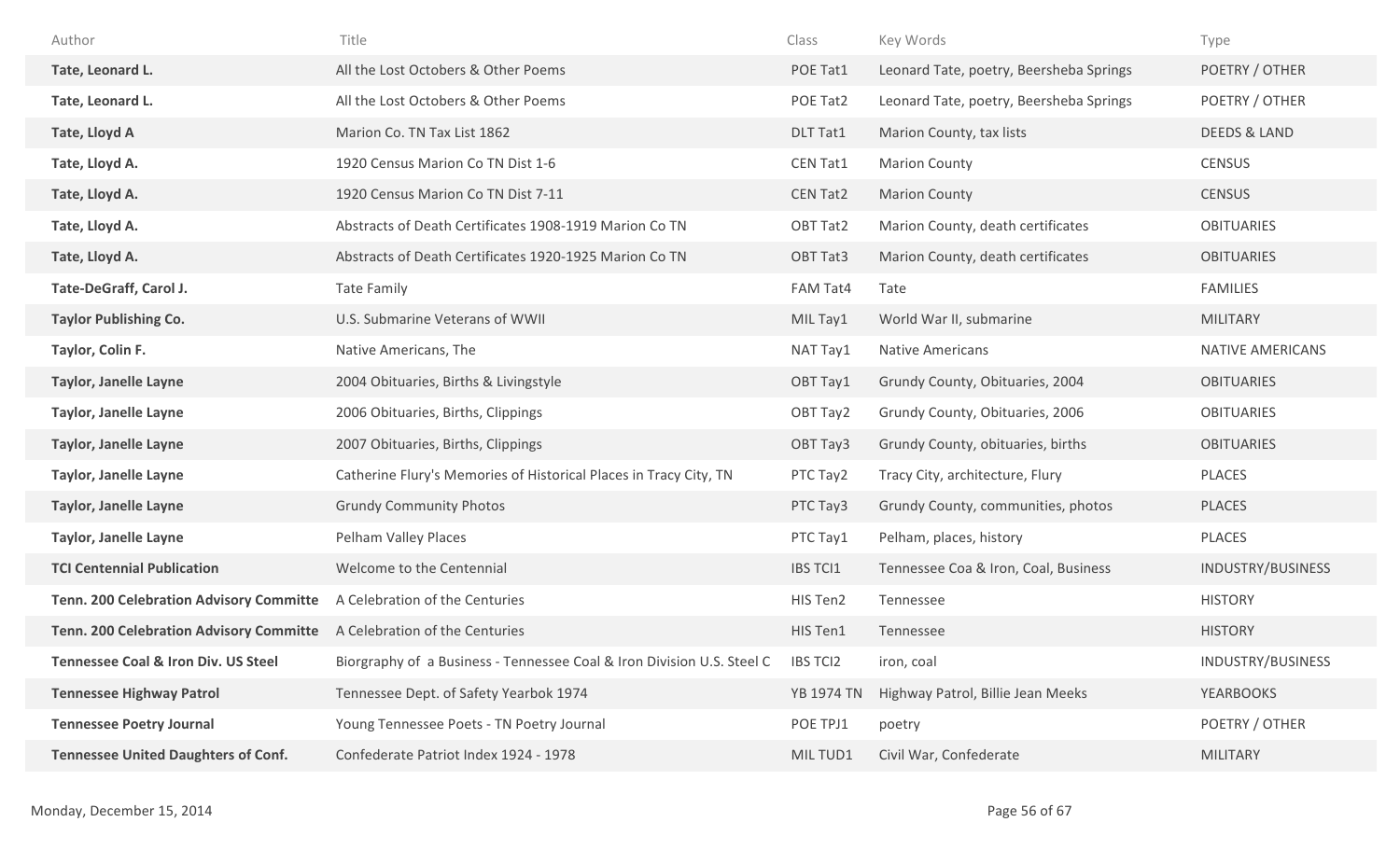| Author                                  | Title                                                    | Class           | Key Words                                                  | Type                    |
|-----------------------------------------|----------------------------------------------------------|-----------------|------------------------------------------------------------|-------------------------|
| The Bicentennial Book Comm. Lincoln Co. | Lincoln Co. TN. 1809-2009 - A Pictorial History          | HIS BBC1        | Lincoln County, Fayetteville                               | <b>HISTORY</b>          |
| <b>The Fairmount Book</b>               | <b>Fairmount School</b>                                  | SCH Car1        | Farimount, Monteagle, education, DuBose                    | <b>SCHOOLS</b>          |
| The Goodspeed Publishing Co.            | History of TN - White, Warren, Dekalb, Coffee, Cannon    | HIS GPC2        | White, Warren, DeKalb, Coffee County                       | <b>HISTORY</b>          |
| The Goodspeed Publishing Co.            | History of TN Illustrated - 30 East TN Counties          | HIS GPC1        | Tennessee counties, settlers,                              | <b>HISTORY</b>          |
| <b>The National Historical Society</b>  | Confederate Military History Vol 1 Part 1                | MIL NHS1        | Civil War, Confederate                                     | <b>MILITARY</b>         |
| <b>The National Historical Society</b>  | Confederate Military History Vol 1 Part 2                | MIL NHS2        | Civil War, Confederate                                     | <b>MILITARY</b>         |
| <b>The National Historical Society</b>  | Confederate Military History Vol 2 (Maryland & West Va.) | MIL NHS3        | Civil War, Confederate                                     | <b>MILITARY</b>         |
| <b>The National Historical Society</b>  | Confederate Military History Vol 3- Part 1 (Va.)         | MIL NHS4        | Civil War, Confederate                                     | <b>MILITARY</b>         |
| <b>The National Historical Society</b>  | Confederate Military History Vol 5- (South Carolina)     | MIL NHS7        | Civil War, Confederate                                     | MILITARY                |
| <b>Thode, Ernest</b>                    | <b>Atlas For Germanic Genealogy</b>                      | <b>GEN Tho1</b> | genealogy                                                  | <b>GENEALOGY</b>        |
| <b>Thode, Ernest</b>                    | German-English Genealogical Dictionary                   | SWS Tho1        | Swiss, German, dictionary, word meanin                     | <b>SWISS</b>            |
| <b>Thomas, Charles Edward</b>           | Purple Sewanee                                           | PTC Tho1        | Sewanee                                                    | PLACES                  |
| <b>Thomas, David Hurst</b>              | <b>Exploring Ancient Native Americans</b>                | NAT Tho1        | <b>Native Americans</b>                                    | <b>NATIVE AMERICANS</b> |
| Thomas, George Carmon, Jr.              | The Thomas Ancestors of Cheryl Ann Thomas Haynes         | FAM Tho1        | Tate                                                       | <b>FAMILIES</b>         |
| <b>Thomason &amp; Associates</b>        | Grundy Co. Historical & Architectural Inventory Vol 1    | ARC T&A1        | Houses, Architecture                                       | ARCHITECTURE            |
| <b>Thomason &amp; Associates</b>        | Grundy Co. Historical & Architectural Inventory Vol 2    | ARC T&A2        | Houses, Architecture                                       | ARCHITECTURE            |
| <b>Thomason &amp; Associates</b>        | Grundy Co.l Historical & Architectural Inventory Vol 3   | ARC T&A3        | Houses, Architecture                                       | ARCHITECTURE            |
| Thompson, Ralph                         | R.M. Payne's Toll Road & Related Stage Roads             | HIS Tho1        | Toll Road, Wonder Cave, Payne,                             | <b>HISTORY</b>          |
| Thorndale, Wm & Dollarhide, Wm.         | Map Guide to the U.S. Federal Censuses 1790-1920         | CEN Tho1        | Federal Census, 1790                                       | <b>CENSUS</b>           |
| <b>Tilberg, Frederick</b>               | Fort Necessity National Battlefield Site, Pennsylvania   | MIL Til1        | Fort Necessity, American Revolution, France, Engl MILITARY |                         |
| <b>Time Life Books-Editors of</b>       | Death in the Trenches (Grant at Petersburg)              | MIL TLB1        | Civil War, Grant, Petersburg                               | MILITARY                |
| <b>Time Life Books-Editors of</b>       | Lee Takes Command (From 7 Days to Second Bull Run)       | MIL TLB2        | Civl War, Lee, Bull Run                                    | <b>MILITARY</b>         |
| <b>TN Historical Commission</b>         | Biographical Directory of TN General Assembly Vol 2      | <b>BIO THC2</b> | lawmakers, general assembly                                | <b>BIOGRAPHY</b>        |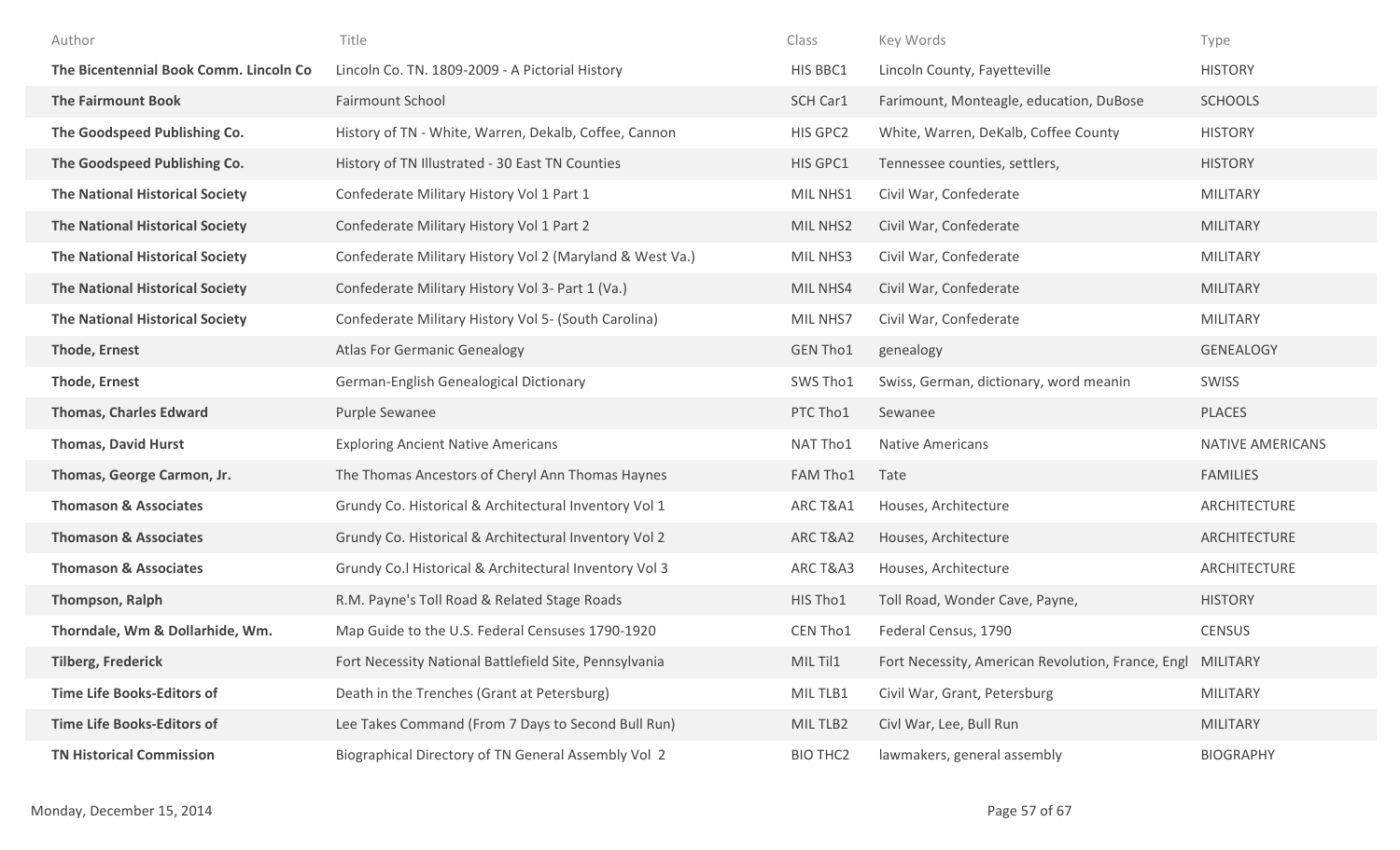| Author                           | Title                                               | Class              | Key Words                                  | Type                    |
|----------------------------------|-----------------------------------------------------|--------------------|--------------------------------------------|-------------------------|
| <b>TN Historical Commission</b>  | Biographical Directory of TN General Assembly Vol 1 | <b>BIO THC1</b>    | lawmakers, general assembly                | <b>BIOGRAPHY</b>        |
| <b>TN Historical Commission</b>  | Biographical Directory of TN General Assembly Vol 3 | <b>BIO THC4</b>    | lawmakers, general assembly                | <b>BIOGRAPHY</b>        |
| <b>TN Historical Commission</b>  | Biographical Directory of TN General Assembly Vol 4 | <b>BIO THC6</b>    | lawmakers, general assembly                | <b>BIOGRAPHY</b>        |
| <b>TN Historical Commission</b>  | Biographical Directory of TN General Assembly Vol 4 | <b>BIO THC5</b>    | lawmakers, general assembly                | <b>BIOGRAPHY</b>        |
| <b>TN Historical Commission</b>  | Biographical Directory of TN General Assembly Vol 5 | <b>BIO THC8</b>    | lawmakers, general assembly                | <b>BIOGRAPHY</b>        |
| <b>TN Historical Commission</b>  | Biographical Directory of TN General Assembly Vol 5 | <b>BIO THC7</b>    | lawmakers, general assembly                | <b>BIOGRAPHY</b>        |
| <b>TN Historical Commission</b>  | Biographical Directory of TN General Assembly Vol 6 | <b>BIO THC10</b>   | lawmakers, general assembly                | <b>BIOGRAPHY</b>        |
| <b>TN Historical Commission</b>  | Biographical Directory of TN General Assembly Vol 6 | <b>BIO THC9</b>    | lawmakers, general assembly                | <b>BIOGRAPHY</b>        |
| <b>TN Historical Society</b>     | Distinctive Women of TN                             | <b>BIO THS1</b>    | Women's history                            | <b>BIOGRAPHY</b>        |
| <b>Tracy City Elementary</b>     | Tracy City Elementary 2007-2008                     | YB 2007 Tr         | Tracy City Elementary School, Shook        | <b>YEARBOOKS</b>        |
| Tritt, Donald G.                 | Swiss Festivals in North America                    | SWS Tri1           | Swiss, Festival, Gruetli-Laager, Tennessee | SWISS                   |
| <b>Troutt, Ann</b>               | A History of Beersheba Springs Hotel & Assembly     | PTC Tro1           | Beersheba, hotel, assembly                 | PLACES                  |
| <b>Trussell, Ernest</b>          | Myers Hill Congregational Methodist, Tracy City, TN | CHU Tru1           | Methodist                                  | <b>CHURCHES</b>         |
| <b>Turner Publishing</b>         | Bedford Co. TN                                      | HIS Tur1           | <b>Bedford County</b>                      | <b>HISTORY</b>          |
| <b>Turner Publishing</b>         | Franklin Co. TN                                     | HIS Tur2           | Franklin County                            | <b>HISTORY</b>          |
| <b>Turner Publishing</b>         | Warren County, TN Pictorial History                 | HIS Tur3           | <b>Warren County</b>                       | <b>HISTORY</b>          |
| <b>Turner, Geoffery</b>          | Indians of North America                            | NAT Tur1           | <b>Native Americans</b>                    | <b>NATIVE AMERICANS</b> |
| <b>Turner, George</b>            | Geoerge Turner's Book of American Indians           | NAT Tur2           | Native Americans                           | NATIVE AMERICANS        |
| Turner, Wm. Ray & Tylor, Dola S. | Grundy County Marriages 1921-1936                   | MAR Tur1           | marriages, Grundy County                   | <b>MARRIAGES</b>        |
| <b>Tylor, Dola</b>               | A Listing of Tates Who Served in the Civil War      | FAM Tat9           | Dishroon, Tate, Freemont                   | <b>FAMILIES</b>         |
| Tylor, Dola                      | Agricultural Society of New Switzerland - Gruetli   | SWS Tyl3           | Swiss, Gruetli, Agriculture                | SWISS                   |
| Tylor, Dola                      | Coulsons of Grundy Co. TN                           | FAM Cou1           | Coulsons                                   | <b>FAMILIES</b>         |
| <b>Tylor, Dola</b>               | Hunziker                                            | FAM Hunz1 Hunziker |                                            | <b>FAMILIES</b>         |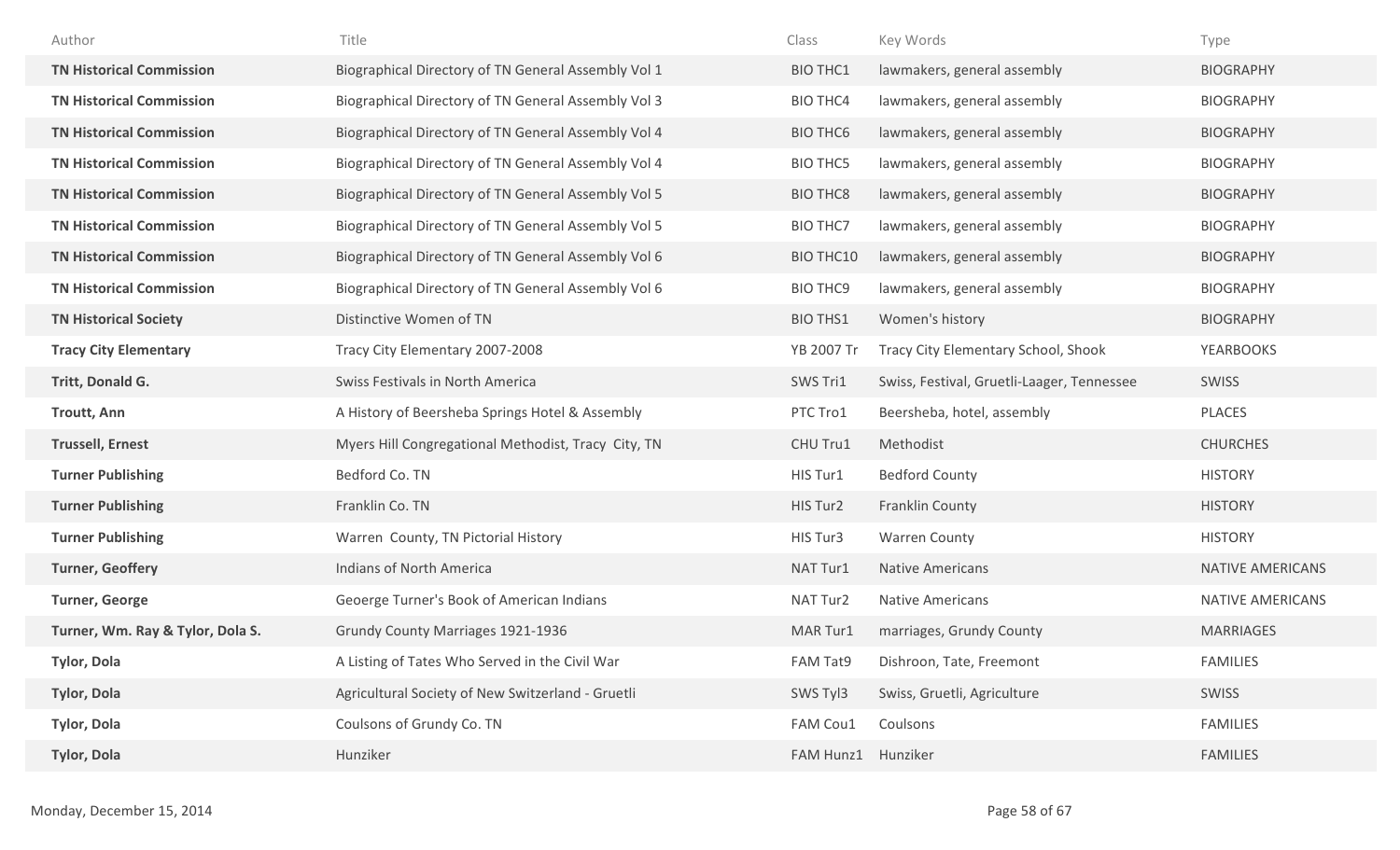| Author               | Title                                                             | Class           | Key Words                                              | Type              |
|----------------------|-------------------------------------------------------------------|-----------------|--------------------------------------------------------|-------------------|
| <b>Tylor, Dola</b>   | John Ross of Marion Co. TN                                        | <b>FAM Ros1</b> | Ross                                                   | <b>FAMILIES</b>   |
| <b>Tylor, Dola</b>   | John Ross of Marion Co. TN                                        | <b>FAM Ros2</b> | Ross                                                   | <b>FAMILIES</b>   |
| <b>Tylor, Dola</b>   | Memories of Okinawa (Photo Album)                                 | FAM Tyl1        | Thomas                                                 | <b>FAMILIES</b>   |
| <b>Tylor, Dola</b>   | <b>Plainview Cemetery</b>                                         | CEM Tyl1        | <b>Grundy County</b>                                   | <b>CEMETERIES</b> |
| <b>Tylor, Dola</b>   | Suter/Stampfli                                                    | FAM Sut1        | Suter, Stampfli                                        | <b>FAMILIES</b>   |
| <b>Tylor, Dola</b>   | Swiss Colony at Gruetli Biographical Records                      | SWS Tyl2        | Meyer, Schild, Baumgartner, Partin, Werner, Maru SWISS |                   |
| <b>Tylor, Dola</b>   | Swiss Colony Cemetery Gruetli, Tennessee                          | CEM Tyl2        | <b>Grundy County</b>                                   | <b>CEMETERIES</b> |
| <b>Tylor, Dola</b>   | Swiss Genealogical Resources from LDS                             | SWS Tyl1        | Swiss, Latter Day Saints, Genealogy, Gruetli           | SWISS             |
| <b>Tylor, Dola</b>   | <b>Tate Family Records</b>                                        | FAM Tat6        | Tate                                                   | <b>FAMILIES</b>   |
| <b>Tylor, Dola</b>   | Wichser Family of Gruetli-Laager 2008                             | <b>FAM Wic1</b> | Wichser                                                | <b>FAMILIES</b>   |
| <b>Tylor, Dola</b>   | Winchester Virginia Abstract of Wills 1794 - 1894                 | WIL Tyl1        | Winchester, Virginia, Wills                            | WIlls             |
| <b>Tylor, Dola S</b> | Grundy County & the Civil War                                     | MIL Tyl1        | Civil War, Grundy County                               | MILITARY          |
| <b>Tylor, Dola S</b> | TN War Veterans' in the Civil War Questionnaires                  | MIL Tyl2        | Civil War, Tennessee                                   | <b>MILITARY</b>   |
| Tylor, Dola S.       | 1920 Census of Grundy County, TN                                  | CEN Tyl3        | <b>Grundy County</b>                                   | <b>CENSUS</b>     |
| Tylor, Dola S.       | Births in Winchester, Virginia 1853-1860                          | BIR Tyl1        | Winchester, VA                                         | <b>BIRTHS</b>     |
| Tylor, Dola S.       | Births in Winchester, Virginia 1864                               | BIR Tyl2        | Winchester, VA                                         | <b>BIRTHS</b>     |
| Tylor, Dola S.       | Births, Deaths, and Marriages Extrated from Sequachee News 1891-1 | MAR Tyl6        | births, deaths, marriages, Sequachee Valley            | <b>MARRIAGES</b>  |
| Tylor, Dola S.       | Census Index Grundy Co. TN 1920                                   | CEN Tyl4        | <b>Grundy County</b>                                   | <b>CENSUS</b>     |
| Tylor, Dola S.       | Grundy County Marriage Index - Loose Papers                       | MAR Tyl1        | Grundy County, papers                                  | <b>MARRIAGES</b>  |
| Tylor, Dola S.       | Index to Warren County Marriages 1852-1900                        | MAR Tyl4        | index, Warren County                                   | <b>MARRIAGES</b>  |
| Tylor, Dola S.       | Index to Warren County, Marriages 1852-1900                       | MAR Tyl5        | index, Warren County                                   | <b>MARRIAGES</b>  |
| Tylor, Dola S.       | Neighbors in Grundy Co. 1850                                      | HIS Tyl2        | Grundy County, census                                  | <b>HISTORY</b>    |
| Tylor, Dola S.       | Neighbors in Grundy County, TN (1850 Census)                      | CEN Tyl5        | <b>Grundy County</b>                                   | CENSUS            |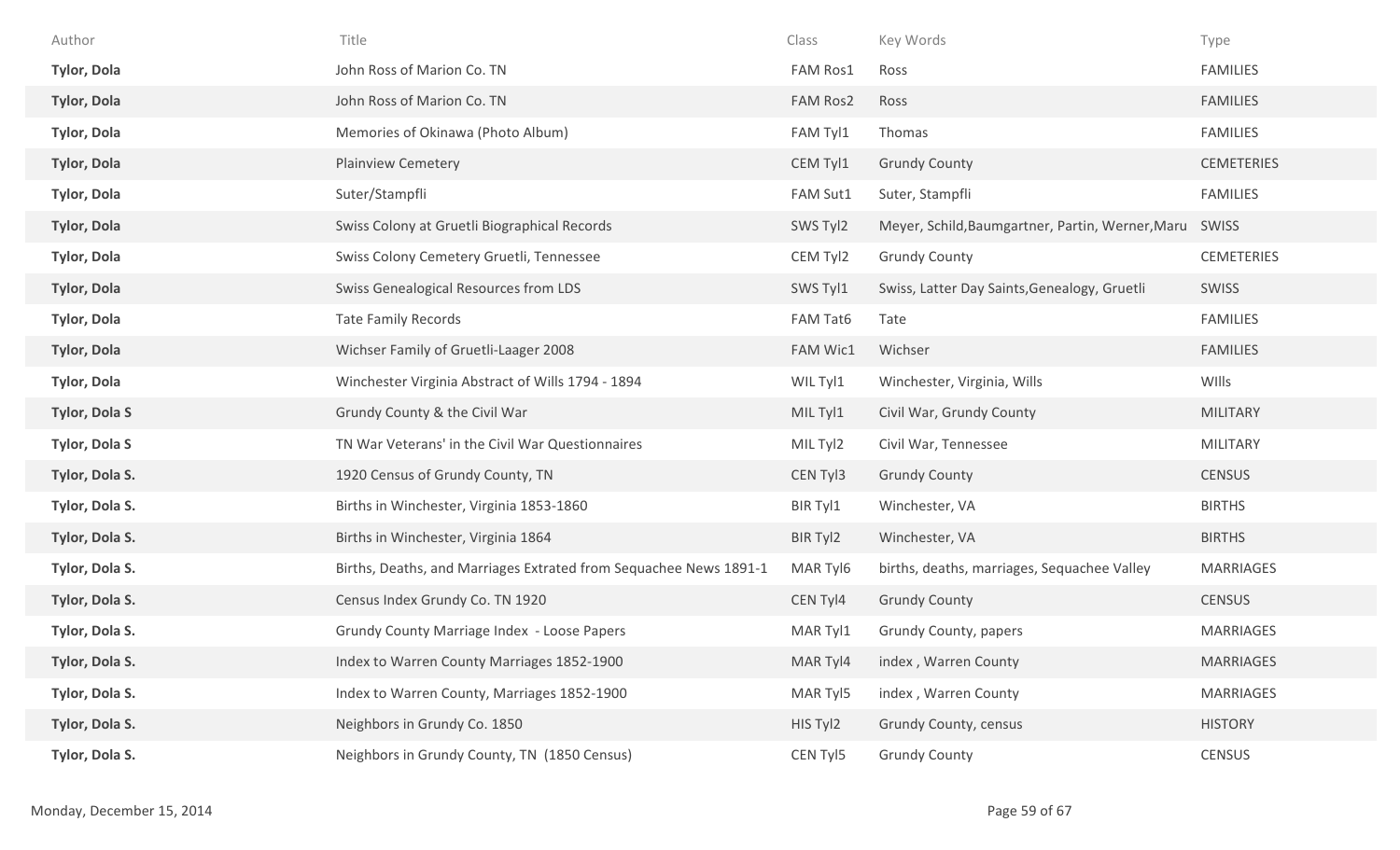| Author                                 | Title                                                           | Class           | Key Words                            | Type                    |
|----------------------------------------|-----------------------------------------------------------------|-----------------|--------------------------------------|-------------------------|
| Tylor, Dola S.                         | Neighbors in Grundy County, TN (1850 Census)                    | CEN Tyl1        | <b>Grundy County</b>                 | <b>CENSUS</b>           |
| Tylor, Dola S.                         | New Neighbors in Grundy Co. 1860                                | HIS Tyl1        | Grundy County, census                | <b>HISTORY</b>          |
| Tylor, Dola S.                         | Swiss Colony Census 1880                                        | CEN Tyl2        | Grundy County, Swiss Colony, Gruetli | <b>CENSUS</b>           |
| Tylor, Dola S. and Turner, William Ray | Grundy County, Tennessee Marriages 1880-1900                    | MAR Tyl7        | Grundy County, marriages             | MARRIAGES               |
| Tylor, Dola S. and Turner, William Ray | Grundy County, Tennessee Marriages 1880-1900                    | MAR Tyl2        | Grundy County, marriages             | <b>MARRIAGES</b>        |
| Tylor, Dola S. and Turner, William Ray | Grundy County, Tennessee Marriages 1921-1936                    | MAR Tyl3        | Grundy County, marriages             | <b>MARRIAGES</b>        |
| Tylor, Dola S. and Turner, William Ray | Marriage Book No 1 1853-1931 of Winchester VA Marriage Licenses | MAR Tyl14       | Winchester County, VA, marriages     | <b>MARRIAGES</b>        |
| Tylor, Dola Schild                     | Tennesseans in the State Penitentiary 1831 - 1850               | LCL Tyl1        | Penitentiary                         | LEGAL                   |
| <b>U S News &amp; World Report</b>     | 200 Years - Bicentennial History of the U.S. Vol 1              | AmH USN1        | US History, American History         | <b>AMERICAN HISTORY</b> |
| <b>U.S. Census Bureau</b>              | U.S. Census Grundy Co. TN 1850                                  | CEN USC1        | <b>Grundy County</b>                 | <b>CENSUS</b>           |
| <b>U.S. Census Bureau</b>              | U.S. Census Grundy Co. TN 1850                                  | CEN USC1        | <b>Grundy County</b>                 | <b>CENSUS</b>           |
| <b>U.S. Census Bureau</b>              | U.S. Census Grundy Co. TN 1850                                  | CEN USC2        | <b>Grundy County</b>                 | <b>CENSUS</b>           |
| <b>U.S. Census Bureau</b>              | U.S. Census Grundy Co. TN 1880                                  | CEN USC3        | <b>Grundy County</b>                 | <b>CENSUS</b>           |
| <b>U.S. Census Bureau</b>              | U.S. Census Grundy Co. TN 1920                                  | CEN USC6        | <b>Grundy County</b>                 | <b>CENSUS</b>           |
| <b>U.S. Census Bureau</b>              | U.S. Census Grundy Co. TN 1920                                  | <b>CEN USC5</b> | <b>Grundy County</b>                 | <b>CENSUS</b>           |
| <b>U.S. Census Bureau</b>              | U.S. Census of Grundy County (1930)                             | CEN USC7        | <b>Grundy County</b>                 | <b>CENSUS</b>           |
| <b>U.S. Census Bureau</b>              | US Census Grundy Co TN 1910                                     | <b>CEN USC4</b> | <b>Grundy County</b>                 | <b>CENSUS</b>           |
| <b>U.S. Census Bureau</b>              | Warren Co TN 1870 Census                                        | CEN USC10       | <b>Warren County</b>                 | <b>CENSUS</b>           |
| <b>U.S. Census Returns</b>             | 1830 Warren Co TN Census                                        | <b>CEN USC8</b> | <b>Warren County</b>                 | <b>CENSUS</b>           |
| <b>U.S. Census Returns</b>             | Warren Co TN 1860 Census                                        | CEN USC9        | <b>Warren County</b>                 | <b>CENSUS</b>           |
| <b>University of the South</b>         | Cap & Gown 1991                                                 | YB 1991 U       | University of the South, Sewanee     | <b>YEARBOOKS</b>        |
| <b>University of the South</b>         | Cap & Gown 2000                                                 | YB 2000 U       | University of the South, Sewanee     | <b>YEARBOOKS</b>        |
| <b>University of the South</b>         | Cap & Gown 2000                                                 | YB 2001U        | University of the South, Sewanee     | <b>YEARBOOKS</b>        |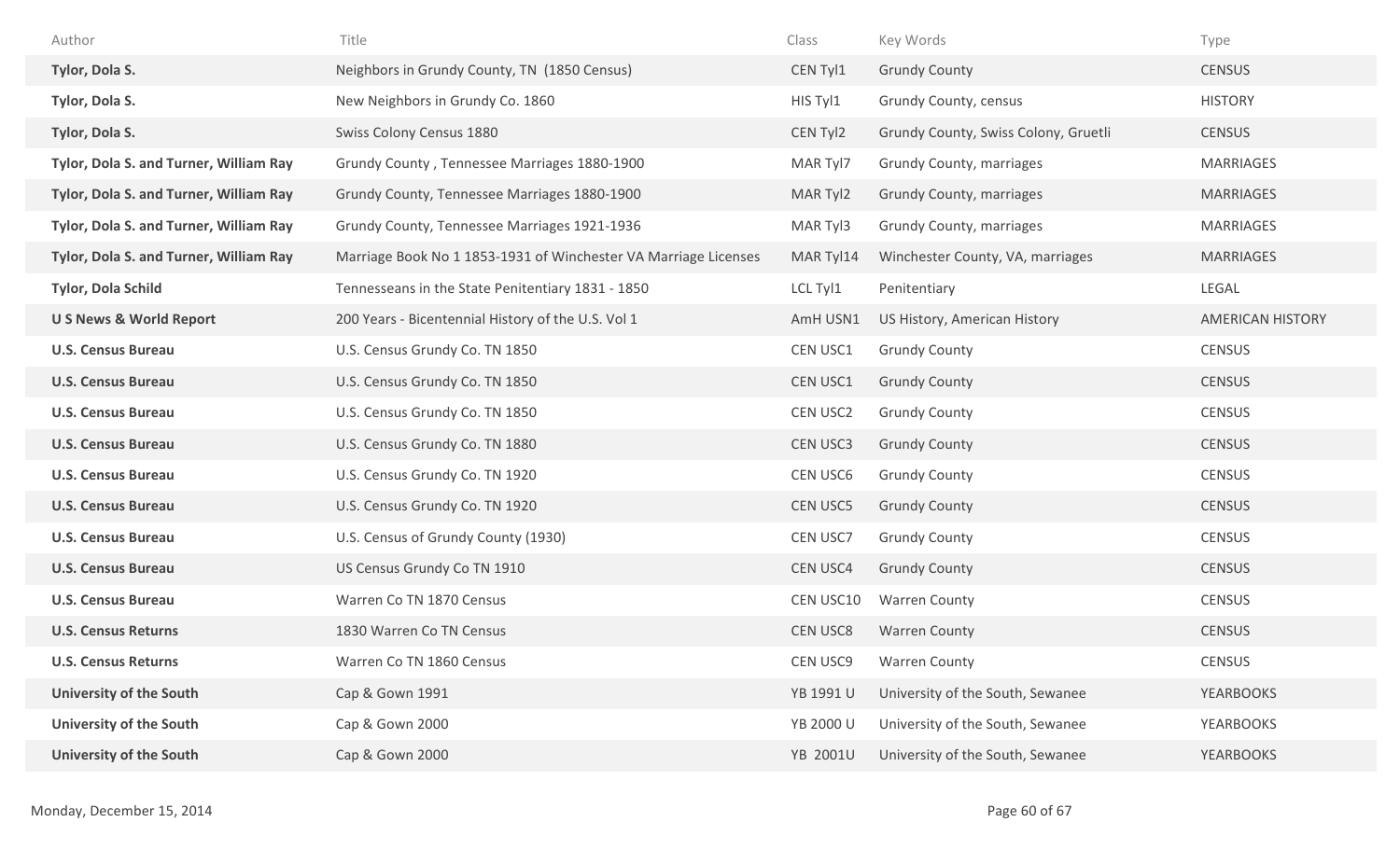| Author                                     | Title                                                                | Class           | Key Words                                     | Type                    |
|--------------------------------------------|----------------------------------------------------------------------|-----------------|-----------------------------------------------|-------------------------|
| <b>University of TN</b>                    | 4 H, A Tennessee Tradition                                           | ORG UoT1        | 4-H Club, organization, club                  | ORGANIZATIONS / CLUBS   |
| <b>University of TN</b>                    | Records Management for County Government                             | <b>GEN UoT1</b> | genealogy                                     | GENEALOGY               |
| <b>US News &amp; World Report</b>          | 200 Years - Bicentennial History of the U.S. Vol 2                   | AmH USN2        | US History, American History                  | <b>AMERICAN HISTORY</b> |
| <b>Utter, Vickey</b>                       | Western North Carolina Ancestor Chart Vol. III                       | SWS Utt1        | Buncombe County, NC; Ancestor, Family history | <b>SWISS</b>            |
| <b>Van Buren County Historical Society</b> | White County Marriage Records - Part of Book 1 Jan 11, 1859-June 11, | MAR VBC1        | White County                                  | <b>MARRIAGES</b>        |
| Van West, Carroll                          | The Tenn. Encycolpedia of History and Culture                        | HIS Van1        | Tennessee                                     | <b>HISTORY</b>          |
| VanRickley, Charles N & Beth Kilgore       | Descendants of James William Kilgore                                 | FAM Kil3        | Kilgore                                       | <b>FAMILIES</b>         |
| <b>Viola Citizens</b>                      | A Description of Viola - Treasured Memories                          | PTC Vio3        | Viola                                         | PLACES                  |
| <b>Viola Citizens</b>                      | A Description of Viola Going Back Vol 1                              | PTC Vio1        | Viola                                         | PLACES                  |
| <b>Viola Citizens</b>                      | To Viola 1990                                                        | PTC Vio2        | Viola                                         | PLACES                  |
| Vogt, John & Keathley, T. William, Jr      | Lee County VA Marriages 1830-1836                                    | MAR Vog2        | Lee County, VA                                | <b>MARRIAGES</b>        |
| Vogt, John & Kethley, T. William Jr.       | Marriage Book No. 1 (1853-1931)                                      | MAR Vog1        | marriage                                      | <b>MARRIAGES</b>        |
| <b>Waldenmaier, Inez</b>                   | Virgina Marriage Records before 1853                                 | MAR Wal1        | Virginia, marriages                           | <b>MARRIAGES</b>        |
| Waldrop, Frank C.                          | Mountain Voices with Index                                           | PTC Wal1        | Monteagle Sunday School Assembly              | PLACES                  |
| <b>Walker, Ann Kendrick</b>                | Alfred Montgomery Shook                                              | Fam Sho2        | Shook                                         | <b>FAMILIES</b>         |
| <b>Walker, Tammy F. Smith</b>              | Walker, King, Whitman, Bess Cemeteries Beersheba Springs, TN         | CEM Wal1        | <b>Grundy County</b>                          | <b>CEMETERIES</b>       |
| Wall, Steve                                | <b>Wisdom's Daughters</b>                                            | NAT Wal1        | <b>Native Americans</b>                       | NATIVE AMERICANS        |
| Walters, Judith A.                         | Diary of Allen Franklin Scruggs--(1803-1902)                         | FAM Scr1        | Scruggs                                       | <b>FAMILIES</b>         |
| Wannamaker, Monty & Keathley, Chris        | McMinnville                                                          | HIS Wan2        | Warren County, McMinnville                    | <b>HISTORY</b>          |
| Wannamaker, Monty & Keathley, Chris        | <b>Warren County</b>                                                 | HIS Wan1        | <b>Warren County</b>                          | <b>HISTORY</b>          |
| War Cloud, Paul                            | Dakota Sioux Indian Dictionary                                       | NAT War1        | Dakota Sioux, Indians, dictionary             | NATIVE AMERICANS        |
| <b>Warren Co. Heritage Book Committee</b>  | The Heritage of Warren Co, TN 1807-2005                              | HIS WCH2        | <b>Warren County</b>                          | <b>HISTORY</b>          |
| Warren Co. Heritage Book Committee         | The Heritage of Warren Co, TN 1807-2005                              | HIS WCH1        | <b>Warren County</b>                          | <b>HISTORY</b>          |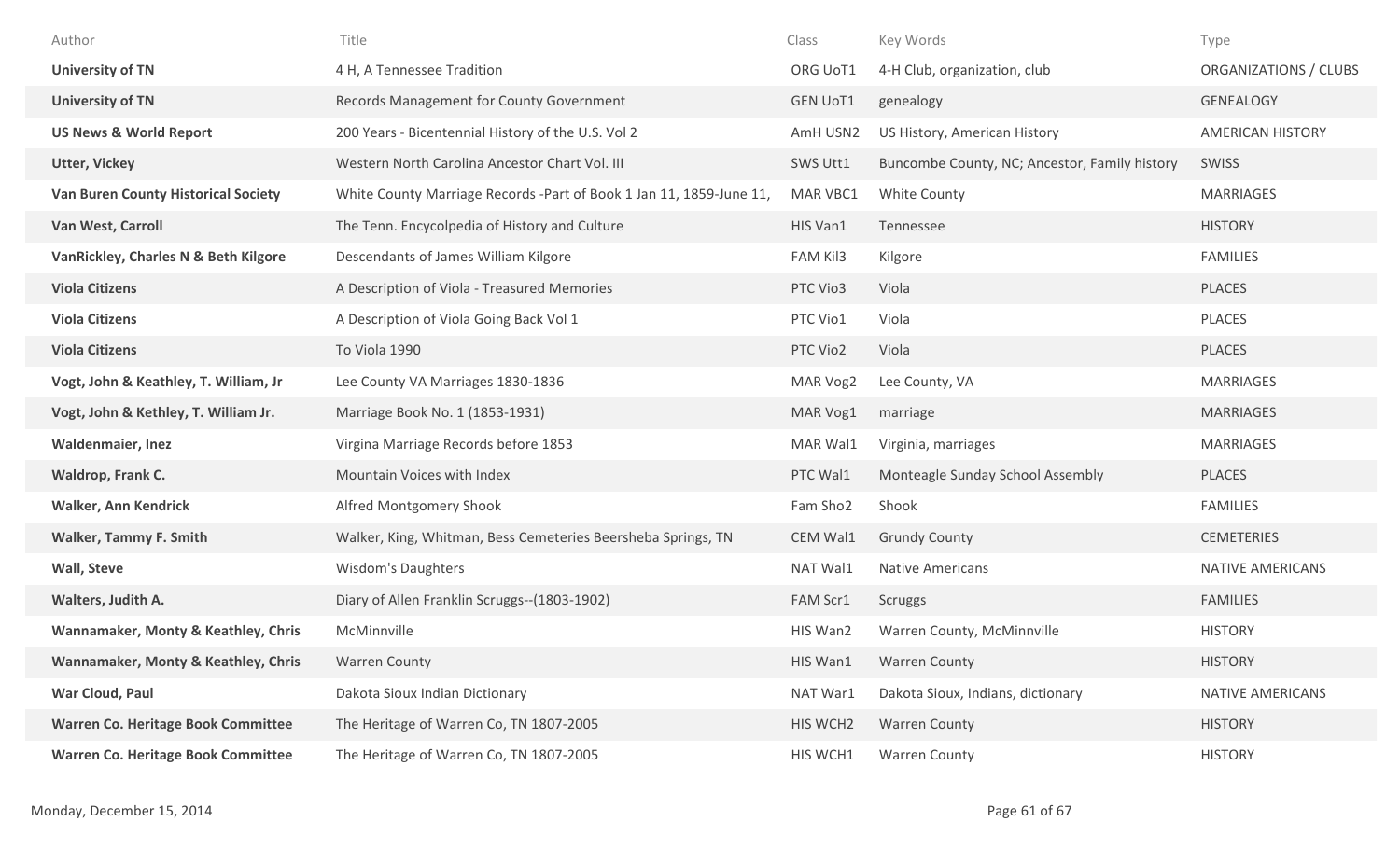| Author                                    | Title                                                                | Class           | Key Words                                     | Type              |
|-------------------------------------------|----------------------------------------------------------------------|-----------------|-----------------------------------------------|-------------------|
| Warren, B.                                | Protocol of the Community of Switzerland - Grundy County Tennessee   | SWS War2        | Gruetli, church records, Swiss, porotcol      | <b>SWISS</b>      |
| <b>Webb, Nonie</b>                        | Exploring the Oldest Historical map of Marion County, TN             | HIS Web3        | Marion County, Native Americans, map          | <b>HISTORY</b>    |
| <b>Webb, Nonie</b>                        | Hales Bar Lock & Dam                                                 | HIS Web4        | Hale's Bar Dam, Marion County                 | <b>HISTORY</b>    |
| Webb, Nonie                               | <b>Keepsake Memories</b>                                             | HIS Web5        | Marion County, Grundy County, Native American | <b>HISTORY</b>    |
| <b>Webb, Nonie</b>                        | Marion Co. TN 1817-1930                                              | HIS Web1        | <b>Marion County</b>                          | <b>HISTORY</b>    |
| <b>Webb, Nonie</b>                        | Marion Co. TN 1817-1930                                              | HIS Web2        | <b>Marion County</b>                          | <b>HISTORY</b>    |
| <b>Webb, Nonie</b>                        | Tahleguah, Indian Territory Nov. 17, 1905                            | NAT Web1        | Tahleguah, Native Americans, Indian Territory | NATIVE AMERICANS  |
| <b>Webb, Nonie</b>                        | Webb Family                                                          | FAM Web1        | Webb                                          | <b>FAMILIES</b>   |
| <b>Webb, Nonie Hlobil</b>                 | Exploring the Oldest Historical Map of Marion County                 | PTC Web2        | <b>Marion County</b>                          | <b>PLACES</b>     |
| <b>Webb, Nonie Hlobil</b>                 | Ketner's Mill                                                        | PTC Web1        | Ketner's Mill, Marion County                  | <b>PLACES</b>     |
| <b>Webb, Nonie Hlobil</b>                 | Old Mines & Miners of Marion Co. Tennessee                           | IBS Web2        | miners                                        | INDUSTRY/BUSINESS |
| <b>Webb, Nonie Hlobil</b>                 | Old Mines & Miners of Marion Co. Tennessee                           | IBS Web1        | miners                                        | INDUSTRY/BUSINESS |
| Welsch, Erwin K.                          | Research Resources in France                                         | <b>GEN Wel1</b> | genealogy, France                             | <b>GENEALOGY</b>  |
| Werner, Bud                               | Ikard B. Woodward Book 1893-1910                                     | HIS Wer1        | <b>Grundy County</b>                          | <b>HISTORY</b>    |
| Werner, Sam                               | Checks Written by Sam Werner                                         | IBS Wer1        | checks, Werner                                | INDUSTRY/BUSINESS |
| West, Judy F.                             | Manchester Coffee County, TN                                         | PTC Wes1        | Manchester, Coffee County                     | PLACES            |
| Weston, Edgar E; Burnette; L.H.& Gladys   | Burnett Family Descendants of Elihu & Celia Burnett from Pelham Vall | FAM Bur1        | <b>Burnett</b>                                | <b>FAMILIES</b>   |
| Weston, Edgar E; Burnette; L.H.& Gladys   | Burnett Family Descendants of Elihu & Celia Burnett from Pelham Vall | FAM Bur2        | <b>Burnett</b>                                | <b>FAMILIES</b>   |
| <b>White Co. Retired Teachers' Assoc.</b> | It Happened in White Co. TN                                          | HIS WCR2        | <b>White County</b>                           | <b>HISTORY</b>    |
| <b>Whitey, Edythe Rucker</b>              | Roster & Soldiers The TN DAR 1960-1970 vol 2                         | MIL Whi2        | American Revolution, DAR                      | <b>MILITARY</b>   |
| <b>Whitley, Edythe</b>                    | Some of the Descendants of Rev. Richard Denton                       | FAM Den1        | Denton                                        | <b>FAMILIES</b>   |
| <b>Whitley, Edythe</b>                    | Some of the Descendants of Rev. Richard Denton                       | FAM Den1        | Denton                                        | <b>FAMILIES</b>   |
| <b>Whitley, Edythe Rucker</b>             | Lincoln County, Tennessee Marriages 1838-1880                        | MAR Whi1        | Lincoln County, marriages                     | <b>MARRIAGES</b>  |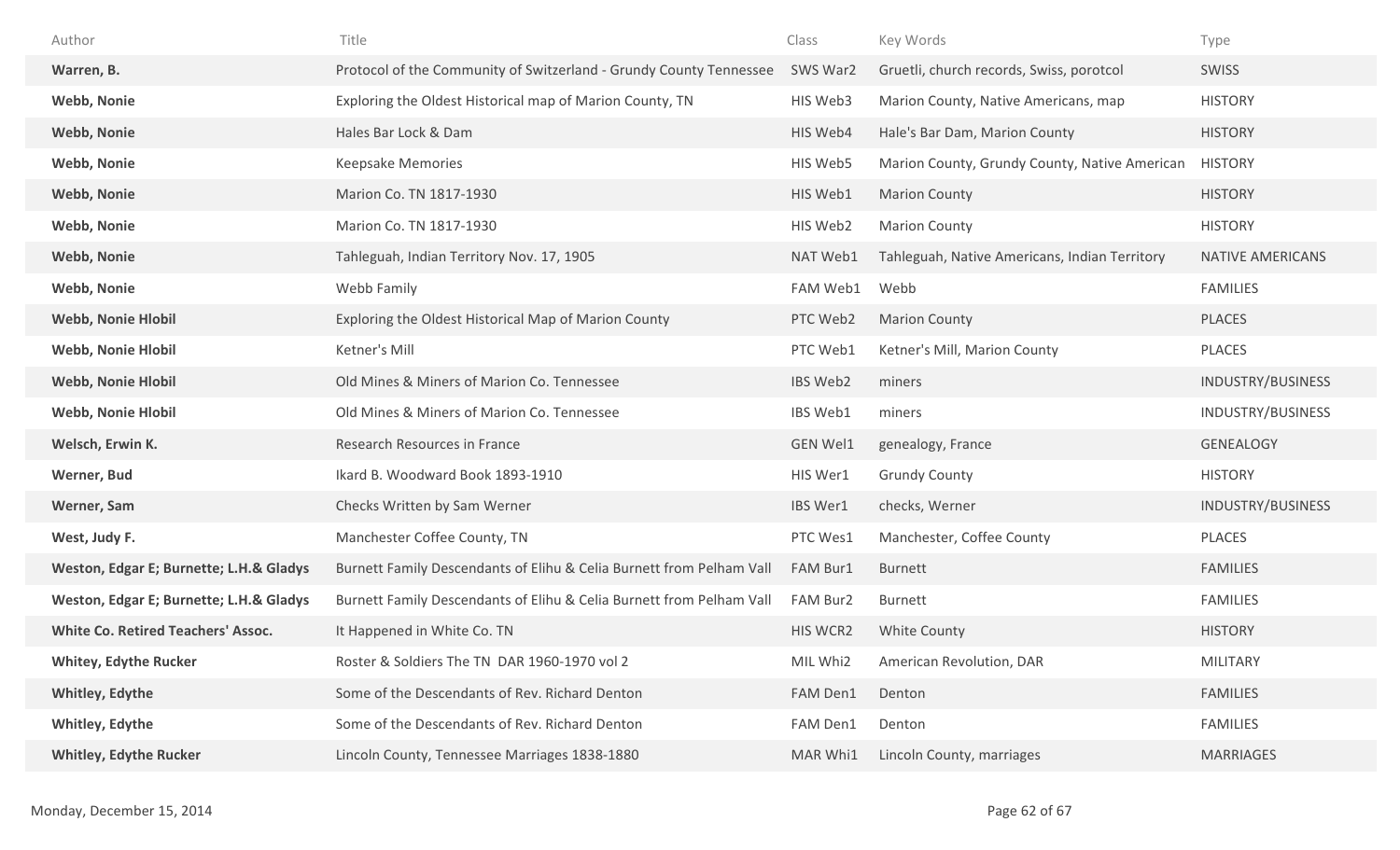| Author                                    | Title                                                       | Class           | Key Words                            | Type              |
|-------------------------------------------|-------------------------------------------------------------|-----------------|--------------------------------------|-------------------|
| <b>Whitley, Edythe Rucker</b>             | Marriages of Rutherford County, Tenn.                       | MAR Whi2        | Rutherford County, marriages         | <b>MARRIAGES</b>  |
| <b>Whitley, Edythe Rucker</b>             | Roster & Soldiers TN Society of the DAR 1894-1960           | MIL Whi1        | American Revolution, DAR             | <b>MILITARY</b>   |
| <b>Whitley, Edythe Rucker</b>             | Sumner County TN Abstract of Will Books 1 and 2 1788 - 1842 | WIL Whi1        | Sumner County, Inventories, Wills    | WIlls             |
| <b>Whitley, Edythe Rucker</b>             | Tennessee Genealogical Record - Records of Early Settlers   | HIS Whi1        | Tennessee, pioneers                  | <b>HISTORY</b>    |
| <b>Whtie Co. Retired Teachers' Assoc.</b> | Field Trips Into White Co. History                          | HIS WCR1        | White County                         | <b>HISTORY</b>    |
| Wiggins, Joe (Rev.)                       | Cowan Cumberland Presbyterian Church                        | CHU Wig1        | Cumberland Presbyterian, Cowan       | <b>CHURCHES</b>   |
| Wilhelm, Mae King                         | Scenes of the Past                                          | HIS Wil4        | <b>Grundy County</b>                 | <b>HISTORY</b>    |
| Wilhelm, Mae                              | <b>Grundy Coounty Marriages 1850-1894</b>                   | MAR Wil1        | <b>Grundy County, marriages</b>      | <b>MARRIAGES</b>  |
| Wilhelm, Mae                              | <b>Grundy County Marriages</b>                              | MAR Wil2        | Grundy County, marriages             | <b>MARRIAGES</b>  |
| <b>Wilhelm, Mae King</b>                  | 1998 Grundy County Obituaries                               | OBT Wil2        | Grundy Oounty, Grundy, births        | <b>OBITUARIES</b> |
| <b>Wilhelm, Mae King</b>                  | Aylor & Layne Family                                        | FAM Ayl2        | Aylor, Layne                         | <b>FAMILIES</b>   |
| <b>Wilhelm, Mae King</b>                  | Aylor & Layne Family                                        | FAM Ayl1        | Adams, Sanders                       | <b>FAMILIES</b>   |
| <b>Wilhelm, Mae King</b>                  | Daniel Cicero King Family                                   | FAM Kin2        | King                                 | <b>FAMILIES</b>   |
| <b>Wilhelm, Mae King</b>                  | <b>Descendants of Thomas Sanders</b>                        | FAM San4        | Sanders                              | <b>FAMILIES</b>   |
| <b>Wilhelm, Mae King</b>                  | <b>Gowen Family Files</b>                                   | FAM Gow1        | Gowen                                | <b>FAMILIES</b>   |
| <b>Wilhelm, Mae King</b>                  | King, Kilgore, Sanders, Meadows Relatives                   | FAM Kin6        | King, Kilgore, Sanders, Meadows      | <b>FAMILIES</b>   |
| <b>Wilhelm, Mae King</b>                  | King, Sanders Family                                        | FAM Kin3        | King, Sanders                        | <b>FAMILIES</b>   |
| <b>Wilhelm, Mae King</b>                  | King, Sanders, Richardson                                   | FAM Kin4        | King, Sanders, Richardson            | <b>FAMILIES</b>   |
| <b>Wilhelm, Mae King</b>                  | Layne, King, Trussell, McFarland Families                   | FAM Lay5        | Layne, King, Trussell, McFarland     | <b>FAMILIES</b>   |
| <b>Wilhelm, Mae King</b>                  | Mae King Collection                                         | <b>FAM Kin1</b> | King                                 | <b>FAMILIES</b>   |
| <b>Wilhelm, Mae King</b>                  | Military Records of James B. Gowen                          | Mil Wil1        | Gowen                                | <b>MILITARY</b>   |
| <b>Wilhelm, Mae King</b>                  | Miscellaneous Death Records 1851-1966                       | OBT Wil9        | Grundy Rounty, miscellaneous, births | <b>OBITUARIES</b> |
| Wilhelm, Mae King                         | Obituaries of Giles Co, TN Vol 1 A-J                        | OBT Wil1        | <b>Giles County</b>                  | <b>OBITUARIES</b> |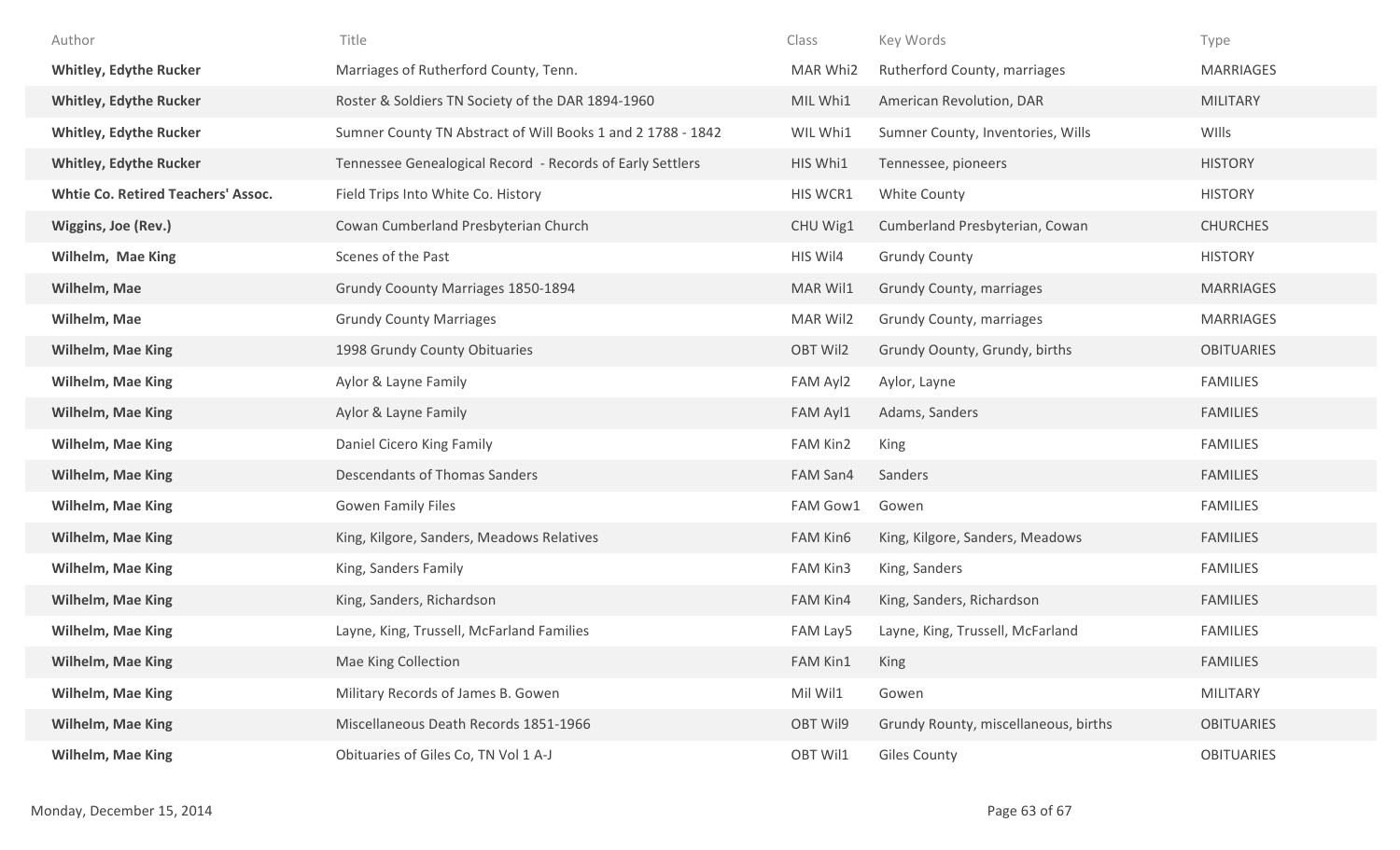| Author                   | Title                                                               | Class           | Key Words                 | Type              |
|--------------------------|---------------------------------------------------------------------|-----------------|---------------------------|-------------------|
| <b>Wilhelm, Mae King</b> | Obituaries of Giles Co, TN Vol 2 K-Z                                | OBT Wil2        | <b>Giles County</b>       | <b>OBITUARIES</b> |
| Wilhelm, Mae King        | Obituaries of Grundy Co TN Vol 1 A-L                                | OBT Wil6        | <b>Grundy County</b>      | <b>OBITUARIES</b> |
| <b>Wilhelm, Mae King</b> | Obituaries of Grundy Co TN Vol 1 A-L                                | OBT Wil5        | <b>Grundy County</b>      | <b>OBITUARIES</b> |
| Wilhelm, Mae King        | Obituaries of Grundy Co TN Vol 1 A-L                                | OBT Wil4        | <b>Grundy County</b>      | <b>OBITUARIES</b> |
| <b>Wilhelm, Mae King</b> | Obituaries of Grundy Co TN Vol 1 A-L                                | OBT Wil7        | <b>Grundy County</b>      | <b>OBITUARIES</b> |
| <b>Wilhelm, Mae King</b> | Obituaries of Grundy Co TN Vol 1 A-L                                | OBT Wil3        | <b>Grundy County</b>      | <b>OBITUARIES</b> |
| Wilhelm, Mae King        | Obituaries of Grundy Co TN Vol 2 M-Z                                | OBT Wil12       | <b>Grundy County</b>      | <b>OBITUARIES</b> |
| <b>Wilhelm, Mae King</b> | Obituaries of Grundy Co TN Vol 2 M-Z                                | OBT Wil11       | <b>Grundy County</b>      | <b>OBITUARIES</b> |
| <b>Wilhelm, Mae King</b> | Obituaries of Grundy Co TN Vol 2 M-Z                                | OBT Wil13       | <b>Grundy County</b>      | <b>OBITUARIES</b> |
| <b>Wilhelm, Mae King</b> | Obituaries of Grundy Co TN Vol 2 M-Z                                | OBT Wil14       | <b>Grundy County</b>      | <b>OBITUARIES</b> |
| Wilhelm, Mae King        | Obituaries of Grundy Co. TN Vol 1 A-L                               | <b>OBT Wil8</b> | <b>Grundy County</b>      | <b>OBITUARIES</b> |
| <b>Wilhelm, Mae King</b> | Obituaries of Grundy Co. TN Vol 2 M-Z                               | OBT Wil10       | <b>Grundy County</b>      | <b>OBITUARIES</b> |
| <b>Wilhelm, Mae King</b> | Obituaries of Grundy Co. TN. Vol 2 M-Z                              | OBT Wil9        | Grundy County, obituaries | <b>OBITUARIES</b> |
| <b>Wilhelm, Mae King</b> | Our Grandfathers                                                    | HIS Wil1        | <b>Grundy County</b>      | <b>HISTORY</b>    |
| Wilhelm, Mae King        | <b>Our Grundy County</b>                                            | HIS Wil3        | <b>Grundy County</b>      | <b>HISTORY</b>    |
| Wilhelm, Mae King        | Our Grundy County                                                   | HIS Wil2        | <b>Grundy County</b>      | <b>HISTORY</b>    |
| <b>Wilhelm, Mae King</b> | Photos Collected by Mae King Thomas Wilhelm including Williams, etc | FAM Wil1        | Wilhelm, Williams         | <b>FAMILIES</b>   |
| <b>Wilhelm, Mae King</b> | Sanders & King Family                                               | FAM San2        | Sanders, King             | <b>FAMILIES</b>   |
| <b>Wilhelm, Mae King</b> | Sanders, Richardson, King                                           | FAM San3        | Sanders, Richardson, King | <b>FAMILIES</b>   |
| Wilhelm, Mae King        | Sanders Workbook                                                    | FAM San6        | Sanders, Fults, Johnson   | <b>FAMILIES</b>   |
| Wilhelm, Mae King        | Solomon Sanders                                                     | FAM San5        | Sanders                   | <b>FAMILIES</b>   |
| Wilhelm, Mae King        | St. Clair & Holland                                                 | <b>FAM StC1</b> | St. Clair, Holland        | <b>FAMILIES</b>   |
| Wilhelm, Mae King        | Wahl & Wilhelm                                                      | FAM Wah1        | Tylor, Okinawa            | <b>FAMILIES</b>   |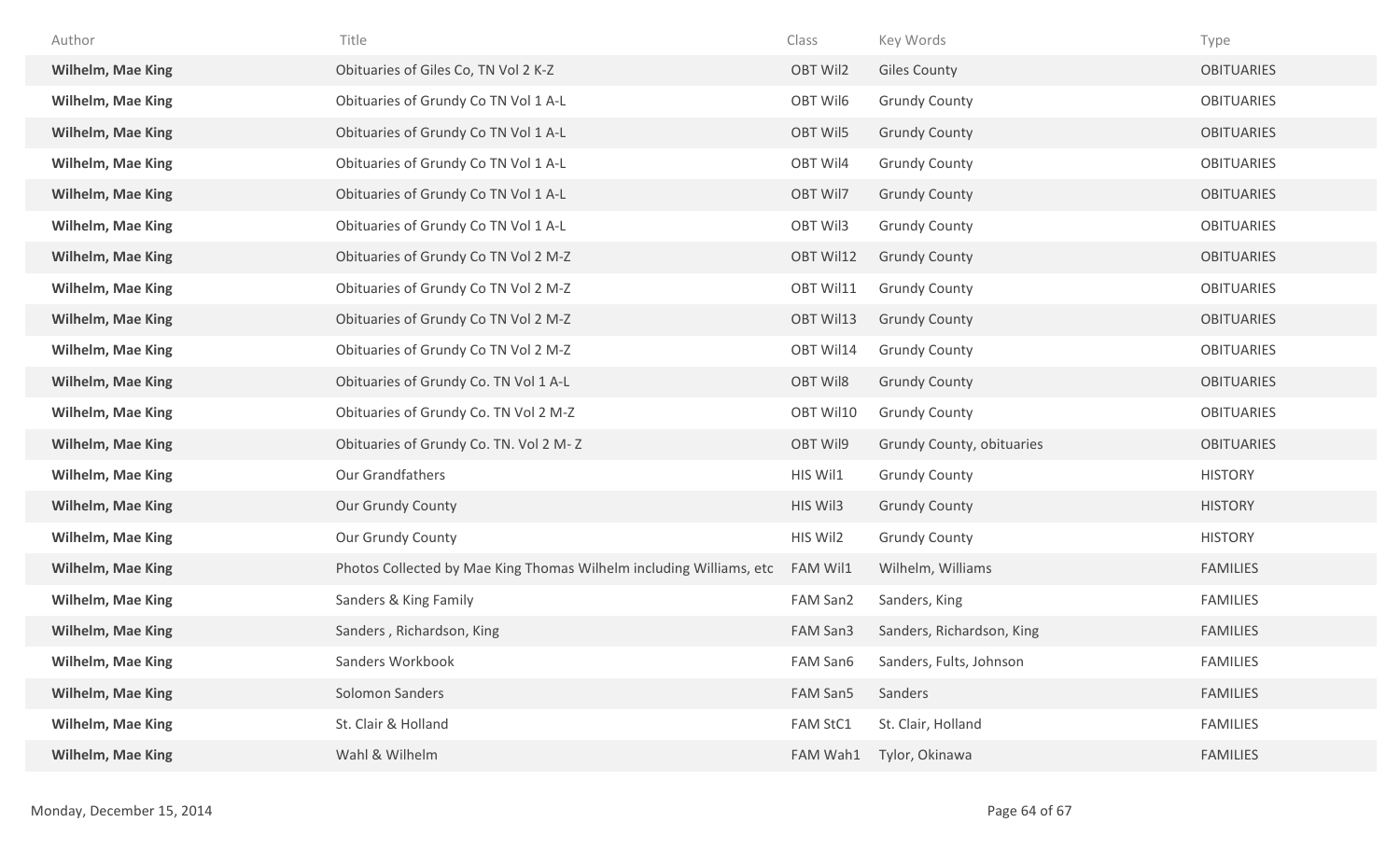| Author                            | Title                                                             | Class           | Key Words                                       | Type                 |
|-----------------------------------|-------------------------------------------------------------------|-----------------|-------------------------------------------------|----------------------|
| <b>Wilhelm, Mae King</b>          | Wahl & Wilhelm                                                    | FAM Wah1        | Van Hoose, Van Hooser                           | <b>FAMILIES</b>      |
| <b>Wilhelm, Mae Pearl King</b>    | Some Cemeteries in Marion & Grundy Counties, TN                   | CEM Wilh1       | <b>Grundy County</b>                            | <b>CEMETERIES</b>    |
| <b>Williams, Carol</b>            | By Wonders and By War                                             | F Wil1          | pioneer                                         | <b>FICTION BOOKS</b> |
| <b>Willis, Ralph &amp; Denton</b> | The Hill Family of Beersheba Springs, Tennessee                   | <b>FAM Hil1</b> | Hill, Beersheba                                 | <b>FAMILIES</b>      |
| Wills, Ridley II                  | A Brief History of the YMCA Nashville & Middle Tennessee          | LA Wil14        | YMCA, Nashville                                 | <b>LOCAL AUTHORS</b> |
| Wills, Ridley II                  | A Walking Tour of Mt. Olivet Cemetery                             | CEM Wil1        | Davidson County, Mt. Olivet Cemetery, Nashville | <b>CEMETERIES</b>    |
| Wills, Ridley II                  | Belle Meade Country Club                                          | LA Wil1         | <b>Belle Meade</b>                              | LOCAL AUTHORS        |
| Wills, Ridley II                  | Elizabeth and Matt - A Love Story                                 | BIO Wil1        | Wills family                                    | <b>BIOGRAPHY</b>     |
| Wills, Ridley II                  | Gentleman, Scholar, Athlete: A History of Montgomery Bell Academy | LA Wil10        | Montgomery Bell Academy, local author           | LOCAL AUTHORS        |
| Wills, Ridley II                  | Heritage, Highballs, & Hijinks                                    | LA Wil2         | Nashville                                       | LOCAL AUTHORS        |
| Wills, Ridley II                  | History YMCA of Nashville and Middle Tennessee                    | LA Wil3         | YMCA, Nashville                                 | LOCAL AUTHORS        |
| Wills, Ridley II                  | Jessie & Ridley Made a Difference                                 | <b>BIO Wil2</b> | Wills family                                    | <b>BIOGRAPHY</b>     |
| Wills, Ridley II                  | Joe C. Davis (1919-1989)                                          | LA Wil4         | Davis                                           | <b>LOCAL AUTHORS</b> |
| Wills, Ridley II                  | Nashville Streets & Their Stories                                 | LA Wil5         | street names                                    | <b>LOCAL AUTHORS</b> |
| Wills, Ridley II                  | Old Enough to Die                                                 | LA Wil6         | local author                                    | LOCAL AUTHORS        |
| Wills, Ridley II                  | Tennessee Governors at Home                                       | LA Wil7         | Tennessee governor                              | LOCAL AUTHORS        |
| Wills, Ridley II                  | The Hermitage at One Hundred                                      | LA Wil8         | Hermitage, Andrew Jackson                       | LOCAL AUTHORS        |
| Wills, Ridley II                  | The History of Belle Meade                                        | LA Wil9         | <b>Belle Meade</b>                              | LOCAL AUTHORS        |
| Wills, Ridley II                  | <b>Touring Tennessee</b>                                          | LA Wil12        | Tennessee, tourism                              | <b>LOCAL AUTHORS</b> |
| Wills, Ridley II                  | Two Centuries at Meeting of the Waters                            | LA Wil 13       | local author                                    | <b>LOCAL AUTHORS</b> |
| Wills, Ridley II                  | YMCA of Middle Tennessee; Three Centuries of Service              | LA Wil11        | YMCA, Middle Tennessee                          | <b>LOCAL AUTHORS</b> |
| Winters, Linda                    | Cem & Tombstone Inscriptions Coffee Co, TN Vol 1                  | CEM Win1        | Coffee County                                   | <b>CEMETERIES</b>    |
| Winters, Linda                    | Cem & Tombstone Inscriptions Coffee Co. TN Vol II                 | CEM Win2        | Coffee County                                   | <b>CEMETERIES</b>    |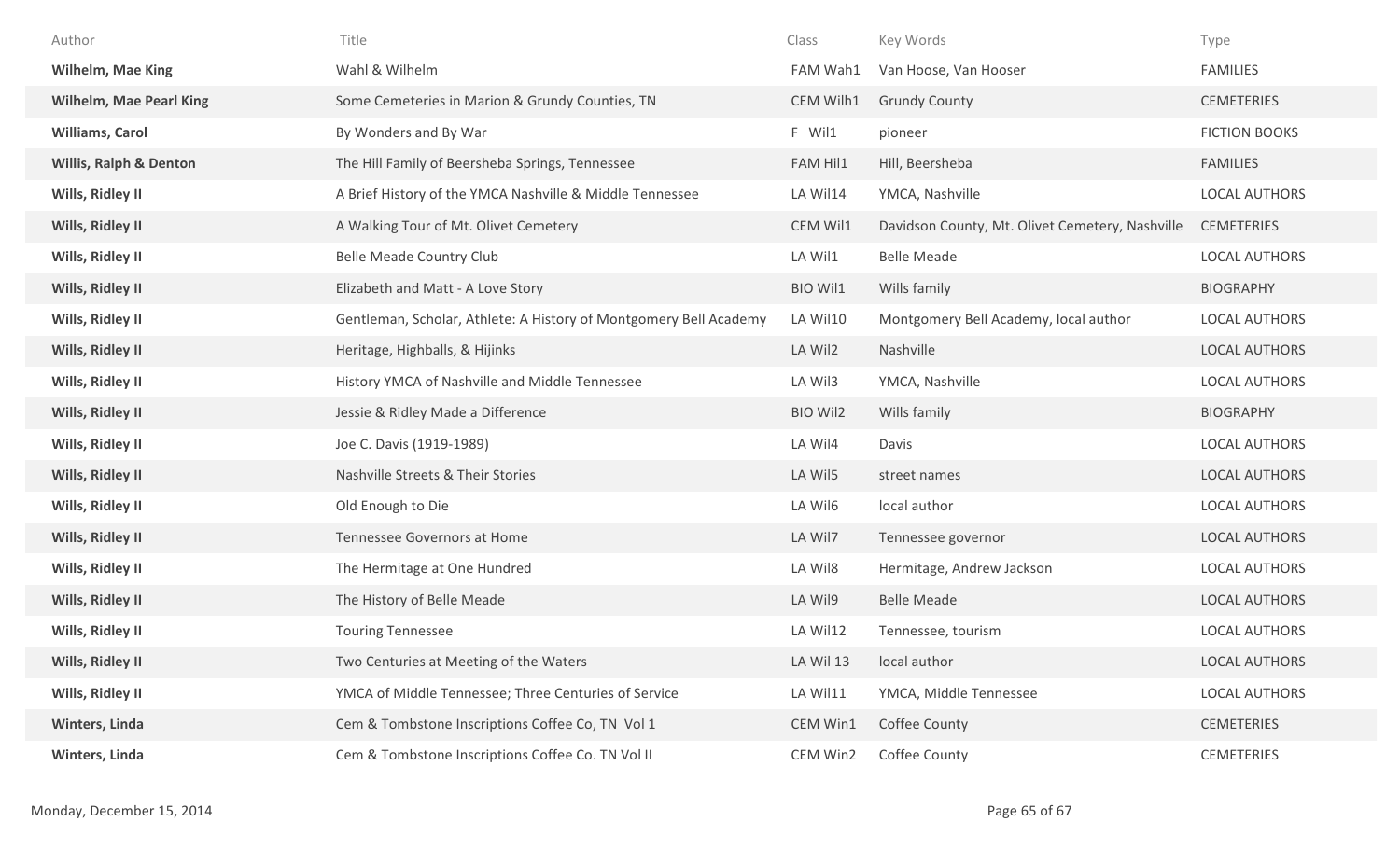| Author                                  | Title                                                                         | Class           | Key Words                                   | Type                  |
|-----------------------------------------|-------------------------------------------------------------------------------|-----------------|---------------------------------------------|-----------------------|
| Winton, Inez                            | 1977, 1985, 1988 Obituaries                                                   | OBT Win1        | Grundy County, obituaries                   | <b>OBITUARIES</b>     |
| Winton, Inez                            | 1995 Obituaries of Grundy Co. TN                                              | OBT Win2        | Grundy County, obituaries                   | <b>OBITUARIES</b>     |
| Winton, Inez                            | 1997 Births & Obituaries                                                      | OBT Win3        | Grundy County, obituaries                   | <b>OBITUARIES</b>     |
| Winton, Inez                            | Franklin D. Roosevelt Scrapbook                                               | SCR Win1        | Franklin D. Roosevelt, newspaper articles   | SCRAPBOOKS/COLLECTION |
| Winton, Inez                            | Grundy County Marriages 1850-1874                                             | MAR Win1        | <b>Grundy County, marriages</b>             | <b>MARRIAGES</b>      |
| <b>Winton, Inez Carden</b>              | The Decendants of Anderson Winton                                             | FAM Win1        | Winton                                      | <b>FAMILIES</b>       |
| <b>Winton, Inez Carden</b>              | Winton Family Album                                                           | FAM Win2        | Winton, Carden, Mochow                      | <b>FAMILIES</b>       |
| Wiseman, Eugene M.                      | The Warren Co. Story                                                          | HIS Wis1        | Warren County                               | <b>HISTORY</b>        |
| <b>Womack Printing</b>                  | US Census of Warren Co 1850                                                   | CEN Wom2        | <b>Warren County</b>                        | <b>CENSUS</b>         |
| <b>Womack Printing</b>                  | Warren Co TN Census fo 1850                                                   | CEN Wom3        | <b>Warren County</b>                        | <b>CENSUS</b>         |
| <b>Womack Printing</b>                  | Warren Co TN Census of 1850                                                   | CEN Wom1        | Warren Coundy                               | <b>CENSUS</b>         |
| Womack, Oscar B.                        | The Descendants of Thomas & Louvisa Rice Womack                               | FAM Wom         | Rice, Womack                                | <b>FAMILIES</b>       |
| Womack, Walter                          | McMinnville at a Milestone                                                    | PTC Wom1        | <b>Warren County</b>                        | <b>PLACES</b>         |
| Wood, Joel                              | Hixson First Baptist Church                                                   | CHU Woo1        | Baptist, Hixson                             | <b>CHURCHES</b>       |
| Woodard, I.B                            | Ikard B. Woodward Book 1893-1910                                              | HIS Woo2        | Tracy City, news                            | <b>HISTORY</b>        |
| Woodard, I.B                            | Tracy City from 1893-1899                                                     | HIS Woo1        | Tracy City, news                            | <b>HISTORY</b>        |
| Woodard, Isaac                          | Tracy City, TN 1893 - 1910                                                    | PTC Woo2        | Tracy City, Grundy County                   | <b>PLACES</b>         |
| <b>Works of Progress ADM Historical</b> | Grundy County TN Will Book 1838 - 1874                                        | WIL WPA1        | Grundy County, Wills                        | WIlls                 |
| <b>Works Progress Administration</b>    | WPA Oklahoma Slave Narratives                                                 | HIS WPA1        | WPA, slaves                                 | <b>HISTORY</b>        |
| <b>Worrell, Anne Lowry</b>              | A Brief of Wills & Marriages in Montgomery & Fincastle Co, VA 1733-1 MAR Wor1 |                 | wills, marriages, Montgomery, Fincastle, VA | <b>MARRIAGES</b>      |
| <b>WPA</b>                              | <b>Grundy County TN Cemetery Records</b>                                      | <b>CEM WPA2</b> | <b>Grundy County</b>                        | <b>CEMETERIES</b>     |
| <b>WPA</b>                              | <b>Grundy County TN Cemetery Records</b>                                      | CEM WPA1        | <b>Grundy County</b>                        | <b>CEMETERIES</b>     |
| <b>WPA Records</b>                      | Coffee County, TN Bonds & Settlements                                         | LCL WPA1        | Coffee County                               | LEGAL                 |